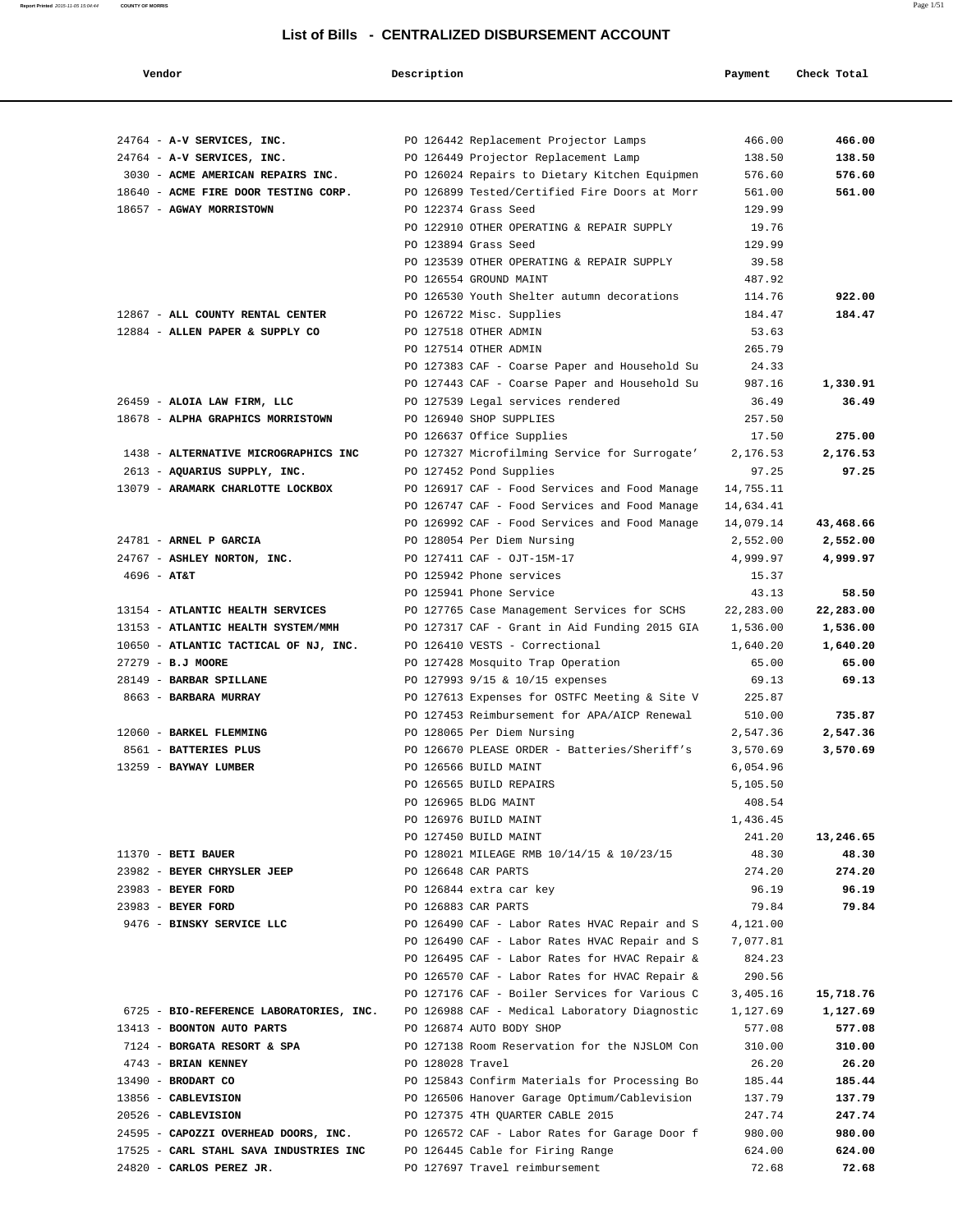| Vendor                                 | Description      |                                                                                        | Payment               | Check Total |
|----------------------------------------|------------------|----------------------------------------------------------------------------------------|-----------------------|-------------|
| 9273 - CARMAGNOLA & RITARDI LLC        |                  | PO 127536 Legal services rendered                                                      | 4,551.36              | 4,551.36    |
| 25474 - CARRELLE L CALIXTE             |                  | PO 128064 Per Diem Nursing                                                             | 2,812.13              | 2,812.13    |
| 5087 - CATERERS OF EXCELLENCE/ BON     |                  | PO 127940 2015 Alliance Supplemental Funding                                           | 421.80                | 421.80      |
| 28094 - CENTENARY COLLEGE              |                  | PO 126803 ACTIVITIES FOR ACTIVITIES YOUTH SHE                                          | 840.00                | 840.00      |
| 13726 - CENTRAL JERSEY TITLE CO INC    |                  | PO 127140 MCPC - Title Search Only                                                     | 400.00                |             |
|                                        |                  | PO 127534 Schooley's Mountain Road, Long Vall                                          | 559.00                | 959.00      |
| 24625 - CFCS - HOPE HOUSE              |                  | PO 127312 CAF - Grant in Aid Funding 2015                                              | 2,885.00              | 2,885.00    |
| 24625 - CFCS - HOPE HOUSE              |                  | PO 127737 2015 Funding through the Older Amer                                          | 4,037.00              | 4,037.00    |
| 24625 - CFCS - HOPE HOUSE              |                  | PO 127738 Grant in Aid Funding 2015                                                    | 2,283.00              | 2,283.00    |
| 24625 - CFCS - HOPE HOUSE              |                  | PO 127740 Grant in Aid Funding 2015                                                    | 3,626.00              | 3,626.00    |
| 24625 - CFCS - HOPE HOUSE              |                  | PO 127744 2015 Funding through the Peer Group                                          | 5,792.00              | 5,792.00    |
| 24625 - CFCS - HOPE HOUSE              |                  | PO 127764 2015 Funding through the Older Amer                                          | 1,408.00              | 1,408.00    |
| 7253 - CHARLES JURGENSEN               |                  | PO 128043 VETERANS TRAVEL REIMBURSEMENT                                                | 111.70                | 111.70      |
| 13787 - CHERRY VALLEY TRACTOR          |                  | PO 126941 TRUCK PARTS                                                                  | 274.98                | 274.98      |
| 13803 - CHILD & FAMILY RESOURCES, INC. |                  | PO 127311 CAF - Grant in Aid Funding 2015                                              | 11,850.00             | 11,850.00   |
| 25571 - CLEARY GIACOBBE ALFIERI &      |                  | PO 127522 Public Safety Complex-legal service                                          | 70.00                 | 70.00       |
| 25571 - CLEARY GIACOBBE ALFIERI &      |                  | PO 127523 Legal services rendered -Open Space                                          | 1,288.00              | 1,288.00    |
| 25571 - CLEARY GIACOBBE ALFIERI &      |                  | PO 127524 M. County Construction Board of Appe                                         | 17,984.00             | 17,984.00   |
| 25571 - CLEARY GIACOBBE ALFIERI &      |                  | PO 127527 Morris County Labor - legal service                                          | 1,264.75              | 1,264.75    |
| 8454 - CLIFTON ELEVATOR SERVICE CO INC |                  | PO 121247 CAF - Elevatior Maintenance & Inspe                                          | 106,419.50            |             |
|                                        |                  | PO 126568 CAF - Elevatior Maintenance & Inspe                                          | 5,415.00              | 111,834.50  |
| 26074 - COMMUNICATIONS SERVICE         | PO 126633 Radios |                                                                                        | 337.50                | 337.50      |
| 9486 - COMPLETE SECURITY SYSTEMS, INC. |                  | PO 126663 SECURITY SYSTEM                                                              | 175.00                |             |
|                                        |                  | PO 126491 CAF - Courthouse Head-End Relocatio                                          | 2,110.00              |             |
|                                        |                  | PO 126492 CAF - Expansion of Various Security                                          | 1,450.00              |             |
|                                        |                  | PO 126494 CAF - Security System Upgrades for                                           | 73,005.00             |             |
|                                        |                  | PO 127223 CAF - Security System Upgrades for                                           | 13,960.00             | 90,700.00   |
| 27297 - CONNOLLY & HICKEY HISTORICAL   |                  | PO 127439 CAF - Historical Structure Report/M                                          | 23,662.50             | 23,662.50   |
| 8043 - CONTRACT PHARMACY SERVICES INC  |                  | PO 126120 CAF - Pharmaceutical and Related Se                                          | 23,588.62             | 23,588.62   |
| 26101 - COOPER ELECTRIC SUPPLY CO.     |                  | PO 126539 CAF - Electrical Supplies                                                    | 725.53                | 725.53      |
| 26101 - COOPER ELECTRIC SUPPLY CO.     |                  | PO 126574 CAF - Electrical Supplies                                                    | 763.19                | 763.19      |
| 26101 - COOPER ELECTRIC SUPPLY CO.     |                  | PO 127005 CAF - Electrical Supplies                                                    | 7,716.34              | 7,716.34    |
| 14644 - CORNERSTONE FAMILY PROGRAMS    |                  | PO 127741 2015 Funding through the Peer Group                                          | 974.00                | 974.00      |
| 14644 - CORNERSTONE FAMILY PROGRAMS    |                  | PO 127760 2015 Funding through the Older Amer                                          | 2,217.00              |             |
|                                        |                  | PO 127761 2015 Funding through the Older Amer                                          | 3,260.00              |             |
|                                        |                  | PO 127757 2015 Funding through the Older Amer                                          | 3,352.00              |             |
|                                        |                  | PO 127756 2015 Funding through the Older Amer                                          | 3,954.00              |             |
|                                        |                  | PO 127762 2015 Funding through the Peer Group<br>PO 127768 Operation of Adult Day Care | 4,648.00<br>11,911.43 |             |
|                                        |                  | PO 127749 2015 Funding through the Peer Group                                          | 24,115.00             |             |
|                                        |                  | PO 127746 Grant in Aid Funding 2015                                                    | 4,160.00              | 57,617.43   |
| 14022 - COUNTY COLLEGE OF MORRIS       |                  | PO 127961 1ST HALF 11/15 OPERATING BUDGET                                              | 492,916.67            | 492,916.67  |
| 14027 - COUNTY COLLEGE OF MORRIS       |                  | PO 128113 Expenditures in connection with maj                                          | 941,857.74            | 941,857.74  |
| 14029 - COUNTY COLLEGE OF MORRIS       |                  | PO 128132 CAF - Prinitng Services                                                      | 15,914.00             | 15,914.00   |
| 13 - COUNTY OF MORRIS                  |                  | PO 127836 TRANSFER FUNDS FOR DEDICATED WEIGHT                                          | 63,108.44             | 63,108.44   |
| 13 - COUNTY OF MORRIS                  |                  | PO 127837 TRANSFER FUNDS FOR DEDICATED MOTOR                                           | 60,492.40             | 60,492.40   |
| 13 - COUNTY OF MORRIS                  |                  | PO 128136 2nd Half 10/15 Metered Mail                                                  | 333.75                | 333.75      |
| 13 - COUNTY OF MORRIS                  |                  | PO 128138 2nd Half 10/15 Metered Mail                                                  | 10,668.09             | 10,668.09   |
| 13 - COUNTY OF MORRIS                  |                  | PO 128141 CHARGE OFF AREA PLAN GRANT CARRY OV                                          | 22, 273.00            | 22,273.00   |
| 14077 - CSL WATER QUALITY INC          |                  | PO 125415 Chemicals & Sprays                                                           | 1,084.00              | 1,084.00    |
| 14089 - CURA INC.                      |                  | PO 127319 CAF - 2015 Chapter 51 CH51-1513 Sep                                          | 5,490.00              | 5,490.00    |
| 14102 - CY DRAKE LOCKSMITHS, INC.      |                  | PO 126708 Office Supply                                                                | 15.20                 |             |
|                                        | PO 127028 Keys   |                                                                                        | 70.80                 | 86.00       |
| 12523 - D&B AUTO SUPPLY                |                  | PO 126886 AUTO PARTS                                                                   | 1,944.68              | 1,944.68    |
| 14123 - DAILY RECORD                   |                  | PO 127463 AD0000788219 ABS 54031274                                                    | 57.88                 | 57.88       |
| 14123 - DAILY RECORD                   |                  | PO 127691 ADVERTISEMENT                                                                | 48.64                 | 48.64       |
| 14123 - DAILY RECORD                   |                  | PO 127861 Legal Notice - Ordinances for 10/14                                          | 235.24                | 235.24      |
| 78 - DALE KRAMER                       |                  | PO 127912 Petty Cash Reimbursement 2015                                                | 49.30                 | 49.30       |
| 27177 - DAMACINA L. OKE                |                  | PO 128060 Per Diem Nursing                                                             | 1,305.00              | 1,305.00    |
| 6249 - DAN CARTER                      |                  | PO 127698 EXPENSE VOUCHER                                                              | 50.00                 | 50.00       |
| 11155 - DANILO LAPID                   |                  | PO 128055 Per Diem Nursing                                                             | 1,770.08              | 1,770.08    |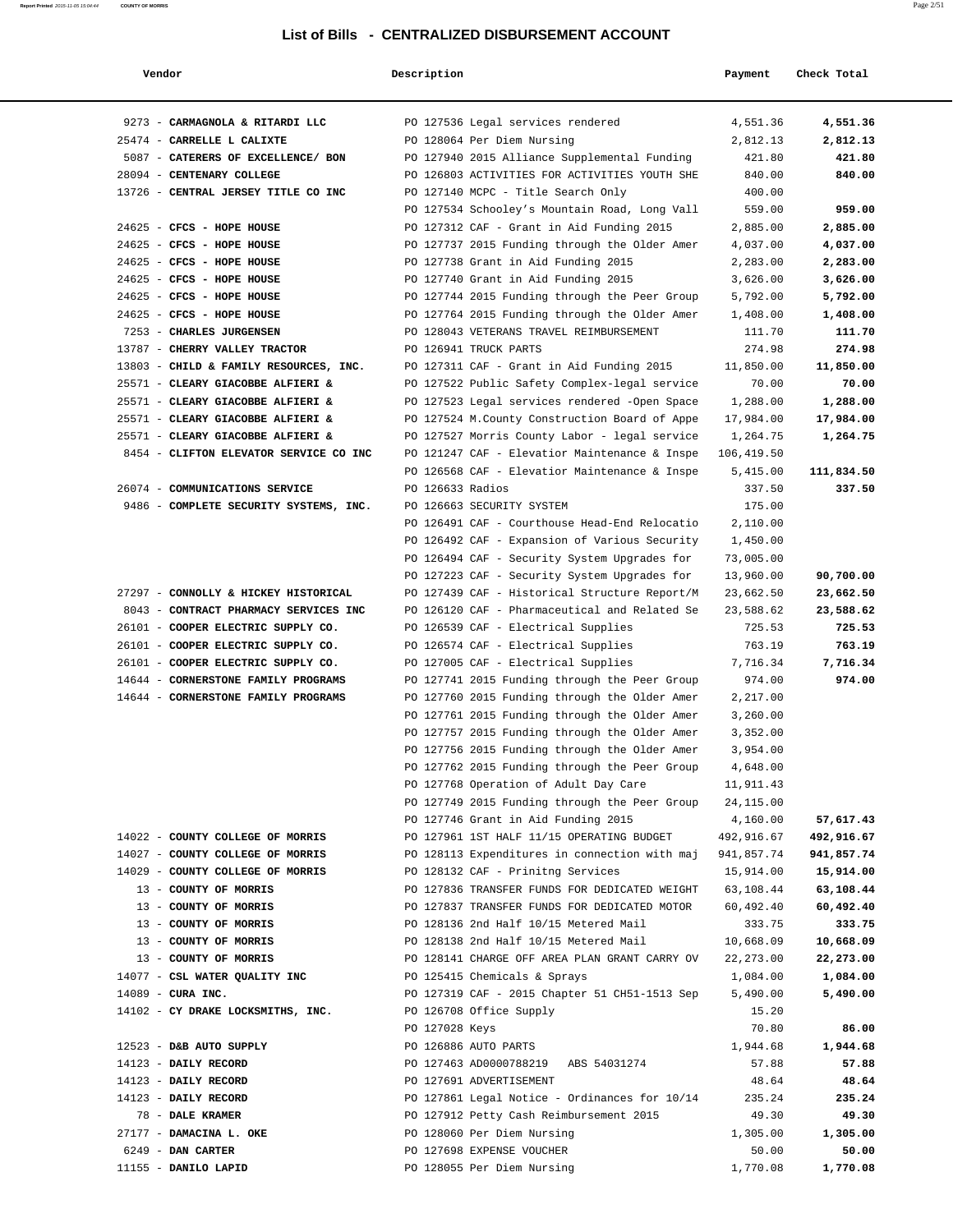| Vendor                                   | Description       |                                                | Payment            | Check Total          |
|------------------------------------------|-------------------|------------------------------------------------|--------------------|----------------------|
| 25386 - DAVID JEAN-LOUIS                 |                   | PO 128056 Per Diem Nursing                     | 2,341.75           | 2,341.75             |
| 14181 - DAYTOP VILLAGE OF NJ, INC.       |                   | PO 127318 CAF - 2015 Chapter 51 CH51-1507 Sep  | 2,208.00           | 2,208.00             |
| 14202 - DECOTIIS, FITZPATRICK &          |                   | PO 127528 'Greystone Psychiatric Hospital - 1  | 1,533.60           | 1,533.60             |
| 26582 - DENTAL & MEDICAL CAREER          |                   | PO 127409 CAF - 26582-2309                     | 3,196.00           | 3,196.00             |
| 14267 - DENVILLE LINE PAINTING INC       |                   | PO 126601 CAF - Paving Marking                 | 209,063.26         | 209,063.26           |
| 22536 - DIANA KRUG                       |                   | PO 127354 Pre-Election Work - 105.0 Hours @ \$ | 1,090.00           | 1,090.00             |
| 3292 - DICK BLICK                        |                   | PO 122552 Supplies for Exhibits                | 164.41             | 164.41               |
| 26686 - DIEGNAN & BROPHY, LLC.           |                   | PO 127525 Adult Protective Services and OTA 1  | 2,140.44           | 2,140.44             |
| 7067 - DIRECT MACHINERY SERVICE CORP.    |                   | PO 126900 CAF - Laundry Equipment Service & R  | 325.53             | 325.53               |
| 8735 - DIRECT TV INC                     |                   | PO 127847 DirecTV - MCC                        | 63.99              |                      |
|                                          |                   | PO 127928 DirecTV - EOC                        | 45.00              | 108.99               |
| 24335 - DISCOVERY BENEFITS INC.          |                   | PO 126078 COBRA August 2015                    | 783.50             | 783.50               |
| 24335 - DISCOVERY BENEFITS INC.          |                   | PO 126724 COBRA September 2015                 | 783.50             | 783.50               |
| 3152 - DIVITA BALANCE SERVICE CO LLC     |                   | PO 127824 REPAIR & REPLACEMENT PARTS FOR SCAL  | 295.00             | 295.00               |
| 26312 - EASTERN CONCRETE MATERIALS, INC. | PO 126260 Stone   |                                                | 1,171.82           | 1,171.82             |
| 12467 - EDITHA MARQUEZ                   |                   | PO 128053 Per Diem Nursing                     | 619.75             | 619.75               |
| 27282 - EDWARD ROSELLINI                 |                   | PO 127441 Mosquito Trap Operation              | 65.00              | 65.00                |
| 27141 - ELLEN M. NOLL                    |                   | PO 128059 Per Diem Nursing                     | 464.00             | 464.00               |
| 2047 - EMPLOYMENT HORIZONS, INC.         |                   | PO 127759 Grant in Aid Funding 2015            | 19,312.00          |                      |
|                                          |                   | PO 127758 2015 Funding through the Peer Group  | 19,252.00          | 38,564.00            |
| 26492 - ERROL WOLLARY                    |                   | PO 127808 Reimburse for Cell Phone             | 60.00              | 60.00                |
| 20265 - EVELYN TOLENTINO                 |                   | PO 128058 Per Diem Nursing                     | 1,193.25           | 1,193.25             |
| 14604 - EXTEL COMMUNICATIONS             |                   | PO 126170 Quad Control from Chiller Room to 1  | 1,715.00           | 1,715.00             |
| 14604 - EXTEL COMMUNICATIONS             |                   | PO 126693 MORRIS COUNTY SHERIFF CONSOLES - QU  | 1,450.00           | 1,450.00             |
| 27278 - F.M.B.A LOCAL #70                |                   | PO 127427 Mosquito Trap Operation              | 65.00              | 65.00                |
| 12515 - FASTENAL COMPANY                 |                   | PO 126561 PLUMBING/ BUILD MAINT                | 422.27             |                      |
|                                          |                   | PO 126537 BUILD MAINT                          | 2,711.01           |                      |
|                                          |                   | PO 126579 SMALL TOOLS/ BUILD MAINT             | 1,336.05           |                      |
|                                          |                   | PO 127511 BUILD MAINT/ RAIN GEAR               | 635.23             | 5,104.56             |
| $14668$ - FEDEX                          | PO 126377 Postage |                                                | 21.00              |                      |
|                                          |                   | PO 126620 Express Mail                         | 57.58              | 78.58                |
| 9388 - FF1 PROFESSIONAL SAFETY SERVICES  |                   | PO 126052 Apparatus Labor Charge               | 522.50             | 522.50               |
| 25548 - FIRST PRIORITY VEHICLES INC.     |                   | PO 126734 Hazmat 1 repairs                     | 489.99             | 489.99               |
| 12151 - FLEMINGTON BUICK CHEVROLET       |                   | PO 126877 CAR PARTS                            | 1,597.75           | 1,597.75             |
| 27167 - FLEMINGTON CHRYSLER              |                   | PO 126944 CAR PARTS                            | 203.05             | 203.05               |
| 25333 - FLORHAM PARK POLICE              |                   | PO 127401 CED Assistance Program               | 4,895.59           | 4,895.59             |
| 25300 - FREDRIC M. KNAPP                 |                   | PO 124932 Reimburse Petty Cash                 | 50.00              | 50.00                |
| 14787 - FREEDOM HOUSE INC.               |                   | PO 127420 CAF - 2015 Chapter 51 CH51-1510 Sep  | 6,845.00           | 6,845.00             |
| $14839 - GALE$                           |                   | PO 125118 Received Books                       | 782.90             | 782.90               |
| 14841 - GALETON GLOVES                   |                   | PO 126731 Safety Vests                         | 539.84             | 539.84               |
| 14852 - GANN LAW BOOKS                   |                   | PO 123299 Confirm Order of NJ Court Rules - A  | 133.00             |                      |
|                                          |                   | PO 125898 Law Books                            | 5,066.50           | 5,199.50             |
| 19081 - GATES FLAG & BANNER, CO. INC.    |                   | PO 127507 OTHER OPER                           | 460.00             | 460.00               |
| 27836 - GENERAL FOUNDRIES INC            |                   | PO 126655 B-Inlets w 6 N Style Curb, Back Pla  | 4,080.00           | 4,080.00             |
| 27836 - GENERAL FOUNDRIES INC            |                   | PO 126668 1" Extension for B-Inlet             | 1,680.00           | 1,680.00             |
| 8269 - GEORGINA GRAY-HORSLEY             |                   | PO 128057 Per Diem Nursing                     | 478.50             | 478.50               |
| 14956 - GOODYEAR AUTO SERVICE            | PO 126942 TIRES   |                                                | 977.77             | 977.77               |
| $14984 -$ GRAINGER                       |                   | PO 126551 BUILD MAINT<br>PO 126563 BUILD MAINT | 330.49<br>1,608.31 |                      |
| $14983$ - GRAINGER                       |                   | PO 126898 Insect Killer Units for Outside Pat  | 1,198.00           | 1,938.80<br>1,198.00 |
| 19122 - GRASS ROOTS TURF PRODUCTS INC    |                   | PO 126558 GROUND MAINT                         | 529.63             |                      |
|                                          |                   | PO 126812 GROUNDS MAINT                        | 337.82             | 867.45               |
| 804 - GRAY SUPPLY CORP                   |                   | PO 126879 TRUCK PARTS                          | 118.22             | 118.22               |
| 480 - GRAYBAR ELECTRIC COMPANY           |                   | PO 126372 QSFP to SFP+ adapter cables - Ticke  | 359.24             | 359.24               |
| 19134 - GRINNELL RECYCLING INC.          |                   | PO 126730 Disposable Recycling                 | 926.84             | 926.84               |
| 9668 - HANOVER POWER SPORTS              |                   | PO 126982 2016 Honda TRX420FAI - ATV           | 7,228.00           | 7,228.00             |
| 9728 - HARRIET VALLECER RN               |                   | PO 128050 Per Diem Nursing                     | 2,072.00           | 2,072.00             |
| 25522 - HARRY L. SCHWARZ & CO.           |                   | PO 127564 Professional Services Rendered - RE  | 8,572.50           | 8,572.50             |
| 15174 - HB & HS, INC.                    |                   | PO 126901 Rehabilitation Supplies              | 646.95             |                      |
|                                          |                   | PO 126902 Annual Maintenance of Vandercare Eq  | 2,886.50           | 3,533.45             |
| 8685 - HENRY SCHEIN INC                  |                   | PO 126596 CAF - Medical and OTC Supplies       | 2,653.69           |                      |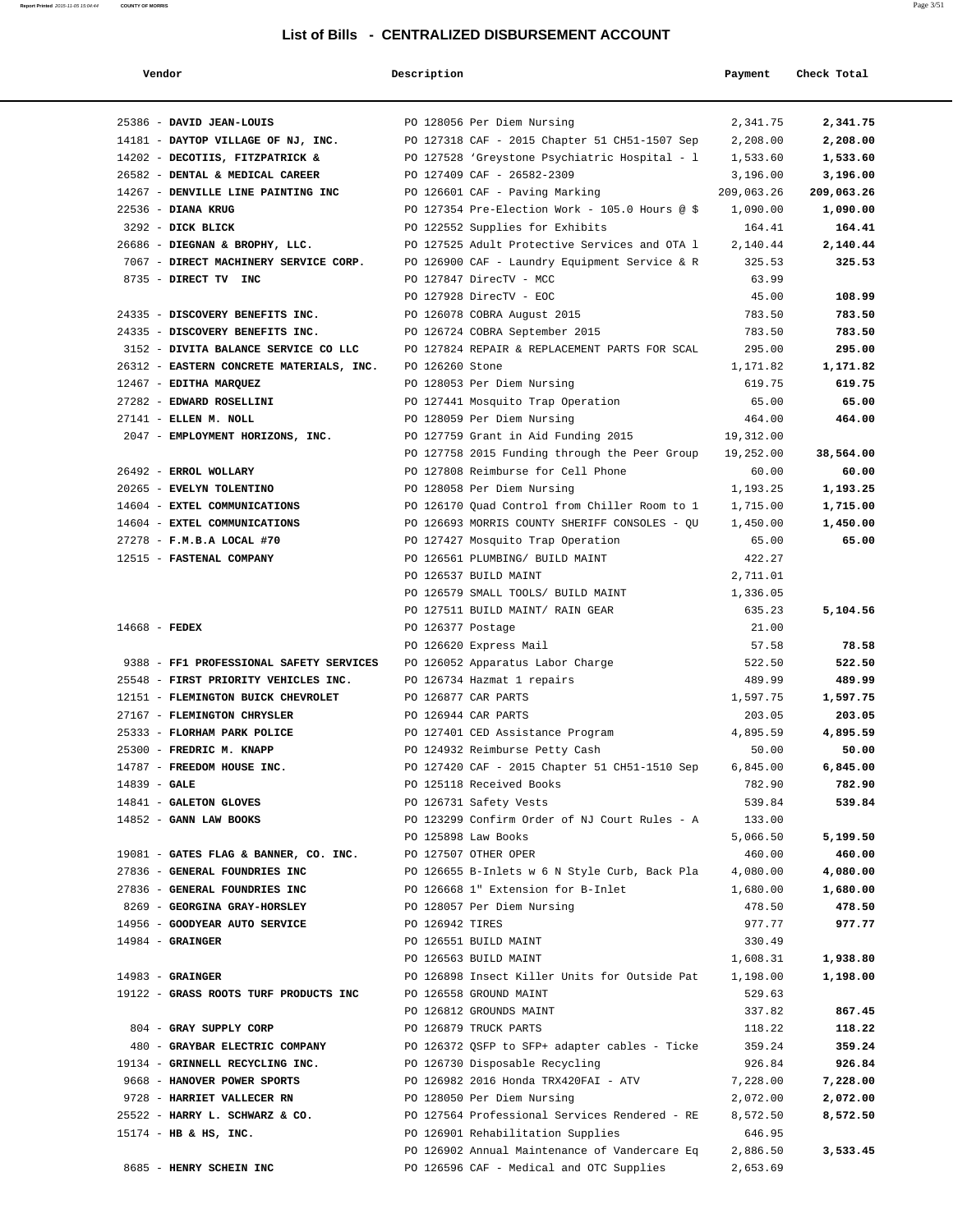| Vendor                                                                      | Description                                   | Payment    | Check Total |
|-----------------------------------------------------------------------------|-----------------------------------------------|------------|-------------|
|                                                                             |                                               |            |             |
|                                                                             | PO 126746 CAF - Medical and OTC Supplies      | 85.00      | 2,738.69    |
| 15241 - HORIZON BLUE CROSS BLUE SHIELD                                      | PO 127626 November 2015 Freeholder List Mosqu | 32,653.03  | 32,653.03   |
| 15241 - HORIZON BLUE CROSS BLUE SHIELD                                      | PO 127627 November 2015 PBA 151 Sheriffs Offi | 357,386.48 | 357,386.48  |
| 15241 - HORIZON BLUE CROSS BLUE SHIELD                                      | PO 127628 November 2015 PBA 151 Sheriff's Off | 171,346.41 | 171,346.41  |
| 15241 - HORIZON BLUE CROSS BLUE SHIELD                                      | PO 127629 November 2015 Freeholder List Medic | 961,753.30 | 961,753.30  |
| 15241 - HORIZON BLUE CROSS BLUE SHIELD                                      | PO 127630 November 2015 Main County Dental    | 40,527.89  | 40,527.89   |
| 15241 - HORIZON BLUE CROSS BLUE SHIELD                                      | PO 127874 Monthly Premium for 11/15           | 132,714.38 | 132,714.38  |
| 15249 - HOUSING PARTNERSHIP                                                 | PO 127448 CAF - Grant in Aid Funding 2015     | 4,901.00   | 4,901.00    |
| 10767 - ILLIENE CHARLES, RN                                                 | PO 128049 Per Diem Nursing                    | 3,786.21   | 3,786.21    |
| 4592 - INFORMATION & TECHNOLOGY                                             | PO 127396 CAF - 4592-2167                     | 510.00     |             |
|                                                                             | PO 127397 CAF - 4592-2169                     | 450.00     |             |
|                                                                             | PO 127399 CAF - 4592-2174                     | 420.00     |             |
|                                                                             | PO 127403 CAF - 4592-2172                     | 390.00     |             |
|                                                                             | PO 127404 CAF - 4592-2166                     | 420.00     |             |
|                                                                             | PO 127402 CAF - 4592-2170                     | 510.00     | 2,700.00    |
| 15337 - INFORMATION TODAY INC                                               | PO 125905 Confirm Order - Literary Market Pla | 424.50     | 424.50      |
| 12041 - INGLESINO, WEBSTER,                                                 | PO 127538 Legal services rendered             | 277.57     | 277.57      |
| 9684 - INSTANT PRINTING INC                                                 | PO 126820 natural white envelopes for office  | 395.00     | 395.00      |
| 4859 - INSTITUTE FOR FORENSIC PSYCHOLOGY                                    | PO 126667 9/2/2105 PSYCHOLOGICAL EVAL FOR ONE | 350.00     | 350.00      |
| 19236 - INSTITUTE FOR FORENSIC PSYCHOLOGY                                   | PO 126835 Psychological Evaluation            | 350.00     | 350.00      |
| 19235 - INSTITUTE FOR PROF.DEVELOPMENT                                      | PO 125901 Hands-On Budget Workshop - Bauer    | 99.00      | 99.00       |
| 15647 - INTEGRA REALTY RESOURCES                                            | PO 127139 Appraisals                          | 3,750.00   | 3,750.00    |
| 6100 - INTER CITY TIRE                                                      | PO 126890 TIRES                               | 2,093.85   |             |
|                                                                             | PO 126943 TIRES                               | 159.98     | 2,253.83    |
| 20652 - INTERFAITH FOOD PANTRY INC.                                         | PO 127754 Grant in Aid Funding 2015           | 7,504.00   | 7,504.00    |
| 20652 - INTERFAITH FOOD PANTRY INC.                                         | PO 127755 2015 Funding through the Peer Group | 1,061.00   | 1,061.00    |
| 15433 - J & D SALES & SERVICE LLC                                           | PO 127011 SERVICE WATER RECYCLER              | 663.15     | 663.15      |
| 27920 - J.K. ELECTRIC, INC.                                                 | PO 121110 Run Power Lines to Powered Door at  | 2,450.00   | 2,450.00    |
| 7880 - JAN MONRAD                                                           | PO 128029 Data Processing Expense             | 107.73     | 107.73      |
| 14340 - JANET DONALDSON                                                     | PO 127681 Receipts for the Daily Record and S | 37.99      | 37.99       |
| 2760 - JANWAY COMPANY                                                       | PO 125904 Received Promotional MCL Pens       | 107.00     | 107.00      |
| 26526 - JASON VIVIAN                                                        | PO 127405 Reimbursement for Cell Phone        | 60.00      | 60.00       |
| 20591 - JEFFREY PAUL                                                        | PO 127922 EOC Expenses                        | 273.91     | 273.91      |
| 12026 - JENNIFER MCCULLOCH                                                  | PO 127825 PT- Reimbursement for Association o | 220.79     | 220.79      |
| 1585 - JERSEY BATTERED WOMEN'S                                              | PO 127314 CAF - Grant in Aid Funding 2015     | 20,136.00  | 20,136.00   |
| 960 - JERSEY CENTRAL POWER & LIGHT                                          | PO 127663 JCP&L                               | 17.37      | 17.37       |
| 960 - JERSEY CENTRAL POWER & LIGHT                                          | PO 127664 JCP&L                               | 17.37      | 17.37       |
| 960 - JERSEY CENTRAL POWER & LIGHT                                          | PO 127694 JCP&L                               | 28.26      | 28.26       |
| 960 - JERSEY CENTRAL POWER & LIGHT                                          | PO 127728 Utility - Electric JCPL             | 1,156.59   | 1,156.59    |
| 960 - JERSEY CENTRAL POWER & LIGHT                                          | PO 127798 Utility - Electric JCPL             | 1,169.66   | 1,169.66    |
| 960 - JERSEY CENTRAL POWER & LIGHT                                          | PO 127827 ELECTRIC - COMM CENTER              | 22,882.98  | 22,882.98   |
| 960 - JERSEY CENTRAL POWER & LIGHT                                          | PO 127828 ELECTRIC - WARRANTS                 | 1,030.75   | 1,030.75    |
| 9304 - JOHN J. HAYES                                                        | PO 128017 expenses - NJTPA Conf. Mtgs. & Traf | 177.40     | 177.40      |
| 16957 - JOHN PECORARO                                                       | PO 127895 PETTY CASH                          | 65.40      | 65.40       |
| 16956 - JOHN PECORARO                                                       | PO 127902 Mileage Reimbursement               | 17.85      | 17.85       |
| 8966 - K-LOG INC                                                            | PO 126099 K-LOG Order#15-266556 Customer#1638 | 599.86     | 599.86      |
| 11239 - KAREN WEBSTER                                                       | PO 127323 AGING MILEAGE REIMBURSEMENT         | 19.60      | 19.60       |
| 15574 - KENVIL POWER EQUIPMENT, INC.                                        | PO 126913 WEED WACKER PARTS                   | 11.84      |             |
|                                                                             | PO 126811 Backpack, Oil Gallons               | 976.96     |             |
|                                                                             | PO 126538 Backpack Blower                     | 449.95     | 1,438.75    |
| 17948 - KIDDE FIRE TRAINERS, INC.                                           | PO 126443 Install trimming ball valves on Spi | 1,800.00   | 1,800.00    |
| 15596 - KILBOURNE & KILBOURNE                                               | PO 126904 Employee Retirement Plaques         | 338.30     | 338.30      |
| 20682 - KINGS KID DELI                                                      | PO 126505 Meals                               | 517.50     | 517.50      |
| 6506 - KLJ TRANSCRIPTION SERVICES                                           | PO 126627 Transcripts                         | 581.23     | 581.23      |
| 3088 - KRONOS INC                                                           | PO 127333 2015 Kronos Software and Hardware M | 49,658.83  | 49,658.83   |
| 19318 - KUIKEN BROTHERS CO. INC.                                            | PO 126679 BUILD MAINT                         | 305.76     |             |
|                                                                             | PO 127000 BUILD MAINT                         | 774.74     | 1,080.50    |
| 15688 - LANIGAN ASSOCIATES INC                                              | PO 126504 Badge Cases - Retired Sheriff Offic | 315.00     | 315.00      |
| 28096 - LAUREN VOLLMIN                                                      | PO 126560 Transcriptions                      | 94.60      | 94.60       |
| 25383 - LAW OFFICE OF ROBERT J. GREENBAUM PO 127526 Legal services rendered |                                               | 2,124.00   | 2,124.00    |
| 25656 - LEANNE SCUTO                                                        | PO 127833 AGING MILEAGE REIMBURSEMENT         | 35.70      | 35.70       |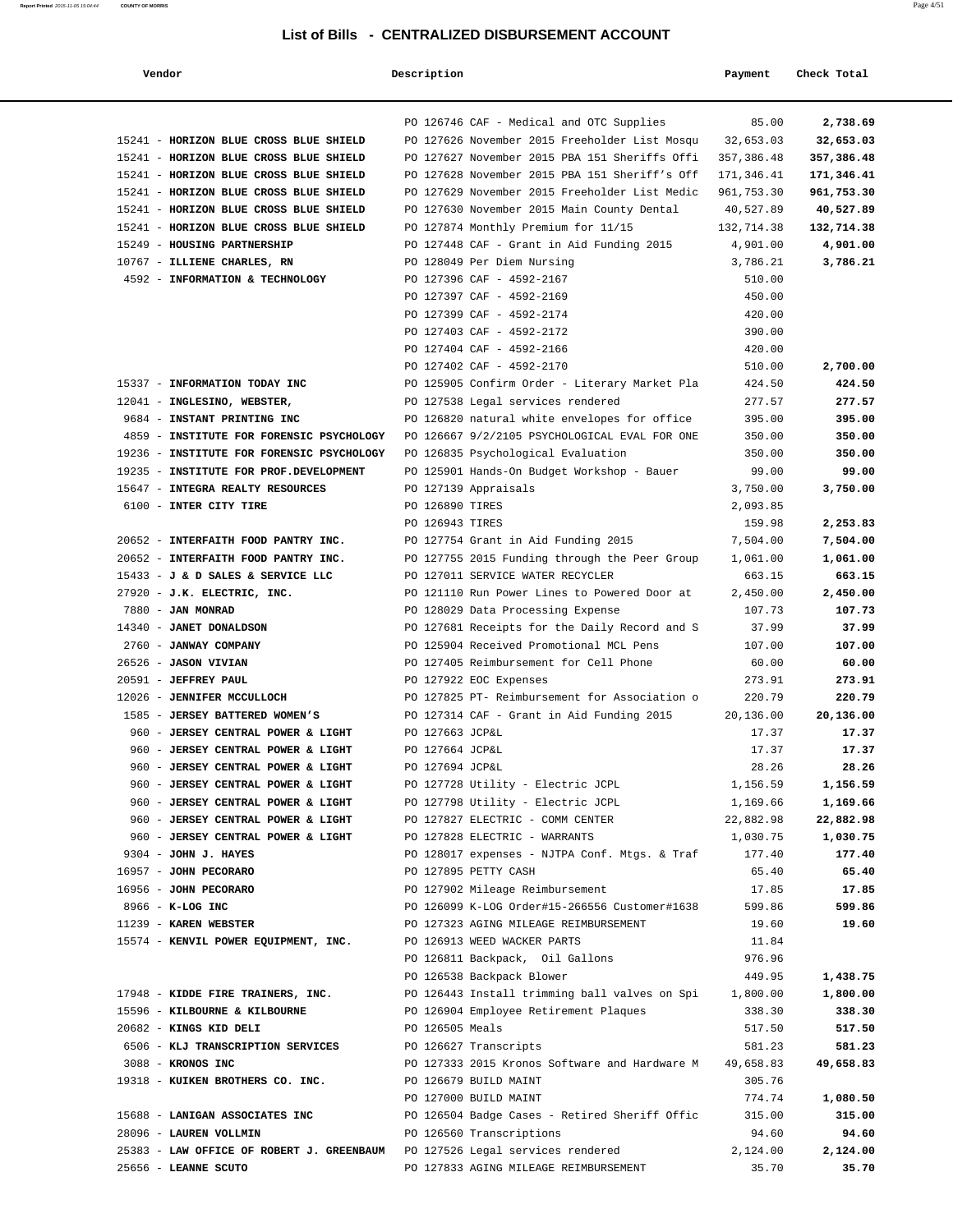| Vendor                                    | Description        |                                               | Payment   | Check Total |
|-------------------------------------------|--------------------|-----------------------------------------------|-----------|-------------|
| 20653 - LEGAL SERVICES OF NORTHWEST       |                    | PO 127497 CAF - Grant in Aid Funding 2015     | 11,430.00 | 11,430.00   |
| 20653 - LEGAL SERVICES OF NORTHWEST       |                    | PO 127743 2015 Funding through the Older Amer | 21,195.00 | 21,195.00   |
| 20653 - LEGAL SERVICES OF NORTHWEST       |                    | PO 127767 2015 Funding through the Peer Group | 13,635.00 | 13,635.00   |
| 5855 - LEXIS NEXIS                        |                    | PO 125122 Monthly On-Line Service for July 1  | 174.00    | 174.00      |
| 9909 - LIFE SAFETY SERVICE & SUPPLY LLC   |                    | PO 127510 LIBRARY - EMERGENCY LIGHTING        | 1,000.00  | 1,000.00    |
| 15775 - LIFESAVERS INC                    |                    | PO 126613 Education, School, Training         | 85.00     |             |
|                                           |                    | PO 126114 Education, School, Training         | 85.00     | 170.00      |
| 412 - LINDA CSENGETO                      |                    | PO 127892 Mi. reimb. & conf. exp. for 9/15    | 59.65     | 59.65       |
| 15816 - LONGFELLOWS SANDWICH DELI         |                    | PO 126674 K9 Awards Ceremony                  | 360.00    | 360.00      |
| 15816 - LONGFELLOWS SANDWICH DELI         |                    | PO 127600 Sandwiches and beverages for Morris | 95.92     | 95.92       |
| 15816 - LONGFELLOWS SANDWICH DELI         |                    | PO 127602 9/30/15 HP Meeting - 14 People      | 181.86    | 181.86      |
| 15816 - LONGFELLOWS SANDWICH DELI         |                    | PO 127885 Food and Refreshments for MHSAAB an | 260.39    | 260.39      |
| 15816 - LONGFELLOWS SANDWICH DELI         |                    | PO 128001 MEAL RECEIPTS                       | 50.40     | 50.40       |
| 8307 - LOREEN RAFISURA                    |                    | PO 128048 Per Diem Nursing                    | 592.00    | 592.00      |
| 27280 - LORRAINE RINALDI                  |                    | PO 127429 Mosquito Trap Operation             | 65.00     | 65.00       |
| 21100 - LOUISE R. MACCHIA                 |                    | PO 128066 Per Diem Nursing                    | 2,220.00  | 2,220.00    |
| 15899 - M.C. ORGANIZATION FOR             |                    | PO 127745 2015 Funding through the Older Amer | 4,876.00  | 4,876.00    |
| 7568 - MADUKWE IMO IBOKO, RN              |                    | PO 128052 Per Diem Nursing                    | 2,368.00  | 2,368.00    |
| $3210 - MANPOWER$                         |                    | PO 125907 temporary staffing                  | 865.92    | 865.92      |
| 25080 - MARIA CARMELITA OBLINA            |                    | PO 128047 Per Diem Nursing                    | 928.00    | 928.00      |
| 17406 - MARILYN ROSSY                     |                    | PO 127999 Election Day Supplies for Voting Ma | 33.23     | 33.23       |
| 27866 - MARK CARTER                       |                    | PO 128018 EXPENSE VOUCHER                     | 371.06    | 371.06      |
| $11023$ - MARTHA YAGHI                    |                    | PO 128046 Per Diem Nursing                    | 1,184.00  | 1,184.00    |
| 5667 - MARTIN TARAN                       | PO 128016 Postage  |                                               | 19.15     | 19.15       |
| 9650 - MC LEAGUE OF MUNICIPALITIES        |                    | PO 127186 MCLOM Luncheon                      | 550.00    |             |
|                                           |                    | PO 127163 MCLOM Luncehon                      | 50.00     | 600.00      |
| 1836 - MC MUA TRANSFER STATION            |                    | PO 127377 DUMPSTER SERVICE: SEPTEMBER         | 350.00    | 350.00      |
| 11199 - MC ORGANIZATION FOR HISPANIC      |                    | PO 127430 CAF - Grant in Aid Funding 2015     | 7,247.51  | 7,247.51    |
| 14264 - MCMANIMON, SCOTLAND & BAUMANN LLC |                    | PO 127619 LEGAL SERVICES THROUGH 8/31/15 - Ma | 168.00    |             |
|                                           |                    | PO 127620 PROFESSIONAL FEES - BOND ORDINANCES | 1,200.00  | 1,368.00    |
| 27283 - MEGAN STITT                       |                    | PO 127426 Mosquito Trap Operation             | 65.00     | 65.00       |
| 8443 - MELOJANE CELESTINO                 |                    | PO 128044 Per Diem Nursing                    | 1,181.41  | 1,181.41    |
| 16129 - MENTAL HEALTH ASSOCIATION OF      |                    | PO 127315 CAF - Grant in Aid Funding 2015     | 2,080.00  |             |
|                                           |                    | PO 127447 CAF - Grant in Aid Funding 2015     | 3,777.00  |             |
|                                           |                    | PO 127445 CAF - Grant in Aid Funding 2015     | 15,746.09 | 21,603.09   |
| 16158 - MGL PRINTING SOLUTIONS            | PO 126545 VOUCHERS |                                               | 1,364.00  | 1,364.00    |
| 20546 - MICHALSKI FUNERAL HOME            | PO 127417 Indigent |                                               | 1,350.00  | 1,350.00    |
| 24951 - MICHELLE CAPILI                   |                    | PO 128040 Per Diem Nursing                    | 592.00    | 592.00      |
| 295 - MID-ATLANTIC TRUCK CENTRE INC       |                    | PO 126067 TRUCK PARTS                         | 3,036.47  | 3,036.47    |
| 6408 - MIRION TECHNOLOGIES (GDS) INC      |                    | PO 126672 TLD Badges                          | 629.52    | 629.52      |
| 25428 - MIRLENE ESTRIPLET                 |                    | PO 128041 Per Diem Nursing                    | 2,072.00  | 2,072.00    |
| 5140 - MONOGRAM MADNESS                   |                    | PO 127674 uniforms for 2 new hires youth shel | 416.00    | 416.00      |
| 8900 - MONTVILLE TWP WATER & SEWER        |                    | PO 127446 WATER / SEWER - MONTVILLE           | 147.09    | 147.09      |
| 19478 - MORRIS COUNTY CHAMBER OF          |                    | PO 126860 496 - Reservation for Freeholder Ka | 60.00     | 60.00       |
| 6213 - MORRIS COUNTY ENGRAVING LLC        |                    | PO 127512 OTHER OPERATING                     | 1,672.90  | 1,672.90    |
| 12819 - MORRIS COUNTY M.U.A               |                    | PO 126262 FACILITY GARBAGE COMPACTOR TIPPING  | 944.06    | 944.06      |
| 19483 - MORRIS COUNTY MUNICIPAL           |                    | PO 126364 Tipping Fees                        | 462.11    | 462.11      |
| 10666 - MORRIS COUNTY SHERIFF'S OFFICE    |                    | PO 127748 2015 Funding through the Older Amer | 3,248.42  | 3,248.42    |
| 16298 - MORRIS PLAINS MUNICIPAL ALL.      |                    | PO 127496 CAF - 2015 Supplemental Municipal A | 2,000.00  | 2,000.00    |
| 14515 - MORRISTOWN EMERGENCY MEDICAL      |                    | PO 125091 INMATE MEDICAL CARE                 | 1,256.00  | 1,256.00    |
| 19491 - MORRISTOWN INN                    |                    | PO 126630 Witness Expense - Overnight Lodging | 1,485.00  | 1,485.00    |
| 16321 - MORRISTOWN LUMBER &               |                    | PO 126892 BUILD MAINT/ SMALL TOOLS            | 269.82    |             |
|                                           |                    | PO 126894 SHOP SUPPLIES                       | 17.73     | 287.55      |
| 16323 - MORRISTOWN MEDICAL CENTER         |                    | PO 128025 NNNJ SAFE COMMUNITIES               | 18,764.81 | 18,764.81   |
| 16334 - MORRISTOWN MEMORIAL HOSPITAL      |                    | PO 127316 CAF - 2015 Chapter 51 CH51-1521 Jul | 9,245.00  | 9,245.00    |
| 16338 - MORRISTOWN NEIGHBORHOOD HOUSE     |                    | PO 127415 CAF - Grant in Aid Funding 2015     | 1,196.00  | 1,196.00    |
| 16340 - MORRISTOWN PARKING AUTHORITY      |                    | PO 126090 30 New Parking Garage Scan Cards    | 450.00    | 450.00      |
| 16342 - POSTMASTER                        |                    | PO 123928 DEPOSIT TO BE MADE IN "RETURNED MAI | 2,000.00  | 2,000.00    |
| 27506 - MOUNT VERNON GROUP                |                    | PO 126489 CAF - On-Call Professional Engineer | 1,200.00  | 1,200.00    |
| 26376 - MR. DRIVING SCHOOL INC.           |                    | PO 127407 CAF - 26376-1775                    | 579.00    | 579.00      |
| 21858 - MUNICIPAL CAPITAL CORP            |                    | PO 126487 RICOH MP C4502A DIGITAL COPIER      | 1,029.09  | 1,029.09    |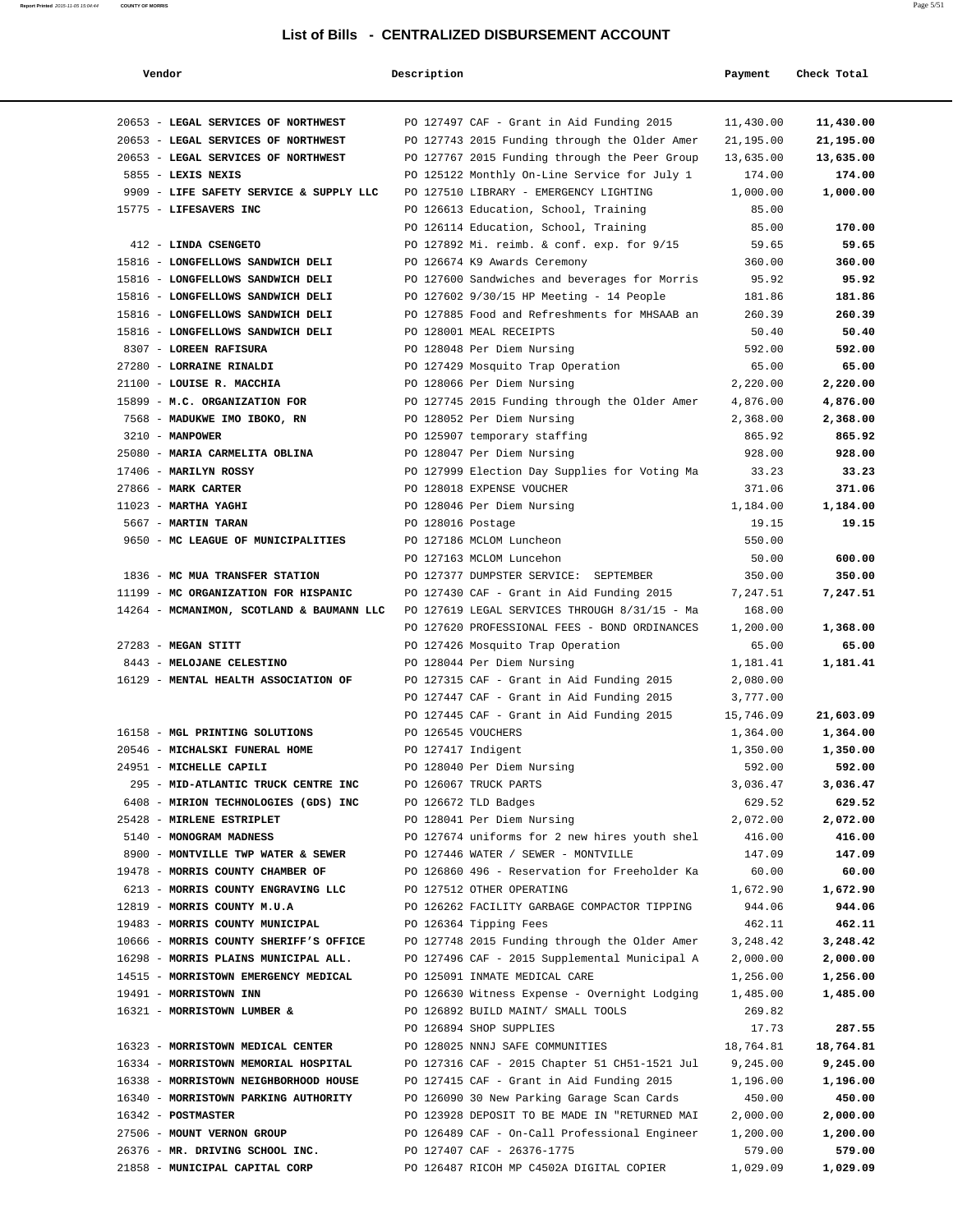| Vendor                                                                                   | Description        |                                               | Payment   | Check Total |
|------------------------------------------------------------------------------------------|--------------------|-----------------------------------------------|-----------|-------------|
|                                                                                          |                    |                                               |           |             |
| 19523 - N.J. NATURAL GAS COMPANY                                                         |                    | PO 127530 NATURAL GAS - MONTVILLE             | 234.75    | 234.75      |
| $15027 - NCX$                                                                            |                    | PO 125223 Confirm Renewal of Domain & Web Hos | 299.40    | 299.40      |
| $9504 - NENA$                                                                            |                    | PO 126701 Membership dues                     | 274.00    | 274.00      |
| 14560 - NEW JERSEY AIDS SERVICES                                                         |                    | PO 127313 CAF - Grant in Aid Funding 2015     | 6,500.00  | 6,500.00    |
| 24261 - NEW JERSEY ASSOCIATION OF COUNTIES PO 127046 NJAC Year End Conference            |                    |                                               | 375.00    | 375.00      |
| 16641 - NEW JERSEY LEAGUE OF                                                             |                    | PO 125940 Sept 21 2015 Land Surveyor Advertis | 180.00    | 180.00      |
| 16552 - NEWBRIDGE SERVICES INC                                                           |                    | PO 127321 CAF - NEWSER-14M-WIA                | 225.00    |             |
|                                                                                          |                    | PO 127320 CAF - NEWSER-14M-WIA                | 225.00    |             |
|                                                                                          |                    | PO 127226 CAF - NEWSER-14M-WIA                | 225.00    |             |
|                                                                                          |                    | PO 127210 CAF - NEWSER-14M-WIA                | 225.00    |             |
|                                                                                          |                    | PO 127225 CAF - NEWSER-14M-WIA                | 225.00    |             |
|                                                                                          |                    | PO 127208 CAF - NEWSER-14M-WIA                | 225.00    |             |
|                                                                                          |                    | PO 127454 CAF - Grant in Aid Funding 2015     | 750.00    |             |
|                                                                                          |                    | PO 127451 CAF - Grant in Aid Funding 2015     | 80,816.00 | 82,916.00   |
| 16552 - NEWBRIDGE SERVICES INC                                                           |                    | PO 127389 CAF - NEWSER-15M-WIA                | 227.25    |             |
|                                                                                          |                    | PO 127390 CAF - NEWSER-15M-WIA                | 227.25    |             |
|                                                                                          |                    | PO 127391 CAF - NEWSER-15M-WIA                | 227.25    |             |
|                                                                                          |                    | PO 127392 CAF - NEWSER-15M-WIA                | 505.00    |             |
|                                                                                          |                    | PO 127393 CAF - NEWSER-15M-WIA                | 227.25    |             |
|                                                                                          |                    | PO 127394 CAF - NEWSER-15M-WIA                | 227.25    |             |
|                                                                                          |                    | PO 127395 CAF - NEWSER-15M-WIA                | 227.25    |             |
|                                                                                          |                    | PO 127212 CAF - NEWSER-14M-WIA                | 225.00    | 2,093.50    |
| 16552 - NEWBRIDGE SERVICES INC                                                           |                    | PO 127753 #15-14-068 OS PER. 7/1/15-9/30/15 3 | 32,186.00 |             |
|                                                                                          |                    | PO 127750 2015 Funding through the Older Amer | 3,334.00  |             |
|                                                                                          |                    | PO 127752 2015 Funding through the Older Amer | 3,334.00  |             |
|                                                                                          |                    | PO 127747 Grant in Aid Funding 2015           | 1,548.00  |             |
|                                                                                          |                    | PO 127742 Grant in Aid Funding 2015           | 882.00    | 41,284.00   |
| 23981 - NIELSEN DODGE - C-J-R                                                            |                    | PO 126914 AUTO PARTS                          | 154.69    | 154.69      |
| 17819 - NJ ADVANCE MEDIA, LLC                                                            |                    | PO 126385 LEGAL NOTICE                        | 976.50    | 976.50      |
| 27598 - NJ COUNTY PLANNER ASSOCIATION                                                    |                    | PO 127459 Registration for 10-16-15 NJCPA Mee | 30.00     | 30.00       |
| 28101 - NJ STATE DIV. OF THE INTERNATIONAL PO 126673 PLEASE ORDER - Training - 28th Annu |                    |                                               | 1,075.00  | 1,075.00    |
| 16672 - DIVISION OF STATE POLICE                                                         |                    | PO 126626 Investigative expense               | 100.00    | 100.00      |
| $10662 - NMS$ LABS                                                                       |                    | PO 127199 Toxicological Testing Services      | 4,040.00  | 4,040.00    |
| 2244 - NORTHAMPTON COMMUNITY COLLEGE                                                     |                    | PO 127408 CAF - 2244-1846                     | 666.00    | 666.00      |
| 26357 - NORTHEAST COMMUNICATIONS, INC.                                                   |                    | PO 126702 Radio repair                        | 500.00    | 500.00      |
| 26357 - NORTHEAST COMMUNICATIONS, INC.                                                   |                    | PO 126895 TRUCK PARTS                         | 741.25    | 741.25      |
| 27648 - NORTHEAST PROTECTION                                                             |                    | PO 126906 Resident Safety for Morris View     | 498.00    | 498.00      |
| 16738 - NORTHEASTERN HARDWARE CO INC                                                     | PO 126810 Rakes    |                                               | 99.90     | 99.90       |
| 26296 - NORTHEASTERN INTERIOR SERVICES LLC PO 126121 CAF - Replacement of Fire Doors     |                    |                                               | 4,800.00  | 4,800.00    |
| 16752 - NORWESCAP INC                                                                    |                    | PO 127440 CAF - Grant in Aid Funding 2015     | 4,588.00  |             |
|                                                                                          |                    | PO 127721 2015 Funding through the Older Amer | 700.00    |             |
|                                                                                          |                    | PO 127720 2015 Funding through the Older Amer | 13,312.00 | 18,600.00   |
| 26726 - OFFICE CONCEPTS GROUP, INC.                                                      | PO 126644 supplies |                                               | 552.99    |             |
|                                                                                          |                    | PO 126599 Office supplies                     | 78.94     |             |
|                                                                                          |                    | PO 126622 Data Processing Supplies            | 378.61    |             |
|                                                                                          |                    | PO 126241 Office Supplies                     | 201.16    |             |
|                                                                                          |                    | PO 127205 Treasurer's Office Supplies 10/7/15 | 127.39    |             |
|                                                                                          |                    | PO 127418 Office Supplies for C&BH 2015       | 178.62    |             |
|                                                                                          |                    | PO 127302 Fiscal Year 2016 Countywide Allianc | 214.49    |             |
|                                                                                          |                    | PO 127500 Office Chairs for Payroll, 10/8/15  | 411.82    | 2,144.02    |
| 26726 - OFFICE CONCEPTS GROUP, INC.                                                      |                    | PO 127704 Dept of Human Services (C & BH) Off | 92.22     | 92.22       |
| 4654 - OFFICE TEAM                                                                       |                    | PO 127204 T. Gould w/e 10/2/15                | 875.00    | 875.00      |
| 4654 - OFFICE TEAM                                                                       |                    | PO 127501 T. Gould w/e 10/9/15                | 875.00    | 875.00      |
| 2926 - ONE SOURCE COMMUNICATIONS SOLUTIONS PO 126055 Binders for Basic Police Class      |                    |                                               | 1,601.30  | 1,601.30    |
| 27281 - OTTO KRUSE                                                                       |                    | PO 127433 Mosquito Trap Operation             | 65.00     | 65.00       |
| 16887 - PAPER MART INC                                                                   |                    | PO 126631 Office Supplies                     | 1,480.80  |             |
|                                                                                          |                    | PO 126273 Plotter Paper 36 inch x 150 foot -  | 185.60    | 1,666.40    |
| 11693 - PARETTE SOMJEN ARCHITECTS LLC                                                    |                    | PO 126564 CAF - On-Call Professional Engineer | 49.24     | 49.24       |
| 2749 - PARSIPPANY CHILD DAY CARE CTR.                                                    |                    | PO 127431 CAF - Grant in Aid Funding 2015     | 2,702.00  | 2,702.00    |
| 25411 - PATRICIA W. GIBBONS                                                              |                    | PO 127227 CAF - Services under the Nutrition  | 385.35    | 385.35      |
| 4934 - PHYLLIS COPPOLA                                                                   |                    | PO 127730 Reimbursement of Purchase from Cost | 67.98     | 67.98       |
|                                                                                          |                    |                                               |           |             |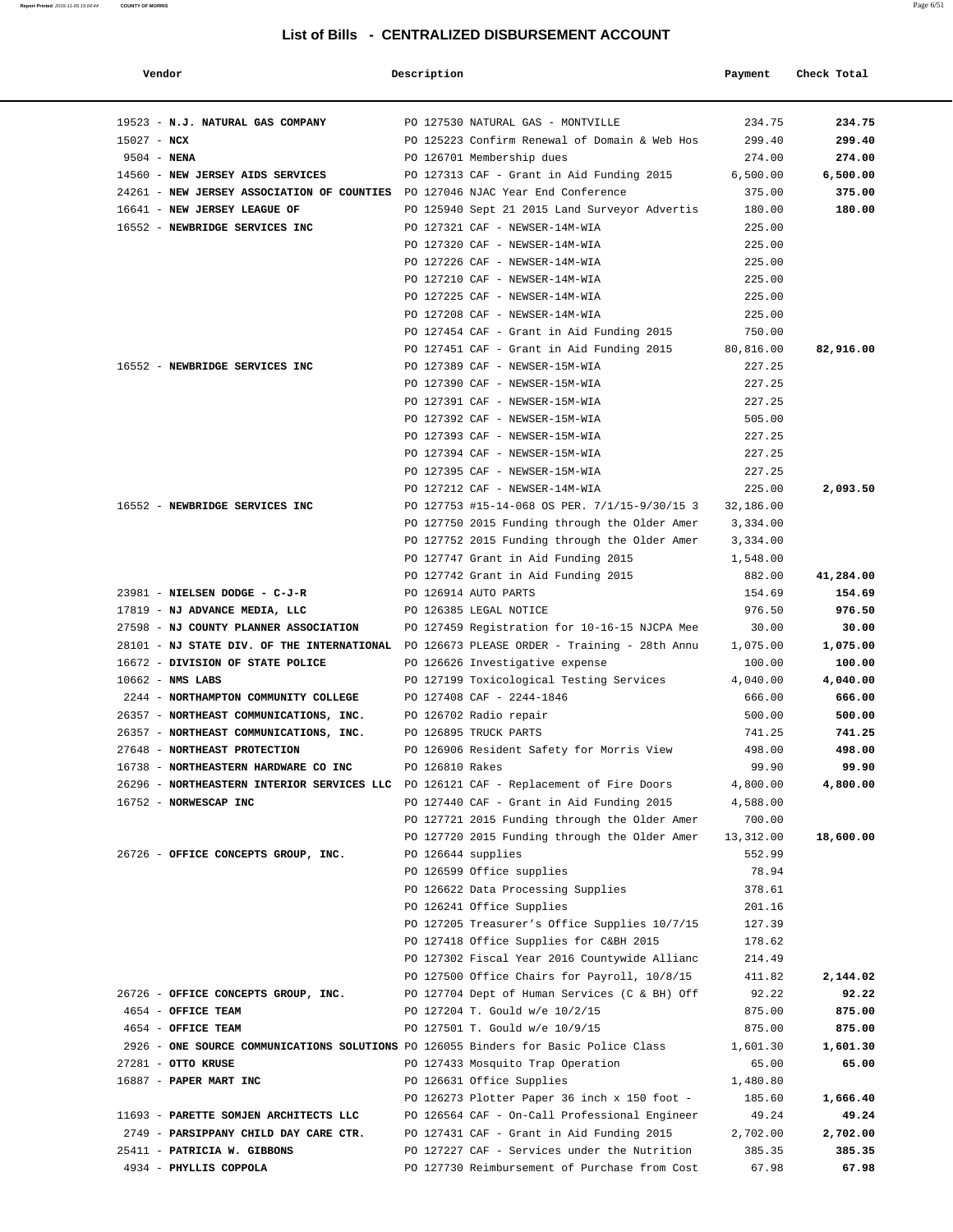| Vendor                                                                             | Description        |                                                        | Payment  | Check Total |
|------------------------------------------------------------------------------------|--------------------|--------------------------------------------------------|----------|-------------|
| 17066 - PLAINSMAN AUTO SUPPLY                                                      |                    | PO 127031 Hoses & Oil                                  | 98.17    | 98.17       |
| 17066 - PLAINSMAN AUTO SUPPLY                                                      |                    | PO 127052 AUTO PARTS                                   | 4,420.97 |             |
|                                                                                    |                    | PO 126527 Misc. parts for 2011 Ford Ranger             | 59.41    |             |
|                                                                                    |                    | PO 126953 AUTO PARTS                                   | 4,676.51 |             |
|                                                                                    |                    | PO 126897 Oil Filter & Washer Solvent                  | 22.71    |             |
|                                                                                    |                    | PO 126526 Brake Pads - 2004 Dodge Dakota               | 47.26    | 9,226.86    |
| 17084 - POLAND SPRING WATER CO.                                                    |                    | PO 127586 Poland Spring Water/Rental Inv. 15H          | 16.93    | 16.93       |
| 26363 - PRAXAIR DISTRIBUTION                                                       |                    | PO 127032 WELDING SUPPLIES                             | 523.37   | 523.37      |
| 4811 - PROJECT LIFESAVER, INC.                                                     |                    | PO 126665 PLEASE ORDER - Batteries & Transmit          | 3,248.42 | 3,248.42    |
| 3316 - PROJECT SELF SUFFICIENCY                                                    |                    | PO 127350 CAF - PSS3316-JR/JS-15-WFNJ                  | 618.00   | 618.00      |
| 3146 - PROQUEST LLC                                                                |                    | PO 125900 Confirm Renewal of Ancestry Library          | 4,555.00 | 4,555.00    |
| 26416 - PUSH TO WALK A NEW JERSEY                                                  |                    | PO 127751 Grant in Aid Funding 2015                    | 4,835.00 | 4,835.00    |
| 27549 - PYRAMID SCHOOL PRODUCTS                                                    |                    | PO 123997 CAF - Coarse Paper and Household Su          | 593.82   |             |
|                                                                                    |                    | PO 124007 CAF - Coarse Paper and Household Su          | 1,322.98 |             |
|                                                                                    |                    | PO 124602 CAF - Coarse Paper and Household Su          | 472.56   | 2,389.36    |
| 21413 - QUALITY AUTO GLASS, INC                                                    |                    | PO 126957 AUTO PARTS                                   | 653.48   | 653.48      |
| 264 - R & J CONTROL, INC.                                                          |                    | PO 126069 Preventive Maintenance on Emergency          | 339.70   | 339.70      |
| 12473 - R.D. SALES DOOR & HARDWARE LLC PO 127037 Automatic Door Maintenance/Repair |                    |                                                        | 4,236.00 | 4,236.00    |
| 17692 - R.P. SMITH & SON, INC.                                                     | PO 126556 MASON    |                                                        | 107.20   |             |
|                                                                                    | PO 126578 MASON    |                                                        | 327.10   | 434.30      |
| 15620 - R.S. KNAPP CO INC                                                          |                    | PO 126683 PLANS AND SPECS - PRINTING                   | 1,871.36 |             |
|                                                                                    |                    | PO 127504 OTHER OUTSIDE                                | 968.29   | 2,839.65    |
| 17215 - R.S. KNAPP CO. INC.                                                        |                    | PO 127101 PW 300 Print Engine                          | 209.76   |             |
|                                                                                    |                    | PO 126907 Engineering Plan Booklets for Morri          | 716.06   | 925.82      |
| 17255 - RARITAN VALLEY COMMUNITY                                                   |                    | PO 127410 CAF - 17255-2019                             | 800.00   | 800.00      |
| 26223 - RE-TRON TECHNOLOGIES INC.                                                  |                    | PO 126915 AUTO PARTS                                   | 867.71   | 867.71      |
| 274 - READY REFRESH                                                                |                    | PO 126059 6-8/15 bottled water & dispensers $r$        | 41.52    | 41.52       |
| 274 - READY REFRESH                                                                |                    | PO 126100 WATER FOR SHELTER                            | 0.99     | 0.99        |
| 274 - READY REFRESH                                                                |                    | PO 126187 water supply                                 | 29.19    | 29.19       |
| 274 - READY REFRESH                                                                |                    | PO 126842 15-5 Gal Nestle Pure Life Drinking           | 45.75    | 45.75       |
| 274 - READY REFRESH                                                                |                    | PO 126872 WATER COOLER RENTAL/COFFEE SERVICE           | 254.92   | 254.92      |
| 810 - READY REFRESH                                                                |                    | PO 126971 Cooler Rental                                | 23.21    | 23.21       |
| 810 - READY REFRESH                                                                |                    | PO 126972 Cooler Rental                                | 32.09    | 32.09       |
| 274 - READY REFRESH                                                                |                    | PO 127696 DRINKING WATER                               | 12.95    | 12.95       |
| 1542 - RESIDEX, LLC                                                                |                    | PO 127084 Weed & Pest supplies                         | 332.96   | 332.96      |
| 25564 - RFS COMMERCIAL, INC.                                                       |                    | PO 126232 REPLACE CARPET                               | 2,895.00 | 2,895.00    |
| 7952 - RIOS' ENGRAVING                                                             |                    | PO 127458 Morris View Administrator Signature          | 59.00    | 59.00       |
| 21788 - ROAD SAFETY SYSTEMS LLC                                                    |                    | PO 126968 Guide Rail                                   | 6,115.50 | 6,115.50    |
| 7805 - ROSE DUMAPIT                                                                |                    | PO 128037 Per Diem Nursing                             | 1,184.00 | 1,184.00    |
| 24397 - ROSEMARY BATANE COBCOBO                                                    |                    | PO 128039 Per Diem Nursing                             | 2,368.00 | 2,368.00    |
| 5345 - ROUTE 23 AUTOMALL LLC                                                       |                    | PO 127033 AUTO PARTS                                   | 1,275.68 | 1,275.68    |
| 26942 - RT. 23 PATIO & MASON CENTER                                                |                    | PO 126117 Catch Basins                                 | 3,100.98 | 3,100.98    |
| 26510 - RUSSELL BERGER                                                             |                    | PO 127322 Reimburse for Cell Phone                     | 60.00    | 60.00       |
| 9938 - RUTGERS CENTER FOR CONTINUING                                               |                    | PO 127406 CAF - 9938-2297                              | 3,200.00 | 3,200.00    |
| 17446 - RUTGERS THE STATE UNIVERSITY                                               |                    | PO 128140 EXTENSION FACULTY SALARIES JAN - MA          | 6,933.75 |             |
|                                                                                    |                    | PO 128142 EXTENSION FACULTY SALARIES APRIL-JU          | 7,810.97 |             |
|                                                                                    |                    | PO 128139 EXTENSION FACULTY SALARIES JULY-SEP          | 9,322.31 | 24,067.03   |
| 20167 - SAFARILAND LLC                                                             | PO 126022 TRAINING |                                                        | 100.00   | 100.00      |
| 19827 - SCHENCK PRICE, SMITH & KING                                                |                    | PO 127537 Legal Services rendered                      | 100.80   | 100.80      |
| 26405 - SECAP FINANCE                                                              |                    | PO 125983 Inv. 2919944-AU15 Contract 2919944-          | 175.00   | 175.00      |
| 21685 - SENIOR SALON SERVICES LLC                                                  |                    | PO 127275 CAF - Cosmetology Services                   | 5,950.00 | 5,950.00    |
| 4361 - SERVICE TIRE TRUCK CENTERS INC PO 126912 TIRES                              |                    |                                                        | 341.48   | 341.48      |
| 20899 - SGS TESTCOM INC                                                            |                    | PO 127010 MONTHLY INSPECTION MAINTENANCE               | 189.41   | 189.41      |
| 17621 - SHEAFFER SUPPLY, INC.                                                      | PO 126043 parts    |                                                        | 10.45    |             |
|                                                                                    |                    | PO 126676 SMALL TOOLS                                  | 1,212.75 | 1,223.20    |
| 27853 - SHELLEY REINER                                                             |                    | PO 128038 Per Diem Nursing                             | 1,399.25 | 1,399.25    |
| 19858 - SHERWIN WILLIAMS                                                           |                    | PO 126909 Paint & Painting Supplies                    | 368.03   | 368.03      |
| 17726 - SHI INTERNATIONAL CORP                                                     |                    | PO 125196 Annual Maintenance Renewal                   | 929.45   |             |
|                                                                                    |                    | PO 125229 Annual Maintenance Renewal - Single 4,640.00 |          |             |
|                                                                                    |                    | PO 125910 proprietary software maintenance 18,009.75   |          | 23,579.20   |
| 9286 - SIRCHIE FINGER PRINT LAB.                                                   |                    | PO 125193 PLEASE ORDER - Ink Pads Lt. M. Puz           | 121.10   | 121.10      |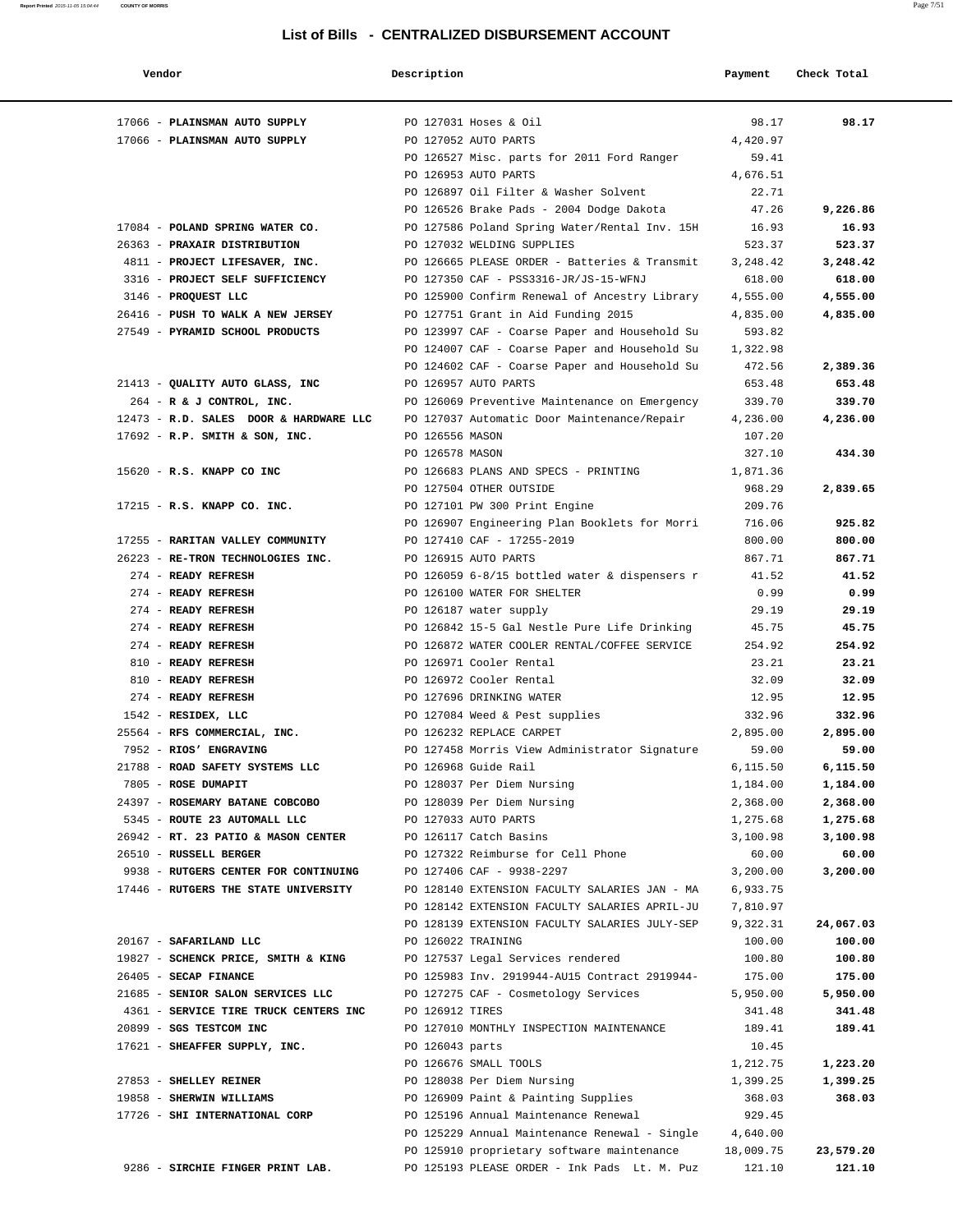| Vendor                                                                    | Description           |                                                                              | Payment              | Check Total           |
|---------------------------------------------------------------------------|-----------------------|------------------------------------------------------------------------------|----------------------|-----------------------|
| 17699 - SMITH MOTOR CO., INC.                                             |                       | PO 126958 AUTO PARTS                                                         | 2,207.83             | 2,207.83              |
| 8503 - SMITH TRACTOR & EQUIPMENT INC. PO 126694 MACH PARTS & REPAIR       |                       |                                                                              | 195.39               | 195.39                |
| 6981 - SODEXO INC & AFFILIATES                                            |                       | PO 127585 Sandwiches and beverages for Women'                                | 68.60                | 68.60                 |
| 6981 - SODEXO INC & AFFILIATES                                            |                       | PO 127587 AGING ADVISORY COUNCIL MEETING                                     | 168.00               | 168.00                |
| 6981 - SODEXO INC & AFFILIATES                                            |                       | PO 127596 FMC 9-21-15 Meeting                                                | 64.43                | 64.43                 |
| 6981 - SODEXO INC & AFFILIATES                                            |                       | PO 127789 NUTRITION PROGRAM 237,034.77                                       |                      | 237,034.77            |
| 17755 - SOUTHEAST MORRIS COUNTY THE PO 127461 WATER - QTR DT              |                       |                                                                              | 267.63               | 267.63                |
| 11160 - SPACE FARMS INC                                                   |                       | PO 126738 Carcass Removal                                                    | 2.640.00             | 2,640.00              |
| 17766 - SPECIALIZED PHOTOGRAPHIC                                          |                       | PO 126180 Photography 9/11 Service                                           | 208.12               | 208.12                |
| 17772 - SPEEDWELL ELECTRIC MOTORS                                         |                       | PO 126573 CAF - Labor Rates for On-Site Elect                                | 212.00               |                       |
|                                                                           |                       | PO 126573 CAF - Labor Rates for On-Site Elect                                | 672.00               | 884.00                |
| 4611 - STAPLES ADVANTAGE                                                  |                       | PO 126149 8/31/15 office supplies                                            | 273.09               | 273.09                |
| $19919$ - STAR LEDGER                                                     |                       | PO 127419 Display Ad                                                         | 146.70               | 146.70                |
| 17837 - STATE OF NJ                                                       |                       | PO 126910 Food for Dietary                                                   | 4,992.38             | 4,992.38              |
| 6999 - STATION HARDWARE LAWN &                                            | PO 127096 Mouse Traps |                                                                              | 197.64               | 197.64                |
| 26016 - STONEFIELD ENGINEERING                                            |                       | PO 127633 CAF - Design Services for Intersect 7,151.00                       |                      | 7,151.00              |
| 24132 - STS TIRE & AUTO CENTERS                                           | PO 126271 Tires       |                                                                              | 469.28               | 469.28                |
| 8621 - SUBURBAN PROPANE -2347                                             |                       | PO 126384 Propane Delivery                                                   | 1,236.01             |                       |
|                                                                           | PO 126110 Propane     |                                                                              | 108.76               |                       |
|                                                                           | PO 126251 Propane     |                                                                              | 30.59                | 1,375.36              |
| 25400 - SUZIE COLLIN                                                      |                       | 2,959.26<br>PO 128032 Per Diem Nursing                                       |                      | 2,959.26              |
| 26030 - TABB INC.                                                         |                       | PO 126475 Background checks                                                  | 1,393.00             | 1,393.00              |
| 26677 - TEODORA O. DELEON                                                 |                       | PO 128031 Per Diem Nursing                                                   | 592.00               | 592.00                |
| 26513 - TERESA DUCKWORTH                                                  |                       | PO 127155 Reimburse Cell Phone                                               | 60.00                | 60.00                 |
| 27034 - TERESA OMWENGA                                                    |                       | PO 128030 Per Diem Nursing                                                   | 1,479.26             | 1,479.26              |
| 5711 - THE TAB GROUP                                                      |                       | PO 126822 CAF - Records Storage                                              | 46.25                |                       |
|                                                                           |                       | PO 126823 CAF - Records Storage                                              | 42.30                | 88.55                 |
| 24933 - THOMAS POLLIO                                                     |                       | PO 127673 Youth Shelter Petty Cash Oct. 2015                                 | 386.84               | 386.84                |
| 18437 - THOMSON REUTERS                                                   | PO 126137 West Law    |                                                                              | 837.50               |                       |
|                                                                           |                       | PO 126373 County Counsel Subscriptions May th                                | 1,714.04             |                       |
|                                                                           |                       | PO 126374 County Counsel Subscription Order S                                | 142.40               | 2,693.94              |
| 122 - TILCON NEW YORK INC.                                                |                       | PO 126057 Bituminous Concrete                                                | 3,540.96             |                       |
|                                                                           |                       | PO 126725 Bituminous Concrete                                                | 624.60               | 4,165.56              |
| 21479 - TIOGA SOLAR MORRIS COUNTY 1 LLC PO 126080 Electric / Solar Energy |                       |                                                                              | 2,561.60             | 2,561.60              |
| 10117 - TOWNSHIP OF CHATHAM<br>19271 - TOWNSHIP OF JEFFERSON              |                       | PO 126115 Other Utilities                                                    | 566.50               | 566.50                |
| 1122 - TOWNSHIP OF MORRIS                                                 |                       | PO 127309 CAF - 2015 Municipal Alliance Funds<br>PO 127708 SEWER- TWP MORRIS | 6,013.45             | 6,013.45<br>80,906.98 |
| 18110 - TRANE U.S. INC.                                                   |                       | PO 126076 Service Contract on Chillers                                       | 80,906.98            |                       |
| 27159 - TREASURER STATE OF NEW JERSEY                                     |                       | PO 126296 Pesticide Applicator's License                                     | 3,502.00<br>1,040.00 | 3,502.00              |
|                                                                           |                       | PO 126293 Pesticide Operators License                                        | 150.00               | 1,190.00              |
| 24062 - TREASURER, CHESTER TOWNSHIP                                       |                       | PO 107059 NJACTB Conference Reimbursement - A                                | 1,173.00             | 1,173.00              |
| 20000 - TREASURER-STATE OF NEW JERSEY                                     |                       | PO 127080 Pest Conrol License                                                | 80.00                | 80.00                 |
| 12333 - TRIMBOLI & PRUSINOWSKI, LLC                                       |                       | PO 127529 Morris County - legal services rend                                | 2,880.00             |                       |
|                                                                           |                       | PO 127532 Prosecutor's Office - legal service                                | 528.00               |                       |
|                                                                           |                       | PO 127535 Sheriff's Office-Legal services ren                                | 324.00               | 3,732.00              |
| 24804 - TRITEC OFFICE EQUIPMENT INC                                       |                       | PO 126211 County Counsel Office Ricoh MPC4502                                | 20.79                | 20.79                 |
| 24804 - TRITEC OFFICE EQUIPMENT INC                                       |                       | PO 127661 Color Copies                                                       | 29.47                | 29.47                 |
| 21352 - TROPICANA CASINO & RESORT                                         |                       | PO 127164 Hotel Reservation                                                  | 95.00                | 95.00                 |
| 12739 - TURTLE & HUGHES, INC.                                             |                       | PO 127521 ELECTRICAL                                                         | 268.60               | 268.60                |
| 9285 - U.S. SECURITY ASSOCIATES, INC.                                     |                       | PO 126407 CAF - Unarmed Security Guards                                      | 9,116.80             | 9,116.80              |
| 18233 - UNITED PARCEL SERVICE                                             |                       | PO 125970 Confirm Billing May 20, 2015                                       | 12.62                |                       |
|                                                                           |                       | PO 126831 account summary on account 6x7742                                  | 290.96               | 303.58                |
| 446 - UNITRONIX DATA SYSTEMS INC                                          |                       | PO 127357 Software maintenance for 10/15                                     | 5,682.60             | 5,682.60              |
| 20034 - UNIVERSAL SUPPLY GROUP INC.                                       | PO 126535 HVAC        |                                                                              | 8.97                 |                       |
|                                                                           |                       | PO 127830 OEM Expenses                                                       | 7.93                 | 16.90                 |
| 15732 - UNIVERSAL UNIFORM SALES CO INC                                    |                       | PO 126252 CAF - Contract Renewal Uniforms                                    | 537.00               | 537.00                |
| 15732 - UNIVERSAL UNIFORM SALES CO INC                                    |                       | PO 126949 Back ordered items for Officer Geft                                | 184.99               | 184.99                |
| 15732 - UNIVERSAL UNIFORM SALES CO INC                                    |                       | PO 126954 Uniform - Geftic                                                   | 218.90               | 218.90                |
| 3489 - US MUNICIPAL SUPPLY, INC                                           |                       | PO 126300 TRUCK PARTS                                                        | 2,204.36             | 2,204.36              |
| 21628 - V.E. RALPH & SON, INC.                                            |                       | PO 126056 Cold Packs                                                         | 107.50               | 107.50                |
| $1286 - VERIZON$                                                          |                       | PO 127201 MORRIS CTY SHERIFF'S OFCS & INST                                   | 66.61                | 66.61                 |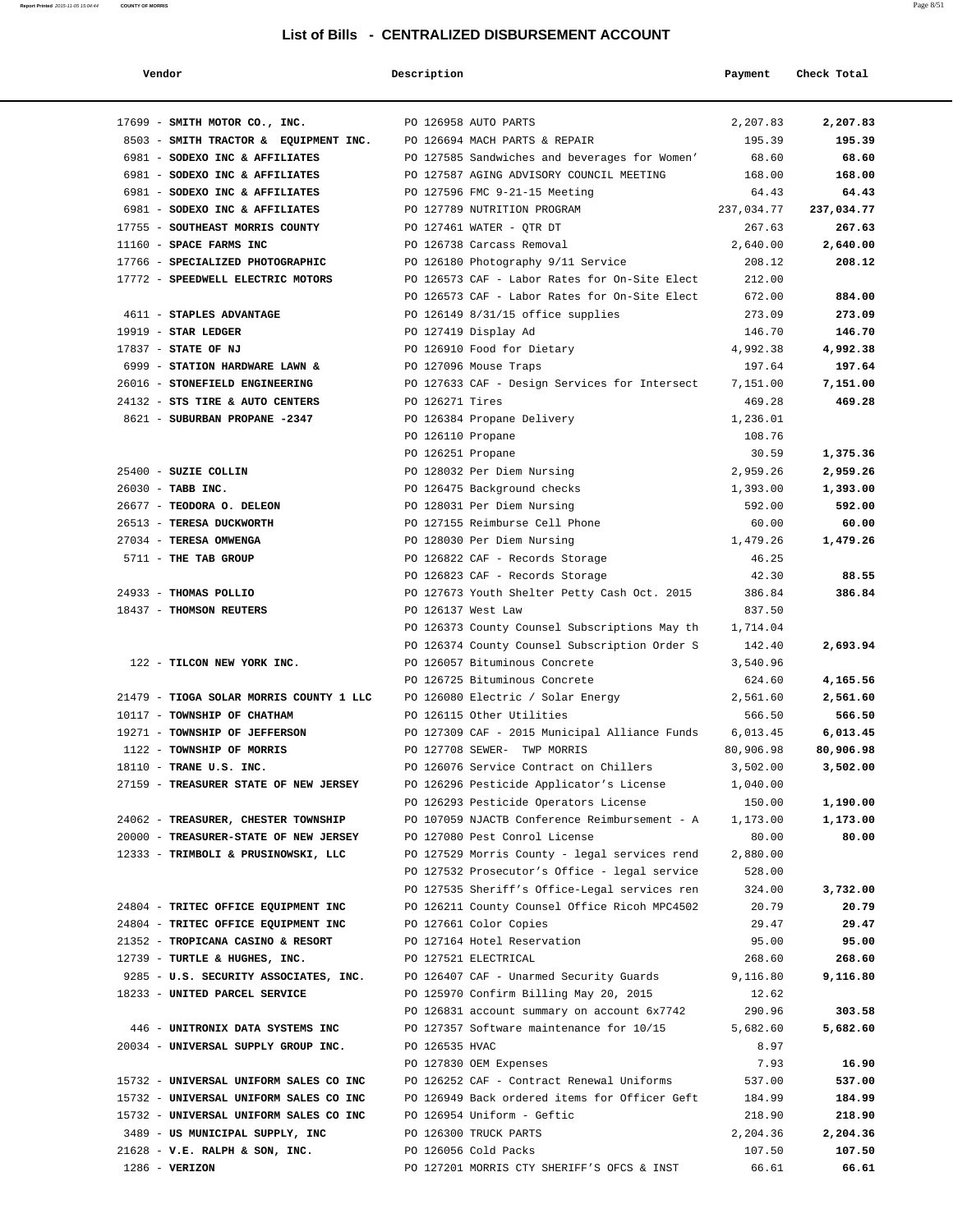| Vendor                                   | Description                                   | Payment   | Check Total    |
|------------------------------------------|-----------------------------------------------|-----------|----------------|
| 1348 - VERIZON WIRELESS                  | PO 126623 Cell Phones                         | 59.57     |                |
|                                          | PO 125953 Cell Phones                         | 830.28    | 889.85         |
| 18331 - VIRTU WATER METER SERVICES INC   | PO 126911 Annual Water Meter Testing at Morri | 350.00    | 350.00         |
| 14319 - VISITING NURSE ASSOC. OF         | PO 127729 2015 Funding through the Older Amer | 5,140.00  | 5,140.00       |
| 14319 - VISITING NURSE ASSOC. OF         | PO 127763 2015 Funding through the Peer Group | 23,513.75 |                |
|                                          | PO 127766 2015 Funding through the Peer Group | 10,862.00 |                |
|                                          | PO 127736 2015 Funding through the Peer Group | 10,176.00 |                |
|                                          | PO 127735 2015 Funding through the Older Amer | 26,220.00 |                |
|                                          | PO 127734 2015 Funding through the Older Amer | 19,445.00 |                |
|                                          | PO 127733 Grant in Aid Funding 2015           | 8,591.00  |                |
|                                          | PO 127732 2015 Funding through the Older Amer | 1,384.42  |                |
|                                          | PO 127731 2015 Funding through the Older Amer | 1,980.24  | 102,172.41     |
| 6146 - W.B. MASON COMPANY INC            | PO 126624 Data Processing Suypplies           | 237.01    |                |
|                                          | PO 126826 mis office supplies                 | 2,004.17  |                |
|                                          | PO 127360 8 Cartons of Flagship Bright 8 1/2  | 193.36    |                |
|                                          | PO 127672 Treasurer's Office Paper, 10/9/15   | 241.70    |                |
|                                          | PO 127187 OFFICE SUPPLIES                     | 218.96    | 2,895.20       |
| 24231 - WATERS, MCPHERSON, MCNEILL, P.C. | PO 127531 Schooley's Mountain -acquisition    | 204.00    | 204.00         |
| 24231 - WATERS, MCPHERSON, MCNEILL, P.C. | PO 127533 Main-Changebridge Rds. intersection | 216.00    | 216.00         |
| 21034 - WEATHER WORKS LLC                | PO 126179 Weather Consult/Alert Services      | 2,595.00  | 2,595.00       |
| 10534 - WESTERN APPLIANCE INC.           | PO 127579 western appliance Repair Dryers Yo  | 310.35    | 310.35         |
| 18452 - WHARTON BORO MUNICIPAL           | PO 127814 CAF - 2015 Municipal Alliance Funds | 904.49    | 904.49         |
|                                          |                                               |           | -------------- |

 **Total to be paid from Fund 01 Current Fund 3,821,003.64** Total to be paid from Fund 02 Grant Fund **80,707.97** Total to be paid from Fund 04 County Capital 1,174,545.19  **Total to be paid from Fund 13 Dedicated Trust 162,919.00**

 **------------- 5,239,175.80**

TOTAL **5,239,175.80**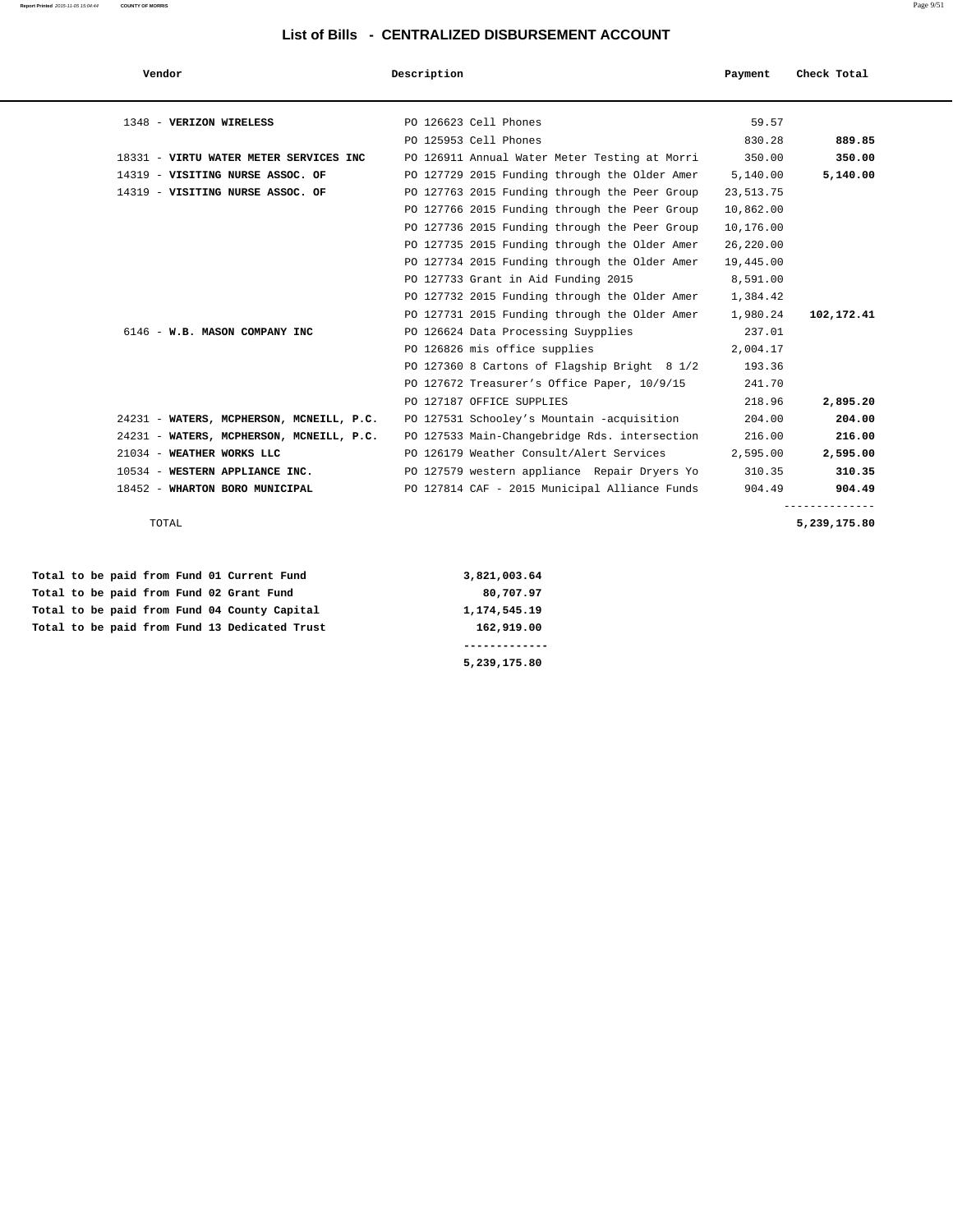**Report Printed** 2015-11-05 15:04:51 **COUNTY OF MORRIS** Page 10/51

# **List of Bills (Department/Account Detail) - CENTRALIZED DISBURSEMENT ACCOUNT**

| Account | P0 # | Vendor | Description | Payment | Account Total |
|---------|------|--------|-------------|---------|---------------|
|         |      |        |             |         |               |

## **Current Fund**

# **County Administrator**

| 128138 COUNTY OF MORRIS                        | 2nd Half 10/15 Metered Mail              | 14.53    |             |
|------------------------------------------------|------------------------------------------|----------|-------------|
| 01-201-20-100100-068<br>Postage & Metered Mail | TOTAL FOR ACCOUNT                        |          | 14.53       |
|                                                |                                          |          |             |
| 127186 MC LEAGUE OF MUNICIPALITIES             | Reservations for the following to attend | 100.00   |             |
| 127046 NEW JERSEY ASSOCIATION OF COUNTIES      | Registration for John Bonanni and Cathy  | 250.00   |             |
| 01-201-20-100100-082<br>Travel Expense         | TOTAL FOR ACCOUNT                        |          | 350.00      |
|                                                |                                          |          |             |
| 126180 SPECIALIZED PHOTOGRAPHIC                | Photography for 9/11 service held on Sep | 208.12   |             |
| 126475 TABB INC.                               | Background checks                        | 1,393.00 |             |
| Other Outside Services<br>01-201-20-100100-084 | TOTAL FOR ACCOUNT                        |          | 1,601.12    |
|                                                |                                          |          |             |
|                                                |                                          |          | eeeeeeeeeee |
| TOTAL for County Administrator                 |                                          |          | 1,965.65    |
|                                                |                                          |          |             |

#### **Personnel**

|                                     | 125940 NEW JERSEY LEAGUE OF         | Sept 21 2015 Land Surveyor Advertisement |               | 180.00 |            |
|-------------------------------------|-------------------------------------|------------------------------------------|---------------|--------|------------|
| 01-201-20-105100-022<br>Advertising |                                     | TOTAL FOR ACCOUNT                        |               |        | 180.00     |
|                                     |                                     |                                          |               |        |            |
| 128138 COUNTY OF MORRIS             |                                     | 2nd Half 10/15 Metered Mail              |               | 122.12 |            |
| 01-201-20-105100-068                | Postage & Metered Mail              | TOTAL FOR ACCOUNT                        |               |        | 122.12     |
|                                     |                                     |                                          |               |        |            |
|                                     | 126090 MORRISTOWN PARKING AUTHORITY | Parking Garage Scan Card,                | September 16, | 450.00 |            |
| 01-201-20-105100-095                | Other Administrative Supplies       | TOTAL FOR ACCOUNT                        |               |        | 450.00     |
|                                     |                                     |                                          |               |        |            |
|                                     |                                     |                                          |               |        | :========= |
| TOTAL for Personnel                 |                                     |                                          |               |        | 752.12     |
|                                     |                                     |                                          |               |        |            |

### **Board of Chosen Freeholders**

|              | 135.42 | 2nd Half 10/15 Metered Mail              | 128138 COUNTY OF MORRIS                   |                      |  |  |  |
|--------------|--------|------------------------------------------|-------------------------------------------|----------------------|--|--|--|
|              | 107.14 | 2nd Half 10/15 Metered Mail              | 128138 COUNTY OF MORRIS                   |                      |  |  |  |
| 242.56       |        | TOTAL FOR ACCOUNT                        | Postage & Metered Mail                    | 01-201-20-110100-068 |  |  |  |
|              |        |                                          |                                           |                      |  |  |  |
|              | 350.00 | Reservation for the following to attend  | 127186 MC LEAGUE OF MUNICIPALITIES        |                      |  |  |  |
|              | 60.00  | 496 - Reservation for Freeholder Kathy D | 126860 MORRIS COUNTY CHAMBER OF           |                      |  |  |  |
|              | 125.00 | Registration for Freeholder DeFillippo t | 127046 NEW JERSEY ASSOCIATION OF COUNTIES |                      |  |  |  |
|              | 300.00 | Room Reservation for Dave Scapicchio to  | 127138 BORGATA RESORT & SPA               |                      |  |  |  |
|              | 10.00  | Additional Room Charge                   | 127138 BORGATA RESORT & SPA               |                      |  |  |  |
| 845.00       |        | TOTAL FOR ACCOUNT                        | Special Projects                          | 01-201-20-110100-079 |  |  |  |
|              |        |                                          |                                           |                      |  |  |  |
| ============ |        |                                          |                                           |                      |  |  |  |
| 1,087.56     |        | TOTAL for Board of Chosen Freeholders    |                                           |                      |  |  |  |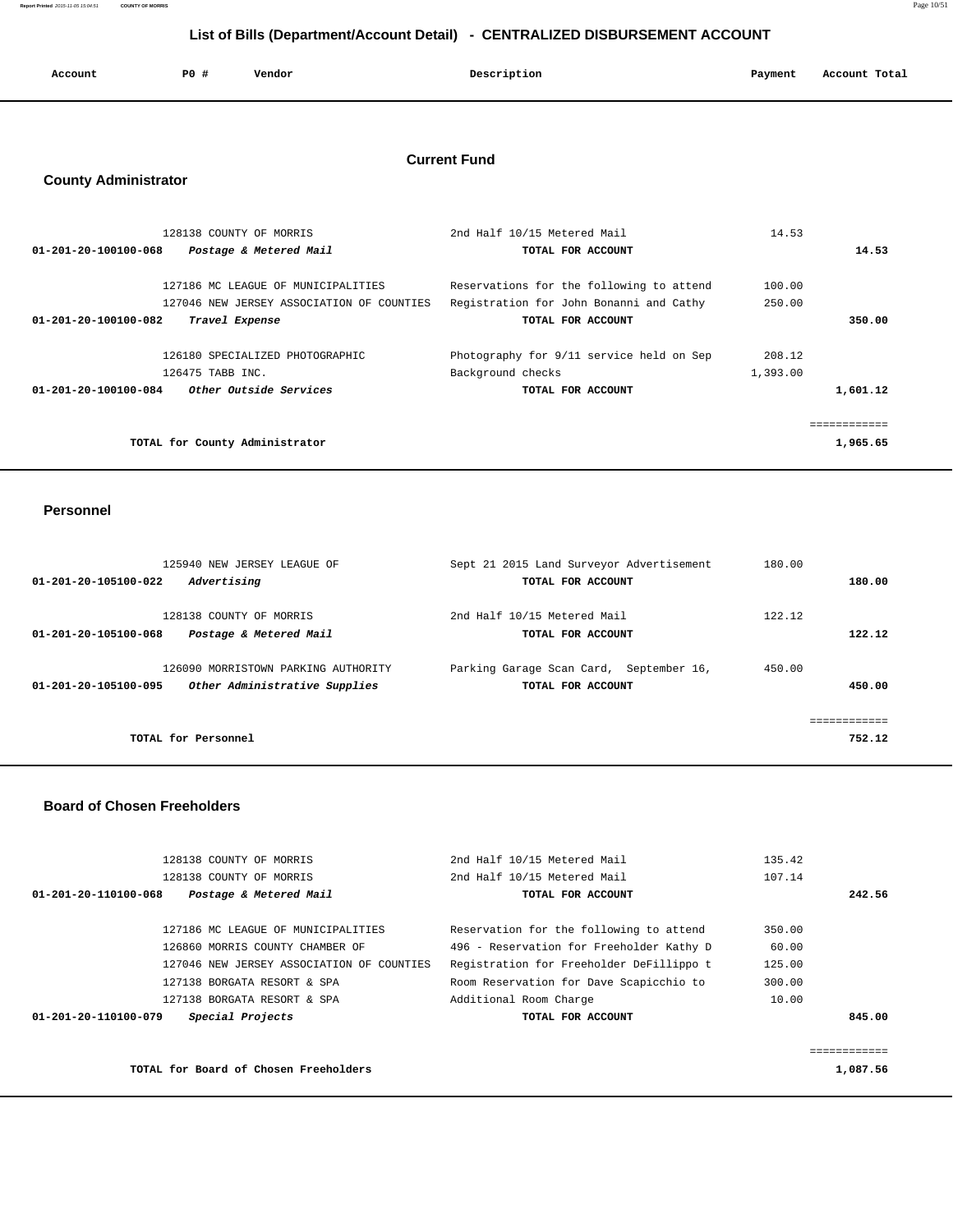| Account                                            | PO# | Vendor                       |  | Description               |                                           | Payment | Account Total |       |
|----------------------------------------------------|-----|------------------------------|--|---------------------------|-------------------------------------------|---------|---------------|-------|
|                                                    |     |                              |  |                           |                                           |         |               |       |
|                                                    |     | 127691 DAILY RECORD          |  |                           | ASB-03668474 TARGET RETRIEVAL SYSTEM 10   | 48.64   |               |       |
|                                                    |     | 127861 DAILY RECORD          |  |                           | ASB-70021774 \$22,000 Capital Surplus Veh | 66.68   |               |       |
|                                                    |     | 127861 DAILY RECORD          |  |                           | \$28,500 Refunding Bon Ord. Obligation Bo | 95.72   |               |       |
|                                                    |     | 127861 DAILY RECORD          |  |                           | Amending Ordinance #953348 (p/d 10/16) (  | 72.84   |               |       |
|                                                    |     | 126385 NJ ADVANCE MEDIA, LLC |  |                           | XCOUN6323799 MILLING & RESURFACING OF CH  | 976.50  |               |       |
| 01-201-20-110105-022                               |     | Advertising                  |  |                           | TOTAL FOR ACCOUNT                         |         | 1,260.38      |       |
|                                                    |     | 127681 JANET DONALDSON       |  |                           | Receipts from the Daily Record and Star   | 35.00   |               |       |
|                                                    |     | 127681 JANET DONALDSON       |  | Dixie Plates for an event |                                           | 2.99    |               |       |
| 01-201-20-110105-095 Other Administrative Supplies |     |                              |  |                           | TOTAL FOR ACCOUNT                         |         |               | 37.99 |
|                                                    |     |                              |  |                           |                                           |         | ============  |       |
|                                                    |     | TOTAL for Clerk of the Board |  |                           |                                           |         | 1,298.37      |       |

#### **County Clerk**

 126822 THE TAB GROUP vault file:retrieve and refile 9/24/15 46.25 126823 THE TAB GROUP **refile on 9/28/15** map room retrieve acco 42.30  **01-201-20-120100-059 Other General Expenses TOTAL FOR ACCOUNT 88.55** 128138 COUNTY OF MORRIS 2nd Half 10/15 Metered Mail 1,768.77  **01-201-20-120100-068 Postage & Metered Mail TOTAL FOR ACCOUNT 1,768.77** 126820 INSTANT PRINTING INC classic crest natural white black ink an 395.00<br>126826 W.B. MASON COMPANY INC mis office supplies toner cartridges, la 2,004.17 mis office supplies toner cartridges, la 2,004.17  **01-201-20-120100-069 Printing TOTAL FOR ACCOUNT 2,399.17** 126831 UNITED PARCEL SERVICE account summary on 6x7742 week ending 8 290.96  **01-201-20-120100-084 Other Outside Services TOTAL FOR ACCOUNT 290.96** ============ **TOTAL for County Clerk 4,547.45**

#### **County Board of Elections**

| 127463 DAILY RECORD                 | ACCT. ABS 54031274 Board of Elections -  | 22.88  |        |
|-------------------------------------|------------------------------------------|--------|--------|
| 127463 DAILY RECORD                 | Affidavit of Publication Charge          | 35.00  |        |
| 126099 K-LOG INC                    | Order# 15-266556 Item #CRL-3672AD Premiu | 408.00 |        |
| 126099 K-LOG INC                    | Shipping                                 | 191.86 |        |
| Advertising<br>01-201-20-121100-022 | TOTAL FOR ACCOUNT                        |        | 657.74 |
|                                     |                                          |        |        |
| 127354 DIANA KRUG                   | Monday-September 28, 2015 8:30AM-4:30PM  | 75.00  |        |
| 127354 DIANA KRUG                   | Tuesday-September 29, 2015 8:30AM-4:30PM | 75.00  |        |
| 127354 DIANA KRUG                   | Wednesday-September 30, 2015 8:30AM-4:30 | 75.00  |        |
| 127354 DIANA KRUG                   | Thursday-October 1, 2015 8:30AM-4:30PM ( | 75.00  |        |
| 127354 DIANA KRUG                   | Friday-October 2, 2015 8:30AM-4:30PM (1/ | 75.00  |        |
| 127354 DIANA KRUG                   | Monday- October 5, 2015 8:30AM-4:30PM (1 | 75.00  |        |
| 127354 DIANA KRUG                   | Tuesday-October 6, 2015 8:30AM-4:30PM (1 | 75.00  |        |
| 127354 DIANA KRUG                   | Wednesday-October 7, 2015 8:30AM-4:30PM  | 75.00  |        |
| 127354 DIANA KRUG                   | Thursday-October 8, 2015 8:30AM-4:30PM ( | 75.00  |        |
| 127354 DIANA KRUG                   | Friday-October 9, 2015 8:30AM-4:30PM (1/ | 75.00  |        |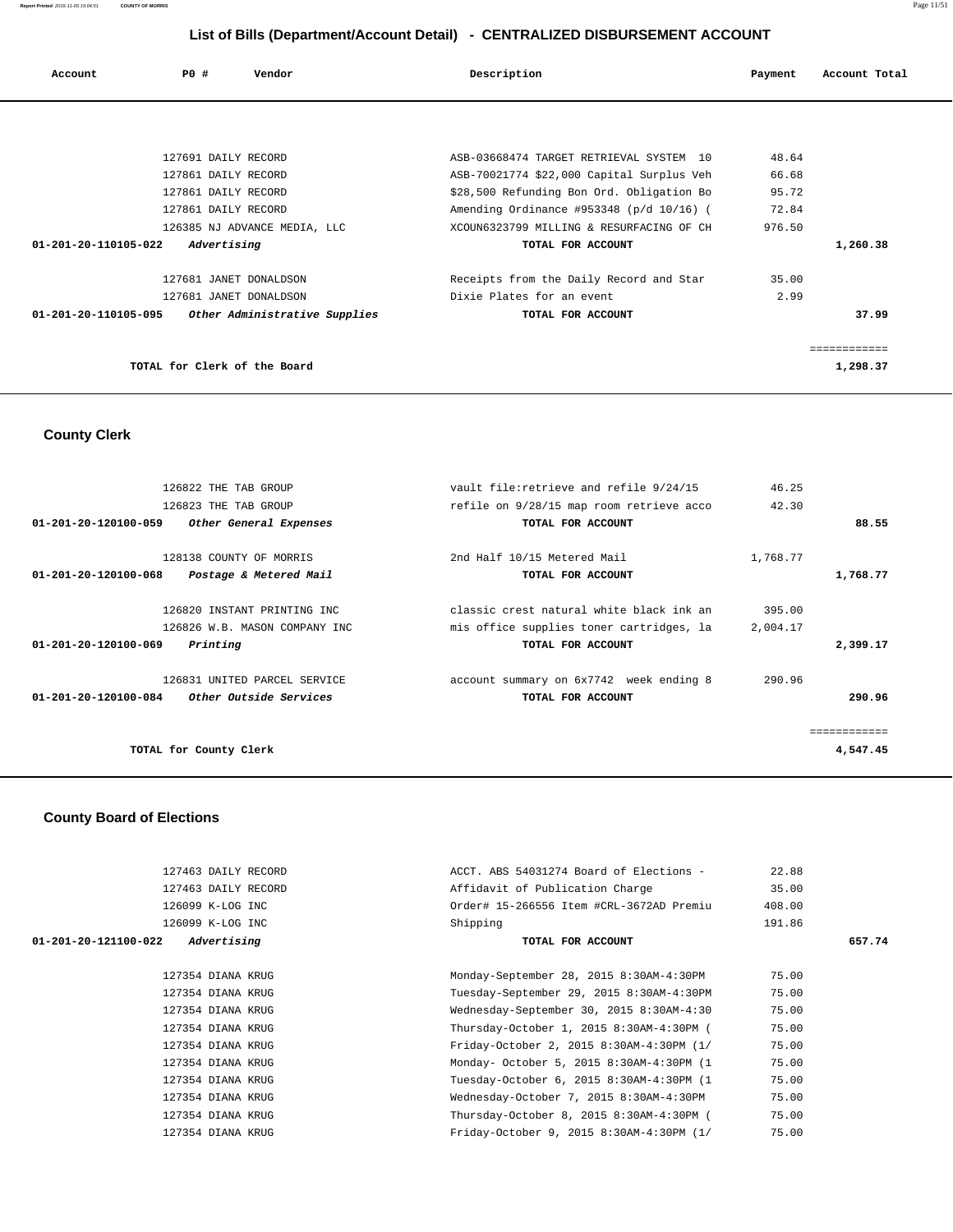**Report Printed** 2015-11-05 15:04:51 **COUNTY OF MORRIS** Page 12/51

# **List of Bills (Department/Account Detail) - CENTRALIZED DISBURSEMENT ACCOUNT**

| Account                          | PO#               | Vendor                              | Description                              | Payment | Account Total |
|----------------------------------|-------------------|-------------------------------------|------------------------------------------|---------|---------------|
| <b>County Board of Elections</b> |                   |                                     |                                          |         |               |
|                                  | 127354 DIANA KRUG |                                     | Tuesday-October 13, 2015 8:30AM-4:30PM ( | 75.00   |               |
|                                  | 127354 DIANA KRUG |                                     | Wednesday-October 14, 2015 8:30AM-4:30PM | 75.00   |               |
|                                  | 127354 DIANA KRUG |                                     | Thursday -October 15, 2015 8:30AM-4:30PM | 75.00   |               |
|                                  | 127354 DIANA KRUG |                                     | Friday-October 16, 2015 8:30AM-4:30PM (1 | 75.00   |               |
| 01-201-20-121100-096             |                   | <i>Election Officer</i>             | TOTAL FOR ACCOUNT                        |         | 1,090.00      |
|                                  |                   |                                     |                                          |         |               |
|                                  |                   | TOTAL for County Board of Elections |                                          |         | 1,747.74      |

## **Superintendent of Elections**

|                      | 125983 SECAP FINANCE                  | New Lease DF900 Office Right Folder - 1s | 175.00   |              |
|----------------------|---------------------------------------|------------------------------------------|----------|--------------|
|                      | 127730 PHYLLIS COPPOLA                | Item 128163 Paper Plates                 | 12.89    |              |
|                      | 127730 PHYLLIS COPPOLA                | Item 677009 Dixie Plates                 | 14.89    |              |
|                      | 127730 PHYLLIS COPPOLA                | Item 315738 Tablecovers                  | 5.99     |              |
|                      | 127730 PHYLLIS COPPOLA                | Item 127489 Box of Plastic Spoons        | 10.99    |              |
|                      | 127730 PHYLLIS COPPOLA                | Item 127509 Box of Plastic Forks         | 10.99    |              |
|                      | 127730 PHYLLIS COPPOLA                | Item 277354 KS Red Cups                  | 9.99     |              |
|                      | 127730 PHYLLIS COPPOLA                | 7 % Tax                                  | 2.24     |              |
|                      | 127912 DALE KRAMER                    | 12/12/14 CY Drakes Locksmith-Voting Mach | 2.35     |              |
|                      | 127912 DALE KRAMER                    | 3/27/15 Xmas Tree Shop-Conference Room C | 10.69    |              |
|                      | 127912 DALE KRAMER                    | 4/29/15 Morristown Lumber-Super Glue     | 1.27     |              |
|                      | 127912 DALE KRAMER                    | 5/17/15 Shoprite-Hefty Plates            | 4.30     |              |
|                      | 127912 DALE KRAMER                    | 6/26/15 CY Drakes Locksmith-Voting Machi | 2.35     |              |
|                      | 127912 DALE KRAMER                    | 9/15/15 Shoprite of Wharton-Dart Cups    | 6.90     |              |
|                      | 127912 DALE KRAMER                    | 10/16/16 CY Drakes Locksmith-Voting Mach | 2.35     |              |
|                      | 127912 DALE KRAMER                    | 10/19/15 Costco-Dish Detergent & Antacid | 17.11    |              |
|                      | 127912 DALE KRAMER                    | 10/22/15 Walmart-Cough Drops             | 1.98     |              |
|                      | 127999 MARILYN ROSSY                  | 10/28/15 Amazing Savings â Election Da   | 1.99     |              |
|                      | 127999 MARILYN ROSSY                  | Packs of 10 in. plates                   | 3.98     |              |
|                      | 127999 MARILYN ROSSY                  | Plastic Cups                             | 1.99     |              |
|                      | 127999 MARILYN ROSSY                  | Napkins                                  | 1.99     |              |
|                      | 127999 MARILYN ROSSY                  | Pack of Knives                           | 1.99     |              |
|                      | 127999 MARILYN ROSSY                  | Pack of Spoons                           | 1.99     |              |
|                      | 127999 MARILYN ROSSY                  | Pack of Forks                            | 1.99     |              |
|                      | 127999 MARILYN ROSSY                  | Pack of Forks                            | 1.99     |              |
|                      | 127999 MARILYN ROSSY                  | Sternos for 2 Offices                    | 13.80    |              |
|                      | 127999 MARILYN ROSSY                  | Tax                                      | 1.52     |              |
| 01-201-20-121105-057 | National Voter Registration           | TOTAL FOR ACCOUNT                        |          | 325.51       |
|                      | 123928 POSTMASTER                     | DEPOSIT TO BE MADE IN "RETURNED MAILERS" | 2,000.00 |              |
|                      | 128138 COUNTY OF MORRIS               | 2nd Half 10/15 Metered Mail              | 994.43   |              |
| 01-201-20-121105-068 | Postage & Metered Mail                | TOTAL FOR ACCOUNT                        |          | 2,994.43     |
|                      | 127586 POLAND SPRING WATER CO.        | 0427719620 Poland Spring Water/Rental fo | 16.93    |              |
| 01-201-20-121105-095 | Other Administrative Supplies         | TOTAL FOR ACCOUNT                        |          | 16.93        |
|                      |                                       |                                          |          | ============ |
|                      | TOTAL for Superintendent of Elections |                                          |          | 3,336.87     |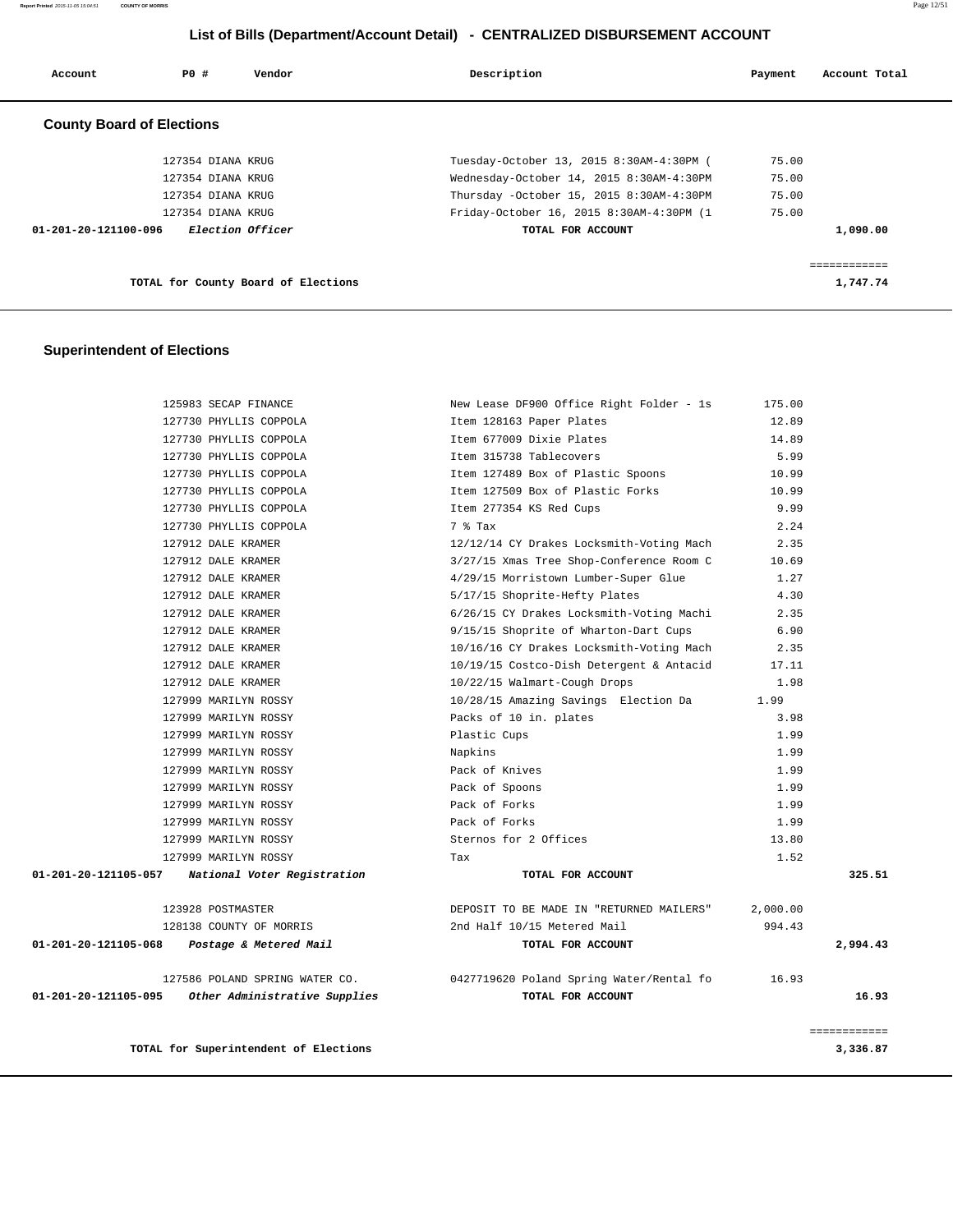**Report Printed** 2015-11-05 15:04:51 **COUNTY OF MORRIS** Page 13/51

# **List of Bills (Department/Account Detail) - CENTRALIZED DISBURSEMENT ACCOUNT**

| Account              | PO# | Vendor                                 | Description                              | Payment   | Account Total |
|----------------------|-----|----------------------------------------|------------------------------------------|-----------|---------------|
|                      |     | 125910 SHI INTERNATIONAL CORP          | proprietary software maintenance on elec | 18,009.75 |               |
| 01-201-20-121110-044 |     | Equipment Service Agreements           | TOTAL FOR ACCOUNT                        |           | 18,009.75     |
|                      |     | 128138 COUNTY OF MORRIS                | 2nd Half 10/15 Metered Mail              | 495.92    |               |
| 01-201-20-121110-068 |     | Postage & Metered Mail                 | TOTAL FOR ACCOUNT                        |           | 495.92        |
|                      |     |                                        |                                          |           | ------------  |
|                      |     | TOTAL for County Elections (Cty Clerk) |                                          |           | 18,505.67     |

## **County Treasurer**

| 127501 OFFICE TEAM                                   | T. Gould w/e 10/9/15                                                           | 875.00       |
|------------------------------------------------------|--------------------------------------------------------------------------------|--------------|
| 127204 OFFICE TEAM                                   | T. Gould w/e 10/2/15                                                           | 875.00       |
| 01-201-20-130100-016 Outside Salaries & Wages        | TOTAL FOR ACCOUNT                                                              | 1,750.00     |
|                                                      | 125901 INSTITUTE FOR PROF.DEVELOPMENT Beti Bauer - Hands-On Budget Workship 10 | 99.00        |
| 01-201-20-130100-039<br>Education Schools & Training | TOTAL FOR ACCOUNT                                                              | 99.00        |
| 127205 OFFICE CONCEPTS GROUP, INC.                   | Stapler, Dsktp, Trans/Blue                                                     | 30.38        |
| 127205 OFFICE CONCEPTS GROUP, INC.                   | Tab, PRTBL, 1 1/4" 96 WHT                                                      | 4.75         |
| 127205 OFFICE CONCEPTS GROUP, INC.                   | Label, Adrs, 1x4, 20/SH                                                        | 23.03        |
| 127205 OFFICE CONCEPTS GROUP, INC.                   | Pencil, Col-Erase, NPBE                                                        | 6.67         |
| 127205 OFFICE CONCEPTS GROUP, INC.                   | Pen, Jetstream RT, 1.0MM Blk                                                   | 22.08        |
| 127205 OFFICE CONCEPTS GROUP, INC.                   | Pen, Jetstream RT, 1.0MM Blue                                                  | 22.08        |
| 127205 OFFICE CONCEPTS GROUP, INC.                   | Pad, Mouse, 9x8, blk                                                           | 18.40        |
| 127500 OFFICE CONCEPTS GROUP, INC.                   | Chair, Midbck, Pillowsft, Bk                                                   | 411.82       |
| 127672 W.B. MASON COMPANY INC                        | Paper, Flgshp Bright, 8.5x11                                                   | 241.70       |
| Office Supplies & Stationery<br>01-201-20-130100-058 | TOTAL FOR ACCOUNT                                                              | 780.91       |
| 128138 COUNTY OF MORRIS                              | 2nd Half 10/15 Metered Mail                                                    | 831.71       |
| 128138 COUNTY OF MORRIS                              | 2nd Half 10/15 Metered Mail                                                    | 598.59       |
| 01-201-20-130100-068 Postage & Metered Mail          | TOTAL FOR ACCOUNT                                                              | 1,430.30     |
| 128021 BETI BAUER                                    | 10/14/15 MILEAGE RMB SEMINAR, NEW BRUNSW                                       | 24.15        |
| 128021 BETI BAUER                                    | 10/23/15 MILEAGE RMB SEMINAR, NEW BRUNSW                                       | 24.15        |
| 01-201-20-130100-082 Travel Expense                  | TOTAL FOR ACCOUNT                                                              | 48.30        |
|                                                      |                                                                                | ============ |
| TOTAL for County Treasurer                           |                                                                                | 4,108.51     |
|                                                      |                                                                                |              |

# **Purchasing Division**

| 128138 COUNTY OF MORRIS                                        | 2nd Half 10/15 Metered Mail              | 223.55   |          |
|----------------------------------------------------------------|------------------------------------------|----------|----------|
| Postage & Metered Mail<br>01-201-20-130105-068                 | TOTAL FOR ACCOUNT                        |          | 223.55   |
| 126545 MGL PRINTING SOLUTIONS                                  | M114-13 MSI VOUCHER/ PO LASER DTD 9/23/1 | 1,230.00 |          |
| 126545 MGL PRINTING SOLUTIONS                                  | SHIPPING & HANDLING                      | 134.00   |          |
| 127696 READY REFRESH                                           | 0434495552<br>09/15/15-10/14/15          | 12.95    |          |
| Other Administrative Supplies<br>01-201-20-130105-095          | TOTAL FOR ACCOUNT                        |          | 1,376.95 |
| 126487 MUNICIPAL CAPITAL CORP                                  | 9821 PAYMENT FOR THE MONTHS OF SEPT, OCT | 1,029.09 |          |
| <i><b>Office Machines - Rental</b></i><br>01-201-20-130105-164 | TOTAL FOR ACCOUNT                        |          | 1,029.09 |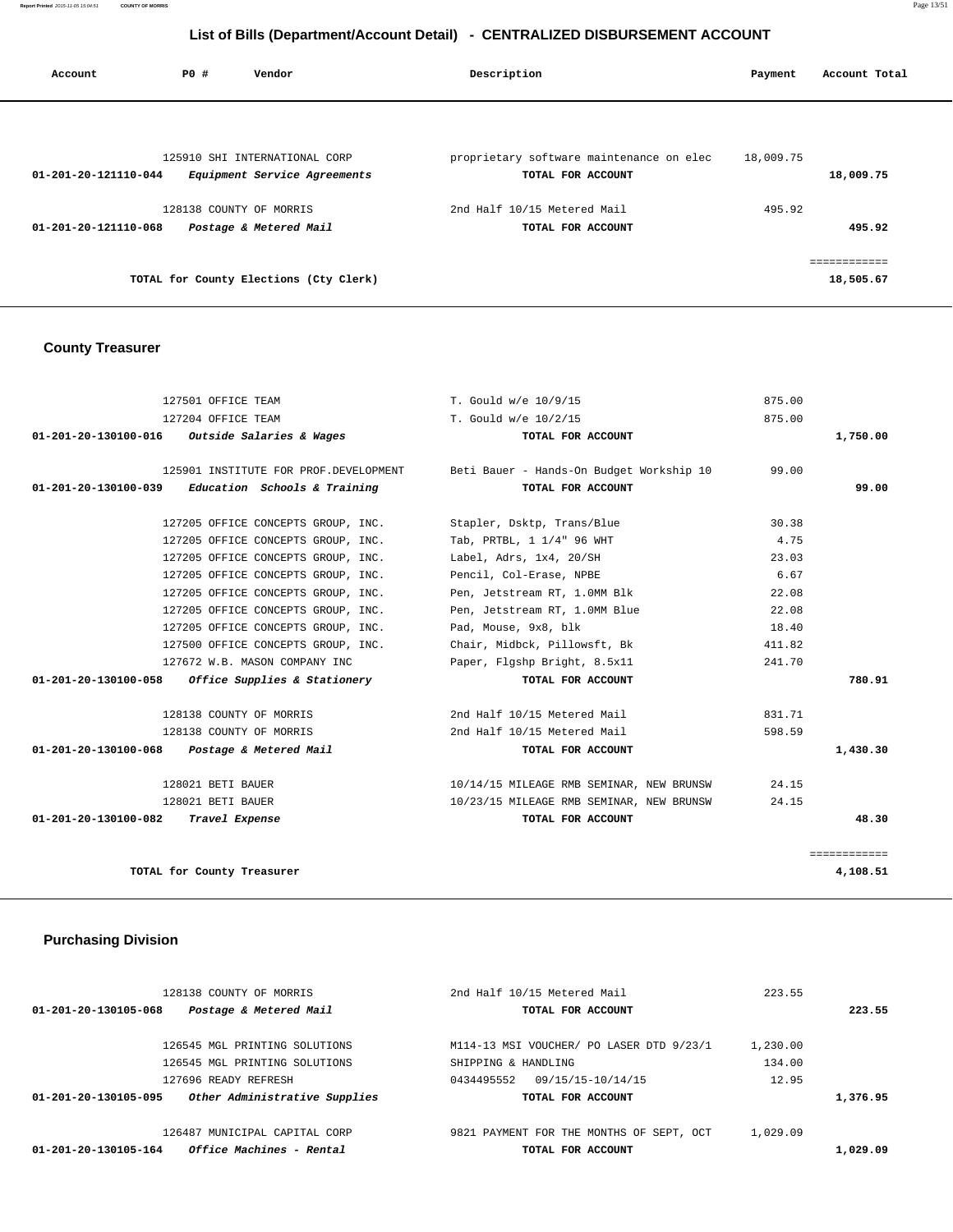| Account                    | PO#                           | Vendor | Description | Payment | Account Total            |
|----------------------------|-------------------------------|--------|-------------|---------|--------------------------|
| <b>Purchasing Division</b> |                               |        |             |         |                          |
|                            | TOTAL for Purchasing Division |        |             |         | ============<br>2,629.59 |

 **Office Services** 

| 128132 COUNTY COLLEGE OF MORRIS  | Printing October 2015 as per Contract | 15,914.00 |
|----------------------------------|---------------------------------------|-----------|
| Printing<br>01-201-20-130110-069 | TOTAL FOR ACCOUNT                     | 15,914.00 |
|                                  |                                       |           |
|                                  |                                       |           |
| TOTAL for Office Services        |                                       | 15,914.00 |
|                                  |                                       |           |

# **Information Technology Div**

|                                | 127327 ALTERNATIVE MICROGRAPHICS INC | Microfilming as per Invoice              | 2,176.53  |           |
|--------------------------------|--------------------------------------|------------------------------------------|-----------|-----------|
| $01 - 201 - 20 - 140100 - 054$ | Microfilming                         | TOTAL FOR ACCOUNT                        |           | 2,176.53  |
|                                |                                      |                                          |           |           |
|                                | 128138 COUNTY OF MORRIS              | 2nd Half 10/15 Metered Mail              | 20.59     |           |
| $01 - 201 - 20 - 140100 - 068$ | Postage & Metered Mail               | TOTAL FOR ACCOUNT                        |           | 20.59     |
|                                |                                      |                                          |           |           |
|                                | 127333 KRONOS INC                    | Software Maintenance                     | 41,931.39 |           |
|                                | 127333 KRONOS INC                    | Hardware Maintenance                     | 1,271.60  |           |
|                                | 127333 KRONOS INC                    | Hardware Maintenance                     | 6,340.24  |           |
|                                | 127333 KRONOS INC                    | Hardware Maintenance                     | 115.60    |           |
|                                | 125196 SHI INTERNATIONAL CORP        | Deep Freeze ENT NA Maintenance Renewal 1 | 929.45    |           |
| $01 - 201 - 20 - 140100 - 078$ | Software Maintenance                 | TOTAL FOR ACCOUNT                        |           | 50,588.28 |
|                                | 126372 GRAYBAR ELECTRIC COMPANY      | QSFP to SFP+ adapter cables - QUIKTRON I | 359.24    |           |
| 01-201-20-140100-098           | Other Operating&Repair Supply        | TOTAL FOR ACCOUNT                        |           | 359.24    |
|                                |                                      |                                          |           |           |
|                                | TOTAL for Information Technology Div |                                          |           | 53,144.64 |

#### **County Board of Taxation**

| 128138 COUNTY OF MORRIS                        | 2nd Half 10/15 Metered Mail | 153.16 |
|------------------------------------------------|-----------------------------|--------|
| 01-201-20-150100-068<br>Postage & Metered Mail | TOTAL FOR ACCOUNT           | 153.16 |
|                                                |                             |        |
|                                                |                             |        |
| TOTAL for County Board of Taxation             |                             | 153.16 |
|                                                |                             |        |

# **County Counsel**

| 126374 THOMSON REUTERS | NJ Rules of Court - State & State Key Ru | 142.40 |
|------------------------|------------------------------------------|--------|
| 126373 THOMSON REUTERS | Discount Plan Charges - May 5-June 4, 20 | 181.00 |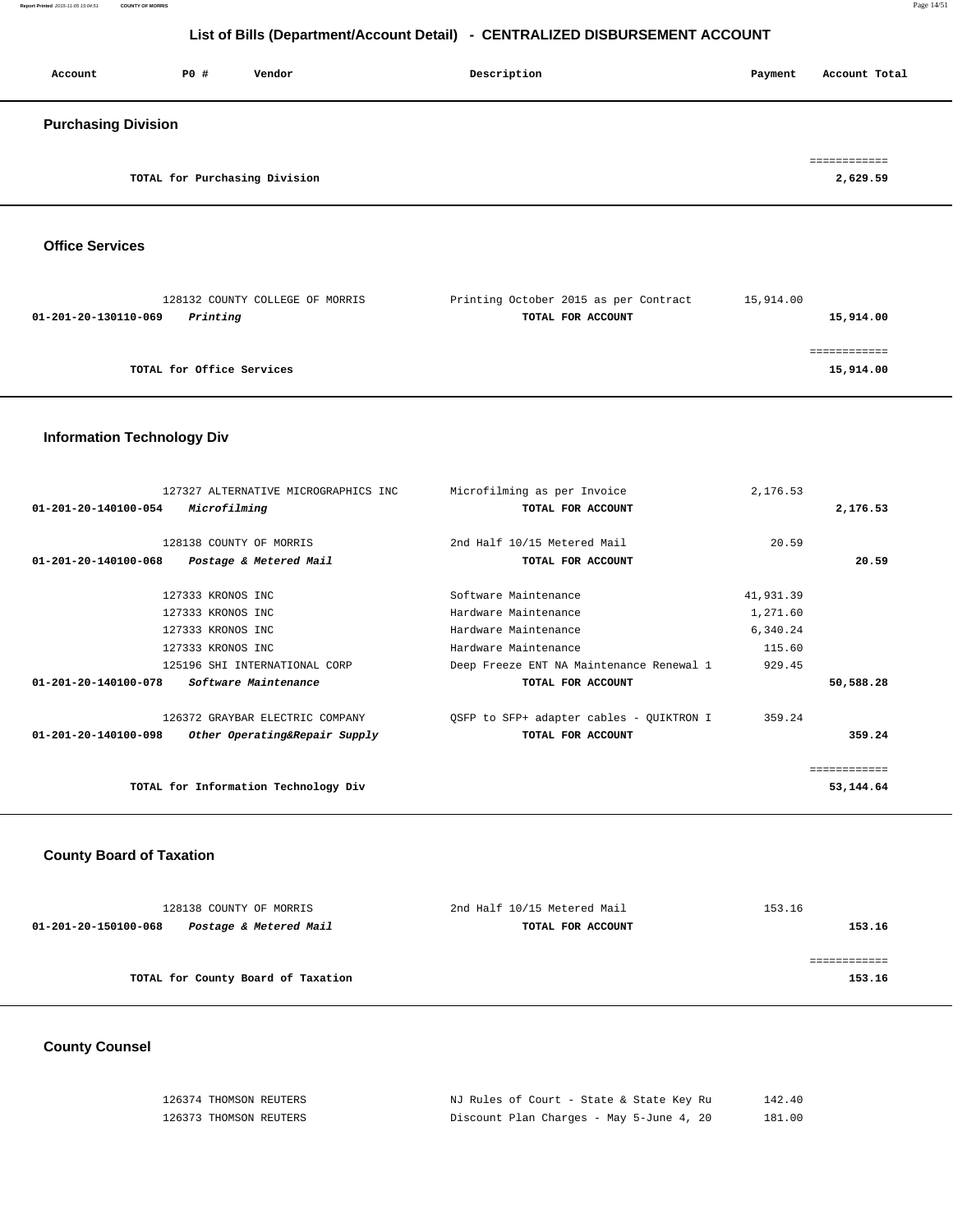| Account               | <b>PO #</b>             | Vendor                                   | Description                              | Payment   | Account Total |
|-----------------------|-------------------------|------------------------------------------|------------------------------------------|-----------|---------------|
| <b>County Counsel</b> |                         |                                          |                                          |           |               |
|                       | 126373 THOMSON REUTERS  |                                          | Discount Plan Charges - June 5 - Jul 4,  | 181.00    |               |
|                       | 126373 THOMSON REUTERS  |                                          | Discount Plan Charges - Jul 5 - Aug 4, 2 | 181.00    |               |
|                       |                         | 126373 THOMSON REUTERS                   | West Info Charges - Jul 1-Jul 31, 2015   | 566.02    |               |
| 01-201-20-155100-050  | Law Books               |                                          | TOTAL FOR ACCOUNT                        |           | 1,856.44      |
|                       |                         | 127539 ALOIA LAW FIRM, LLC               | Mehta - EEOC Complaint                   | 36.49     |               |
|                       |                         | 127536 CARMAGNOLA & RITARDI LLC          | Charles v. Wayne Tp MCPO                 | 1,152.00  |               |
|                       |                         | 127536 CARMAGNOLA & RITARDI LLC          | Irwin-Szostak MCPO                       | 121.20    |               |
|                       |                         | 127536 CARMAGNOLA & RITARDI LLC          | Correa v. MCPO                           | 3,278.16  |               |
|                       |                         | 127524 CLEARY GIACOBBE ALFIERI &         | M.County Construction Board of Appeals   | 48.00     |               |
|                       |                         | 127524 CLEARY GIACOBBE ALFIERI &         | General Counsel                          | 14,588.00 |               |
|                       |                         | 127524 CLEARY GIACOBBE ALFIERI &         | Morris County/General                    | 3,348.00  |               |
|                       |                         | 127527 CLEARY GIACOBBE ALFIERI &         | MC Labor legal                           | 1,264.75  |               |
|                       |                         | 127525 DIEGNAN & BROPHY, LLC.            | Keefe, Owen                              | 516.00    |               |
|                       |                         | 127525 DIEGNAN & BROPHY, LLC.            | Lapallo, Barbara                         | 964.44    |               |
|                       |                         | 127525 DIEGNAN & BROPHY, LLC.            | Beach, Anna Marie                        | 84.00     |               |
|                       |                         | 127525 DIEGNAN & BROPHY, LLC.            | Fox, Rhoda                               | 456.00    |               |
|                       |                         | 127525 DIEGNAN & BROPHY, LLC.            | Office of Temporary Assistance           | 120.00    |               |
|                       |                         | 127538 INGLESINO, WEBSTER,               | Morris View Nursing Home                 | 277.57    |               |
|                       |                         | 127526 LAW OFFICE OF ROBERT J. GREENBAUM | County Correctional Facility             | 84.00     |               |
|                       |                         | 127526 LAW OFFICE OF ROBERT J. GREENBAUM | Holmes-EEOC                              | 1,044.00  |               |
|                       |                         | 127526 LAW OFFICE OF ROBERT J. GREENBAUM | Shivas-OTA-Civil Service                 | 876.00    |               |
|                       |                         | 127526 LAW OFFICE OF ROBERT J. GREENBAUM | Weiler, S.                               | 120.00    |               |
|                       |                         | 127619 MCMANIMON, SCOTLAND & BAUMANN LLC | LEGAL SERVICES THROUGH 8/31/15 - MasTec  | 168.00    |               |
|                       |                         | 127537 SCHENCK PRICE, SMITH & KING       | Bd of CF-Sheriff's Office employment dis | 100.80    |               |
|                       |                         | 127529 TRIMBOLI & PRUSINOWSKI, LLC       | Jose Roa                                 | 204.00    |               |
|                       |                         | 127529 TRIMBOLI & PRUSINOWSKI, LLC       | Council 6-Grv.work hrs.                  | 1,608.00  |               |
|                       |                         | 127529 TRIMBOLI & PRUSINOWSKI, LLC       | General                                  | 1,068.00  |               |
|                       |                         | 127535 TRIMBOLI & PRUSINOWSKI, LLC       | Spinosa, J.                              | 120.00    |               |
|                       |                         | 127535 TRIMBOLI & PRUSINOWSKI, LLC       | Diaz, W.                                 | 96.00     |               |
|                       |                         | 127535 TRIMBOLI & PRUSINOWSKI, LLC       | Munoz, J.                                | 108.00    |               |
|                       |                         | 127532 TRIMBOLI & PRUSINOWSKI, LLC       | Drinkard, C.                             | 204.00    |               |
|                       |                         | 127532 TRIMBOLI & PRUSINOWSKI, LLC       | PBA327-2015 contract neg                 | 192.00    |               |
|                       |                         | 127532 TRIMBOLI & PRUSINOWSKI, LLC       | PBA327-CO2016-031)                       | 132.00    |               |
| 01-201-20-155100-051  | Legal                   |                                          | TOTAL FOR ACCOUNT                        |           | 32,379.41     |
|                       | 128138 COUNTY OF MORRIS |                                          | 2nd Half 10/15 Metered Mail              | 19.18     |               |
| 01-201-20-155100-068  |                         | Postage & Metered Mail                   | TOTAL FOR ACCOUNT                        |           | 19.18         |
|                       |                         | 126211 TRITEC OFFICE EQUIPMENT INC       | Color Copies 7/1/15 to 9/18/15           | 20.79     |               |
| 01-201-20-155100-163  | Office Machines         |                                          | TOTAL FOR ACCOUNT                        |           | 20.79         |

 **County Surrogate** 

| 01-201-20-160100-082<br>Travel Expense         | TOTAL FOR ACCOUNT                        |        | 17.85  |
|------------------------------------------------|------------------------------------------|--------|--------|
| 127902 JOHN PECORARO                           | MILEAGE FOR MEETING WITH SURROGATE, ALLA | 17.85  |        |
| Postage & Metered Mail<br>01-201-20-160100-068 | TOTAL FOR ACCOUNT                        |        | 441.87 |
| 128138 COUNTY OF MORRIS                        | 2nd Half 10/15 Metered Mail              | 441.87 |        |

**Report Printed** 2015-11-05 15:04:51 **COUNTY OF MORRIS** Page 15/51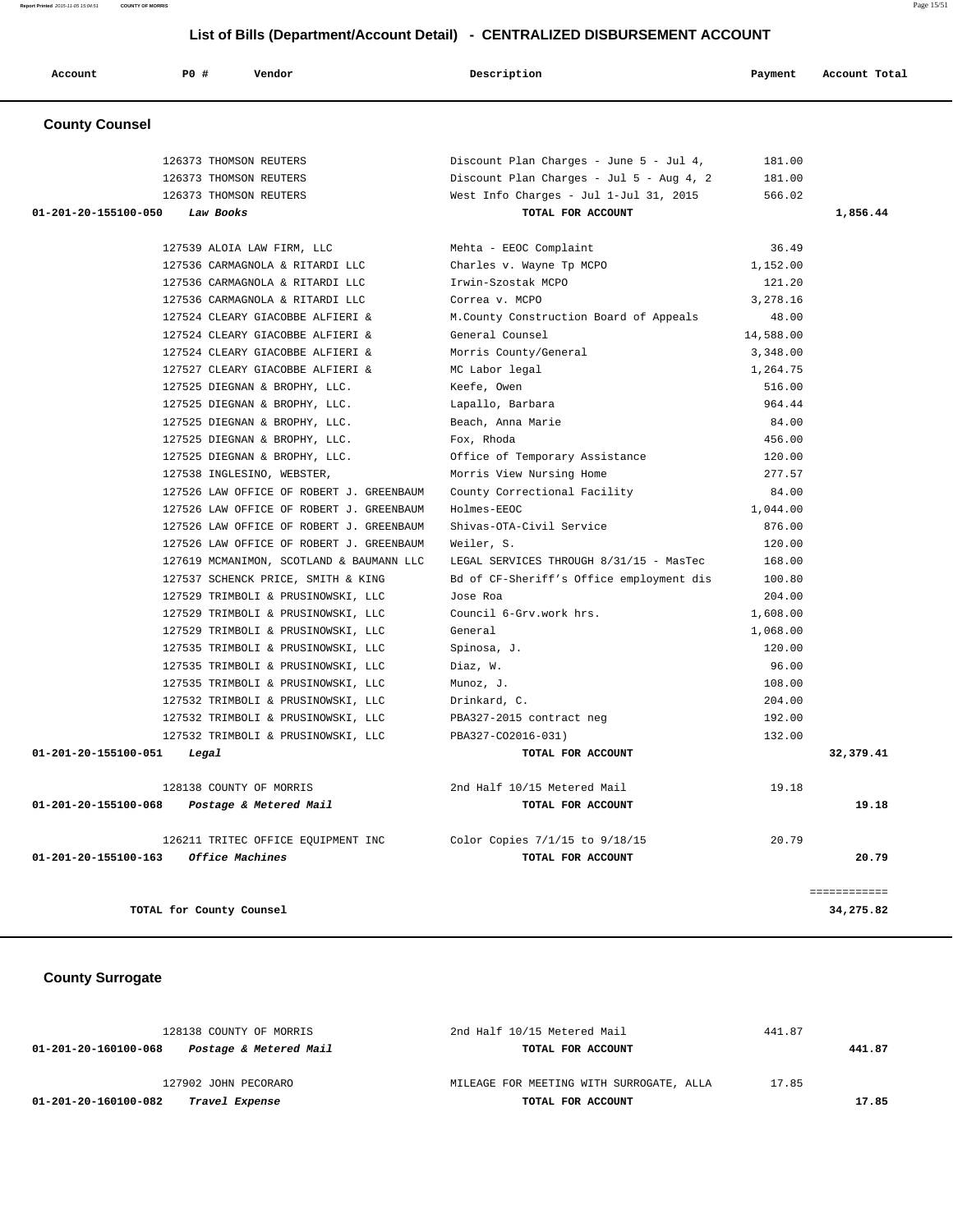**Report Printed** 2015-11-05 15:04:51 **COUNTY OF MORRIS** Page 16/51

# **List of Bills (Department/Account Detail) - CENTRALIZED DISBURSEMENT ACCOUNT**

| Account                 | PO#                        | Vendor                        | Description |                   | Payment | Account Total          |
|-------------------------|----------------------------|-------------------------------|-------------|-------------------|---------|------------------------|
| <b>County Surrogate</b> |                            |                               |             |                   |         |                        |
| 01-201-20-160100-095    |                            | Other Administrative Supplies |             | TOTAL FOR ACCOUNT |         | 65.40                  |
|                         | TOTAL for County Surrogate |                               |             |                   |         | essessessess<br>525.12 |

# **Engineering**

| 126187 READY REFRESH                                  | 0434495495<br>08/15/15-09/14/15           | 29.19    |              |
|-------------------------------------------------------|-------------------------------------------|----------|--------------|
| Office Supplies & Stationery<br>01-201-20-165100-058  | TOTAL FOR ACCOUNT                         |          | 29.19        |
| 128138 COUNTY OF MORRIS                               | 2nd Half 10/15 Metered Mail               | 37.03    |              |
| 128138 COUNTY OF MORRIS                               | 2nd Half 10/15 Metered Mail               | 30.40    |              |
| 128138 COUNTY OF MORRIS                               | 2nd Half 10/15 Metered Mail               | 2.13     |              |
| 01-201-20-165100-068<br>Postage & Metered Mail        | TOTAL FOR ACCOUNT                         |          | 69.56        |
| 128017 JOHN J. HAYES                                  | ArcGIS Online Training (NJTPA)Newark Par  | 15.00    |              |
| 128017 JOHN J. HAYES                                  | RTAC meeting at NJTPA, Newark/Parking 6/  | 15.00    |              |
| 128017 JOHN J. HAYES                                  | Land Use Model TAC meeting at NJTPA, New  | 15.00    |              |
| 128017 JOHN J. HAYES                                  | RTAC meeting at NJTPA, Newark/Parking 10  | 15.00    |              |
| 01-201-20-165100-082<br>Travel Expense                | TOTAL FOR ACCOUNT                         |          | 60.00        |
| 128017 JOHN J. HAYES                                  | 5/6/15 Home Depot-Traffic Count Program   | 110.98   |              |
| 128017 JOHN J. HAYES                                  | 5/11/15 Home Depot-Traffic Count Program  | $-17.09$ |              |
| 128017 JOHN J. HAYES                                  | 5/11/15 Home Depot-Traffic Count Program  | 23.51    |              |
| Other Administrative Supplies<br>01-201-20-165100-095 | TOTAL FOR ACCOUNT                         |          | 117.40       |
| 127101 R.S. KNAPP CO. INC.                            | PW 300 Print EngineMonthly Base Chq Napp  | 209.76   |              |
| 01-201-20-165100-164<br>Office Machines - Rental      | TOTAL FOR ACCOUNT                         |          | 209.76       |
| 127084 RESIDEX, LLC                                   | Dropship: Fogger, 2600 with 18" Hose, Fle | 320.97   |              |
| 127084 RESIDEX, LLC                                   | Freight Charge                            | 11.99    |              |
| 127096 STATION HARDWARE LAWN &                        | Mouse Traps                               | 197.64   |              |
| 127080 TREASURER-STATE OF NEW JERSEY                  | For: Brian Dunster: NJEMS Bill ID: 14505  | 80.00    |              |
| 01-201-20-165100-225<br>Chemicals & Sprays            | TOTAL FOR ACCOUNT                         |          | 610.60       |
|                                                       |                                           |          | ============ |
| TOTAL for Engineering                                 |                                           |          | 1,096.51     |

# **Heritage Commission**

| 128138 COUNTY OF MORRIS                        | 2nd Half 10/15 Metered Mail | 4.37 |
|------------------------------------------------|-----------------------------|------|
| Postage & Metered Mail<br>01-201-20-175100-068 | TOTAL FOR ACCOUNT           | 4.37 |
|                                                |                             |      |
|                                                |                             |      |
| TOTAL for Heritage Commission                  |                             | 4.37 |
|                                                |                             |      |

 **Planning Board**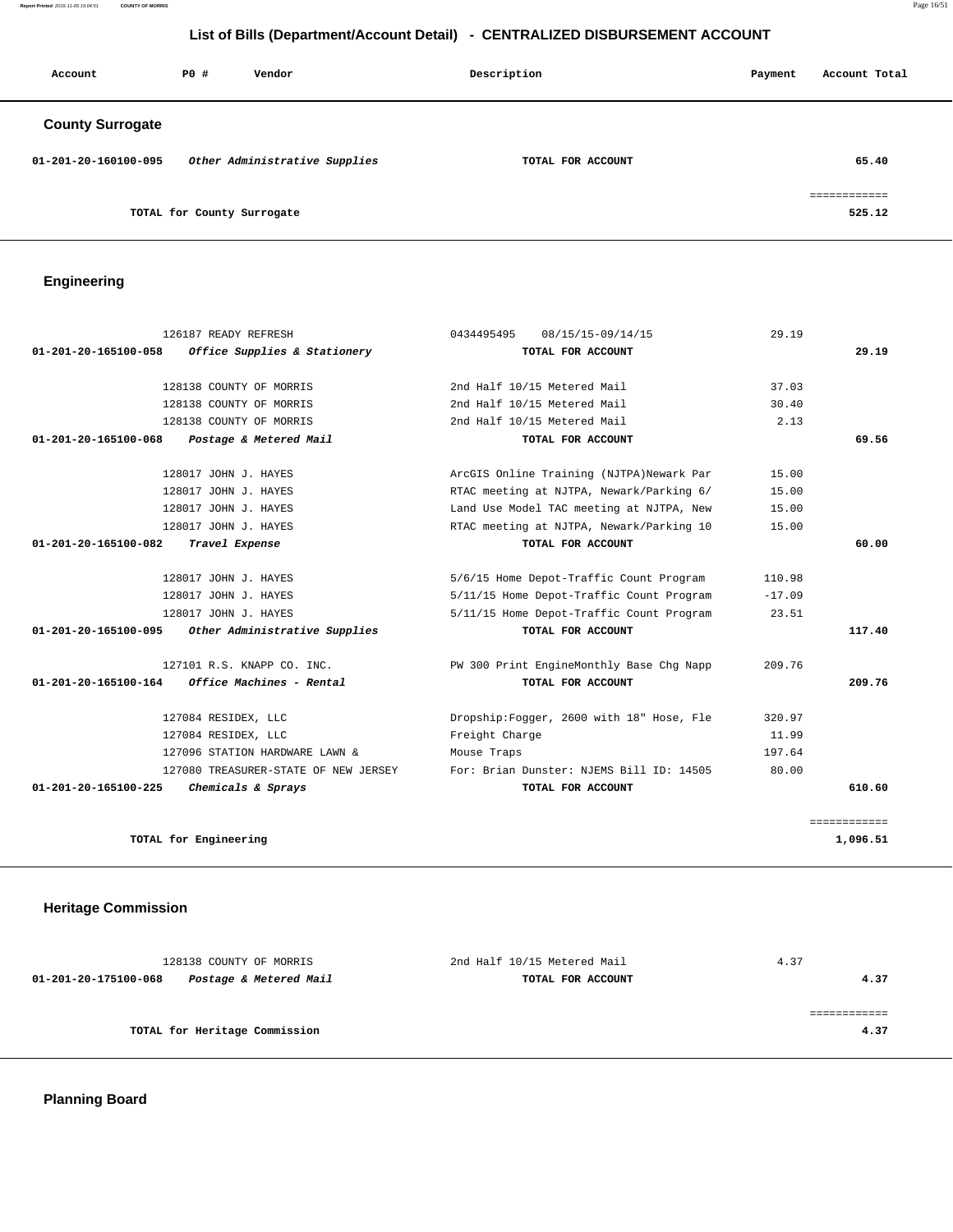**Report Printed** 2015-11-05 15:04:51 **COUNTY OF MORRIS** Page 17/51

# **List of Bills (Department/Account Detail) - CENTRALIZED DISBURSEMENT ACCOUNT**

| Account | PO# | Vendor | Description | Payment | Account Total |
|---------|-----|--------|-------------|---------|---------------|
|         |     |        |             |         |               |

## **Planning Board**

| Associations and Memberships<br>01-201-20-180100-023            | TOTAL FOR ACCOUNT                        |        | 510.00   |
|-----------------------------------------------------------------|------------------------------------------|--------|----------|
| 127186 MC LEAGUE OF MUNICIPALITIES                              | Reservations for the following to attend | 100.00 |          |
| 127459 NJ COUNTY PLANNER ASSOCIATION                            | Registration for Christine Marion and Vi | 30.00  |          |
| 01-201-20-180100-039<br>Education Schools & Training            | TOTAL FOR ACCOUNT                        |        | 130.00   |
| 126273 PAPER MART INC                                           | White Inkjet paper, 24 lb. for Hewlett P | 185.60 |          |
| 01-201-20-180100-058<br><i>Office Supplies &amp; Stationery</i> | TOTAL FOR ACCOUNT                        |        | 185.60   |
| 128138 COUNTY OF MORRIS                                         | 2nd Half 10/15 Metered Mail              | 232.06 |          |
| 01-201-20-180100-068<br>Postage & Metered Mail                  | TOTAL FOR ACCOUNT                        |        | 232.06   |
| 127825 JENNIFER MCCULLOCH                                       | Reimbursement/Expense Voucher for travel | 220.79 |          |
| 01-201-20-180100-082<br>Travel Expense                          | TOTAL FOR ACCOUNT                        |        | 220.79   |
| 127360 W.B. MASON COMPANY INC                                   | 8 cartons of Flagship Bright 8 '% x 11 P | 193.36 |          |
| $01 - 201 - 20 - 180100 - 095$<br>Other Administrative Supplies | TOTAL FOR ACCOUNT                        |        | 193.36   |
|                                                                 |                                          |        | .        |
| TOTAL for Planning Board                                        |                                          |        | 1,471.81 |

## **County Weights & Measures**

| 128138 COUNTY OF MORRIS                                  | 2nd Half 10/15 Metered Mail              | 1.94   |             |
|----------------------------------------------------------|------------------------------------------|--------|-------------|
| $01 - 201 - 22 - 201100 - 068$<br>Postage & Metered Mail | TOTAL FOR ACCOUNT                        |        | 1.94        |
|                                                          |                                          |        |             |
| 127375 CABLEVISION                                       | 07876-542182-02-5 - OCTOBER 2015         | 82.58  |             |
| 127375 CABLEVISION                                       | 07876-542182-02-5 - NOVEMBER 2015        | 82.58  |             |
| 127375 CABLEVISION                                       | 07876-542182-02-5 - DECEMBER 2015        | 82.58  |             |
| 127377 MC MUA TRANSFER STATION                           | CUSTOMER ID# WEIGHTSM - SEPTEMBER 2015 C | 350.00 |             |
| 01-201-22-201100-084<br><i>Other Outside Services</i>    | TOTAL FOR ACCOUNT                        |        | 597.74      |
| 127824 DIVITA BALANCE SERVICE CO LLC                     | SERVICED & REPAIRED W&M SCALE            | 110.00 |             |
| 127824 DIVITA BALANCE SERVICE CO LLC                     | REPLACEMENT BATTERY                      | 185.00 |             |
| 01-201-22-201100-258<br>Equipment                        | TOTAL FOR ACCOUNT                        |        | 295.00      |
|                                                          |                                          |        | =========== |
| TOTAL for County Weights & Measures                      |                                          |        | 894.68      |
|                                                          |                                          |        |             |

## **Employee Group Insurance**

| $01 - 201 - 23 - 220100 - 090$ | Employee Group Insurance Expenditures | TOTAL FOR ACCOUNT                        | 1,565,234.11 |
|--------------------------------|---------------------------------------|------------------------------------------|--------------|
|                                | 126724 DISCOVERY BENEFITS INC.        | September 2015 COBRA Inv #: 0000577623-I | 783.50       |
|                                | 127630 HORIZON BLUE CROSS BLUE SHIELD | November 2015 Main County Dental Account | 40,527.89    |
|                                | 127629 HORIZON BLUE CROSS BLUE SHIELD | November 2015 Freeholder List Medical HM | 961,753.30   |
|                                | 127628 HORIZON BLUE CROSS BLUE SHIELD | November 2015 PBA 151 Sheriff's Officer  | 171,346.41   |
|                                | 127627 HORIZON BLUE CROSS BLUE SHIELD | November 2015 PBA 151 Sheriffs Officer M | 357, 386, 48 |
|                                | 127626 HORIZON BLUE CROSS BLUE SHIELD | November 2015 Freeholder List Mosquito M | 32,653.03    |
|                                | 126078 DISCOVERY BENEFITS INC.        | August 2015 COBRA Acct# 18521            | 783.50       |
|                                |                                       |                                          |              |

TOTAL for Employee Group Insurance **1,565,234.11** 

============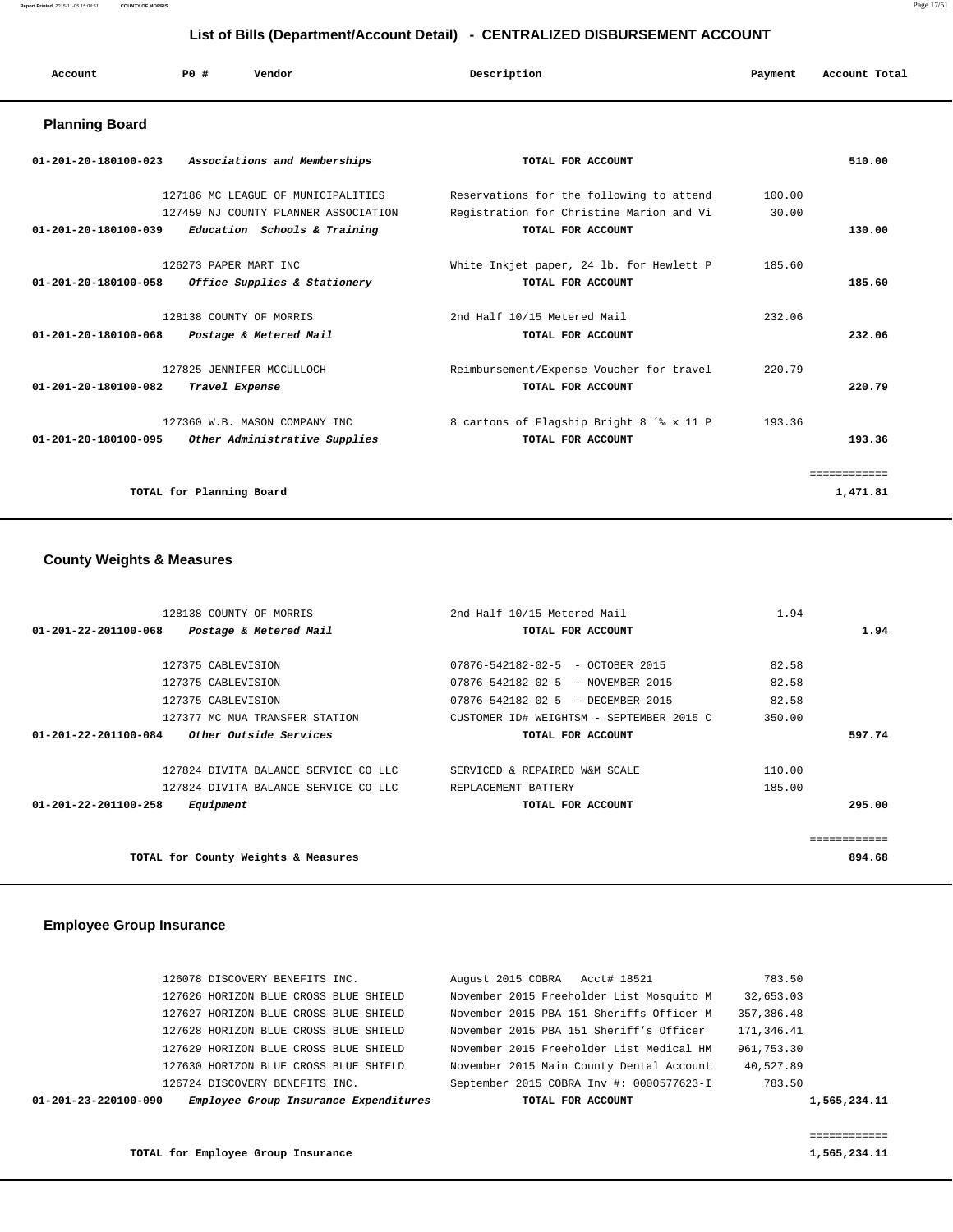| Account | PO# | Vendor | Description | Payment | Account Total |
|---------|-----|--------|-------------|---------|---------------|
|         |     |        |             |         |               |

# **Office of Emergency Management**

| 127847 DIRECT TV INC                                     | Account 056856956 - Business, Local Chan | 63.99  |        |
|----------------------------------------------------------|------------------------------------------|--------|--------|
|                                                          |                                          |        |        |
| 127830 UNIVERSAL SUPPLY GROUP INC.                       | Micro Flow Oil Filters per attached invo | 7.93   |        |
| 127928 DIRECT TV INC                                     | Account 065593658 - Monthly Access Charg | 45.00  |        |
| 127922 JEFFREY PAUL                                      | EOC Expenses per attached invoices       | 273.91 |        |
| $01 - 201 - 25 - 252100 - 059$<br>Other General Expenses | TOTAL FOR ACCOUNT                        |        | 390.83 |
|                                                          |                                          |        |        |
| 128138 COUNTY OF MORRIS                                  | 2nd Half 10/15 Metered Mail              | 1.47   |        |
| 128138 COUNTY OF MORRIS                                  | 2nd Half 10/15 Metered Mail              | 3.88   |        |
| Postage & Metered Mail<br>$01 - 201 - 25 - 252100 - 068$ | TOTAL FOR ACCOUNT                        |        | 5.35   |
|                                                          |                                          |        |        |
|                                                          |                                          |        |        |
| TOTAL for Office of Emergency Management                 |                                          |        | 396.18 |
|                                                          |                                          |        |        |

# **Communications Center**

|          | 137.00 | 10/1/15, Dues, public sector, J.Faenza   | 126701 NENA                           |                      |
|----------|--------|------------------------------------------|---------------------------------------|----------------------|
|          | 137.00 | 10/1/15, Dues public sector, C.James     | 126701 NENA                           |                      |
| 274.00   |        | TOTAL FOR ACCOUNT                        | Associations and Memberships          | 01-201-25-252105-023 |
|          | 85.00  | 9/10/15, BLS for the Healthcare Provider | 126613 LIFESAVERS INC                 |                      |
|          | 85.00  | 9/18/15, BLS for the Healthcare Provider | 126114 LIFESAVERS INC                 |                      |
| 170.00   |        | TOTAL FOR ACCOUNT                        | Education Schools & Training          | 01-201-25-252105-039 |
|          | 15.20  | 9/29/15, 7 Keys for key box in Watch Ops | 126708 CY DRAKE LOCKSMITHS, INC.      |                      |
| 15.20    |        | TOTAL FOR ACCOUNT                        | Office Supplies & Stationery          | 01-201-25-252105-058 |
|          | 21.00  | 9/7/15, 3876-2044-3, tracking# 807031893 | 126377 FEDEX                          |                      |
|          | 14.56  | 2nd Half 10/15 Metered Mail              | 128138 COUNTY OF MORRIS               |                      |
| 35.56    |        | TOTAL FOR ACCOUNT                        | Postage & Metered Mail                | 01-201-25-252105-068 |
|          | 275.00 | 9/30/15, #3-49, 2003 Chevy Blazer LP#V77 | 126702 NORTHEAST COMMUNICATIONS, INC. |                      |
|          | 225.00 | 9/30/15, #6-45, 2006 Dodge Durango LP#P6 | 126702 NORTHEAST COMMUNICATIONS, INC. |                      |
| 500.00   |        | TOTAL FOR ACCOUNT                        | <i>Radio Repairs</i>                  | 01-201-25-252105-072 |
|          | 697.38 | 100 078 770 714, 9/29/15, Conkling Rd Fl | 127798 JERSEY CENTRAL POWER & LIGHT   |                      |
|          | 472.28 | 100 078 771 605, 10/16/15, George St Dov | 127798 JERSEY CENTRAL POWER & LIGHT   |                      |
|          | 348.63 | 100 078 772 421, 10/16/15, Hickory Tvrn  | 127728 JERSEY CENTRAL POWER & LIGHT   |                      |
|          | 448.45 | 100 100 194 933, 10/20/15, High Ridge Rd | 127728 JERSEY CENTRAL POWER & LIGHT   |                      |
|          | 359.51 | 100 097 920 035, 10/20/15, W Springtown  | 127728 JERSEY CENTRAL POWER & LIGHT   |                      |
| 2,326.25 |        | TOTAL FOR ACCOUNT                        | Electricity                           | 01-201-25-252105-137 |
|          | 566.50 | 9/15/15, Reimbursement to Township of Ch | 126115 TOWNSHIP OF CHATHAM            |                      |
|          | 30.59  | 2347-275877 - 9/16/15, W. Hanover Ave,   | 126251 SUBURBAN PROPANE -2347         |                      |
|          | 40.45  | 8/6/15, acct# 2347-275877, Propane, 44.5 | 126110 SUBURBAN PROPANE -2347         |                      |
|          | 68.31  | 8/14/15, acct# 2347-275877, Propane, 77. | 126110 SUBURBAN PROPANE -2347         |                      |
| 705.85   |        | TOTAL FOR ACCOUNT                        | Other Utilities                       | 01-201-25-252105-148 |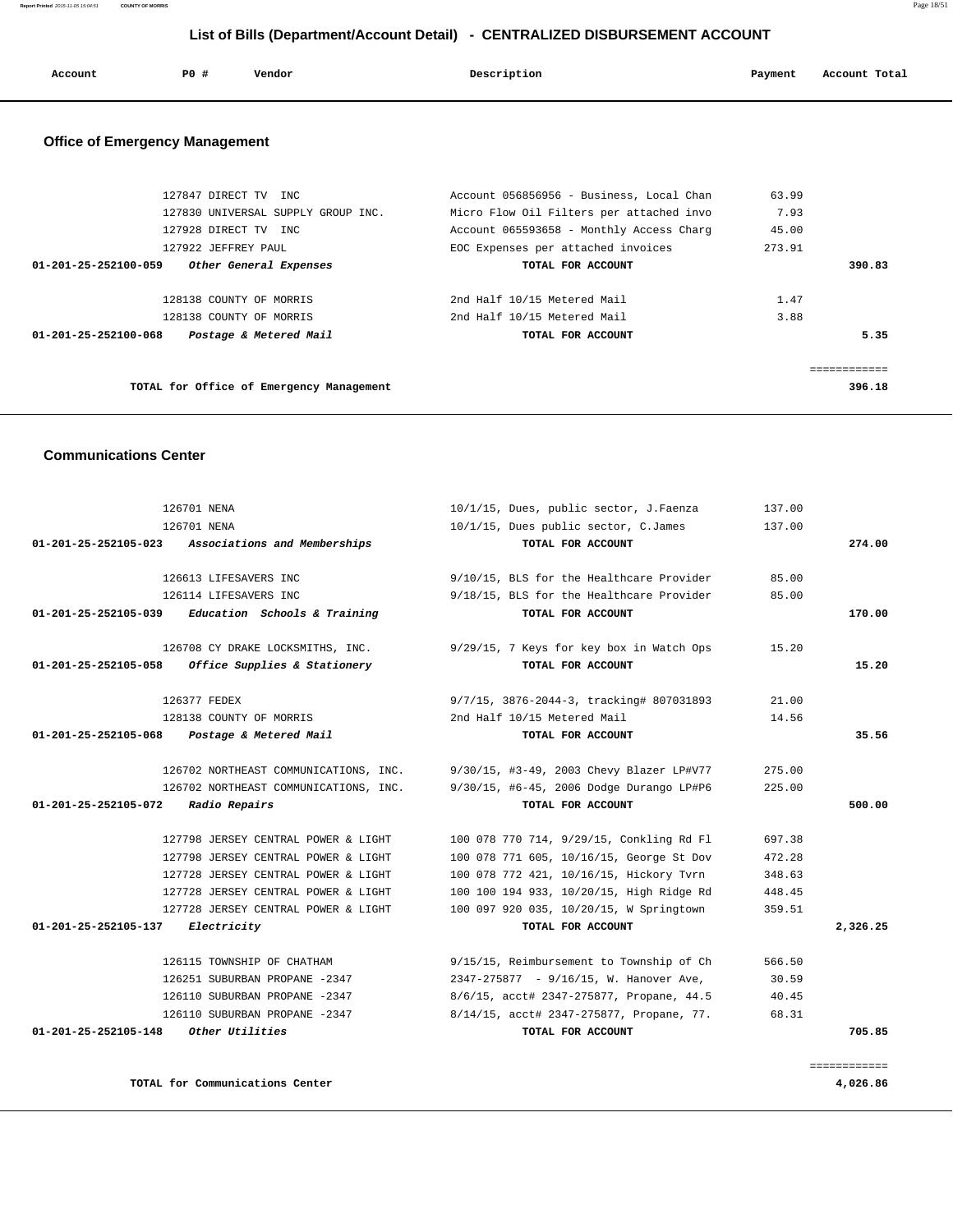| Account                        | PO#                     | Vendor                                   | Description                       | Payment  | Account Total |
|--------------------------------|-------------------------|------------------------------------------|-----------------------------------|----------|---------------|
|                                |                         |                                          |                                   |          |               |
|                                |                         | 127417 MICHALSKI FUNERAL HOME            | Case 21-15-0136, 10/12/15         | 1,350.00 |               |
| $01 - 201 - 25 - 254100 - 030$ | Cartage                 |                                          | TOTAL FOR ACCOUNT                 |          | 1,350.00      |
|                                | 128138 COUNTY OF MORRIS |                                          | 2nd Half 10/15 Metered Mail       | 28.07    |               |
| 01-201-25-254100-068           |                         | Postage & Metered Mail                   | TOTAL FOR ACCOUNT                 |          | 28.07         |
|                                | 127199 NMS LABS         |                                          | AC#10164, Morris Toxicology, 9/15 | 1,568.00 |               |
|                                | 127199 NMS LABS         |                                          | AC#10251, Sussex Toxicology, 9/15 | 1,360.00 |               |
|                                | 127199 NMS LABS         |                                          | AC#10344, Warren Toxicology, 9/15 | 1,112.00 |               |
| 01-201-25-254100-084           |                         | <i>Other Outside Services</i>            | TOTAL FOR ACCOUNT                 |          | 4,040.00      |
|                                |                         |                                          |                                   |          | ============  |
|                                |                         | TOTAL for County Medical Examiner Office |                                   |          | 5,418.07      |

# **County Sheriff's Department**

|                      | 126673 NJ STATE DIV. OF THE INTERNATIONAL | Officers: Laura Flynn/Member, Christina    | 1,075.00 |          |
|----------------------|-------------------------------------------|--------------------------------------------|----------|----------|
| 01-201-25-270100-039 | Education Schools & Training              | TOTAL FOR ACCOUNT                          |          | 1,075.00 |
|                      | 125193 SIRCHIE FINGER PRINT LAB.          | PRINTMATIC Flawless Ink Pad, SKU: PFP700   | 104.75   |          |
|                      | 125193 SIRCHIE FINGER PRINT LAB.          | S & H                                      | 16.35    |          |
| 01-201-25-270100-047 | Identification Equip&Supplies             | TOTAL FOR ACCOUNT                          |          | 121.10   |
|                      | 126674 LONGFELLOWS SANDWICH DELI          | Luncheon Sandwich Platers, Pot/Mac/Cole    | 360.00   |          |
|                      | 126665 PROJECT LIFESAVER, INC.            | Band - 1/2 inch vinyl for oval or L seri   | 612.50   |          |
|                      | 126665 PROJECT LIFESAVER, INC.            | Band - 1/2 Inch Nylon for Transmitter      | 87.50    |          |
|                      | 126665 PROJECT LIFESAVER, INC.            | Transmitter Case for PLI Oval Transmitte   | 11.80    |          |
|                      | 126665 PROJECT LIFESAVER, INC.            | Transmitter Case for PLI Oval Transmitte   | 11.80    |          |
|                      | 126665 PROJECT LIFESAVER, INC.            | Transmitter Case for PLI Oval Transmitte   | 11.80    |          |
|                      | 126665 PROJECT LIFESAVER, INC.            | Battery - wafer style (for Oval & Round    | 190.00   |          |
|                      | 126665 PROJECT LIFESAVER, INC.            | Battery - wafer style ("L" Series 30-day   | 90.00    |          |
|                      | 126665 PROJECT LIFESAVER, INC.            | Battery - Wafer Style for M60 "Longrange   | 57.60    |          |
|                      | 126665 PROJECT LIFESAVER, INC.            | Transmitter One Year Kit Special (60-Day   | 2,100.00 |          |
|                      | 126665 PROJECT LIFESAVER, INC.            | Transmitter Case for PLI Oval Transmitte   | 11.80    |          |
|                      | 126665 PROJECT LIFESAVER, INC.            | HAZMAT FEE                                 | 27.50    |          |
|                      | 126665 PROJECT LIFESAVER, INC.            | SHIPPING & HANDLING FEE                    | 36.12    |          |
| 01-201-25-270100-059 | Other General Expenses                    | TOTAL FOR ACCOUNT                          |          | 3,608.42 |
|                      | 128138 COUNTY OF MORRIS                   | 2nd Half 10/15 Metered Mail                | 993.89   |          |
| 01-201-25-270100-068 | Postage & Metered Mail                    | TOTAL FOR ACCOUNT                          |          | 993.89   |
|                      | 126407 U.S. SECURITY ASSOCIATES, INC.     | 573-1067-000 GUARDS - Sheriff's Office,    | 3,300.64 |          |
|                      | 126407 U.S. SECURITY ASSOCIATES, INC.     | GUARDS _ Sheriff's Office, $9/4/15 - 9/10$ | 2,719.60 |          |
|                      | 126407 U.S. SECURITY ASSOCIATES, INC.     | GUARDS - Sheriff's Office, $9/11/15 - 9/1$ | 3,096.56 |          |
| 01-201-25-270100-084 | Other Outside Services                    | TOTAL FOR ACCOUNT                          |          | 9,116.80 |
|                      | 126504 LANIGAN ASSOCIATES INC             | ID Badge Cases w/Imprint "MORRIS COUNTY    | 315.00   |          |
| 01-201-25-270100-202 | Uniform And Accessories                   | TOTAL FOR ACCOUNT                          |          | 315.00   |
|                      | 126672 MIRION TECHNOLOGIES (GDS) INC      | 11512S TLD Badges, Not Ret'd: G. Lukasz    | 629.52   |          |
| 01-201-25-270100-203 | X-Ray & Medical Supplies                  | TOTAL FOR ACCOUNT                          |          | 629.52   |
|                      | 126670 BATTERIES PLUS                     | 1.5V IND AA ALK/PC1500, 144 Pack           | 396.00   |          |
|                      | 126670 BATTERIES PLUS                     | 3.6V NICD STICK, EACH                      | 265.02   |          |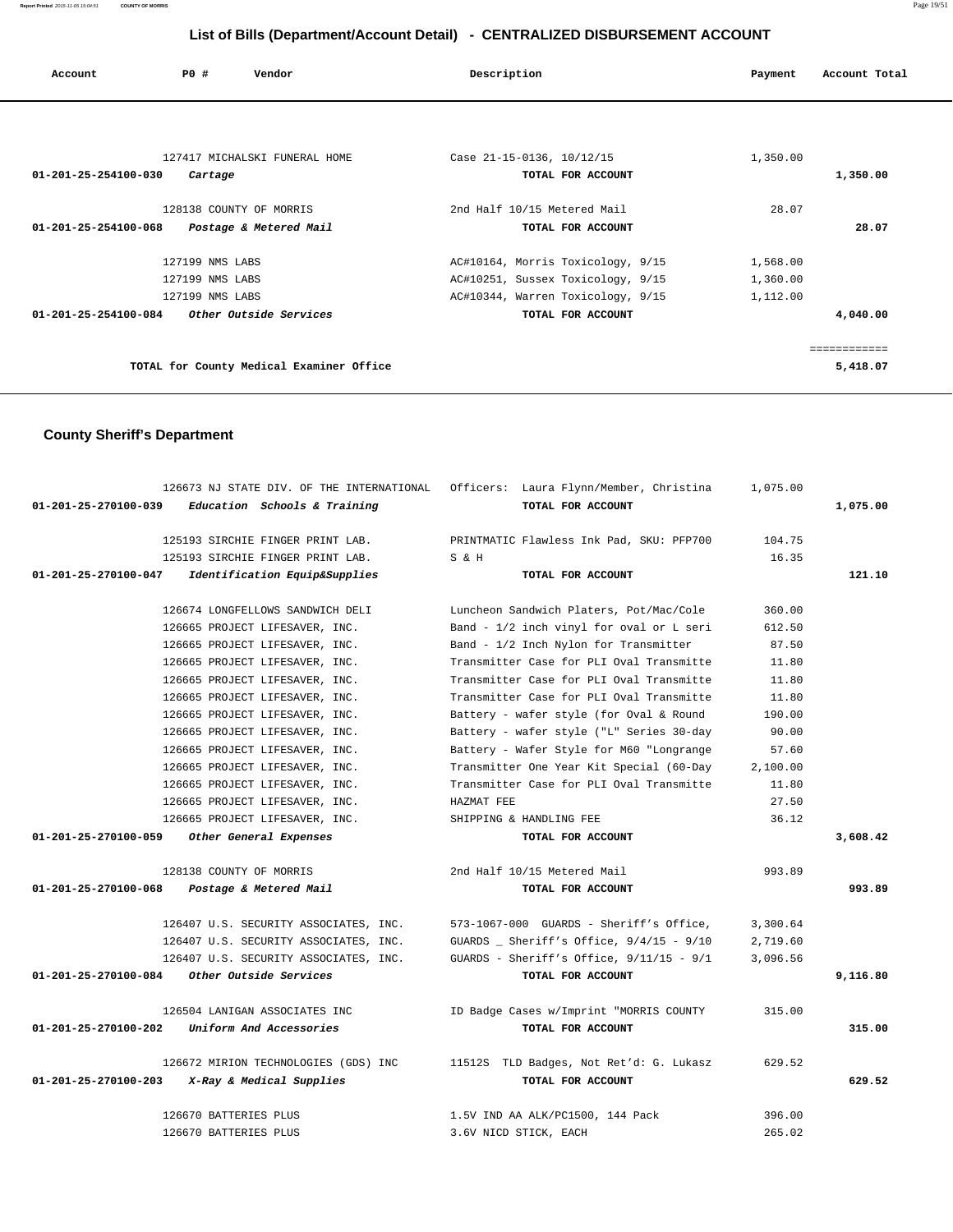|                                | 126623 VERIZON WIRELESS                           | Account #882249917-00001 (8/10-9/9/15)   | 59.57    |          |
|--------------------------------|---------------------------------------------------|------------------------------------------|----------|----------|
| 01-201-25-275100-031           | Cellular Phones/Pagers                            | TOTAL FOR ACCOUNT                        |          | 889.85   |
|                                | 126622 OFFICE CONCEPTS GROUP, INC.                | Maintenance Kit - Hew-Q2429A             | 192.55   |          |
|                                | 126622 OFFICE CONCEPTS GROUP, INC.                | Ink & Toner                              | 186.06   |          |
|                                | 126624 W.B. MASON COMPANY INC                     | Toner                                    | 237.01   |          |
|                                | 128029 JAN MONRAD                                 | Power cords and connectors for Intellige | 107.73   |          |
|                                | 01-201-25-275100-037 Data Processing Supplies     | TOTAL FOR ACCOUNT                        |          | 723.35   |
|                                | 125898 GANN LAW BOOKS                             | 2016 Edition NJ Court Rules- Annotated   | 5,000.00 |          |
|                                | 125898 GANN LAW BOOKS                             | Shipping                                 | 66.50    |          |
| 01-201-25-275100-050           | Law Books                                         | TOTAL FOR ACCOUNT                        |          | 5,066.50 |
|                                | 126599 OFFICE CONCEPTS GROUP, INC.                | Bulb                                     | 7.14     |          |
|                                | 126599 OFFICE CONCEPTS GROUP, INC.                | Office Supplies                          | 71.80    |          |
|                                | 126631 PAPER MART INC                             | 8 1/2x11 Copy Paper                      | 1,234.00 |          |
|                                | 126631 PAPER MART INC                             | 81/2X11 Copy Paper                       | 246.80   |          |
|                                | 126637 ALPHA GRAPHICS MORRISTOWN                  | 11x14 Certificate - Ercolano             | 17.50    |          |
|                                | 01-201-25-275100-058 Office Supplies & Stationery | TOTAL FOR ACCOUNT                        |          | 1,577.24 |
|                                | 128016 MARTIN TARAN                               | Priority Mail - USPS Service to NJDCJ    | 19.15    |          |
|                                | 126620 FEDEX                                      | Account #1051-0576-2 - 8/31/15           | 30.39    |          |
|                                | 126620 FEDEX                                      | $Account#1051-0576-2 - 9/9/15$           | 27.19    |          |
|                                | 128138 COUNTY OF MORRIS                           | 2nd Half 10/15 Metered Mail              | 1,094.96 |          |
|                                | 01-201-25-275100-068 Postage & Metered Mail       | TOTAL FOR ACCOUNT                        |          | 1,171.69 |
|                                | 126627 KLJ TRANSCRIPTION SERVICES                 | State v Craig Darling Docket #14-10-0094 | 581.23   |          |
|                                | 126560 LAUREN VOLLMIN                             | State v Edward Mills ** Req. by Det. Mar | 94.60    |          |
| 01-201-25-275100-081           | Transcripts                                       | TOTAL FOR ACCOUNT                        |          | 675.83   |
|                                | 128028 BRIAN KENNEY                               | RE: Transfer Case to Sussex Co.** Ravon  | 26.20    |          |
| $01 - 201 - 25 - 275100 - 082$ | Travel Expense                                    | TOTAL FOR ACCOUNT                        |          | 26.20    |

#### **County Prosecutor's Office**

| TOTAL for County Sheriff's Department       |                                          | 19,430.42    |
|---------------------------------------------|------------------------------------------|--------------|
|                                             |                                          | ============ |
| Equipment<br>$01 - 201 - 25 - 270100 - 258$ | TOTAL FOR ACCOUNT                        | 3,570.69     |
| 126670 BATTERIES PLUS                       | 12V HDUTY RESCUE BSTR PK, OC604055-001,  | 104.50       |
| 126670 BATTERIES PLUS                       | 12V LEAD, DURDC12-35J, SLADC12-35J, EACH | 64.95        |
| 126670 BATTERIES PLUS                       | 1.5V IND AA ALK, PC1500, 24 Pack         | 66.00        |
| 126670 BATTERIES PLUS                       | 1.5V IND AA ALK, PC1500, EACH            | 17.60        |
| 126670 BATTERIES PLUS                       | 9V INDUSTRIAL ALK, PC1604, 12 Pack       | 45.12        |
| 126670 BATTERIES PLUS                       | 1.5V IND AA ALK, PC1500, EACH            | 17.60        |
| 126670 BATTERIES PLUS                       | 9V INDUSTRIAL ALK, PC1604, 12 Pack       | 67.68        |
| 126670 BATTERIES PLUS                       | C ALKALINE BULK, PC1400, 12 Pack         | 24.48        |
| 126670 BATTERIES PLUS                       | 1.5 IND AAA ALK, PC2400, DURPC2400, 24 P | 38.88        |
| 126670 BATTERIES PLUS                       | 1.5V IND AA ALK, PC1500                  | 52.80        |
| 126670 BATTERIES PLUS                       | 3V LITHIUM COIN, NUCR2016, AUDBPCR2016,  | 179.50       |

125953 VERIZON WIRELESS Account #982471570-00001 (8/13-9/12/15) 830.28

# **Account P0 # Vendor Description Payment Account Total County Sheriff's Department** 126670 BATTERIES PLUS 3V PHOTO LITHIUM NUCR123B, 40 PACK 2,152.80 126670 BATTERIES PLUS 3V LITHIUM COIN, NUCR2016, AUDBPCR2016, 179.50 126670 BATTERIES PLUS 1.5V IND AA ALK, PC1500 1.5V 1.5V IND AA ALK, PC1500 126670 BATTERIES PLUS 1.5 IND AAA ALK, PC2400, DURPC2400, 24 P 38.88 126670 BATTERIES PLUS C ALKALINE BULK, PC1400, 12 Pack 24.48 126670 BATTERIES PLUS 9V INDUSTRIAL ALK, PC1604, 12 Pack 67.68 126670 BATTERIES PLUS 1.5V IND AA ALK, PC1500, EACH 17.60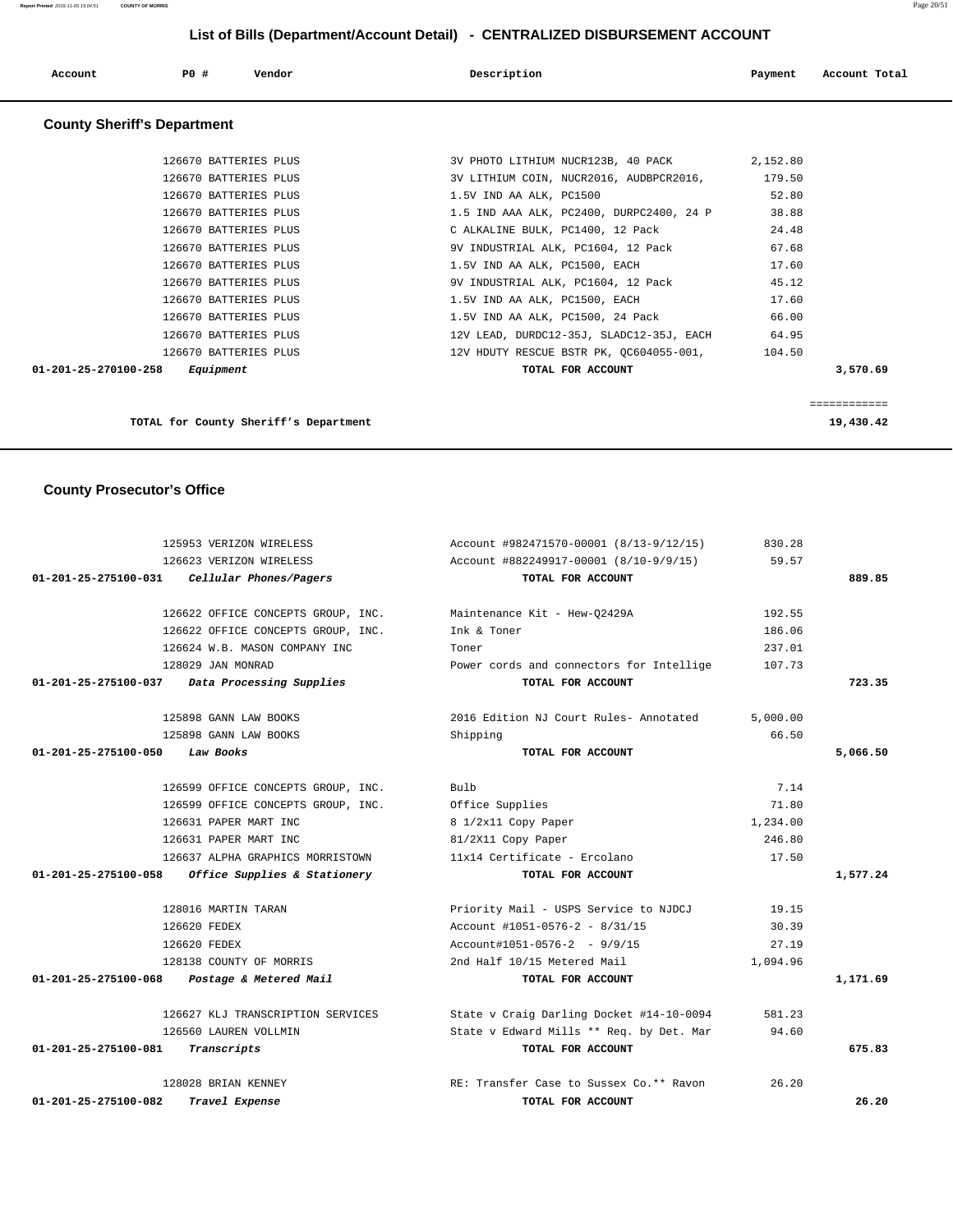**Report Printed** 2015-11-05 15:04:51 **COUNTY OF MORRIS** Page 21/51

### **List of Bills (Department/Account Detail) - CENTRALIZED DISBURSEMENT ACCOUNT**

| Account                           | PO#<br>Vendor                                   | Description                              | Payment | Account Total |
|-----------------------------------|-------------------------------------------------|------------------------------------------|---------|---------------|
| <b>County Prosecutor's Office</b> |                                                 |                                          |         |               |
|                                   | 126633 COMMUNICATIONS SERVICE                   | Radio troubleshooting - and return to ve | 237.50  |               |
|                                   | 126626 DIVISION OF STATE POLICE                 | Dos Corp Md 3700A 2 Survey Instruments c | 100.00  |               |
| 01-201-25-275100-118              | Investigation Expense                           | TOTAL FOR ACCOUNT                        |         | 437.50        |
|                                   | 126630 MORRISTOWN INN                           | State v Carlos Rojas/Oscar Aleman** CAP  | 165.00  |               |
|                                   | 126630 MORRISTOWN INN                           | State v Carlos Rojas/Oscar Aleman**CAP M | 495.00  |               |
|                                   | 126630 MORRISTOWN INN                           | State v Yong Kim ** AP Schellhorn/Gus Am | 165.00  |               |
|                                   | 126630 MORRISTOWN INN                           | State v Roosevelt Hobbs ** SAP Tia Manoc | 495.00  |               |
|                                   | 126630 MORRISTOWN INN                           | State v Yong Kim**AP Schellhorn/Gus Amat | 165.00  |               |
|                                   | $01-201-25-275100-121$ Witness Fees And Mileage | TOTAL FOR ACCOUNT                        |         | 1,485.00      |
|                                   | 124932 FREDRIC M. KNAPP                         | RE: Motion for Leave to Appeal on State  | 50.00   |               |
| 01-201-25-275100-126              | Court Expenses-Extradition                      | TOTAL FOR ACCOUNT                        |         | 50.00         |
|                                   | 126137 THOMSON REUTERS                          | Account #1000176025 - 2014 Subscription  | 252.00  |               |
|                                   | 126137 THOMSON REUTERS                          | Account #1000176025 - LAFAVE Search & Se | 585.50  |               |
| 01-203-25-275100-050              | (2014) Law Books                                | TOTAL FOR ACCOUNT                        |         | 837.50        |
|                                   |                                                 |                                          |         | ============  |
|                                   | TOTAL for County Prosecutor's Office            |                                          |         | 12,940.66     |

## **County Jail**

| 126022 SAFARILAND LLC                               | TRAINING FOR ANDICO DATED 8.25.15                                                         | 100.00   |           |
|-----------------------------------------------------|-------------------------------------------------------------------------------------------|----------|-----------|
| 01-201-25-280100-039 Education Schools & Training   | TOTAL FOR ACCOUNT                                                                         |          | 100.00    |
|                                                     |                                                                                           |          |           |
| 128138 COUNTY OF MORRIS 2nd Half 10/15 Metered Mail |                                                                                           | 396.60   |           |
| 01-201-25-280100-068  Postage & Metered Mail        | TOTAL FOR ACCOUNT                                                                         |          | 396.60    |
| 126262 MORRIS COUNTY M.U.A                          | FACILITY GARBAGE TIPPING FE 944.06                                                        |          |           |
| $01-201-25-280100-084$ Other Outside Services       | TOTAL FOR ACCOUNT                                                                         |          | 944.06    |
|                                                     |                                                                                           |          |           |
|                                                     | 126917 ARAMARK CHARLOTTE LOCKBOX 200334000 STAFF & INMATE MEALS DATED 9.1 14,455.11       |          |           |
|                                                     |                                                                                           | 300.00   |           |
|                                                     | 126992 ARAMARK CHARLOTTE LOCKBOX 200334000 - STAFF AND INMATE MEALS DATED 14,079.14       |          |           |
|                                                     | 126747 ARAMARK CHARLOTTE LOCKBOX 200334000 - STAFF & INMATE MEALS DATED 9 14, 209.41      |          |           |
|                                                     | 126747 ARAMARK CHARLOTTE LOCKBOX  200334000 - STAFF MEALS DATED 9.23.15  425.00           |          |           |
| 01-201-25-280100-185 Food                           | TOTAL FOR ACCOUNT                                                                         |          | 43,468.66 |
|                                                     |                                                                                           |          |           |
|                                                     | 126120 CONTRACT PHARMACY SERVICES INC TINMATE MEDICATION FOR AUG 2015 DATED 8.3 23.588.62 |          |           |
|                                                     | 126988 BIO-REFERENCE LABORATORIES, INC. INMATE LAB WORK FOR SEPT 2015 DATED 9.29 1,127.69 |          |           |
| 126596 HENRY SCHEIN INC                             | MEDICAL SUPPLIES DATED 9.10.15 26.17                                                      |          |           |
| 126596 HENRY SCHEIN INC                             | MEDICAL SUPPLIES DATED 8.28.15                                                            | 56.16    |           |
| 126596 HENRY SCHEIN INC                             | MEDICAL SUPPLIES DATED 9.1.15 16.82                                                       |          |           |
| 126596 HENRY SCHEIN INC                             | MEDICAL SUPPLIES DATED 9.10.15. 2 CREDIT 2,667.87                                         |          |           |
| 126596 HENRY SCHEIN INC                             | CREDIT MEMO                                                                               | $-16.19$ |           |
| 126596 HENRY SCHEIN INC                             | CREDIT MEMO                                                                               | $-97.14$ |           |
| 126746 HENRY SCHEIN INC                             | MEDICAL SUPPLIES DATED 9.18.15 35.00                                                      |          |           |
| $01 - 201 - 25 - 280100 - 189$ Medical              | TOTAL FOR ACCOUNT                                                                         |          | 27,455.00 |
|                                                     |                                                                                           |          |           |
|                                                     | 126252 UNIVERSAL UNIFORM SALES CO INC UNIFORMS FOR PUZIO DATED 8.12.15 100.00             |          |           |
| 126252 UNIVERSAL UNIFORM SALES CO INC               | UNIFORMS FOR J.SCHWEIZER DATED 8.24.15 109.00                                             |          |           |
| 126252 UNIVERSAL UNIFORM SALES CO INC               | UNIFORMS FOR CRUSE DATED 8.28.15                                                          | 110.00   |           |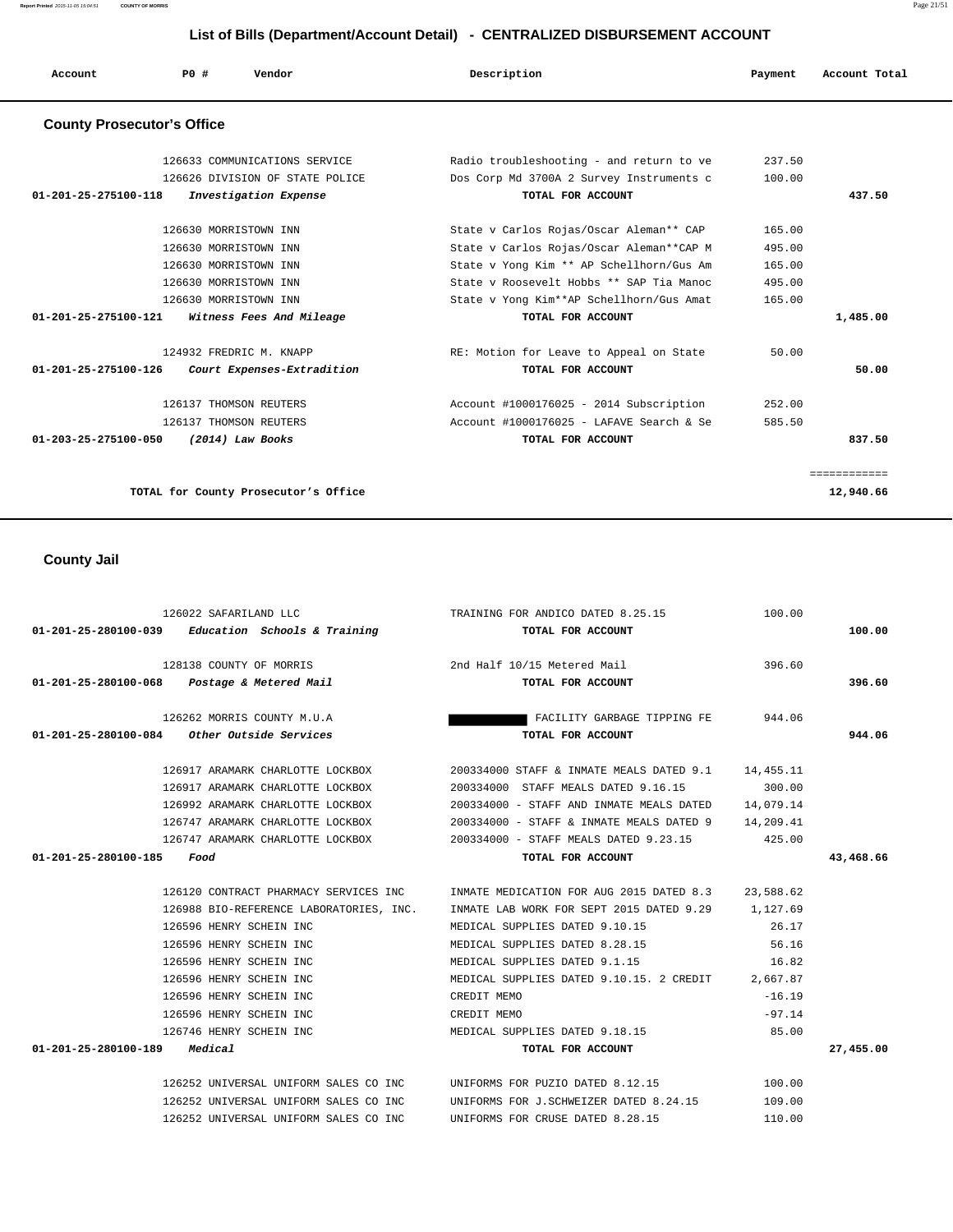| Account                        | PO#                   | Vendor                                | Description                              | Payment  | Account Total |
|--------------------------------|-----------------------|---------------------------------------|------------------------------------------|----------|---------------|
| <b>County Jail</b>             |                       |                                       |                                          |          |               |
|                                |                       | 126252 UNIVERSAL UNIFORM SALES CO INC | UNIFORMS FOR LOMAX DATED 8.25.15         | 109.00   |               |
| $01 - 201 - 25 - 280100 - 202$ |                       | Uniform And Accessories               | TOTAL FOR ACCOUNT                        |          | 537.00        |
|                                |                       | 124007 PYRAMID SCHOOL PRODUCTS        | JANITORIAL SUPPLIES DATED 7.23.15        | 1,322.98 |               |
|                                |                       | 123997 PYRAMID SCHOOL PRODUCTS        | JANITORIAL SUPPLIES DATED 6.18.15        | 593.82   |               |
|                                |                       | 124602 PYRAMID SCHOOL PRODUCTS        | JANITORIAL SUPPLIES DATED 7.31.15        | 472.56   |               |
| $01 - 201 - 25 - 280100 - 252$ |                       | Janitorial Supplies                   | TOTAL FOR ACCOUNT                        |          | 2,389.36      |
|                                |                       | 125091 MORRISTOWN EMERGENCY MEDICAL   | MEDICAL CARE FOR M. BROWN DATED 10.24.14 | 752.00   |               |
|                                |                       | 125091 MORRISTOWN EMERGENCY MEDICAL   | MEDICAL CARE FOR J.FLETCHER DATED 10.12. | 504.00   |               |
| 01-203-25-280100-189           |                       | (2014) Medical                        | TOTAL FOR ACCOUNT                        |          | 1,256.00      |
|                                |                       |                                       |                                          |          | ============  |
|                                | TOTAL for County Jail |                                       |                                          |          | 76,546.68     |

# **County Youth Detention Facilit**

| 126241 OFFICE CONCEPTS GROUP, INC.                        | Toner, LJ 3051, BK                       | 142.76 |              |
|-----------------------------------------------------------|------------------------------------------|--------|--------------|
| 126241 OFFICE CONCEPTS GROUP, INC.                        | Drive, USB, flash, 2gb, be               | 58.40  |              |
| 01-201-25-281100-058<br>Office Supplies & Stationery      | TOTAL FOR ACCOUNT                        |        | 201.16       |
| 128138 COUNTY OF MORRIS                                   | 2nd Half 10/15 Metered Mail              | 51.27  |              |
| 01-201-25-281100-068<br>Postage & Metered Mail            | TOTAL FOR ACCOUNT                        |        | 51.27        |
| 126842 READY REFRESH                                      | 0434495636 07/15/15-08/14/15             | 44.76  |              |
| 126842 READY REFRESH                                      | 0434495636 08/15/15-09/14/15             | 0.99   |              |
| 01-201-25-281100-185<br>Food                              | TOTAL FOR ACCOUNT                        |        | 45.75        |
| 126835 INSTITUTE FOR FORENSIC PSYCHOLOGY                  | Psychological Evaluation for 1 nurse can | 350.00 |              |
| 01-201-25-281100-189<br>Medical                           | TOTAL FOR ACCOUNT                        |        | 350.00       |
| 126954 UNIVERSAL UNIFORM SALES CO INC                     | Misc Outerwear - Navy Sweatpants (no hea | 30.00  |              |
| 126954 UNIVERSAL UNIFORM SALES CO INC                     | Misc Shirts - Navy t-shirt size M w/heat | 75.00  |              |
| 126954 UNIVERSAL UNIFORM SALES CO INC                     | Mens 8 3/4 oz heavy twill khaki trousers | 55.90  |              |
| 126954 UNIVERSAL UNIFORM SALES CO INC                     | Misc Outerwear - Navy crewneck sweatshir | 58.00  |              |
| 126949 UNIVERSAL UNIFORM SALES CO INC                     | Geftic-Misc Outerwear, Navy shorts size- | 20.00  |              |
| 126949 UNIVERSAL UNIFORM SALES CO INC                     | Geftic-Black Leather Oxford, Black, 9    | 112.99 |              |
| 126949 UNIVERSAL UNIFORM SALES CO INC                     | Geftic-Plain Garrison Belt, Black, fl-ni | 26.00  |              |
| 126949 UNIVERSAL UNIFORM SALES CO INC                     | Cowley-Plain Garrison Belt, Black, fl-ni | 26.00  |              |
| Uniform And Accessories<br>$01 - 201 - 25 - 281100 - 202$ | TOTAL FOR ACCOUNT                        |        | 403.89       |
| 127443 ALLEN PAPER & SUPPLY CO                            | Diversy Fantastik APC Trigger Bottles    | 80.71  |              |
| 127443 ALLEN PAPER & SUPPLY CO                            | Tide Liquid Laundry 2x (6/50oz)          | 150.10 |              |
| 127443 ALLEN PAPER & SUPPLY CO                            | Plate 9" Hvy Chinafirm Coated Paper      | 539.70 |              |
| 127443 ALLEN PAPER & SUPPLY CO                            | Fluff Out Facial Tissue                  | 54.80  |              |
| 127443 ALLEN PAPER & SUPPLY CO                            | P&G Lemon Joy Manual Pot Dish Soap (9/38 | 47.85  |              |
| 127443 ALLEN PAPER & SUPPLY CO                            | Sim Disinfectant Spray (12/20oz)         | 114.00 |              |
| 127383 ALLEN PAPER & SUPPLY CO                            | 00002824 Scrubbing pad 3m Niagra (3.3x6. | 24.33  |              |
| 01-201-25-281100-252<br>Janitorial Supplies               | TOTAL FOR ACCOUNT                        |        | 1,011.49     |
|                                                           |                                          |        | ============ |

#### **TOTAL for County Youth Detention Facilit 2,063.56**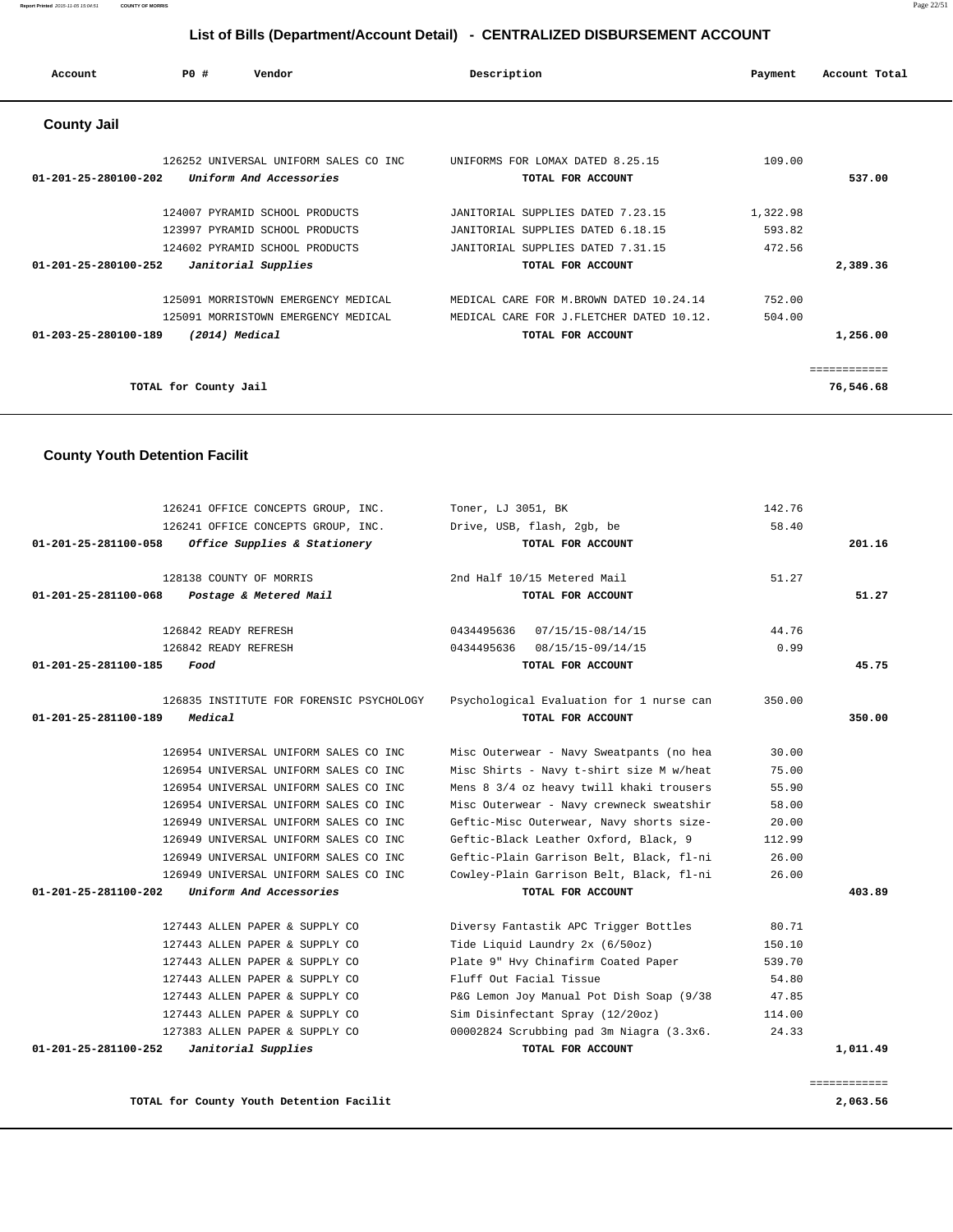| 126738 SPACE FARMS INC                                                                     | $9/1$ - $9/30/2015$ carcass removal                                         | 2,640.00        |            |
|--------------------------------------------------------------------------------------------|-----------------------------------------------------------------------------|-----------------|------------|
| Contracted Services<br>01-201-26-290100-036                                                | TOTAL FOR ACCOUNT                                                           |                 | 2,640.00   |
|                                                                                            |                                                                             | 29.47           |            |
| 127661 TRITEC OFFICE EQUIPMENT INC<br>Office Supplies & Stationery<br>01-201-26-290100-058 | Color Copies Ricoh MPC2003 Serial # E205<br>TOTAL FOR ACCOUNT               |                 | 29.47      |
|                                                                                            |                                                                             |                 |            |
| 128138 COUNTY OF MORRIS                                                                    | 2nd Half 10/15 Metered Mail                                                 | 7.79            |            |
| 01-201-26-290100-068<br>Postage & Metered Mail                                             | TOTAL FOR ACCOUNT                                                           |                 | 7.79       |
| 126505 KINGS KID DELI                                                                      | meals $3/20 - 9/8/15$                                                       | 450.00          |            |
| 126505 KINGS KID DELI                                                                      | 15% gratuity                                                                | 67.50           |            |
| 01-201-26-290100-188<br>Meals                                                              | TOTAL FOR ACCOUNT                                                           |                 | 517.50     |
|                                                                                            |                                                                             |                 |            |
| 126601 DENVILLE LINE PAINTING INC                                                          | 7/18 - 8/7/15 4" yellow spray thermoplas                                    | 89, 192.88      |            |
| 126601 DENVILLE LINE PAINTING INC                                                          | $8/11 - 8/17/15 - 4$ " whitespray thermoplas                                | 2,643.48        |            |
| 126601 DENVILLE LINE PAINTING INC                                                          | 8" white spray thermoplastic edgelines                                      | 89,502.50       |            |
| 126601 DENVILLE LINE PAINTING INC                                                          | $7/30$ , $8/26-9/2/15$ extruded thermoplastic                               | 651.60          |            |
| 126601 DENVILLE LINE PAINTING INC                                                          | extruded thermoplastic 6"                                                   | 506.70          |            |
| 126601 DENVILLE LINE PAINTING INC                                                          | extruded thermoplastic 8"                                                   | 2,358.00        |            |
| 126601 DENVILLE LINE PAINTING INC                                                          | extruded thermoplastic 12"                                                  | 324.00          |            |
| 126601 DENVILLE LINE PAINTING INC                                                          | 16"                                                                         | 1,665.60        |            |
| 126601 DENVILLE LINE PAINTING INC                                                          | 24                                                                          | 5,142.50        |            |
| 126601 DENVILLE LINE PAINTING INC                                                          | $\mathbf{u}$<br>arr                                                         | 9,600.00        |            |
| 126601 DENVILLE LINE PAINTING INC                                                          | "Stop" " O                                                                  | 5,400.00        |            |
| 126601 DENVILLE LINE PAINTING INC                                                          | $\mathbf{u}$<br>"R"                                                         | 1,530.00        |            |
| 126601 DENVILLE LINE PAINTING INC                                                          | $\mathbf{u}$<br>" Stop Lines (M                                             | 546.00          |            |
| 01-201-26-290100-221<br>Beads & Paints                                                     | TOTAL FOR ACCOUNT                                                           |                 | 209,063.26 |
| 126730 GRINNELL RECYCLING INC.                                                             | Disposable Recycling 9/4/15                                                 | 295.80          |            |
| 126730 GRINNELL RECYCLING INC.                                                             | $\mathbf{u}$<br>$\mathbf{u}$<br>9/10/15                                     | 295.80          |            |
| 126730 GRINNELL RECYCLING INC.                                                             | $\mathbf{H}$<br>9/23/15                                                     | 335.24          |            |
| 126057 TILCON NEW YORK INC.                                                                | $I - 5$                                                                     | 2,412.97        |            |
| 126057 TILCON NEW YORK INC.                                                                | I-6                                                                         | 1,127.99        |            |
| 126725 TILCON NEW YORK INC.                                                                | $I - 6$                                                                     | 624.60          |            |
| Bituminous Concrete<br>01-201-26-290100-222                                                | TOTAL FOR ACCOUNT                                                           |                 | 5,092.40   |
|                                                                                            |                                                                             |                 |            |
| 126655 GENERAL FOUNDRIES INC                                                               | NJDOT B-Inlets, NJDOT Back Plates                                           | 4,080.00        |            |
| 126117 RT. 23 PATIO & MASON CENTER                                                         | concrete blocks, 2x8x16 patio/cap blocks                                    | 1,555.86        |            |
| 126117 RT. 23 PATIO & MASON CENTER                                                         | catch basin blocks 6"x6"x12", 4x8x16 sol                                    | 1,545.12        |            |
| 01-201-26-290100-224<br>Catch Basin Drainage & Pipes                                       | TOTAL FOR ACCOUNT                                                           |                 | 7,180.98   |
| 126179 WEATHER WORKS LLC                                                                   | weather consult Oct 1st 2015 - Sept 30th                                    | 2,595.00        |            |
| 01-201-26-290100-242<br>Snow Removal & Ice Control                                         | TOTAL FOR ACCOUNT                                                           |                 | 2,595.00   |
|                                                                                            |                                                                             |                 |            |
| 123894 AGWAY MORRISTOWN                                                                    | grass seed Mix 50#                                                          | 129.99          |            |
| 122374 AGWAY MORRISTOWN                                                                    | mix #30 Grass Seed                                                          | 129.99          |            |
| 126538 KENVIL POWER EQUIPMENT, INC.                                                        | backpack blower EB-802                                                      | 449.95          |            |
| 126810 NORTHEASTERN HARDWARE CO INC                                                        | union aluminum rakes                                                        | 99.90           |            |
| Construction Materials<br>01-201-26-290100-260                                             | TOTAL FOR ACCOUNT                                                           |                 | 809.83     |
|                                                                                            |                                                                             |                 |            |
| 126506 CABLEVISION                                                                         | $07876 - 512349 - 01 - 9$ 9/1 - 9/30/15                                     | 41.31           |            |
| 126506 CABLEVISION<br>126731 GALETON GLOVES                                                | 07876-512349-01-9 10/1 10/31/15<br>Class 2 safety vests, slush boots, super | 96.48<br>539.84 |            |
| 126972 READY REFRESH                                                                       | Bottle Water 0434540175 8/15 - 9/14/15                                      | 32.09           |            |
| 126971 READY REFRESH                                                                       | Bottle Water 0434540159 8/15 - 9/14/15                                      | 23.21           |            |
| 01-201-26-290100-266<br>Safety Items                                                       | TOTAL FOR ACCOUNT                                                           |                 | 732.93     |
|                                                                                            |                                                                             |                 |            |

 **Account P0 # Vendor Description Payment Account Total**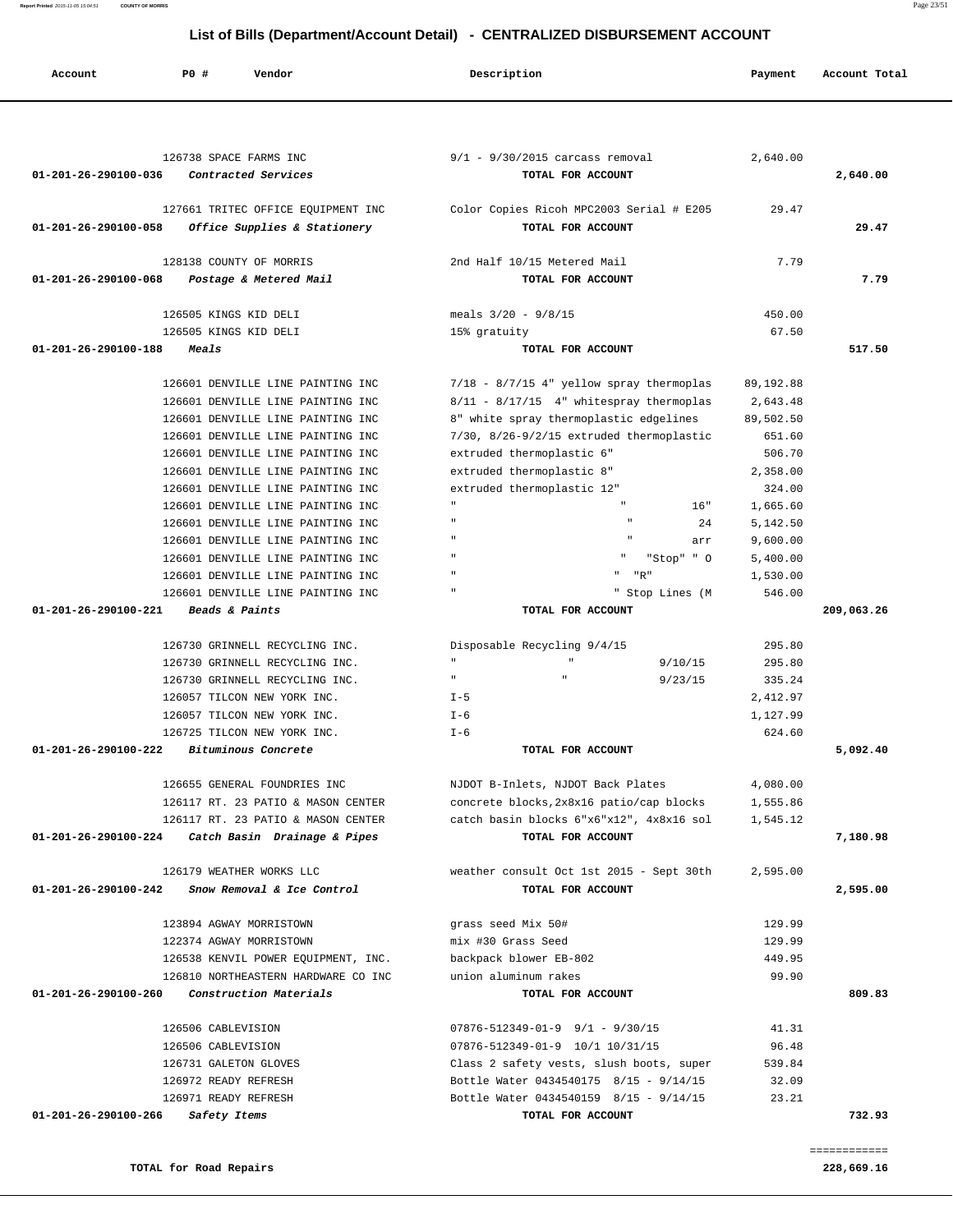**Report Printed** 2015-11-05 15:04:51 **COUNTY OF MORRIS** Page 24/51

# **List of Bills (Department/Account Detail) - CENTRALIZED DISBURSEMENT ACCOUNT**

| Account                        | PO#         | Vendor                         | Description                              | Payment | Account Total |
|--------------------------------|-------------|--------------------------------|------------------------------------------|---------|---------------|
| <b>Bridges and Culverts</b>    |             |                                |                                          |         |               |
|                                |             | 126043 SHEAFFER SUPPLY, INC.   | Fitting for PW Tips (for end of PW Wand) | 8.95    |               |
|                                |             | 126043 SHEAFFER SUPPLY, INC.   | Brass Hex Nipple 1/4 MPT                 | 1.50    |               |
| $01 - 201 - 26 - 292100 - 239$ | Small Tools |                                | TOTAL FOR ACCOUNT                        |         | 10.45         |
|                                |             |                                |                                          |         |               |
|                                |             | TOTAL for Bridges and Culverts |                                          |         | 10.45         |

#### **Shade Tree Commission**

| 126811 KENVIL POWER EOUIPMENT, INC.<br>Small Tools<br>01-201-26-300100-239                 | 64.8CC 4CYC backpack<br>TOTAL FOR ACCOUNT | 424.96<br>424.96      |
|--------------------------------------------------------------------------------------------|-------------------------------------------|-----------------------|
| 126811 KENVIL POWER EOUIPMENT, INC.<br>Ground Maintenance Supplies<br>01-201-26-300100-251 | B C oil gallons<br>TOTAL FOR ACCOUNT      | 552.00<br>552.00      |
| TOTAL for Shade Tree Commission                                                            |                                           | ===========<br>976.96 |

## **Buildings & Grounds**

|                                                          | 127510 LIFE SAFETY SERVICE & SUPPLY LLC RE: LIBRARY-EMERGENCY LIGHTING CONTRACT 1,000.00 |          |
|----------------------------------------------------------|------------------------------------------------------------------------------------------|----------|
| $01-201-26-310100-044$ Equipment Service Agreements      | TOTAL FOR ACCOUNT                                                                        | 1,000.00 |
|                                                          |                                                                                          |          |
|                                                          | 126568 CLIFTON ELEVATOR SERVICE CO INC RE: A & R BLDG - COURT ST - (4) CAR(S) 1,472.00   |          |
| 126568 CLIFTON ELEVATOR SERVICE CO INC                   | $RE: CH - ANN ST - (3) CAR(S)$                                                           | 978.00   |
| 126568 CLIFTON ELEVATOR SERVICE CO INC                   | RE: SCHUYLER ANNEX - 30 SCHUYLER - $(2)$ C 600.00                                        |          |
| 126568 CLIFTON ELEVATOR SERVICE CO INC                   | RE: LIBRARY - 30 E. HANOVER - $(1)$ CAR $(S)$                                            | 245.00   |
| 126568 CLIFTON ELEVATOR SERVICE CO INC                   | RE: CAC COMPLEX - 1 MEDICAL DR - (1) CA                                                  | 245.00   |
| 126568 CLIFTON ELEVATOR SERVICE CO INC                   | $RE: SEU - 102 RAYNOR RD - (1) CAR(S)$                                                   | 245.00   |
| 126568 CLIFTON ELEVATOR SERVICE CO INC                   | RE: HUMAN SERVICES - 340 W. HANOVER - (2                                                 | 580.00   |
| 126568 CLIFTON ELEVATOR SERVICE CO INC                   | RE: HOMELESS CENTER- 540 W. HANOVER - (1                                                 | 315.00   |
| 126568 CLIFTON ELEVATOR SERVICE CO INC                   | $RE: PSTA - 500 W. HANOVER - (1) CAR(S)$                                                 | 245.00   |
| 126568 CLIFTON ELEVATOR SERVICE CO INC                   | RE: LPS - 450 W. HANOVER - $(2)$ CAR $(S)$                                               | 490.00   |
| 126683 R.S. KNAPP CO INC                                 | RE: CH -CONV 1ST FL/ 09-18-15                                                            | 653.76   |
| 126683 R.S. KNAPP CO INC                                 | RE: WINDOW REPLACEMENT/ 09-18-15                                                         | 338.38   |
| 126683 R.S. KNAPP CO INC                                 | RE: ANN ST. EROSION/ 09-18-15                                                            | 289.90   |
| 126683 R.S. KNAPP CO INC                                 | RE: RE-SIDING/ 09-18-15                                                                  | 164.50   |
|                                                          | 126683 R.S. KNAPP CO INC RE: CTY LIBRARY - RE-ROOFING/ 09-18-15 424.82                   |          |
| 127504 R.S. KNAPP CO INC                                 | RE: PRINTING - PLANS & SPECS/ 09-28-15                                                   | 425.74   |
| 127504 R.S. KNAPP CO INC                                 | RE: PRINTING - PLANS & SPECS/ 10-06-15                                                   | 542.55   |
|                                                          | 128001 LONGFELLOWS SANDWICH DELI RE: MEAL RECEIPTS/ 10-24-15                             | 50.40    |
| $01-201-26-310100-084$ Other Outside Services            | TOTAL FOR ACCOUNT                                                                        | 8,305.05 |
|                                                          |                                                                                          |          |
|                                                          | 127518 ALLEN PAPER & SUPPLY CO WO76248/ RE: B&G/ 10-01-15                                | 53.63    |
| 127514 ALLEN PAPER & SUPPLY CO WO76248/RE: B&G/ 10-07-15 |                                                                                          | 265.79   |
| 01-201-26-310100-095 Other Administrative Supplies       | TOTAL FOR ACCOUNT                                                                        | 319.42   |
|                                                          |                                                                                          |          |

127512 MORRIS COUNTY ENGRAVING LLC RE: PURCHASE & INSTALLATION OF SIGNS/ 08 1,110.23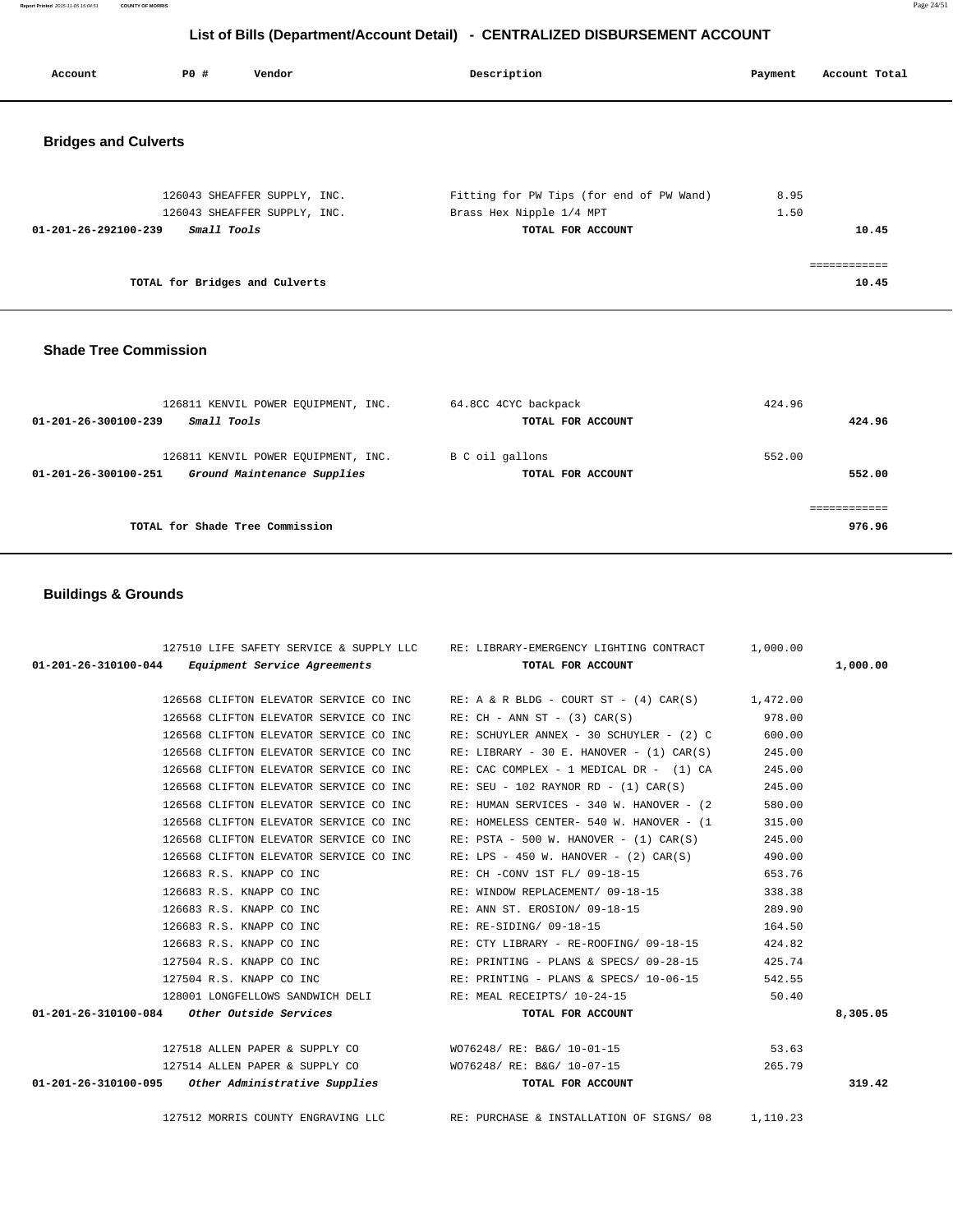**Report Printed** 2015-11-05 15:04:51 **COUNTY OF MORRIS** Page 25/51

# **List of Bills (Department/Account Detail) - CENTRALIZED DISBURSEMENT ACCOUNT**

| Account                                         | PO# | Vendor                                                                     | Description                                                              | Payment          | Account Total |
|-------------------------------------------------|-----|----------------------------------------------------------------------------|--------------------------------------------------------------------------|------------------|---------------|
| <b>Buildings &amp; Grounds</b>                  |     |                                                                            |                                                                          |                  |               |
|                                                 |     | 127512 MORRIS COUNTY ENGRAVING LLC<br>127507 GATES FLAG & BANNER, CO. INC. | RE: PURCHASE & INSTALLATION OF SIGNS/ 10<br>WO76017/ RE: FLAGS/ 08-31-15 | 254.67<br>460.00 |               |
| 01-201-26-310100-098                            |     | Other Operating&Repair Supply                                              | TOTAL FOR ACCOUNT                                                        |                  | 2,132.90      |
|                                                 |     | 127511 FASTENAL COMPANY                                                    | WO75904/ RE: RAIN GEAR/ 10-02-15                                         | 64.47            |               |
| 01-201-26-310100-207                            |     | Uniform & Clothing Allowance                                               | TOTAL FOR ACCOUNT                                                        |                  | 64.47         |
|                                                 |     | 126565 BAYWAY LUMBER                                                       | WO75598/RE: COUNTY LIBRARY/09-18-15                                      | 3,283.90         |               |
|                                                 |     | 126565 BAYWAY LUMBER                                                       | WO75598/ RE: COUNTY LIBRARY/ 09-18-15                                    | 1,821.60         |               |
|                                                 |     | 126556 R.P. SMITH & SON, INC.                                              | WO73509/ RE: OTA/ 08-08-15                                               | 62.20            |               |
|                                                 |     | 126556 R.P. SMITH & SON, INC.                                              | WO75859/ RE: 911 MEMORIAL/ 08-27-15                                      | 45.00            |               |
|                                                 |     | 126578 R.P. SMITH & SON, INC.                                              | WO76135/ RE: B&G/ 09-18-15                                               | 26.50            |               |
|                                                 |     | 126578 R.P. SMITH & SON, INC.                                              | WO76209/RE: COUNTY LIBRARY/09-25-15                                      | 222.60           |               |
|                                                 |     | 126578 R.P. SMITH & SON, INC.                                              | WO76209/ RE: COUNTY LIBRARY/ 09-26-15                                    | 78.00            |               |
| $01 - 201 - 26 - 310100 - 223$ Building Repairs |     |                                                                            | TOTAL FOR ACCOUNT                                                        |                  | 5,539.80      |
|                                                 |     | 126561 FASTENAL COMPANY                                                    | WO76092/ RE: SHERIFF - K9/ 09-14-15                                      | 296.91           |               |
|                                                 |     | 126561 FASTENAL COMPANY                                                    | WO76092/ RE: SHERIFF - K9/ 09-14-15                                      | 97.36            |               |
|                                                 |     | 126537 FASTENAL COMPANY                                                    | WO76005/ RE: PSTA/ 09-16-15                                              | 2,507.99         |               |
| 01-201-26-310100-235                            |     | Pipes - Others                                                             | TOTAL FOR ACCOUNT                                                        |                  | 2,902.26      |
|                                                 |     |                                                                            |                                                                          |                  |               |
|                                                 |     | 126579 FASTENAL COMPANY                                                    | WO76092/ RE: SMALL TOOLS/ 09-29-15                                       | 918.30           |               |
|                                                 |     | 126892 MORRISTOWN LUMBER &                                                 | WO75952/ RE: SMALL TOOLS/ 08-28-15                                       | 15.99            |               |
|                                                 |     | 126892 MORRISTOWN LUMBER &                                                 | WO75876/ RE: SMALL TOOLS/ 08-12-15                                       | 39.76            |               |
|                                                 |     | 126676 SHEAFFER SUPPLY, INC.                                               | WO76092/ RE: SHERIFF - K9/ 09-11-15                                      | 1,212.75         |               |
| 01-201-26-310100-239                            |     | Small Tools                                                                | TOTAL FOR ACCOUNT                                                        |                  | 2,186.80      |
|                                                 |     | 126566 BAYWAY LUMBER                                                       | WO76049/ RE: A&R/ 09-10-15                                               | 5,369.38         |               |
|                                                 |     | 126566 BAYWAY LUMBER                                                       | WO76049/ RE: A&R/ 09-16-15                                               | 685.58           |               |
|                                                 |     | 126561 FASTENAL COMPANY                                                    | WO76093/ RE: LAW & PUB SAFETY/ 09-15-15                                  | 28.00            |               |
|                                                 |     | 126537 FASTENAL COMPANY                                                    | WO74922/ RE: B&G/ 09-18-15                                               | 203.02           |               |
|                                                 |     | 126579 FASTENAL COMPANY                                                    | WO74922/ RE: B&G/ 09-30-15                                               | 417.75           |               |
|                                                 |     | 127450 BAYWAY LUMBER                                                       | WO76194/ RE: B&G/ 10-14-15                                               | 241.20           |               |
|                                                 |     | 127511 FASTENAL COMPANY                                                    | WO75939/ RE: OTA/ 10-01-15                                               | 89.25            |               |
|                                                 |     | 127511 FASTENAL COMPANY                                                    | WO76240/ RE: B&G/ 10-02-15                                               | 481.51           |               |
|                                                 |     | 126965 BAYWAY LUMBER                                                       | WO76175/ RE: OFFICE OF PUB INFO/ 09-22-1                                 | 408.54           |               |
|                                                 |     | 126976 BAYWAY LUMBER                                                       | WO76175/ RE: OFFICE OF PUB INFO/ 09-28-1                                 | 458.00           |               |
|                                                 |     | 126976 BAYWAY LUMBER                                                       | WO76194/ RE: B&G/ 09-28-15                                               | 978.45           |               |
|                                                 |     | 126551 GRAINGER                                                            | WO76049/RE: A&R/09-08-15                                                 | 167.05           |               |
|                                                 |     | 126551 GRAINGER                                                            | WO76021/ RE: JDC/ 08-31-15                                               | 163.44           |               |
|                                                 |     | 126563 GRAINGER                                                            | WO75927/ RE: B&G/ 09-10-15                                               | 319.90           |               |
|                                                 |     | 126563 GRAINGER                                                            | WO76082/ RE: 911 MEMORIAL/ 09-15-15                                      | 115.01           |               |
|                                                 |     | 126563 GRAINGER                                                            | WO76082/ RE: 911 MEMORIAL/ 09-15-15 1,173.40                             |                  |               |
|                                                 |     | 127000 KUIKEN BROTHERS CO. INC.                                            | WO76203/ RE: OTA/ 09-24-15                                               | 259.85           |               |
|                                                 |     | 127000 KUIKEN BROTHERS CO. INC.                                            | WO76203/ RE: OTA/ 09-24-15                                               | 7.76             |               |
|                                                 |     | 127000 KUIKEN BROTHERS CO. INC.                                            | WO76203/ RE: CREDIT MEMO/ 09-24-15                                       | $-85.04$         |               |
|                                                 |     | 127000 KUIKEN BROTHERS CO. INC.                                            | WO76203/ RE: OTA/ 09-25-15                                               | 26.32            |               |
|                                                 |     | 127000 KUIKEN BROTHERS CO. INC.                                            | WO76242/ RE: SHERIFF/ 10-01-15                                           | 336.54           |               |
|                                                 |     | 127000 KUIKEN BROTHERS CO. INC.                                            | WO76242/ RE: SHERIFF/ 10-05-15                                           | 180.60           |               |
|                                                 |     |                                                                            |                                                                          |                  |               |
|                                                 |     | 127000 KUIKEN BROTHERS CO. INC.                                            | WO75921/ RE: HOMELESS/ 09-28-15                                          | 48.71            |               |
|                                                 |     | 126679 KUIKEN BROTHERS CO. INC.                                            | WO76200/ RE: B&G/ 09-23-15                                               | 305.76           |               |
|                                                 |     | 126892 MORRISTOWN LUMBER &                                                 | WO75514/ RE: OTA/ 08-06-15                                               | 63.12            |               |
|                                                 |     | 126892 MORRISTOWN LUMBER &                                                 | WO75514/ RE: OTA/ 08-10-15                                               | 47.35            |               |
|                                                 |     | 126892 MORRISTOWN LUMBER &                                                 | WO75514/ RE: OTA/ 08-10-15                                               | 31.95            |               |
|                                                 |     | 126892 MORRISTOWN LUMBER &                                                 | WO75835/ RE: CH/ 08-11-15                                                | 13.97            |               |
|                                                 |     | 126892 MORRISTOWN LUMBER &                                                 | WO75967/ RE: 911 MEMORIAL/ 08-26-15                                      | 25.34            |               |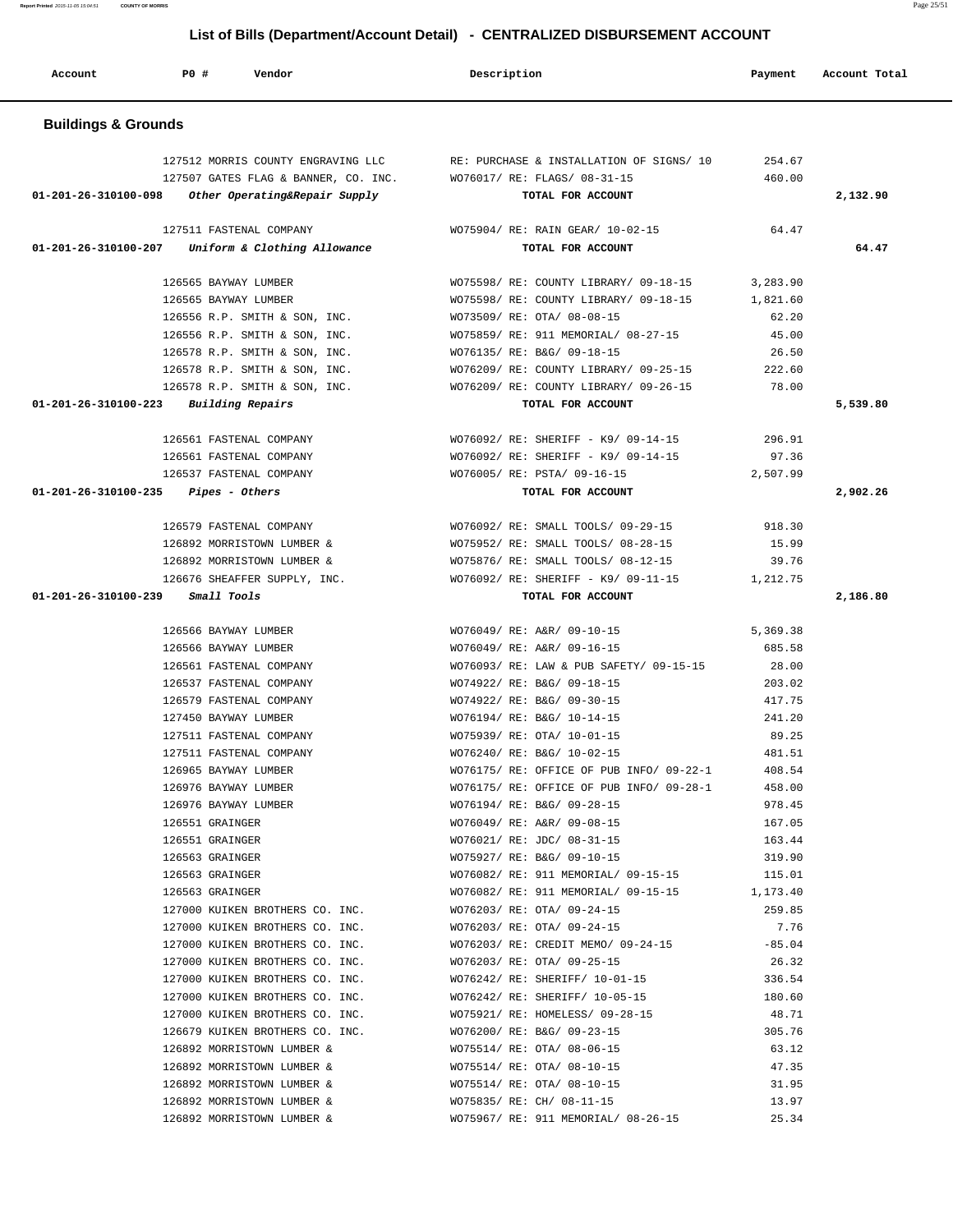**Motor Services Center** 

|                                 | 01-201-26-310100-249 Bldg Maintenance Supplies                         | TOTAL FOR ACCOUNT                                        |                  | 12,594.05 |
|---------------------------------|------------------------------------------------------------------------|----------------------------------------------------------|------------------|-----------|
|                                 | 126558 GRASS ROOTS TURF PRODUCTS INC                                   | WO75859/ RE: 911 MEM/ 08-31-15                           | 256.20           |           |
|                                 | 126558 GRASS ROOTS TURF PRODUCTS INC                                   | WO76076/ RE: CH/ 09-10-15                                | 273.43           |           |
|                                 | 126554 AGWAY MORRISTOWN                                                | WO75859/ RE: 911 MEMORIAL/ 09-10-15                      | 459.96           |           |
|                                 | 126554 AGWAY MORRISTOWN                                                | WO75859/ RE: 911 MEMORIAL/ 09-01-15                      | 27.96            |           |
|                                 | 126812 GRASS ROOTS TURF PRODUCTS INC                                   | WO67863/ RE: CAC/ 09-22-15                               | 1,245.00         |           |
|                                 | 126812 GRASS ROOTS TURF PRODUCTS INC                                   | CREDIT MEMO/ 09-30-15                                    | $-1, 245.00$     |           |
|                                 | 126812 GRASS ROOTS TURF PRODUCTS INC                                   | WO76188/ RE: SEU/ 09-30-15                               | 337.82           |           |
|                                 | 01-201-26-310100-251 Ground Maintenance Supplies                       | TOTAL FOR ACCOUNT                                        |                  | 1,355.37  |
|                                 | 126572 CAPOZZI OVERHEAD DOORS, INC.                                    | RE: COUNTY GARAGE - BAY 38/ 09-28-15                     | 490.00           |           |
|                                 | 126572 CAPOZZI OVERHEAD DOORS, INC.                                    | RE: COUNTY GARAGE - BAY 12/ 09-28-15                     | 490.00           |           |
|                                 | 126694 SMITH TRACTOR & EQUIPMENT INC.                                  | RE: B&G/ 09-30-15                                        | 195.39           |           |
|                                 | 126573 SPEEDWELL ELECTRIC MOTORS                                       | WO76213/ RE: CH/ 10-05-15                                | 672.00           |           |
|                                 | 01-201-26-310100-262 Machinery Repairs & Parts                         | TOTAL FOR ACCOUNT                                        |                  | 1,847.39  |
|                                 | 127176 BINSKY SERVICE LLC                                              | RE: CH - BOILER REPAIR/ 09-30-15                         | 2,133.08         |           |
|                                 | 127176 BINSKY SERVICE LLC                                              | RE: MOSQUITO CONTROL/ BOILER REPAIR/ 10-                 | 1,272.08         |           |
|                                 | 126535 UNIVERSAL SUPPLY GROUP INC.                                     | WO76165/ RE: YOUTH SHELTER/ 09-18-15                     | 8.97             |           |
|                                 | 126490 BINSKY SERVICE LLC                                              | RE: SEU/ 09-22-15                                        | 7,077.81         |           |
| 01-201-26-310100-264 Heat & A/C |                                                                        | TOTAL FOR ACCOUNT                                        |                  | 10,491.94 |
|                                 | 126574 COOPER ELECTRIC SUPPLY CO.                                      | WO76080/RE: EXTENSION SERV/09-14-15                      | 457.68           |           |
|                                 | 126574 COOPER ELECTRIC SUPPLY CO.                                      | WO75986/ RE: SHADE TREE/ 09-02-15                        | 24.55            |           |
|                                 | 126574 COOPER ELECTRIC SUPPLY CO.                                      | WO75988/ RE: SEU/ 09-02-15                               | 280.96           |           |
|                                 | 126539 COOPER ELECTRIC SUPPLY CO.                                      | WO76097/RE: YOUTH SHELTER/09-10-15                       | 57.50            |           |
|                                 | 126539 COOPER ELECTRIC SUPPLY CO.                                      | WO76127/ RE: SHERIFF/ 09-23-15                           | 21.30            |           |
|                                 | 126539 COOPER ELECTRIC SUPPLY CO.                                      | WO76127/ RE: CREDIT MEMO/ 09-24-15                       | $-21.30$         |           |
|                                 | 126539 COOPER ELECTRIC SUPPLY CO.                                      | WO76127/ RE: SHERIFF/ 09-23-15                           | 250.83           |           |
|                                 | 126539 COOPER ELECTRIC SUPPLY CO.                                      | WO76127/ RE: SHERIFF/ 09-23-15                           | 417.20           |           |
|                                 | 127521 TURTLE & HUGHES, INC.                                           | WO70312/ RE: LONG VALLEY GRG/ 09-14-15                   | 91.10            |           |
|                                 | 127521 TURTLE & HUGHES, INC.                                           | WO70312/ RE: LONG VALLEY GRG/ 09-21-15                   | 148.70           |           |
|                                 | 127521 TURTLE & HUGHES, INC.                                           | WO70312/ RE: LONG VALLEY GRG/ 09-21-15                   | 28.80            |           |
|                                 | 127005 COOPER ELECTRIC SUPPLY CO.                                      | WOS023090578.001/ RE: B&G/ 09-24-15                      | 2,820.00         |           |
|                                 | 127005 COOPER ELECTRIC SUPPLY CO.                                      | WO76127/ RE: SHERIFF/ 09-24-15                           | 42.87            |           |
|                                 | 127005 COOPER ELECTRIC SUPPLY CO.                                      | WO76236/ RE: CAC/ 10-01-15                               | 857.44           |           |
|                                 | 127005 COOPER ELECTRIC SUPPLY CO.                                      | WO76238/ RE: PSTA/ 10-01-15                              | 142.10           |           |
|                                 | 127005 COOPER ELECTRIC SUPPLY CO. WO76238/ RE: PSTA/ 10-01-15          |                                                          | 840.22           |           |
|                                 | 127005 COOPER ELECTRIC SUPPLY CO.                                      | WO76238/ RE: PSTA/ 10-01-15                              | 896.06           |           |
|                                 | 127005 COOPER ELECTRIC SUPPLY CO.                                      | WO76238/ RE: PSTA/ 10-01-15                              | 410.70           |           |
|                                 |                                                                        | WO76250/ RE: A&R/ 10-01-15                               | 310.00           |           |
|                                 | 127005 COOPER ELECTRIC SUPPLY CO.                                      |                                                          |                  |           |
|                                 | 127005 COOPER ELECTRIC SUPPLY CO.                                      | WO76251/ RE: B&G/ 10-02-15                               | 478.54           |           |
|                                 | 127005 COOPER ELECTRIC SUPPLY CO.                                      | WO76127/ RE: SHERIFF/ 10-05-15                           | 185.72           |           |
|                                 | 127005 COOPER ELECTRIC SUPPLY CO.<br>127005 COOPER ELECTRIC SUPPLY CO. | WO76236/ RE: CAC/ 10-02-15<br>WO76236/ RE: CAC/ 10-01-15 | 408.78<br>323.91 |           |

 **Account P0 # Vendor Description Payment Account Total**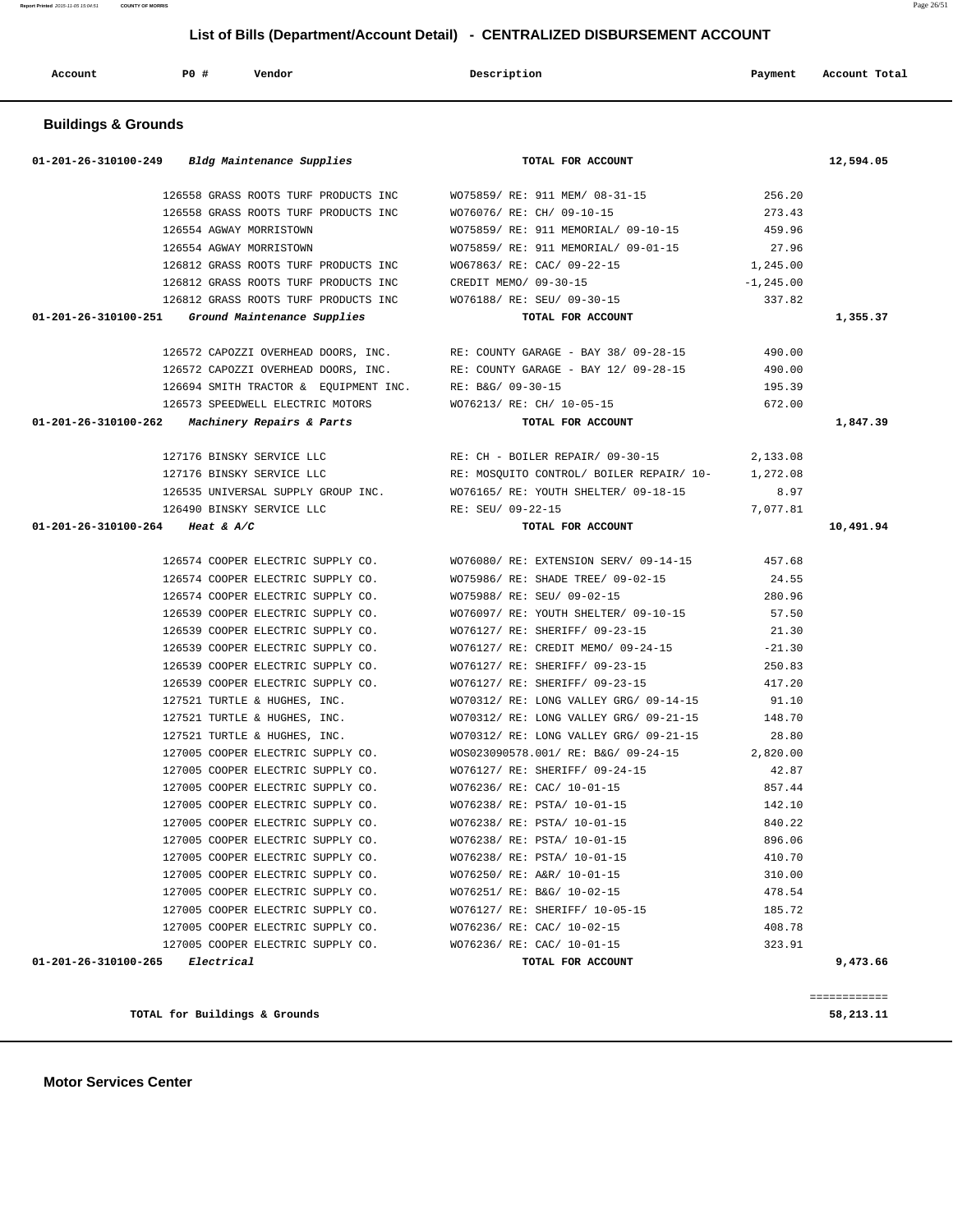| Account | PO# | Vendor | Description | Payment | Account Total |
|---------|-----|--------|-------------|---------|---------------|
|         |     |        |             |         |               |

# **Motor Services Center**

| 01-201-26-315100-058 | <i>Office Supplies &amp; Stationery</i> | TOTAL FOR ACCOUNT                          |        | 218.96   |
|----------------------|-----------------------------------------|--------------------------------------------|--------|----------|
|                      | 126872 READY REFRESH                    | $0435051180, 08/15/15 - 09/14/15$          | 254.92 |          |
|                      | 127011 J & D SALES & SERVICE LLC        | SERVICE WATER RECYCLER, BALL VALVES, PIPE  | 483.15 |          |
|                      | 127011 J & D SALES & SERVICE LLC        | SERVICE WATER RECYCLER                     | 180.00 |          |
|                      | 122910 AGWAY MORRISTOWN                 | BROWN CEDAR MULCH                          | 19.76  |          |
|                      | 123539 AGWAY MORRISTOWN                 | ROUNDUP                                    | 39.58  |          |
|                      | 126874 BOONTON AUTO PARTS               | CHROMABASE B/C                             | 100.16 |          |
|                      | 126874 BOONTON AUTO PARTS               | CHROMABASE B/C, CHROMACLEAR, CHROMABASE MI | 411.68 |          |
|                      | 126874 BOONTON AUTO PARTS               | CHROMABASE BLACK B/C                       | 65.24  |          |
|                      | 127698 DAN CARTER                       | NJMVC INSPECTOR LICENSE                    | 50.00  |          |
|                      | 128018 MARK CARTER                      | NJ MOTOR VEHICLE COMMISSION 6 TITLES       | 360.00 |          |
|                      | 128018 MARK CARTER                      | NJ EMISSIONS PROGRAM                       | 11.06  |          |
|                      | 126894 MORRISTOWN LUMBER &              | CORNER BRACE BLK                           | 1.00   |          |
|                      | 126894 MORRISTOWN LUMBER &              | BARREL BLT BLK                             | 16.73  |          |
|                      | 127010 SGS TESTCOM INC                  | MONTHLY INSPECTION MAINTENANCE - SEPTEMB   | 189.41 |          |
| 01-201-26-315100-098 | Other Operating&Repair Supply           | TOTAL FOR ACCOUNT                          |        | 2,182.69 |
|                      | 126890 INTER CITY TIRE                  | TIRES                                      | 669.18 |          |
|                      | 126890 INTER CITY TIRE                  | TIRES                                      | 519.48 |          |
|                      | 126890 INTER CITY TIRE                  | TIRES                                      | 669.18 |          |
|                      | 126890 INTER CITY TIRE                  | TIRES                                      | 236.01 |          |
|                      | 126942 GOODYEAR AUTO SERVICE            | TIRES                                      | 389.08 |          |
|                      | 126942 GOODYEAR AUTO SERVICE            | TIRES                                      | 348.69 |          |
|                      | 126942 GOODYEAR AUTO SERVICE            | TIRES                                      | 240.00 |          |
|                      | 126943 INTER CITY TIRE                  | TIRES                                      | 159.98 |          |
|                      | 126912 SERVICE TIRE TRUCK CENTERS INC   | GOODYEAR SPECIALTY TIRE                    | 341.48 |          |
| 01-201-26-315100-245 | Tires                                   | TOTAL FOR ACCOUNT                          |        | 3,573.08 |
|                      |                                         |                                            |        |          |
|                      | 127032 PRAXAIR DISTRIBUTION             | CYLINDER RENTAL $7/20/15 - 8/$             | 299.70 |          |
|                      | 127032 PRAXAIR DISTRIBUTION             | CARBONS 1/4X12 DC CTD PTD 50               | 70.38  |          |
| 01-201-26-315100-248 | 127032 PRAXAIR DISTRIBUTION             | OXYGEN K, ACETYLENE #4.5                   | 153.29 | 523.37   |
|                      | Welding-Oxygen-Acetylene Etc            | TOTAL FOR ACCOUNT                          |        |          |
|                      | 126067 MID-ATLANTIC TRUCK CENTRE INC    | <b>BELT</b>                                | 53.03  |          |
|                      | 126067 MID-ATLANTIC TRUCK CENTRE INC    | <b>BRACKET</b>                             | 132.45 |          |
|                      | 126067 MID-ATLANTIC TRUCK CENTRE INC    | <b>VALVE</b>                               | 361.63 |          |
|                      | 126067 MID-ATLANTIC TRUCK CENTRE INC    | SENSOR                                     | 136.76 |          |
|                      | 126067 MID-ATLANTIC TRUCK CENTRE INC    | PUMP                                       | 257.19 |          |
|                      | 126067 MID-ATLANTIC TRUCK CENTRE INC    | HOSE                                       | 201.18 |          |
|                      | 126067 MID-ATLANTIC TRUCK CENTRE INC    | PUMP                                       | 649.82 |          |
|                      | 126067 MID-ATLANTIC TRUCK CENTRE INC    | FILTER KIT                                 | 108.56 |          |
|                      | 126067 MID-ATLANTIC TRUCK CENTRE INC    | GOVERNOR                                   | 82.43  |          |
|                      | 126067 MID-ATLANTIC TRUCK CENTRE INC    | AY-ASA                                     | 189.86 |          |
|                      | 126067 MID-ATLANTIC TRUCK CENTRE INC    | SPRING                                     | 160.16 |          |
|                      | 126067 MID-ATLANTIC TRUCK CENTRE INC    | PANEL, VALVE                               | 260.16 |          |
|                      | 126067 MID-ATLANTIC TRUCK CENTRE INC    | SEAT                                       | 135.60 |          |
|                      | 126067 MID-ATLANTIC TRUCK CENTRE INC    | CLAMP                                      | 41.88  |          |
|                      | 126067 MID-ATLANTIC TRUCK CENTRE INC    | BRACKET                                    | 88.30  |          |
|                      | 126067 MID-ATLANTIC TRUCK CENTRE INC    | HOSE, CLAMP                                | 52.51  |          |
|                      | 126067 MID-ATLANTIC TRUCK CENTRE INC    | FILTER                                     | 124.95 |          |
|                      | 126895 NORTHEAST COMMUNICATIONS, INC.   | M0350DPW - QUARTERWAVE ANTENNA, UHF CONNE  | 63.65  |          |
|                      | 126895 NORTHEAST COMMUNICATIONS, INC.   | M0350DPW - LED WHITE, LED HORIZ SYNC, ANGL | 677.60 |          |
|                      | 126941 CHERRY VALLEY TRACTOR            | CRANK HANDLE                               | 274.98 |          |
|                      | 126879 GRAY SUPPLY CORP                 | WHEEL                                      | 118.22 |          |
|                      | 126913 KENVIL POWER EQUIPMENT, INC.     | POLYCUT BLADES                             | 11.84  |          |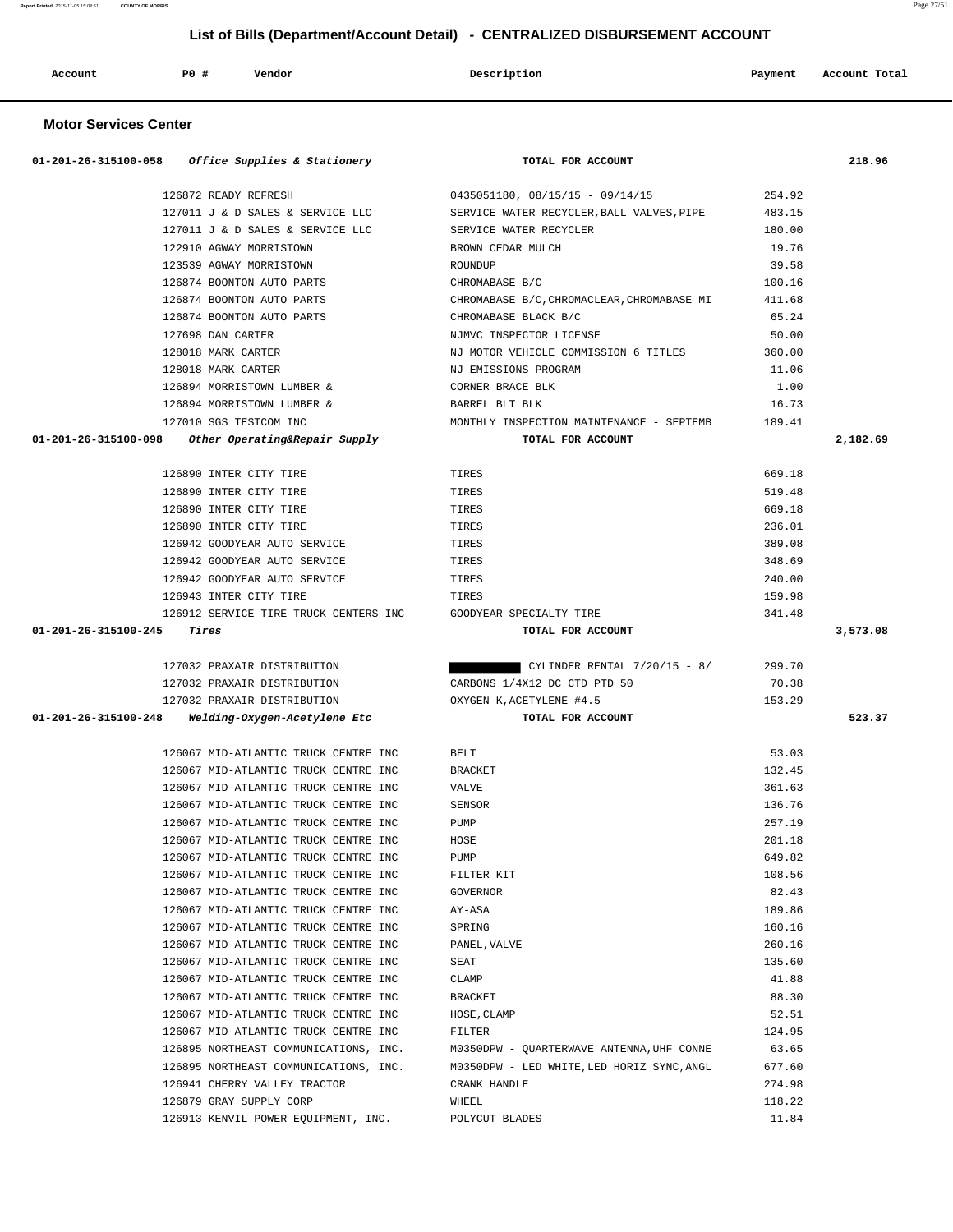| Account | P0 | Vendor<br>. | Description | Payment | Account Total<br>. |
|---------|----|-------------|-------------|---------|--------------------|
|         |    |             |             |         |                    |

#### **Motor Services Center**

| 57.50<br>126953 PLAINSMAN AUTO SUPPLY<br>LAMP, SPEED SENSOR<br>126953 PLAINSMAN AUTO SUPPLY<br>LUBRICANT, TORQUE GAUGE<br>113.00<br>126953 PLAINSMAN AUTO SUPPLY<br>ROTOR, BRAKE SHOES, DRUM BRAKE, AXLE KIT, AD 1, 260.99<br>126953 PLAINSMAN AUTO SUPPLY<br>BRAKE ROTOR, GASKET SET, CABLE LUBE, BRAKLE<br>417.32<br>129.04<br>126953 PLAINSMAN AUTO SUPPLY<br>BEARING, VBELT, OXYGEN SENSOR<br>126953 PLAINSMAN AUTO SUPPLY<br>LAMP, BULB, BEARING ASSEMBLY, SWAY BAR, CALI<br>1,815.30<br>126953 PLAINSMAN AUTO SUPPLY<br>BRAKE TUBING, OIL FILTER, ROTOR, SCREW<br>144.54<br>126953 PLAINSMAN AUTO SUPPLY<br>738.82<br>REFRIGERANT, BRACKET, LOCK, ROTOR, BRAKE PAD<br>127052 PLAINSMAN AUTO SUPPLY<br>182.75<br>LOCK, BRACKET, BATTERY, WHEEL NUT, ACCUFIT, S<br>127052 PLAINSMAN AUTO SUPPLY<br>SOCKET, BLASTER, CALIPER, HUB BEARING<br>331.57<br>127052 PLAINSMAN AUTO SUPPLY<br>233.07<br>COMPRESSOR, RUGLYDE<br>127052 PLAINSMAN AUTO SUPPLY<br>VALVE, MUFFLER, UBOLT, ROTOR, SHAFT, CONTROL<br>794.47<br>237.89<br>127052 PLAINSMAN AUTO SUPPLY<br>LOCK NUT, WHEEL NUT, WATER PUMP, MAXLIFE DE<br>127052 PLAINSMAN AUTO SUPPLY<br>SUPER GLUE, BATTERY, ROTOR, GAUGE, FITTING, C<br>234.40<br>127052 PLAINSMAN AUTO SUPPLY<br>CURVED SET, AIR FILTER, EXHAUST HANGER, ROT<br>1,135.04<br>127052 PLAINSMAN AUTO SUPPLY<br>CONTROL ARM, BELT, WATER PUMP, LAMP, DISC PA<br>1,271.78<br>126877 FLEMINGTON BUICK CHEVROLET<br>45.84<br>OIL<br>126877 FLEMINGTON BUICK CHEVROLET<br>106.16<br>GLASS<br>85.97<br>126877 FLEMINGTON BUICK CHEVROLET<br>TRANSMITTE<br>269.29<br>126877 FLEMINGTON BUICK CHEVROLET<br>ROD, ABSORBER<br>126877 FLEMINGTON BUICK CHEVROLET<br>CAPSULE, DEFLECTOR<br>206.11<br>126877 FLEMINGTON BUICK CHEVROLET<br>45.84<br>OIL<br>126877 FLEMINGTON BUICK CHEVROLET<br>CABLE<br>74.70<br>264.80<br>126877 FLEMINGTON BUICK CHEVROLET<br>FILTER<br>250.72<br>126877 FLEMINGTON BUICK CHEVROLET<br>HOSE, CONNECTOR, NUT<br>282.66<br>126877 FLEMINGTON BUICK CHEVROLET<br>BAR<br>126877 FLEMINGTON BUICK CHEVROLET<br>$-34.34$<br>CREDIT<br>127033 ROUTE 23 AUTOMALL LLC<br>840.57<br>MANIFOLD ASY, GASKET, SHIELD, BOLT, SPACER, N<br>127033 ROUTE 23 AUTOMALL LLC<br>21.03<br>SHIELD, BOLT, NUT<br>127033 ROUTE 23 AUTOMALL LLC<br>15.24<br>NUT<br>45.26<br>127033 ROUTE 23 AUTOMALL LLC<br>HOSE HEATER<br>347.62<br>127033 ROUTE 23 AUTOMALL LLC<br>BOLT, PLAE, STUD, NUT<br>127033 ROUTE 23 AUTOMALL LLC<br>5.96<br>STUD<br>257.50<br>126940 ALPHA GRAPHICS MORRISTOWN<br>DOOR HANGERS - GREEN<br>86.25<br>126648 BEYER CHRYSLER JEEP<br>BRAKE PADS<br>86.25<br>126648 BEYER CHRYSLER JEEP<br>BRAKE PADS<br>126648 BEYER CHRYSLER JEEP<br>101.70<br>BATTERY<br>79.84<br>126883 BEYER FORD<br>SWITCH ASY<br>126886 D&B AUTO SUPPLY<br>DISC PAD, ROTOR<br>213.11<br>95.54<br>126886 D&B AUTO SUPPLY<br>SIGNAL LAMP, OIL FILTER, BRAKE PADS<br>126886 D&B AUTO SUPPLY<br>152.71<br>OIL FILTER, HARDWARE, BATTERY, FLASHER<br>126886 D&B AUTO SUPPLY<br>WINDOW REGULATOR, HUB BEARING ASY<br>443.45<br>126886 D&B AUTO SUPPLY<br>VALVE, TENSIONER, BELT, BRAKE PADS, WHEEL NU<br>694.42<br>126886 D&B AUTO SUPPLY<br>HOSE, WHEEL NUT, ROTOR<br>133.37<br>126886 D&B AUTO SUPPLY<br>HOSE END, OIL FILTER, HUBCAP, AIR FILTER, DI<br>190.40<br>126886 D&B AUTO SUPPLY<br>21.68<br>CLAMP, OIL FILTER<br>61.24<br>126944 FLEMINGTON CHRYSLER<br>ANTIFREEZE<br>81.12<br>126944 FLEMINGTON CHRYSLER<br>OIL FILTER<br>67.98<br>126944 FLEMINGTON CHRYSLER<br>OXY SENSOR<br>126944 FLEMINGTON CHRYSLER<br>STRUT, NUT, BOLT, WASHER, SPACER<br>230.54<br>126944 FLEMINGTON CHRYSLER<br>$-27.06$<br>CREDIT<br>126944 FLEMINGTON CHRYSLER<br>$-23.99$<br>CREDIT<br>$-186.78$<br>126944 FLEMINGTON CHRYSLER<br>CREDIT | $01-201-26-315100-261$ Spare Parts for Equipment | TOTAL FOR ACCOUNT | 6,387.12 |
|------------------------------------------------------------------------------------------------------------------------------------------------------------------------------------------------------------------------------------------------------------------------------------------------------------------------------------------------------------------------------------------------------------------------------------------------------------------------------------------------------------------------------------------------------------------------------------------------------------------------------------------------------------------------------------------------------------------------------------------------------------------------------------------------------------------------------------------------------------------------------------------------------------------------------------------------------------------------------------------------------------------------------------------------------------------------------------------------------------------------------------------------------------------------------------------------------------------------------------------------------------------------------------------------------------------------------------------------------------------------------------------------------------------------------------------------------------------------------------------------------------------------------------------------------------------------------------------------------------------------------------------------------------------------------------------------------------------------------------------------------------------------------------------------------------------------------------------------------------------------------------------------------------------------------------------------------------------------------------------------------------------------------------------------------------------------------------------------------------------------------------------------------------------------------------------------------------------------------------------------------------------------------------------------------------------------------------------------------------------------------------------------------------------------------------------------------------------------------------------------------------------------------------------------------------------------------------------------------------------------------------------------------------------------------------------------------------------------------------------------------------------------------------------------------------------------------------------------------------------------------------------------------------------------------------------------------------------------------------------------------------------------------------------------------------------------------------------------------------------------------------------------------------------------------------------------------------------------------------------------------------------------------------------------------------------------------------------------------------------------------------------------------------------------------------------------------------------------------------------------------------------------------------------------------------------------------------------------------------------------------------------------------------------------------------------------------------------------------------------|--------------------------------------------------|-------------------|----------|
|                                                                                                                                                                                                                                                                                                                                                                                                                                                                                                                                                                                                                                                                                                                                                                                                                                                                                                                                                                                                                                                                                                                                                                                                                                                                                                                                                                                                                                                                                                                                                                                                                                                                                                                                                                                                                                                                                                                                                                                                                                                                                                                                                                                                                                                                                                                                                                                                                                                                                                                                                                                                                                                                                                                                                                                                                                                                                                                                                                                                                                                                                                                                                                                                                                                                                                                                                                                                                                                                                                                                                                                                                                                                                                                                          |                                                  |                   |          |
|                                                                                                                                                                                                                                                                                                                                                                                                                                                                                                                                                                                                                                                                                                                                                                                                                                                                                                                                                                                                                                                                                                                                                                                                                                                                                                                                                                                                                                                                                                                                                                                                                                                                                                                                                                                                                                                                                                                                                                                                                                                                                                                                                                                                                                                                                                                                                                                                                                                                                                                                                                                                                                                                                                                                                                                                                                                                                                                                                                                                                                                                                                                                                                                                                                                                                                                                                                                                                                                                                                                                                                                                                                                                                                                                          |                                                  |                   |          |
|                                                                                                                                                                                                                                                                                                                                                                                                                                                                                                                                                                                                                                                                                                                                                                                                                                                                                                                                                                                                                                                                                                                                                                                                                                                                                                                                                                                                                                                                                                                                                                                                                                                                                                                                                                                                                                                                                                                                                                                                                                                                                                                                                                                                                                                                                                                                                                                                                                                                                                                                                                                                                                                                                                                                                                                                                                                                                                                                                                                                                                                                                                                                                                                                                                                                                                                                                                                                                                                                                                                                                                                                                                                                                                                                          |                                                  |                   |          |
|                                                                                                                                                                                                                                                                                                                                                                                                                                                                                                                                                                                                                                                                                                                                                                                                                                                                                                                                                                                                                                                                                                                                                                                                                                                                                                                                                                                                                                                                                                                                                                                                                                                                                                                                                                                                                                                                                                                                                                                                                                                                                                                                                                                                                                                                                                                                                                                                                                                                                                                                                                                                                                                                                                                                                                                                                                                                                                                                                                                                                                                                                                                                                                                                                                                                                                                                                                                                                                                                                                                                                                                                                                                                                                                                          |                                                  |                   |          |
|                                                                                                                                                                                                                                                                                                                                                                                                                                                                                                                                                                                                                                                                                                                                                                                                                                                                                                                                                                                                                                                                                                                                                                                                                                                                                                                                                                                                                                                                                                                                                                                                                                                                                                                                                                                                                                                                                                                                                                                                                                                                                                                                                                                                                                                                                                                                                                                                                                                                                                                                                                                                                                                                                                                                                                                                                                                                                                                                                                                                                                                                                                                                                                                                                                                                                                                                                                                                                                                                                                                                                                                                                                                                                                                                          |                                                  |                   |          |
|                                                                                                                                                                                                                                                                                                                                                                                                                                                                                                                                                                                                                                                                                                                                                                                                                                                                                                                                                                                                                                                                                                                                                                                                                                                                                                                                                                                                                                                                                                                                                                                                                                                                                                                                                                                                                                                                                                                                                                                                                                                                                                                                                                                                                                                                                                                                                                                                                                                                                                                                                                                                                                                                                                                                                                                                                                                                                                                                                                                                                                                                                                                                                                                                                                                                                                                                                                                                                                                                                                                                                                                                                                                                                                                                          |                                                  |                   |          |
|                                                                                                                                                                                                                                                                                                                                                                                                                                                                                                                                                                                                                                                                                                                                                                                                                                                                                                                                                                                                                                                                                                                                                                                                                                                                                                                                                                                                                                                                                                                                                                                                                                                                                                                                                                                                                                                                                                                                                                                                                                                                                                                                                                                                                                                                                                                                                                                                                                                                                                                                                                                                                                                                                                                                                                                                                                                                                                                                                                                                                                                                                                                                                                                                                                                                                                                                                                                                                                                                                                                                                                                                                                                                                                                                          |                                                  |                   |          |
|                                                                                                                                                                                                                                                                                                                                                                                                                                                                                                                                                                                                                                                                                                                                                                                                                                                                                                                                                                                                                                                                                                                                                                                                                                                                                                                                                                                                                                                                                                                                                                                                                                                                                                                                                                                                                                                                                                                                                                                                                                                                                                                                                                                                                                                                                                                                                                                                                                                                                                                                                                                                                                                                                                                                                                                                                                                                                                                                                                                                                                                                                                                                                                                                                                                                                                                                                                                                                                                                                                                                                                                                                                                                                                                                          |                                                  |                   |          |
|                                                                                                                                                                                                                                                                                                                                                                                                                                                                                                                                                                                                                                                                                                                                                                                                                                                                                                                                                                                                                                                                                                                                                                                                                                                                                                                                                                                                                                                                                                                                                                                                                                                                                                                                                                                                                                                                                                                                                                                                                                                                                                                                                                                                                                                                                                                                                                                                                                                                                                                                                                                                                                                                                                                                                                                                                                                                                                                                                                                                                                                                                                                                                                                                                                                                                                                                                                                                                                                                                                                                                                                                                                                                                                                                          |                                                  |                   |          |
|                                                                                                                                                                                                                                                                                                                                                                                                                                                                                                                                                                                                                                                                                                                                                                                                                                                                                                                                                                                                                                                                                                                                                                                                                                                                                                                                                                                                                                                                                                                                                                                                                                                                                                                                                                                                                                                                                                                                                                                                                                                                                                                                                                                                                                                                                                                                                                                                                                                                                                                                                                                                                                                                                                                                                                                                                                                                                                                                                                                                                                                                                                                                                                                                                                                                                                                                                                                                                                                                                                                                                                                                                                                                                                                                          |                                                  |                   |          |
|                                                                                                                                                                                                                                                                                                                                                                                                                                                                                                                                                                                                                                                                                                                                                                                                                                                                                                                                                                                                                                                                                                                                                                                                                                                                                                                                                                                                                                                                                                                                                                                                                                                                                                                                                                                                                                                                                                                                                                                                                                                                                                                                                                                                                                                                                                                                                                                                                                                                                                                                                                                                                                                                                                                                                                                                                                                                                                                                                                                                                                                                                                                                                                                                                                                                                                                                                                                                                                                                                                                                                                                                                                                                                                                                          |                                                  |                   |          |
|                                                                                                                                                                                                                                                                                                                                                                                                                                                                                                                                                                                                                                                                                                                                                                                                                                                                                                                                                                                                                                                                                                                                                                                                                                                                                                                                                                                                                                                                                                                                                                                                                                                                                                                                                                                                                                                                                                                                                                                                                                                                                                                                                                                                                                                                                                                                                                                                                                                                                                                                                                                                                                                                                                                                                                                                                                                                                                                                                                                                                                                                                                                                                                                                                                                                                                                                                                                                                                                                                                                                                                                                                                                                                                                                          |                                                  |                   |          |
|                                                                                                                                                                                                                                                                                                                                                                                                                                                                                                                                                                                                                                                                                                                                                                                                                                                                                                                                                                                                                                                                                                                                                                                                                                                                                                                                                                                                                                                                                                                                                                                                                                                                                                                                                                                                                                                                                                                                                                                                                                                                                                                                                                                                                                                                                                                                                                                                                                                                                                                                                                                                                                                                                                                                                                                                                                                                                                                                                                                                                                                                                                                                                                                                                                                                                                                                                                                                                                                                                                                                                                                                                                                                                                                                          |                                                  |                   |          |
|                                                                                                                                                                                                                                                                                                                                                                                                                                                                                                                                                                                                                                                                                                                                                                                                                                                                                                                                                                                                                                                                                                                                                                                                                                                                                                                                                                                                                                                                                                                                                                                                                                                                                                                                                                                                                                                                                                                                                                                                                                                                                                                                                                                                                                                                                                                                                                                                                                                                                                                                                                                                                                                                                                                                                                                                                                                                                                                                                                                                                                                                                                                                                                                                                                                                                                                                                                                                                                                                                                                                                                                                                                                                                                                                          |                                                  |                   |          |
|                                                                                                                                                                                                                                                                                                                                                                                                                                                                                                                                                                                                                                                                                                                                                                                                                                                                                                                                                                                                                                                                                                                                                                                                                                                                                                                                                                                                                                                                                                                                                                                                                                                                                                                                                                                                                                                                                                                                                                                                                                                                                                                                                                                                                                                                                                                                                                                                                                                                                                                                                                                                                                                                                                                                                                                                                                                                                                                                                                                                                                                                                                                                                                                                                                                                                                                                                                                                                                                                                                                                                                                                                                                                                                                                          |                                                  |                   |          |
|                                                                                                                                                                                                                                                                                                                                                                                                                                                                                                                                                                                                                                                                                                                                                                                                                                                                                                                                                                                                                                                                                                                                                                                                                                                                                                                                                                                                                                                                                                                                                                                                                                                                                                                                                                                                                                                                                                                                                                                                                                                                                                                                                                                                                                                                                                                                                                                                                                                                                                                                                                                                                                                                                                                                                                                                                                                                                                                                                                                                                                                                                                                                                                                                                                                                                                                                                                                                                                                                                                                                                                                                                                                                                                                                          |                                                  |                   |          |
|                                                                                                                                                                                                                                                                                                                                                                                                                                                                                                                                                                                                                                                                                                                                                                                                                                                                                                                                                                                                                                                                                                                                                                                                                                                                                                                                                                                                                                                                                                                                                                                                                                                                                                                                                                                                                                                                                                                                                                                                                                                                                                                                                                                                                                                                                                                                                                                                                                                                                                                                                                                                                                                                                                                                                                                                                                                                                                                                                                                                                                                                                                                                                                                                                                                                                                                                                                                                                                                                                                                                                                                                                                                                                                                                          |                                                  |                   |          |
|                                                                                                                                                                                                                                                                                                                                                                                                                                                                                                                                                                                                                                                                                                                                                                                                                                                                                                                                                                                                                                                                                                                                                                                                                                                                                                                                                                                                                                                                                                                                                                                                                                                                                                                                                                                                                                                                                                                                                                                                                                                                                                                                                                                                                                                                                                                                                                                                                                                                                                                                                                                                                                                                                                                                                                                                                                                                                                                                                                                                                                                                                                                                                                                                                                                                                                                                                                                                                                                                                                                                                                                                                                                                                                                                          |                                                  |                   |          |
|                                                                                                                                                                                                                                                                                                                                                                                                                                                                                                                                                                                                                                                                                                                                                                                                                                                                                                                                                                                                                                                                                                                                                                                                                                                                                                                                                                                                                                                                                                                                                                                                                                                                                                                                                                                                                                                                                                                                                                                                                                                                                                                                                                                                                                                                                                                                                                                                                                                                                                                                                                                                                                                                                                                                                                                                                                                                                                                                                                                                                                                                                                                                                                                                                                                                                                                                                                                                                                                                                                                                                                                                                                                                                                                                          |                                                  |                   |          |
|                                                                                                                                                                                                                                                                                                                                                                                                                                                                                                                                                                                                                                                                                                                                                                                                                                                                                                                                                                                                                                                                                                                                                                                                                                                                                                                                                                                                                                                                                                                                                                                                                                                                                                                                                                                                                                                                                                                                                                                                                                                                                                                                                                                                                                                                                                                                                                                                                                                                                                                                                                                                                                                                                                                                                                                                                                                                                                                                                                                                                                                                                                                                                                                                                                                                                                                                                                                                                                                                                                                                                                                                                                                                                                                                          |                                                  |                   |          |
|                                                                                                                                                                                                                                                                                                                                                                                                                                                                                                                                                                                                                                                                                                                                                                                                                                                                                                                                                                                                                                                                                                                                                                                                                                                                                                                                                                                                                                                                                                                                                                                                                                                                                                                                                                                                                                                                                                                                                                                                                                                                                                                                                                                                                                                                                                                                                                                                                                                                                                                                                                                                                                                                                                                                                                                                                                                                                                                                                                                                                                                                                                                                                                                                                                                                                                                                                                                                                                                                                                                                                                                                                                                                                                                                          |                                                  |                   |          |
|                                                                                                                                                                                                                                                                                                                                                                                                                                                                                                                                                                                                                                                                                                                                                                                                                                                                                                                                                                                                                                                                                                                                                                                                                                                                                                                                                                                                                                                                                                                                                                                                                                                                                                                                                                                                                                                                                                                                                                                                                                                                                                                                                                                                                                                                                                                                                                                                                                                                                                                                                                                                                                                                                                                                                                                                                                                                                                                                                                                                                                                                                                                                                                                                                                                                                                                                                                                                                                                                                                                                                                                                                                                                                                                                          |                                                  |                   |          |
|                                                                                                                                                                                                                                                                                                                                                                                                                                                                                                                                                                                                                                                                                                                                                                                                                                                                                                                                                                                                                                                                                                                                                                                                                                                                                                                                                                                                                                                                                                                                                                                                                                                                                                                                                                                                                                                                                                                                                                                                                                                                                                                                                                                                                                                                                                                                                                                                                                                                                                                                                                                                                                                                                                                                                                                                                                                                                                                                                                                                                                                                                                                                                                                                                                                                                                                                                                                                                                                                                                                                                                                                                                                                                                                                          |                                                  |                   |          |
|                                                                                                                                                                                                                                                                                                                                                                                                                                                                                                                                                                                                                                                                                                                                                                                                                                                                                                                                                                                                                                                                                                                                                                                                                                                                                                                                                                                                                                                                                                                                                                                                                                                                                                                                                                                                                                                                                                                                                                                                                                                                                                                                                                                                                                                                                                                                                                                                                                                                                                                                                                                                                                                                                                                                                                                                                                                                                                                                                                                                                                                                                                                                                                                                                                                                                                                                                                                                                                                                                                                                                                                                                                                                                                                                          |                                                  |                   |          |
|                                                                                                                                                                                                                                                                                                                                                                                                                                                                                                                                                                                                                                                                                                                                                                                                                                                                                                                                                                                                                                                                                                                                                                                                                                                                                                                                                                                                                                                                                                                                                                                                                                                                                                                                                                                                                                                                                                                                                                                                                                                                                                                                                                                                                                                                                                                                                                                                                                                                                                                                                                                                                                                                                                                                                                                                                                                                                                                                                                                                                                                                                                                                                                                                                                                                                                                                                                                                                                                                                                                                                                                                                                                                                                                                          |                                                  |                   |          |
|                                                                                                                                                                                                                                                                                                                                                                                                                                                                                                                                                                                                                                                                                                                                                                                                                                                                                                                                                                                                                                                                                                                                                                                                                                                                                                                                                                                                                                                                                                                                                                                                                                                                                                                                                                                                                                                                                                                                                                                                                                                                                                                                                                                                                                                                                                                                                                                                                                                                                                                                                                                                                                                                                                                                                                                                                                                                                                                                                                                                                                                                                                                                                                                                                                                                                                                                                                                                                                                                                                                                                                                                                                                                                                                                          |                                                  |                   |          |
|                                                                                                                                                                                                                                                                                                                                                                                                                                                                                                                                                                                                                                                                                                                                                                                                                                                                                                                                                                                                                                                                                                                                                                                                                                                                                                                                                                                                                                                                                                                                                                                                                                                                                                                                                                                                                                                                                                                                                                                                                                                                                                                                                                                                                                                                                                                                                                                                                                                                                                                                                                                                                                                                                                                                                                                                                                                                                                                                                                                                                                                                                                                                                                                                                                                                                                                                                                                                                                                                                                                                                                                                                                                                                                                                          |                                                  |                   |          |
|                                                                                                                                                                                                                                                                                                                                                                                                                                                                                                                                                                                                                                                                                                                                                                                                                                                                                                                                                                                                                                                                                                                                                                                                                                                                                                                                                                                                                                                                                                                                                                                                                                                                                                                                                                                                                                                                                                                                                                                                                                                                                                                                                                                                                                                                                                                                                                                                                                                                                                                                                                                                                                                                                                                                                                                                                                                                                                                                                                                                                                                                                                                                                                                                                                                                                                                                                                                                                                                                                                                                                                                                                                                                                                                                          |                                                  |                   |          |
|                                                                                                                                                                                                                                                                                                                                                                                                                                                                                                                                                                                                                                                                                                                                                                                                                                                                                                                                                                                                                                                                                                                                                                                                                                                                                                                                                                                                                                                                                                                                                                                                                                                                                                                                                                                                                                                                                                                                                                                                                                                                                                                                                                                                                                                                                                                                                                                                                                                                                                                                                                                                                                                                                                                                                                                                                                                                                                                                                                                                                                                                                                                                                                                                                                                                                                                                                                                                                                                                                                                                                                                                                                                                                                                                          |                                                  |                   |          |
|                                                                                                                                                                                                                                                                                                                                                                                                                                                                                                                                                                                                                                                                                                                                                                                                                                                                                                                                                                                                                                                                                                                                                                                                                                                                                                                                                                                                                                                                                                                                                                                                                                                                                                                                                                                                                                                                                                                                                                                                                                                                                                                                                                                                                                                                                                                                                                                                                                                                                                                                                                                                                                                                                                                                                                                                                                                                                                                                                                                                                                                                                                                                                                                                                                                                                                                                                                                                                                                                                                                                                                                                                                                                                                                                          |                                                  |                   |          |
|                                                                                                                                                                                                                                                                                                                                                                                                                                                                                                                                                                                                                                                                                                                                                                                                                                                                                                                                                                                                                                                                                                                                                                                                                                                                                                                                                                                                                                                                                                                                                                                                                                                                                                                                                                                                                                                                                                                                                                                                                                                                                                                                                                                                                                                                                                                                                                                                                                                                                                                                                                                                                                                                                                                                                                                                                                                                                                                                                                                                                                                                                                                                                                                                                                                                                                                                                                                                                                                                                                                                                                                                                                                                                                                                          |                                                  |                   |          |
|                                                                                                                                                                                                                                                                                                                                                                                                                                                                                                                                                                                                                                                                                                                                                                                                                                                                                                                                                                                                                                                                                                                                                                                                                                                                                                                                                                                                                                                                                                                                                                                                                                                                                                                                                                                                                                                                                                                                                                                                                                                                                                                                                                                                                                                                                                                                                                                                                                                                                                                                                                                                                                                                                                                                                                                                                                                                                                                                                                                                                                                                                                                                                                                                                                                                                                                                                                                                                                                                                                                                                                                                                                                                                                                                          |                                                  |                   |          |
|                                                                                                                                                                                                                                                                                                                                                                                                                                                                                                                                                                                                                                                                                                                                                                                                                                                                                                                                                                                                                                                                                                                                                                                                                                                                                                                                                                                                                                                                                                                                                                                                                                                                                                                                                                                                                                                                                                                                                                                                                                                                                                                                                                                                                                                                                                                                                                                                                                                                                                                                                                                                                                                                                                                                                                                                                                                                                                                                                                                                                                                                                                                                                                                                                                                                                                                                                                                                                                                                                                                                                                                                                                                                                                                                          |                                                  |                   |          |
|                                                                                                                                                                                                                                                                                                                                                                                                                                                                                                                                                                                                                                                                                                                                                                                                                                                                                                                                                                                                                                                                                                                                                                                                                                                                                                                                                                                                                                                                                                                                                                                                                                                                                                                                                                                                                                                                                                                                                                                                                                                                                                                                                                                                                                                                                                                                                                                                                                                                                                                                                                                                                                                                                                                                                                                                                                                                                                                                                                                                                                                                                                                                                                                                                                                                                                                                                                                                                                                                                                                                                                                                                                                                                                                                          |                                                  |                   |          |
|                                                                                                                                                                                                                                                                                                                                                                                                                                                                                                                                                                                                                                                                                                                                                                                                                                                                                                                                                                                                                                                                                                                                                                                                                                                                                                                                                                                                                                                                                                                                                                                                                                                                                                                                                                                                                                                                                                                                                                                                                                                                                                                                                                                                                                                                                                                                                                                                                                                                                                                                                                                                                                                                                                                                                                                                                                                                                                                                                                                                                                                                                                                                                                                                                                                                                                                                                                                                                                                                                                                                                                                                                                                                                                                                          |                                                  |                   |          |
|                                                                                                                                                                                                                                                                                                                                                                                                                                                                                                                                                                                                                                                                                                                                                                                                                                                                                                                                                                                                                                                                                                                                                                                                                                                                                                                                                                                                                                                                                                                                                                                                                                                                                                                                                                                                                                                                                                                                                                                                                                                                                                                                                                                                                                                                                                                                                                                                                                                                                                                                                                                                                                                                                                                                                                                                                                                                                                                                                                                                                                                                                                                                                                                                                                                                                                                                                                                                                                                                                                                                                                                                                                                                                                                                          |                                                  |                   |          |
|                                                                                                                                                                                                                                                                                                                                                                                                                                                                                                                                                                                                                                                                                                                                                                                                                                                                                                                                                                                                                                                                                                                                                                                                                                                                                                                                                                                                                                                                                                                                                                                                                                                                                                                                                                                                                                                                                                                                                                                                                                                                                                                                                                                                                                                                                                                                                                                                                                                                                                                                                                                                                                                                                                                                                                                                                                                                                                                                                                                                                                                                                                                                                                                                                                                                                                                                                                                                                                                                                                                                                                                                                                                                                                                                          |                                                  |                   |          |
|                                                                                                                                                                                                                                                                                                                                                                                                                                                                                                                                                                                                                                                                                                                                                                                                                                                                                                                                                                                                                                                                                                                                                                                                                                                                                                                                                                                                                                                                                                                                                                                                                                                                                                                                                                                                                                                                                                                                                                                                                                                                                                                                                                                                                                                                                                                                                                                                                                                                                                                                                                                                                                                                                                                                                                                                                                                                                                                                                                                                                                                                                                                                                                                                                                                                                                                                                                                                                                                                                                                                                                                                                                                                                                                                          |                                                  |                   |          |
|                                                                                                                                                                                                                                                                                                                                                                                                                                                                                                                                                                                                                                                                                                                                                                                                                                                                                                                                                                                                                                                                                                                                                                                                                                                                                                                                                                                                                                                                                                                                                                                                                                                                                                                                                                                                                                                                                                                                                                                                                                                                                                                                                                                                                                                                                                                                                                                                                                                                                                                                                                                                                                                                                                                                                                                                                                                                                                                                                                                                                                                                                                                                                                                                                                                                                                                                                                                                                                                                                                                                                                                                                                                                                                                                          |                                                  |                   |          |
|                                                                                                                                                                                                                                                                                                                                                                                                                                                                                                                                                                                                                                                                                                                                                                                                                                                                                                                                                                                                                                                                                                                                                                                                                                                                                                                                                                                                                                                                                                                                                                                                                                                                                                                                                                                                                                                                                                                                                                                                                                                                                                                                                                                                                                                                                                                                                                                                                                                                                                                                                                                                                                                                                                                                                                                                                                                                                                                                                                                                                                                                                                                                                                                                                                                                                                                                                                                                                                                                                                                                                                                                                                                                                                                                          |                                                  |                   |          |
|                                                                                                                                                                                                                                                                                                                                                                                                                                                                                                                                                                                                                                                                                                                                                                                                                                                                                                                                                                                                                                                                                                                                                                                                                                                                                                                                                                                                                                                                                                                                                                                                                                                                                                                                                                                                                                                                                                                                                                                                                                                                                                                                                                                                                                                                                                                                                                                                                                                                                                                                                                                                                                                                                                                                                                                                                                                                                                                                                                                                                                                                                                                                                                                                                                                                                                                                                                                                                                                                                                                                                                                                                                                                                                                                          |                                                  |                   |          |
|                                                                                                                                                                                                                                                                                                                                                                                                                                                                                                                                                                                                                                                                                                                                                                                                                                                                                                                                                                                                                                                                                                                                                                                                                                                                                                                                                                                                                                                                                                                                                                                                                                                                                                                                                                                                                                                                                                                                                                                                                                                                                                                                                                                                                                                                                                                                                                                                                                                                                                                                                                                                                                                                                                                                                                                                                                                                                                                                                                                                                                                                                                                                                                                                                                                                                                                                                                                                                                                                                                                                                                                                                                                                                                                                          |                                                  |                   |          |
|                                                                                                                                                                                                                                                                                                                                                                                                                                                                                                                                                                                                                                                                                                                                                                                                                                                                                                                                                                                                                                                                                                                                                                                                                                                                                                                                                                                                                                                                                                                                                                                                                                                                                                                                                                                                                                                                                                                                                                                                                                                                                                                                                                                                                                                                                                                                                                                                                                                                                                                                                                                                                                                                                                                                                                                                                                                                                                                                                                                                                                                                                                                                                                                                                                                                                                                                                                                                                                                                                                                                                                                                                                                                                                                                          |                                                  |                   |          |
|                                                                                                                                                                                                                                                                                                                                                                                                                                                                                                                                                                                                                                                                                                                                                                                                                                                                                                                                                                                                                                                                                                                                                                                                                                                                                                                                                                                                                                                                                                                                                                                                                                                                                                                                                                                                                                                                                                                                                                                                                                                                                                                                                                                                                                                                                                                                                                                                                                                                                                                                                                                                                                                                                                                                                                                                                                                                                                                                                                                                                                                                                                                                                                                                                                                                                                                                                                                                                                                                                                                                                                                                                                                                                                                                          |                                                  |                   |          |
|                                                                                                                                                                                                                                                                                                                                                                                                                                                                                                                                                                                                                                                                                                                                                                                                                                                                                                                                                                                                                                                                                                                                                                                                                                                                                                                                                                                                                                                                                                                                                                                                                                                                                                                                                                                                                                                                                                                                                                                                                                                                                                                                                                                                                                                                                                                                                                                                                                                                                                                                                                                                                                                                                                                                                                                                                                                                                                                                                                                                                                                                                                                                                                                                                                                                                                                                                                                                                                                                                                                                                                                                                                                                                                                                          |                                                  |                   |          |
|                                                                                                                                                                                                                                                                                                                                                                                                                                                                                                                                                                                                                                                                                                                                                                                                                                                                                                                                                                                                                                                                                                                                                                                                                                                                                                                                                                                                                                                                                                                                                                                                                                                                                                                                                                                                                                                                                                                                                                                                                                                                                                                                                                                                                                                                                                                                                                                                                                                                                                                                                                                                                                                                                                                                                                                                                                                                                                                                                                                                                                                                                                                                                                                                                                                                                                                                                                                                                                                                                                                                                                                                                                                                                                                                          |                                                  |                   |          |
|                                                                                                                                                                                                                                                                                                                                                                                                                                                                                                                                                                                                                                                                                                                                                                                                                                                                                                                                                                                                                                                                                                                                                                                                                                                                                                                                                                                                                                                                                                                                                                                                                                                                                                                                                                                                                                                                                                                                                                                                                                                                                                                                                                                                                                                                                                                                                                                                                                                                                                                                                                                                                                                                                                                                                                                                                                                                                                                                                                                                                                                                                                                                                                                                                                                                                                                                                                                                                                                                                                                                                                                                                                                                                                                                          |                                                  |                   |          |
|                                                                                                                                                                                                                                                                                                                                                                                                                                                                                                                                                                                                                                                                                                                                                                                                                                                                                                                                                                                                                                                                                                                                                                                                                                                                                                                                                                                                                                                                                                                                                                                                                                                                                                                                                                                                                                                                                                                                                                                                                                                                                                                                                                                                                                                                                                                                                                                                                                                                                                                                                                                                                                                                                                                                                                                                                                                                                                                                                                                                                                                                                                                                                                                                                                                                                                                                                                                                                                                                                                                                                                                                                                                                                                                                          |                                                  |                   |          |
|                                                                                                                                                                                                                                                                                                                                                                                                                                                                                                                                                                                                                                                                                                                                                                                                                                                                                                                                                                                                                                                                                                                                                                                                                                                                                                                                                                                                                                                                                                                                                                                                                                                                                                                                                                                                                                                                                                                                                                                                                                                                                                                                                                                                                                                                                                                                                                                                                                                                                                                                                                                                                                                                                                                                                                                                                                                                                                                                                                                                                                                                                                                                                                                                                                                                                                                                                                                                                                                                                                                                                                                                                                                                                                                                          |                                                  |                   |          |
|                                                                                                                                                                                                                                                                                                                                                                                                                                                                                                                                                                                                                                                                                                                                                                                                                                                                                                                                                                                                                                                                                                                                                                                                                                                                                                                                                                                                                                                                                                                                                                                                                                                                                                                                                                                                                                                                                                                                                                                                                                                                                                                                                                                                                                                                                                                                                                                                                                                                                                                                                                                                                                                                                                                                                                                                                                                                                                                                                                                                                                                                                                                                                                                                                                                                                                                                                                                                                                                                                                                                                                                                                                                                                                                                          |                                                  |                   |          |
|                                                                                                                                                                                                                                                                                                                                                                                                                                                                                                                                                                                                                                                                                                                                                                                                                                                                                                                                                                                                                                                                                                                                                                                                                                                                                                                                                                                                                                                                                                                                                                                                                                                                                                                                                                                                                                                                                                                                                                                                                                                                                                                                                                                                                                                                                                                                                                                                                                                                                                                                                                                                                                                                                                                                                                                                                                                                                                                                                                                                                                                                                                                                                                                                                                                                                                                                                                                                                                                                                                                                                                                                                                                                                                                                          |                                                  |                   |          |
|                                                                                                                                                                                                                                                                                                                                                                                                                                                                                                                                                                                                                                                                                                                                                                                                                                                                                                                                                                                                                                                                                                                                                                                                                                                                                                                                                                                                                                                                                                                                                                                                                                                                                                                                                                                                                                                                                                                                                                                                                                                                                                                                                                                                                                                                                                                                                                                                                                                                                                                                                                                                                                                                                                                                                                                                                                                                                                                                                                                                                                                                                                                                                                                                                                                                                                                                                                                                                                                                                                                                                                                                                                                                                                                                          |                                                  |                   |          |
|                                                                                                                                                                                                                                                                                                                                                                                                                                                                                                                                                                                                                                                                                                                                                                                                                                                                                                                                                                                                                                                                                                                                                                                                                                                                                                                                                                                                                                                                                                                                                                                                                                                                                                                                                                                                                                                                                                                                                                                                                                                                                                                                                                                                                                                                                                                                                                                                                                                                                                                                                                                                                                                                                                                                                                                                                                                                                                                                                                                                                                                                                                                                                                                                                                                                                                                                                                                                                                                                                                                                                                                                                                                                                                                                          | 126914 NIELSEN DODGE - C-J-R                     | SEAL              | 7.28     |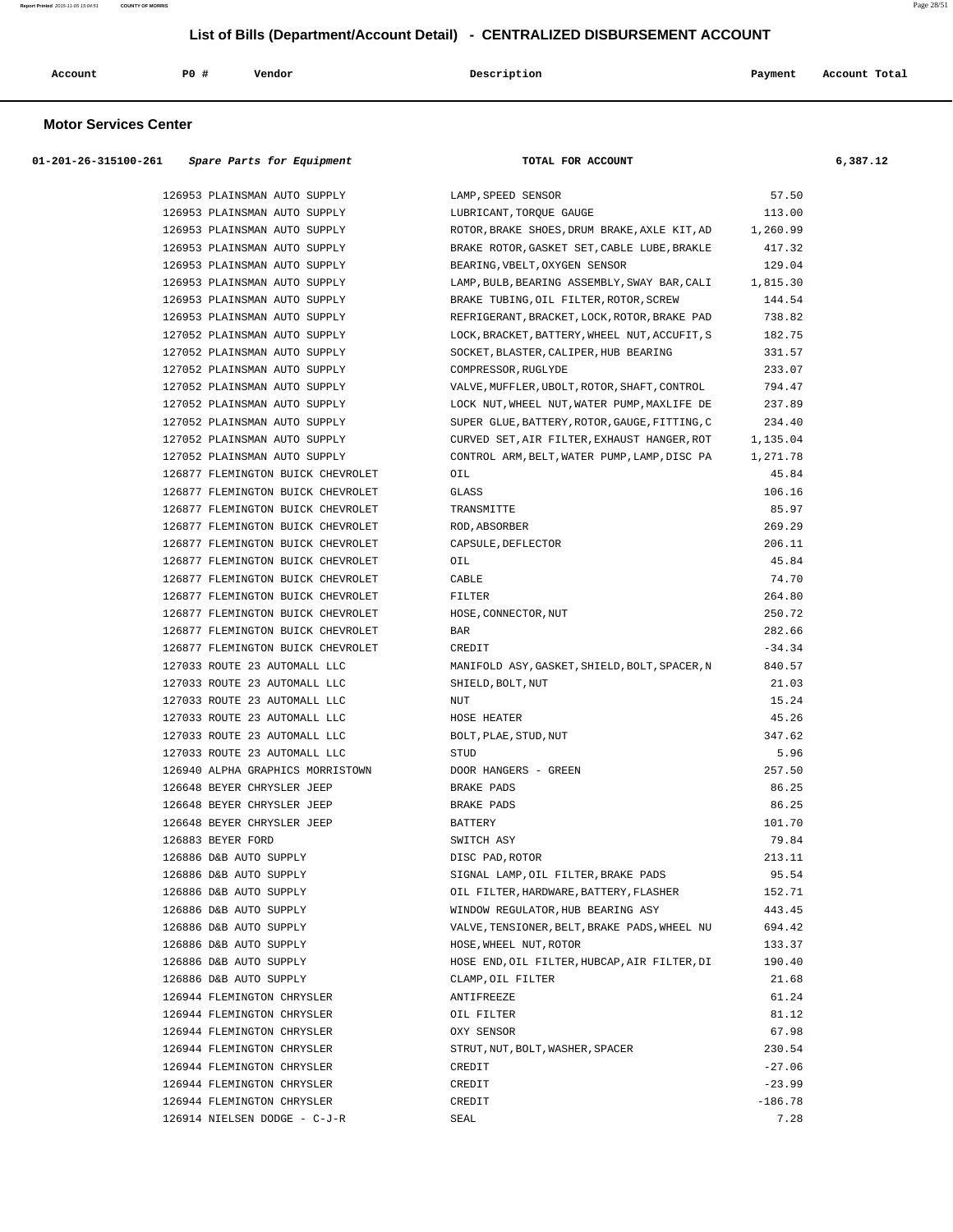| Account | P0 # | Vendor<br>. | Description | Payment | Account Total |
|---------|------|-------------|-------------|---------|---------------|
|         |      |             |             |         |               |

## **Motor Services Center**

| 126914 NIELSEN DODGE - C-J-R                   | PAD                                        | 46.08    |           |
|------------------------------------------------|--------------------------------------------|----------|-----------|
| 126914 NIELSEN DODGE - C-J-R                   | MAT SET                                    | 72.25    |           |
| 126957 OUALITY AUTO GLASS, INC                 | $WINDSHIELD (7-1)$                         | 226.18   |           |
| 126957 OUALITY AUTO GLASS, INC                 | WINDSHIELD (13-22)                         | 427.30   |           |
| 126915 RE-TRON TECHNOLOGIES INC.               | BATTERY                                    | 547.75   |           |
| 126915 RE-TRON TECHNOLOGIES INC.               | BATTERY                                    | 319.96   |           |
| 126958 SMITH MOTOR CO., INC.                   | CONVERTER ASY, SPRING NUT, GASKET          | 1,128.91 |           |
| 126958 SMITH MOTOR CO., INC.                   | 3 BOTTON FOB/KEY                           | 160.62   |           |
| 126958 SMITH MOTOR CO., INC.                   | HEX.HEAD BOLT                              | 3.88     |           |
| 126958 SMITH MOTOR CO., INC.                   | SPLASH SHIELD                              | 62.92    |           |
| 126958 SMITH MOTOR CO., INC.                   | MIRROR ASY                                 | 310.29   |           |
| 126958 SMITH MOTOR CO., INC.                   | DIAGNOSTIC, ROAD TEST, MULTI POINT INSPECT | 127.50   |           |
| 126958 SMITH MOTOR CO., INC.                   | INSTALL ACTUATOR ASY & SENSOR ASY, RUN DI  | 413.71   |           |
| 01-201-26-315100-291<br><i>Vehicle Repairs</i> | TOTAL FOR ACCOUNT                          |          | 18,613.89 |
|                                                |                                            |          |           |

**TOTAL for Motor Services Center 31,499.11**

============

## **Mosquito Extermination**

|                                | 126293 TREASURER STATE OF NEW JERSEY | Sean Del Bene Pesticide Operators Licens  | 30.00    |          |
|--------------------------------|--------------------------------------|-------------------------------------------|----------|----------|
|                                | 126293 TREASURER STATE OF NEW JERSEY | Walter Jones Pesticide Operators License  | 30.00    |          |
|                                | 126293 TREASURER STATE OF NEW JERSEY | Melissa Martin Pesticide Operators Licen  | 30.00    |          |
|                                | 126293 TREASURER STATE OF NEW JERSEY | Charles Moore Pesticide Operators Licens  | 30.00    |          |
|                                | 126293 TREASURER STATE OF NEW JERSEY | Errol Wollary Pesticide Operators Licens  | 30.00    |          |
|                                | 126296 TREASURER STATE OF NEW JERSEY | Roger Armstrong Pesticide Applicators Li  | 80.00    |          |
|                                | 126296 TREASURER STATE OF NEW JERSEY | Russell Berger Pesticide Applicators Lic  | 80.00    |          |
|                                | 126296 TREASURER STATE OF NEW JERSEY | Justin Chuplis Pesticide Applicators Lic  | 80.00    |          |
|                                | 126296 TREASURER STATE OF NEW JERSEY | Jeffrey Donnelly Pesticde Applicators Li  | 80.00    |          |
|                                | 126296 TREASURER STATE OF NEW JERSEY | Teresa Duckworth Pesticide Applicators L  | 80.00    |          |
|                                | 126296 TREASURER STATE OF NEW JERSEY | Ronald Foster Pesticide Applicators Lice  | 80.00    |          |
|                                | 126296 TREASURER STATE OF NEW JERSEY | Michael Henderson Pesticide Applicators   | 80.00    |          |
|                                | 126296 TREASURER STATE OF NEW JERSEY | William Karlak Pesticide Applicators Lic  | 80.00    |          |
|                                | 126296 TREASURER STATE OF NEW JERSEY | Kristian McMorland Pesticide Applicators  | 80.00    |          |
|                                | 126296 TREASURER STATE OF NEW JERSEY | William Mott Pesticide Applicators Licen  | 80.00    |          |
|                                | 126296 TREASURER STATE OF NEW JERSEY | Michael Rosellini Pesticide Applicators   | 80.00    |          |
|                                | 126296 TREASURER STATE OF NEW JERSEY | Jason Vivian Pesticide Applicators Licen  | 80.00    |          |
|                                | 126296 TREASURER STATE OF NEW JERSEY | John Zegers Pesticide Applicators Licens  | 80.00    |          |
|                                | 126982 HANOVER POWER SPORTS          | Honda TRX420FAI 2016 420CC, 4X4 - Auto T  | 3,000.00 |          |
| 01-201-26-320100-021           | Administrative Services              | TOTAL FOR ACCOUNT                         |          | 4,190.00 |
|                                |                                      |                                           |          |          |
|                                | 127405 JASON VIVIAN                  | Reimbursement for Cell Phone July, Augus  | 60.00    |          |
|                                | 127322 RUSSELL BERGER                | Reimbursement for Cell Phone July, Augus  | 60.00    |          |
|                                | 127155 TERESA DUCKWORTH              | Reimbursement for Cell Phone July, Augus  | 60.00    |          |
|                                | 127808 ERROL WOLLARY                 | Reimbursement for Cell Phone July, Augus  | 60.00    |          |
| 01-201-26-320100-031           | Cellular Phones/Pagers               | TOTAL FOR ACCOUNT                         |          | 240.00   |
|                                |                                      |                                           |          |          |
|                                | 127419 STAR LEDGER                   | ULV Spray Notice Insertion Date 10/3/15   | 146.70   |          |
| 01-201-26-320100-051           | Legal                                | TOTAL FOR ACCOUNT                         |          | 146.70   |
|                                |                                      |                                           |          |          |
|                                | 126982 HANOVER POWER SPORTS          | Honda TRX420FAI 2016 420CC, \$X4 - Auto T | 1,049.00 |          |
|                                | 126982 HANOVER POWER SPORTS          | Full skid plates including A-Arms 2500 w  | 754.00   |          |
|                                | 126982 HANOVER POWER SPORTS          | Labor                                     | 425.00   |          |
| $01 - 201 - 26 - 320100 - 167$ | Transportation Vehicles              | TOTAL FOR ACCOUNT                         |          | 2,228.00 |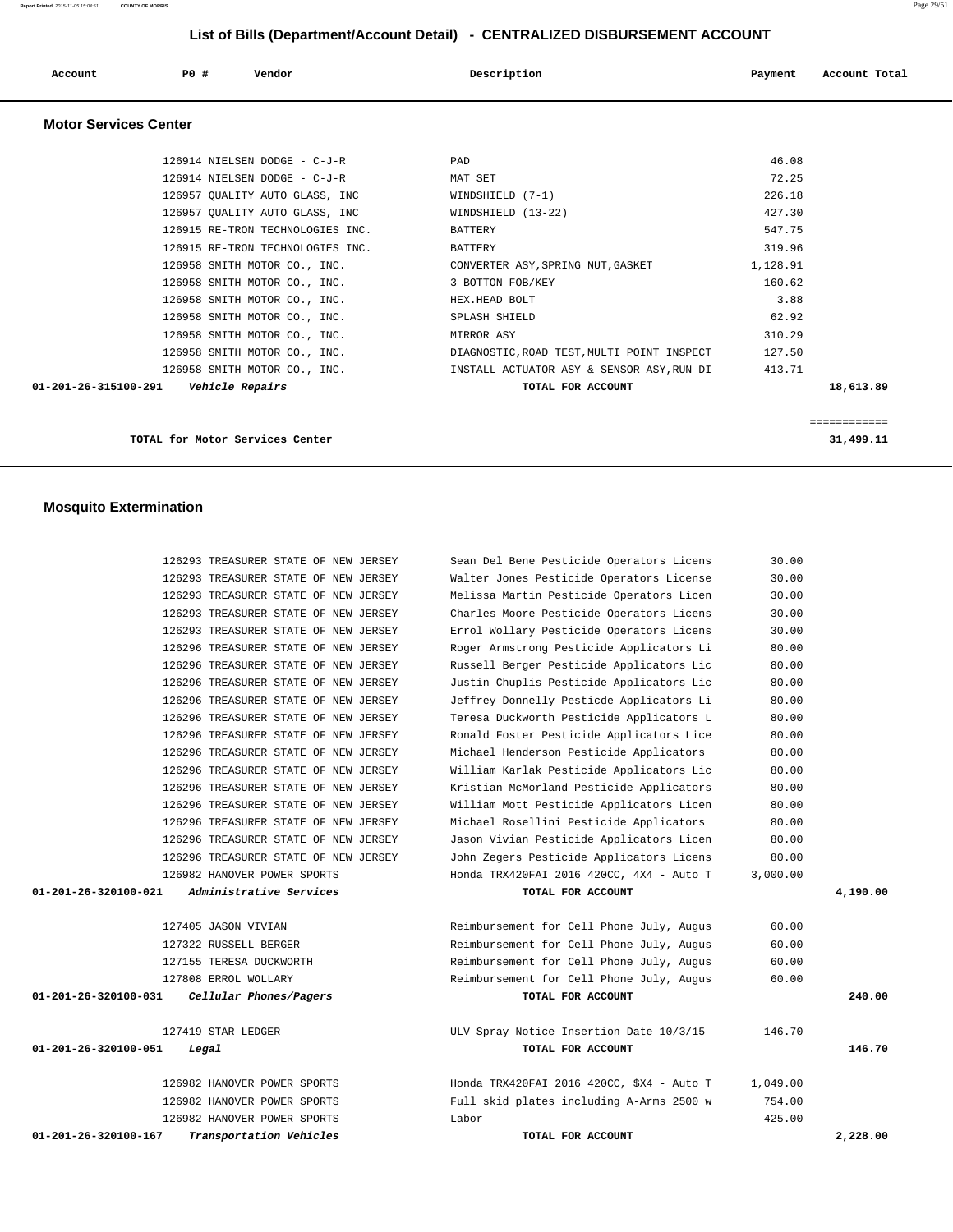## **List of Bills**

| List of Bills (Department/Account Detail) - CENTRALIZED DISBURSEMENT ACCOUNT |                              |                                          |         |               |  |
|------------------------------------------------------------------------------|------------------------------|------------------------------------------|---------|---------------|--|
| Account                                                                      | PO#<br>Vendor                | Description                              | Payment | Account Total |  |
| <b>Mosquito Extermination</b>                                                |                              |                                          |         |               |  |
|                                                                              | 127441 EDWARD ROSELLINI      | Mosquito Trap Operation From 5/11/15 to  | 65.00   |               |  |
|                                                                              | 127429 LORRAINE RINALDI      | Mosquito Trap Operation From 5/11/15 to  | 65.00   |               |  |
|                                                                              | 127426 MEGAN STITT           | Mosquito Trap Operation From 5/11/15 to  | 65.00   |               |  |
|                                                                              | 127433 OTTO KRUSE            | Mosquito Trap Operation From 5/11/15 to  | 65.00   |               |  |
|                                                                              | 127427 F.M.B.A LOCAL #70     | Mosquito Trap Operation From 5/11/15 to  | 65.00   |               |  |
| $01 - 201 - 26 - 320100 - 225$                                               | Chemicals & Sprays           | TOTAL FOR ACCOUNT                        |         | 390.00        |  |
|                                                                              | 127452 AQUARIUS SUPPLY, INC. | Danner Pond De-icer Heater with 18' Cord | 41.69   |               |  |

|                                         | 127429 LORRAINE RINALDI          | Mosquito Trap Operation From 5/11/15 to  | 65.00    |              |
|-----------------------------------------|----------------------------------|------------------------------------------|----------|--------------|
|                                         | 127426 MEGAN STITT               | Mosquito Trap Operation From 5/11/15 to  | 65.00    |              |
|                                         | 127433 OTTO KRUSE                | Mosquito Trap Operation From 5/11/15 to  | 65.00    |              |
|                                         | 127427 F.M.B.A LOCAL #70         | Mosquito Trap Operation From 5/11/15 to  | 65.00    |              |
| 01-201-26-320100-225                    | Chemicals & Sprays               | TOTAL FOR ACCOUNT                        |          | 390.00       |
|                                         | 127452 AQUARIUS SUPPLY, INC.     | Danner Pond De-icer Heater with 18' Cord | 41.69    |              |
|                                         | 127452 AQUARIUS SUPPLY, INC.     | Airmax Pondair 2 High EFF Aerator Kit wi | 55.56    |              |
| 01-201-26-320100-249                    | Bldg Maintenance Supplies        | TOTAL FOR ACCOUNT                        |          | 97.25        |
|                                         | 126722 ALL COUNTY RENTAL CENTER  | 1 Gallon Optimol mix #MST1.8             | 84.00    |              |
|                                         | 126722 ALL COUNTY RENTAL CENTER  | Bar and Chain #STIOIL                    | 55.00    |              |
|                                         | 126722 ALL COUNTY RENTAL CENTER  | Case Discount #STIDISC                   | $-5.50$  |              |
|                                         | 126722 ALL COUNTY RENTAL CENTER  | PP 10 Hand Pruner #STI0000-882-0704      | 50.97    |              |
|                                         | 126982 HANOVER POWER SPORTS      | Honda TRX420FAI 2016 - 420 CC, 4X4 - Aut | 2,000.00 |              |
| 01-201-26-320100-258                    | Equipment                        | TOTAL FOR ACCOUNT                        |          | 2,184.47     |
|                                         | 126526 PLAINSMAN AUTO SUPPLY     | Brake Pads - Front, Ultra Prem #UP-7861  | 47.26    |              |
|                                         | 126527 PLAINSMAN AUTO SUPPLY     | Air Filter (Gold) #6253                  | 14.24    |              |
|                                         | 126527 PLAINSMAN AUTO SUPPLY     | Fuel Filter (Gold) #3424                 | 17.34    |              |
|                                         | 126527 PLAINSMAN AUTO SUPPLY     | TWAX Hard Shell Paste #T-222R            | 19.44    |              |
|                                         | 126527 PLAINSMAN AUTO SUPPLY     | Purple Power Car Wash #9520P             | 8.39     |              |
|                                         | 126271 STS TIRE & AUTO CENTERS   | LT245/70R17 FIR TransForce AT C/6 BW 108 | 469.28   |              |
|                                         | 127028 CY DRAKE LOCKSMITHS, INC. | Keys                                     | 57.60    |              |
|                                         | 127028 CY DRAKE LOCKSMITHS, INC. | Keys                                     | 13.20    |              |
|                                         | 127031 PLAINSMAN AUTO SUPPLY     | Hose #H24504                             | 43.56    |              |
|                                         | 127031 PLAINSMAN AUTO SUPPLY     | Hose End $#04U-604$                      | 11.12    |              |
|                                         | 127031 PLAINSMAN AUTO SUPPLY     | R O Hydraulic Oil 5G #85-105             | 43.49    |              |
|                                         | 126897 PLAINSMAN AUTO SUPPLY     | Oil Filter Pro Select #27060             | 6.15     |              |
|                                         | 126897 PLAINSMAN AUTO SUPPLY     | Washer Solvent #WWS20                    | 16.56    |              |
| 01-201-26-320100-291    Vehicle Repairs |                                  | TOTAL FOR ACCOUNT                        |          | 767.63       |
|                                         |                                  |                                          |          | ============ |
|                                         | TOTAL for Mosquito Extermination |                                          |          | 10,244.05    |

# **Health Management**

|                      | 127697 CARLOS PEREZ JR.             | Reimbursement for mileage              | 72.68  |        |
|----------------------|-------------------------------------|----------------------------------------|--------|--------|
| 01-201-27-330100-084 | Other Outside Services              | TOTAL FOR ACCOUNT                      |        | 72.68  |
|                      | 126844 BEYER FORD                   | Part 164R8073 key for car              | 96.19  |        |
|                      | 126734 FIRST PRIORITY VEHICLES INC. | 1HTMKAZRX5H115929 Hazmat 1 repairs and | 489.99 |        |
| 01-201-27-330100-210 | Environmental Compliance            | TOTAL FOR ACCOUNT                      |        | 586.18 |
|                      |                                     |                                        |        |        |
|                      |                                     |                                        |        |        |
|                      | TOTAL for Health Management         |                                        |        | 658.86 |
|                      |                                     |                                        |        |        |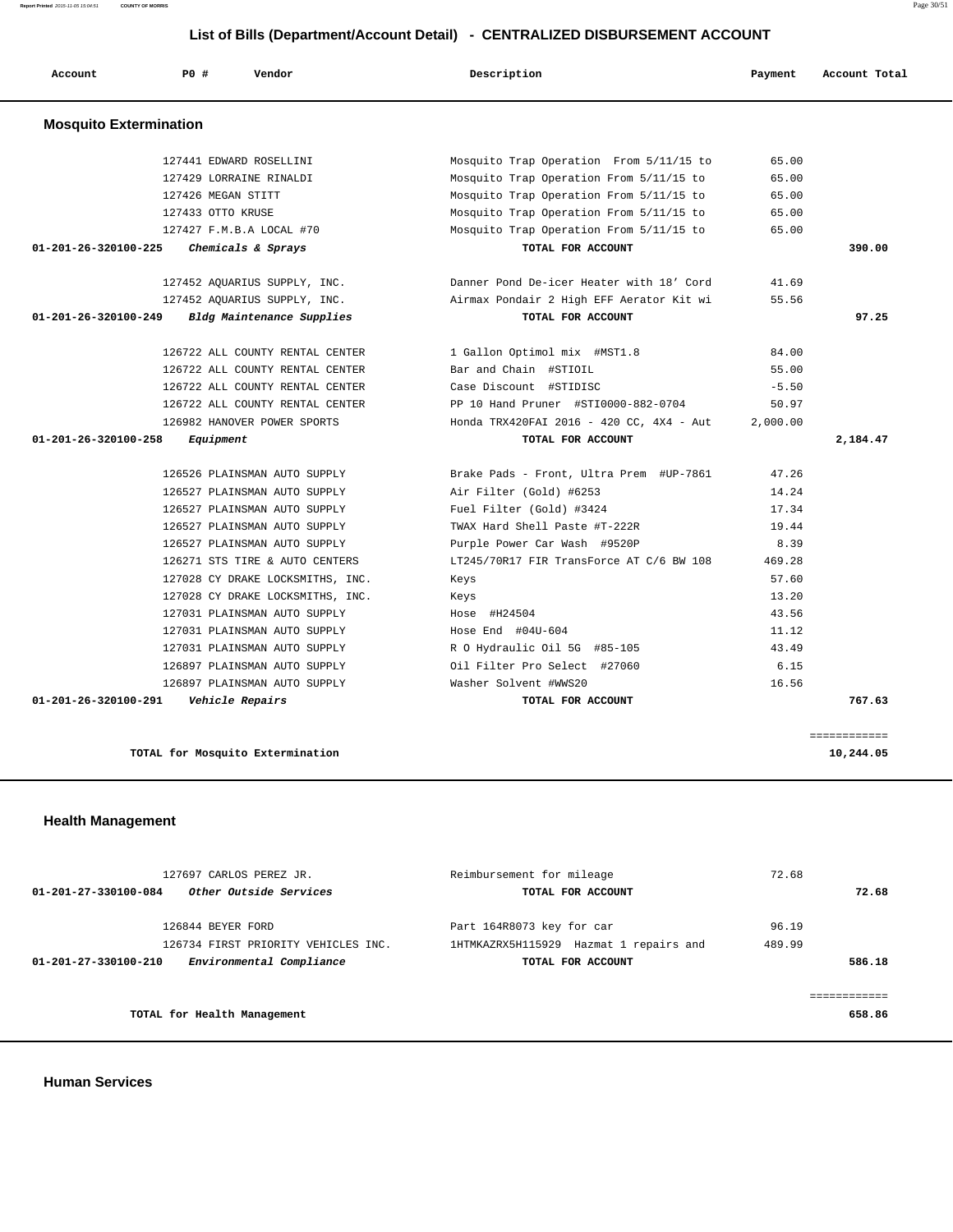**Report Printed** 2015-11-05 15:04:51 **COUNTY OF MORRIS** Page 31/51

# **List of Bills (Department/Account Detail) - CENTRALIZED DISBURSEMENT ACCOUNT**

| Account                        | PO#<br>Vendor                                                      | Description                                                   | Payment | Account Total |
|--------------------------------|--------------------------------------------------------------------|---------------------------------------------------------------|---------|---------------|
| <b>Human Services</b>          |                                                                    |                                                               |         |               |
| 01-201-27-331100-058           | 127418 OFFICE CONCEPTS GROUP, INC.<br>Office Supplies & Stationery | Office Supplies for C&BH. Sharpie marker<br>TOTAL FOR ACCOUNT | 178.62  | 270.84        |
| $01 - 201 - 27 - 331100 - 068$ | 128138 COUNTY OF MORRIS<br>Postage & Metered Mail                  | 2nd Half 10/15 Metered Mail<br>TOTAL FOR ACCOUNT              | 89.58   | 89.58         |
|                                | 127163 MC LEAGUE OF MUNICIPALITIES                                 | Reservation for Jennifer Carpinteri to a                      | 50.00   |               |
|                                | 127164 TROPICANA CASINO & RESORT                                   | Hotel reservation for Jennifer Carpinter                      | 85.00   |               |
|                                | 127164 TROPICANA CASINO & RESORT                                   | Additional room charge                                        | 10.00   |               |
| $01 - 201 - 27 - 331100 - 082$ | Travel Expense                                                     | TOTAL FOR ACCOUNT                                             |         | 145.00        |
|                                | 127600 LONGFELLOWS SANDWICH DELI                                   | Sandwiches and beverages for Morris View                      | 95.92   |               |
|                                | 127885 LONGFELLOWS SANDWICH DELI                                   | Food and refreshments for MHSAAB meeting                      | 137.99  |               |
|                                | 127885 LONGFELLOWS SANDWICH DELI                                   | Food and refreshments for COC Executive                       | 122.40  |               |
|                                | 127585 SODEXO INC & AFFILIATES                                     | Sandwiches and beverages for Women's Adv                      | 68.60   |               |
| $01 - 201 - 27 - 331100 - 088$ | Meeting Exp Advisory Board Etc                                     | TOTAL FOR ACCOUNT                                             |         | 424.91        |
|                                |                                                                    |                                                               |         | ============  |
|                                | TOTAL for Human Services                                           |                                                               |         | 930.33        |

#### **Youth Shelter**

|                      | 126644 OFFICE CONCEPTS GROUP, INC.              | Batteries item dur mn1500b24             | 25.50  |          |
|----------------------|-------------------------------------------------|------------------------------------------|--------|----------|
|                      | 126644 OFFICE CONCEPTS GROUP, INC.              | Journals item red a7blu                  | 27.00  |          |
|                      | 126644 OFFICE CONCEPTS GROUP, INC.              | Journals item red a7burg                 | 27.00  |          |
|                      | 126644 OFFICE CONCEPTS GROUP, INC.              | comp. notebooks top 63974                | 13.00  |          |
|                      | 126644 OFFICE CONCEPTS GROUP, INC.              | pens item bic gsm609bk                   | 12.42  |          |
|                      | 126644 OFFICE CONCEPTS GROUP, INC.              | pens item bic gsmgllbe                   | 8.56   |          |
|                      | 126644 OFFICE CONCEPTS GROUP, INC.              | pens item bic fhao21bk                   | 8.40   |          |
|                      | 126644 OFFICE CONCEPTS GROUP, INC.              | portfolio 2 pckt item oxf 57513          | 21.54  |          |
|                      | 126644 OFFICE CONCEPTS GROUP, INC.              | Cover twin packet item oxf 51643         | 23.38  |          |
|                      | 126644 OFFICE CONCEPTS GROUP, INC.              | Binders wlj 36814nb                      | 23.52  |          |
|                      | 126644 OFFICE CONCEPTS GROUP, INC.              | Binders wlj 36814nbl                     | 23.52  |          |
|                      | 126644 OFFICE CONCEPTS GROUP, INC.              | Binders wlj 36814nr                      | 23.52  |          |
|                      | 126644 OFFICE CONCEPTS GROUP, INC.              | calculators shr el233sb                  | 12.00  |          |
|                      | 126644 OFFICE CONCEPTS GROUP, INC.              | index tabs ave 23078                     | 6.30   |          |
|                      | 126644 OFFICE CONCEPTS GROUP, INC.              | poster boards epi 750173                 | 31.64  |          |
|                      | 126644 OFFICE CONCEPTS GROUP, INC.              | poster boards geo 24328                  | 20.53  |          |
|                      | 126644 OFFICE CONCEPTS GROUP, INC.              | xerox paper Unv 112 89                   | 245.16 |          |
| 01-201-27-331110-058 | Office Supplies & Stationery                    | TOTAL FOR ACCOUNT                        |        | 552.99   |
|                      | 126530 AGWAY MORRISTOWN                         | Decorations for Youth Shelter customer n | 78.30  |          |
|                      | 126530 AGWAY MORRISTOWN                         | Decorations for Youth Shelter costomer n | 36.46  |          |
|                      | 126803 CENTENARY COLLEGE                        | PREPAID EQUINE ASSISTED ACTIVITIES FOR   | 840.00 |          |
|                      | 127673 THOMAS POLLIO                            | Gift cards for Residents Activities Oct. | 300.00 |          |
|                      | 127673 THOMAS POLLIO                            | Entertainments books for Residents to us | 60.00  |          |
|                      | 127673 THOMAS POLLIO                            | Emergency Triangles for Youth Shelter Co | 26.84  |          |
|                      | $01-201-27-331110-059$ Other General Expenses   | TOTAL FOR ACCOUNT                        |        | 1,341.60 |
|                      | 128138 COUNTY OF MORRIS                         | 2nd Half 10/15 Metered Mail              | 4.37   |          |
|                      | $01-201-27-331110-068$ Postage and Metered Mail | TOTAL FOR ACCOUNT                        |        | 4.37     |
|                      | 126100 READY REFRESH                            | 08/15/15-09/14/15<br>0434508388          | 0.99   |          |
| 01-201-27-331110-185 | Food                                            | TOTAL FOR ACCOUNT                        |        | 0.99     |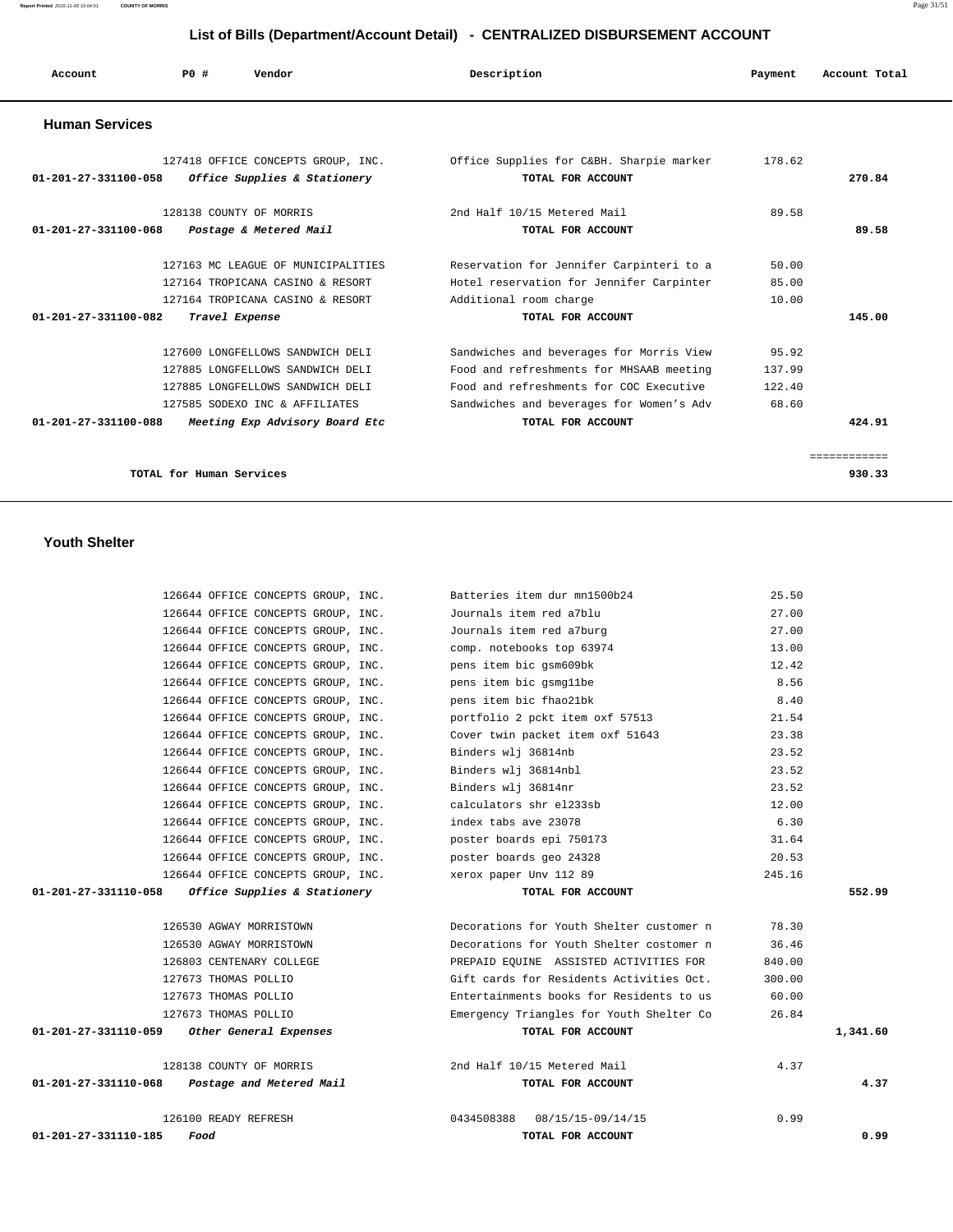| Account | P <sub>0</sub> | Vendor | Description | Payment | Account Total |  |
|---------|----------------|--------|-------------|---------|---------------|--|
|         |                |        |             |         |               |  |

### **Youth Shelter**

| Medical<br>01-201-27-331110-189                              | TOTAL FOR ACCOUNT                                                               | 350.00       |
|--------------------------------------------------------------|---------------------------------------------------------------------------------|--------------|
| 127674 MONOGRAM MADNESS                                      | full size hoodies small                                                         | 76.00        |
| 127674 MONOGRAM MADNESS                                      | small polo shirts                                                               | 108.00       |
| 127674 MONOGRAM MADNESS                                      | long sleeve small polo shirts                                                   | 132.00       |
| 127674 MONOGRAM MADNESS                                      | small jackets                                                                   | 100.00       |
| Uniform And Accessories<br>01-201-27-331110-202              | TOTAL FOR ACCOUNT                                                               | 416.00       |
|                                                              |                                                                                 |              |
|                                                              | 126663 COMPLETE SECURITY SYSTEMS, INC. DIBOS NETWORK CARD CONFIGURATION CUSTOME | 175.00       |
| 127579 WESTERN APPLIANCE INC.                                | 9/17/15 Dryer banging noise youth shelte                                        | 22.40        |
| 127579 WESTERN APPLIANCE INC.                                | labor                                                                           | 75.00        |
| 127579 WESTERN APPLIANCE INC.                                | 9/17/15 Fixed no heat problem from Youth                                        | 10.50        |
| 127579 WESTERN APPLIANCE INC.                                | Booster Coil                                                                    | 13.45        |
| 127579 WESTERN APPLIANCE INC.                                | Thermal Sensor                                                                  | 39.00        |
| 127579 WESTERN APPLIANCE INC.                                | Labor                                                                           | 75.00        |
| 127579 WESTERN APPLIANCE INC.                                | service call                                                                    | 75.00        |
| 01-201-27-331110-262<br><i>Machinery Repairs &amp; Parts</i> | TOTAL FOR ACCOUNT                                                               | 485.35       |
|                                                              |                                                                                 |              |
|                                                              |                                                                                 | ============ |
| TOTAL for Youth Shelter                                      |                                                                                 | 3,151.30     |

## **Office on Aging**

| 127587 SODEXO INC & AFFILIATES                 | Meals for Advisory Council Meeting 9/10/   | 168.00 |        |
|------------------------------------------------|--------------------------------------------|--------|--------|
| 01-201-27-333100-059<br>Other General Expenses | TOTAL FOR ACCOUNT                          |        | 168.00 |
| 128138 COUNTY OF MORRIS                        | 2nd Half 10/15 Metered Mail                | 206.68 |        |
| 01-201-27-333100-068<br>Postage & Metered Mail | TOTAL FOR ACCOUNT                          |        | 206.68 |
| 127323 KAREN WEBSTER                           | Mileage Reimbursement Aug., Sept., Oct., 2 | 19.60  |        |
| 127833 LEANNE SCUTO                            | 8/6/15 Health Fair, Butler                 | 16.80  |        |
| 127833 LEANNE SCUTO                            | 9/9/15 Senior Picnic, Rockaway             | 13.30  |        |
| 127833 LEANNE SCUTO                            | 10/19/15 Health Fair, Denville             | 5.60   |        |
| 01-201-27-333100-082<br>Travel Expense         | TOTAL FOR ACCOUNT                          |        | 55.30  |
|                                                |                                            |        |        |
| TOTAL for Office on Aging                      |                                            |        | 429.98 |

### **Grant in Aid**

|                      | 127313 NEW JERSEY AIDS SERVICES          | GIA-1536 Transitional Housing for Person | 6,500.00 |          |
|----------------------|------------------------------------------|------------------------------------------|----------|----------|
| 01-201-27-342000-454 | Grant in Aid GIA: ERIC JOHNSON           | TOTAL FOR ACCOUNT                        |          | 6,500.00 |
|                      | 127415 MORRISTOWN NEIGHBORHOOD HOUSE     | GIA-1554 Project Safe Program, Other Cos | 1,196.00 |          |
| 01-201-27-342000-457 | Grant in Aid GIA: MORRISTOWN NGBHD HOUSE | TOTAL FOR ACCOUNT                        |          | 1,196.00 |
|                      | 127751 PUSH TO WALK A NEW JERSEY         | Grant in Aid Funding 2015                | 4,835.00 |          |
| 01-201-27-342000-458 | Grant in Aid GIA: PUSH TO WALK           | TOTAL FOR ACCOUNT                        |          | 4,835,00 |
|                      | 127448 HOUSING PARTNERSHIP               | GIA-1508 Spanish Home Buyer Education Pr | 4,901.00 |          |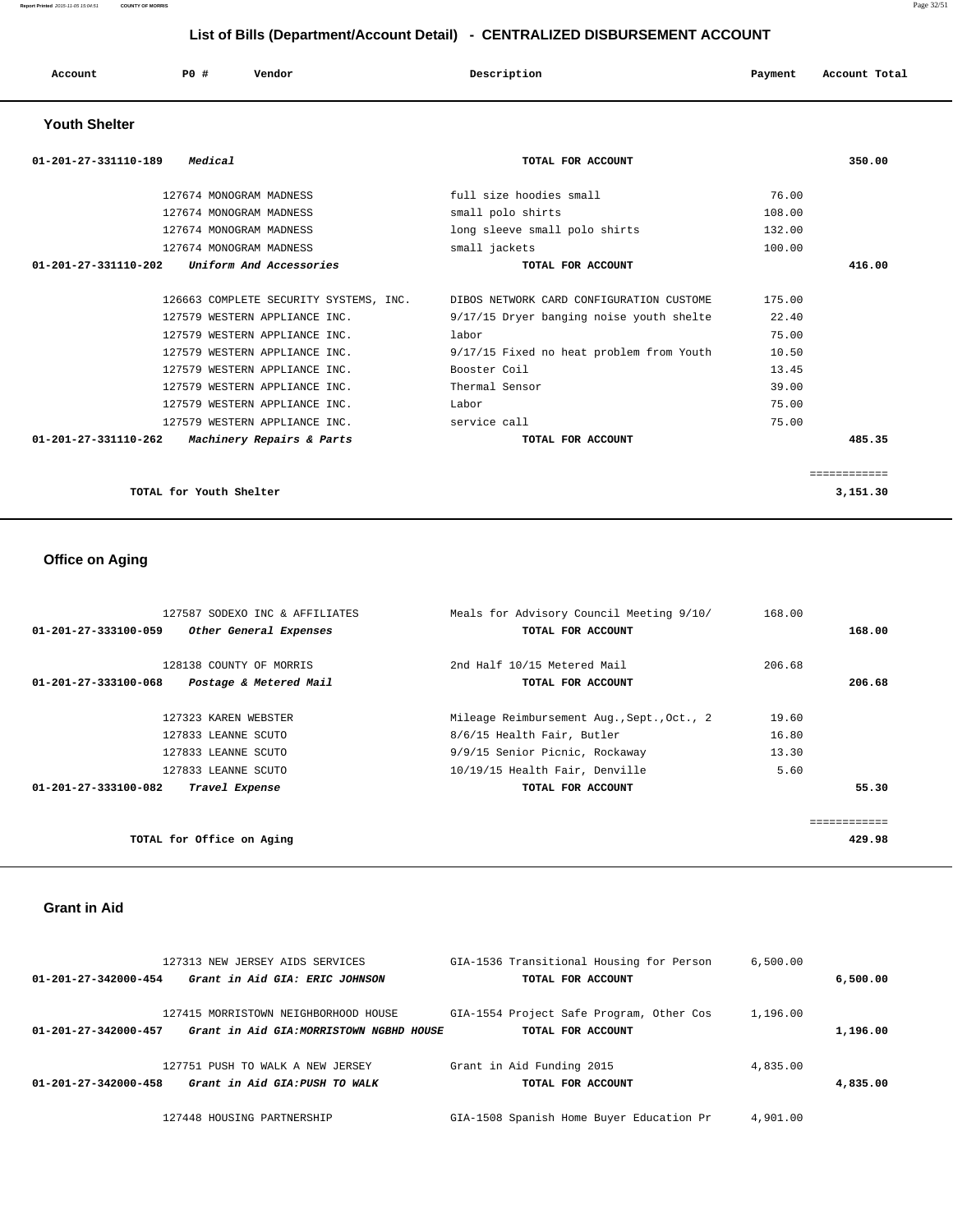| Account              | PO#<br>Vendor                                                                                                     | Description                                                                                  | Payment                           | Account Total |
|----------------------|-------------------------------------------------------------------------------------------------------------------|----------------------------------------------------------------------------------------------|-----------------------------------|---------------|
| <b>Grant in Aid</b>  |                                                                                                                   |                                                                                              |                                   |               |
| 01-201-27-342000-459 | Grant in Aid GIA: HISPANIC AFFAIRS                                                                                | TOTAL FOR ACCOUNT                                                                            |                                   | 12,148.51     |
|                      | 127314 JERSEY BATTERED WOMEN'S<br>01-201-27-342000-461 Grant in Aid GIA: BATTERED WOMEN                           | GIA-1507 Protective Services Program Q3<br>TOTAL FOR ACCOUNT                                 | 20,136.00                         | 20,136.00     |
|                      | 127746 CORNERSTONE FAMILY PROGRAMS<br>01-201-27-342000-462 Grant in Aid GIA: FAMILY SERVICES                      | Grant in Aid Funding 2015<br>TOTAL FOR ACCOUNT                                               | 4,160.00                          | 4,160.00      |
|                      | 127759 EMPLOYMENT HORIZONS, INC.<br>01-201-27-342000-463 Grant in Aid GIA: EMPLOYMENT HORIZONS                    | Grant in Aid Funding 2015<br>TOTAL FOR ACCOUNT                                               | 19,312.00                         | 19,312.00     |
|                      | 127317 ATLANTIC HEALTH SYSTEM/MMH<br>127317 ATLANTIC HEALTH SYSTEM/MMH                                            | IOP Sessions<br>Aftercare Sessions                                                           | 1,056.00<br>480.00                |               |
| 01-201-27-342000-464 | Grant in Aid GIA: MORR MEMOR. HOSPITAL                                                                            | TOTAL FOR ACCOUNT                                                                            |                                   | 1,536.00      |
|                      | 127315 MENTAL HEALTH ASSOCIATION OF<br>127447 MENTAL HEALTH ASSOCIATION OF<br>127445 MENTAL HEALTH ASSOCIATION OF | GIA-1552 TBRA Q3 2015<br>GIA-1522 Step off the Streets<br>GIA-1537 Forensic Liaison Services | 2,080.00<br>3,777.00<br>15,746.09 |               |
|                      | 01-201-27-342000-470 Grant in Aid GIA:MC MENTAL HEALTH ASSOC                                                      | TOTAL FOR ACCOUNT                                                                            |                                   | 21,603.09     |
|                      | 127440 NORWESCAP INC<br>01-201-27-342000-477 Grant in Aid GIA:NORWESCAP                                           | GIA-1553 Family Self Sufficiency Program<br>TOTAL FOR ACCOUNT                                | 4,588.00                          | 4,588.00      |
|                      | 127431 PARSIPPANY CHILD DAY CARE CTR.<br>01-201-27-342000-478 Grant in Aid GIA: PARSIPPANY CHILD DC               | GIA-1555 Infant Toddler Program Q3 2015<br>TOTAL FOR ACCOUNT                                 | 2,702.00                          | 2,702.00      |
|                      | 127312 CFCS - HOPE HOUSE                                                                                          | GIA-1521 The Aids Center 9/1/15-9/30/15                                                      | 2,885.00                          |               |
|                      | 127740 CFCS - HOPE HOUSE                                                                                          | Grant in Aid Funding 2015                                                                    | 3,626.00                          |               |
|                      | 127738 CFCS - HOPE HOUSE<br>01-201-27-342000-480 Grant in Aid GIA: HOPEHOUSEOPERTNFIXIT                           | Grant in Aid Funding 2015<br>TOTAL FOR ACCOUNT                                               | 2,283.00                          | 8,794.00      |
|                      | 127733 VISITING NURSE ASSOC. OF<br>01-201-27-342000-481 Grant in Aid GIA: VNAANJ                                  | Grant in Aid Funding 2015<br>TOTAL FOR ACCOUNT                                               | 8,591.00                          | 8,591.00      |
|                      |                                                                                                                   |                                                                                              |                                   |               |
|                      | 127454 NEWBRIDGE SERVICES INC                                                                                     | GIA-1556 Crisis Response in the Communit                                                     | 750.00                            |               |
|                      | 127451 NEWBRIDGE SERVICES INC                                                                                     | GIA-1511 Core Services Provided for Jul<br>Grant in Aid Funding 2015                         | 80,816.00                         |               |
|                      | 127747 NEWBRIDGE SERVICES INC<br>127742 NEWBRIDGE SERVICES INC                                                    | Grant in Aid Funding 2015                                                                    | 1,548.00<br>882.00                |               |
|                      | 01-201-27-342000-483 Grant in Aid Aid Ment Hlth Cnt-New Bridg                                                     | TOTAL FOR ACCOUNT                                                                            |                                   | 83,996.00     |
|                      | 127311 CHILD & FAMILY RESOURCES, INC.                                                                             | GIA-1527 Family Day Care Resource and Re                                                     | 11,850.00                         |               |
|                      | 127497 LEGAL SERVICES OF NORTHWEST<br>$01-201-27-342000-486$ Grant in Aid NJ Bureau of Chldrn Srvcs               | GIA-1528 Commitment Rights Representatio<br>TOTAL FOR ACCOUNT                                | 11,430.00                         |               |
|                      |                                                                                                                   |                                                                                              |                                   | 23,280.00     |
|                      | 127754 INTERFAITH FOOD PANTRY INC.<br>01-201-27-342000-493 Grant in Aid: Interfaith Food Pantry                   | Grant in Aid Funding 2015<br>TOTAL FOR ACCOUNT                                               | 7,504.00                          | 7,504.00      |
|                      |                                                                                                                   |                                                                                              |                                   | ============  |
|                      | TOTAL for Grant in Aid                                                                                            |                                                                                              |                                   | 230,881.60    |

#### **Seniors, Disabled & Veterans**

 127768 CORNERSTONE FAMILY PROGRAMS Operation of Adult Day Care 11,911.43  **01-201-27-343100-036 Contracted Services - Adult Day Care TOTAL FOR ACCOUNT 11,911.43**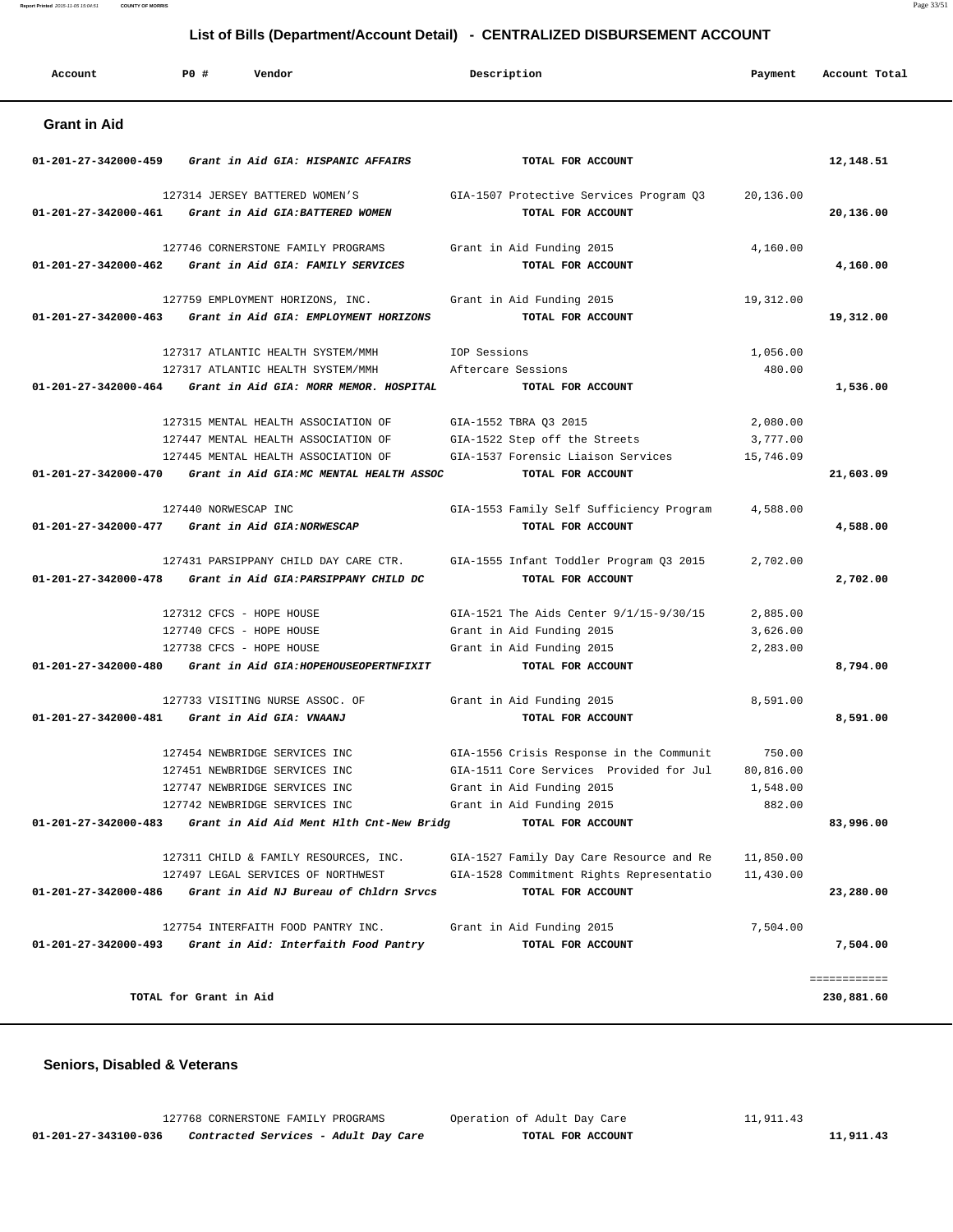**Report Printed** 2015-11-05 15:04:51 **COUNTY OF MORRIS** Page 34/51

# **List of Bills (Department/Account Detail) - CENTRALIZED DISBURSEMENT ACCOUNT**

| Account                                 | PO#            | Vendor                                 | Description                              | Payment | Account Total             |
|-----------------------------------------|----------------|----------------------------------------|------------------------------------------|---------|---------------------------|
| <b>Seniors, Disabled &amp; Veterans</b> |                |                                        |                                          |         |                           |
|                                         |                | 128043 CHARLES JURGENSEN               | Millage VA Training Freehold / Florham P | 53.20   |                           |
|                                         |                | 128043 CHARLES JURGENSEN               | Tolls GS Parkway 9/18/2015               | 6.00    |                           |
| 01-201-27-343100-082                    | Travel Expense |                                        | TOTAL FOR ACCOUNT                        |         | 111.70                    |
|                                         |                | TOTAL for Seniors, Disabled & Veterans |                                          |         | eessessesses<br>12,023.13 |
|                                         |                |                                        |                                          |         |                           |

#### **Morristown MemorHosp-SCS**

| 127765 ATLANTIC HEALTH SERVICES      | Case Management Services for SCHS | 22,283.00 |
|--------------------------------------|-----------------------------------|-----------|
| Expenditures<br>01-201-27-343170-090 | TOTAL FOR ACCOUNT                 | 22,283.00 |
|                                      |                                   |           |
|                                      |                                   |           |
| TOTAL for Morristown MemorHosp-SCS   |                                   | 22,283.00 |
|                                      |                                   |           |

# **County Board of Social Service**

|                      | 127892 LINDA CSENGETO                    | Diversity, Power & The workplace: How In | 25.00      |              |
|----------------------|------------------------------------------|------------------------------------------|------------|--------------|
| 01-201-27-345100-034 | Conference Expenses                      | TOTAL FOR ACCOUNT                        |            | 25.00        |
|                      |                                          |                                          |            |              |
|                      | 127357 UNITRONIX DATA SYSTEMS INC        | 10/15 - Proprietary Computer Software Ma | 5,682.60   |              |
| 01-201-27-345100-325 | Special Services                         | TOTAL FOR ACCOUNT                        |            | 5,682.60     |
|                      |                                          |                                          |            |              |
|                      | 127874 HORIZON BLUE CROSS BLUE SHIELD    | Monthly premium bill for the month of No | 132,714.38 |              |
| 01-201-27-345100-329 | Hospital Insurance Premiums              | TOTAL FOR ACCOUNT                        |            | 132,714.38   |
|                      | 127892 LINDA CSENGETO                    | FSS - Mileage reimb. for September 2015  | 34.65      |              |
| 01-201-27-345100-332 | Mileage                                  | TOTAL FOR ACCOUNT                        |            | 34.65        |
|                      |                                          |                                          |            |              |
|                      |                                          |                                          |            | ============ |
|                      |                                          |                                          |            |              |
|                      | TOTAL for County Board of Social Service |                                          |            | 138,456.63   |

#### **MV:Administration**

| 128054 ARNEL P GARCIA        | LPN, 10-18 thru 10-31-2015 | 2,552.00 |
|------------------------------|----------------------------|----------|
| 128065 BARKEL FLEMMING       | LPN, 10-18 thru 10-31-2015 | 2,547.36 |
| 128064 CARRELLE L CALIXTE    | LPN, 10-18 thru 10-31-2015 | 2,812.13 |
| 128060 DAMACINA L. OKE       | LPN, 10-18 thru 10-31-2015 | 1,305.00 |
| 128055 DANILO LAPID          | RN, 10-18 thru 10-31-2015  | 1,770.08 |
| 128056 DAVID JEAN-LOUIS      | LPN, 10-18 thru 10-31-2015 | 2,341.75 |
| 128053 EDITHA MARQUEZ        | RN, 10-18 thru 10-31-2015  | 619.75   |
| 128059 ELLEN M. NOLL         | LPN, 10-18 thru 10-31-2015 | 464.00   |
| 128058 EVELYN TOLENTINO      | RN, 10-18 thru 10-31-2015  | 1,193.25 |
| 128057 GEORGINA GRAY-HORSLEY | LPN.10-18 thru 10-31-2015  | 478.50   |
| 128050 HARRIET VALLECER RN   | RN, 10-18 thru 10-31-2015  | 2,072.00 |
| 128049 ILLIENE CHARLES, RN   | RN, 10-18 thru 10-31-2015  | 3,786.21 |
| 128048 LOREEN RAFISURA       | RN, 10-18 thru 10-31-2015  | 592.00   |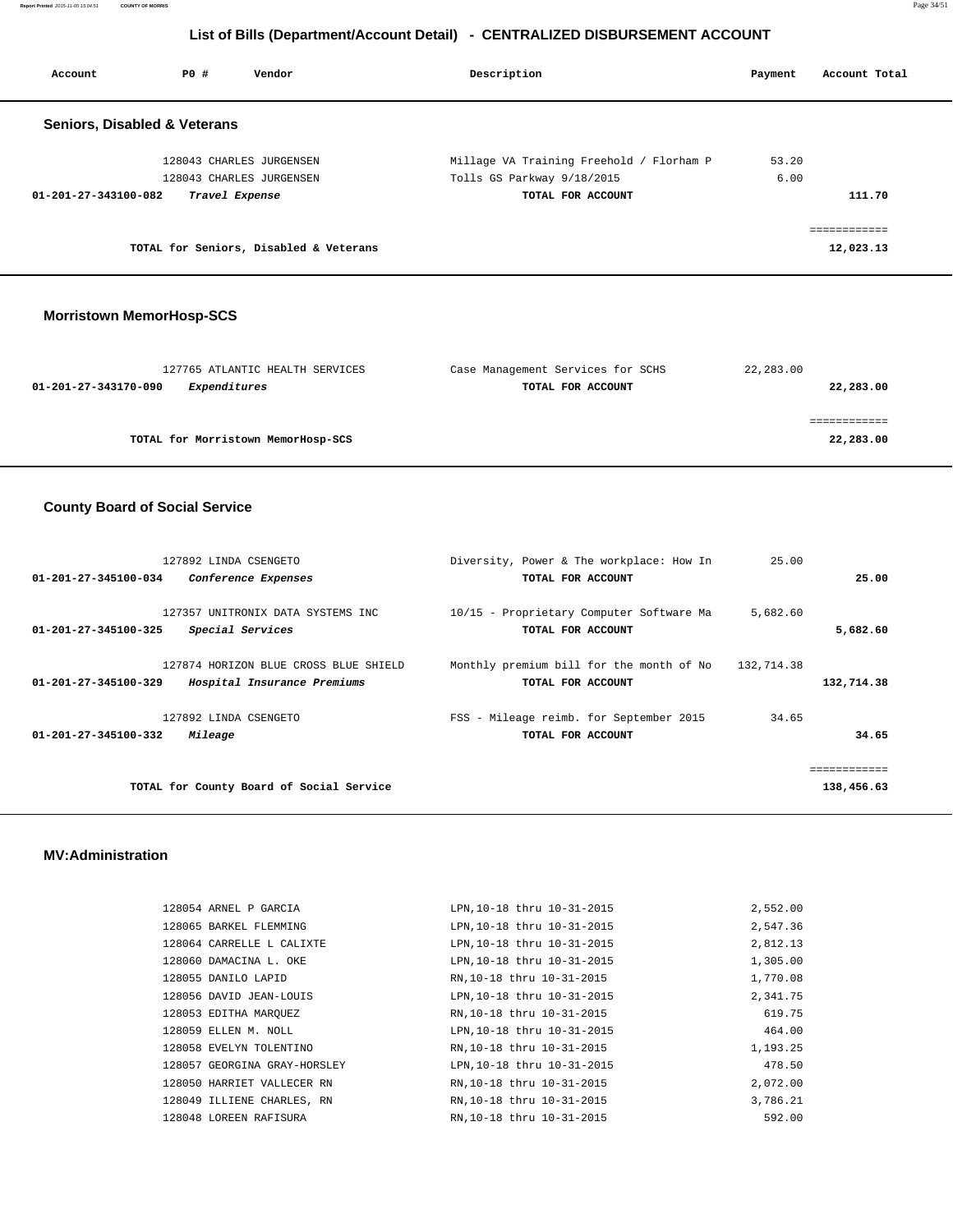| Account                  | P0#<br>Vendor                    | Description                              | Payment  | Account Total |
|--------------------------|----------------------------------|------------------------------------------|----------|---------------|
| <b>MV:Administration</b> |                                  |                                          |          |               |
|                          | 128052 MADUKWE IMO IBOKO, RN     | RN, 10-18 thru 10-31-2015                | 2,368.00 |               |
|                          | 128047 MARIA CARMELITA OBLINA    | LPN, 10-18 thru 10-31-2015               | 928.00   |               |
|                          | 128046 MARTHA YAGHI              | RN, 10-18 thru 10-31-2015                | 1,184.00 |               |
|                          | 128044 MELOJANE CELESTINO        | RN, 10-18 thru 10-31-2015                | 1,181.41 |               |
|                          | 128040 MICHELLE CAPILI           | RN.10-18 thru 10-31-2015                 | 592.00   |               |
|                          | 128041 MIRLENE ESTRIPLET         | RN, 10-18 thru 10-31-2015                | 2,072.00 |               |
|                          | 128037 ROSE DUMAPIT              | RN, 10-18 thru 10-31-2015                | 1,184.00 |               |
|                          | 128039 ROSEMARY BATANE COBCOBO   | RN, 10-18 thru 10-31-2015                | 2,368.00 |               |
|                          | 128038 SHELLEY REINER            | LPN, 10-18 thru 10-31-2015               | 1,399.25 |               |
|                          | 128032 SUZIE COLLIN              | RN, 10-18 thru 10-31-2015                | 2,959.26 |               |
|                          | 128031 TEODORA O. DELEON         | RN, 10-18 thru 10-31-2015                | 592.00   |               |
|                          | 128030 TERESA OMWENGA            | RN, 10-18 thru 10-31-2015                | 1,479.26 |               |
| 01-201-27-350100-013     | Temporary Help - Per Diem Nurses | TOTAL FOR ACCOUNT                        |          | 43,061.21     |
|                          | 126904 KILBOURNE & KILBOURNE     | 128,10-7-2015                            | 338.30   |               |
| 01-201-27-350100-041     | Employee Recognition Program     | TOTAL FOR ACCOUNT                        |          | 338.30        |
|                          | 126907 R.S. KNAPP CO. INC.       | 243171,8-28-2015                         | 716.06   |               |
|                          | 127458 RIOS' ENGRAVING           | Custom Stamp, 9-29-2015                  | 59.00    |               |
| 01-201-27-350100-058     | Office Supplies & Stationery     | TOTAL FOR ACCOUNT                        |          | 775.06        |
|                          | 128138 COUNTY OF MORRIS          | 2nd Half 10/15 Metered Mail              | 153.27   |               |
| 01-201-27-350100-068     | Postage & Metered Mail           | TOTAL FOR ACCOUNT                        |          | 153.27        |
|                          | 126170 EXTEL COMMUNICATIONS      | MORRISVIEW, 9-18-2015                    | 1,715.00 |               |
|                          | 126906 NORTHEAST PROTECTION      | Repair/Maintenance of Roam Alert System, | 498.00   |               |
| 01-201-27-350100-266     | Safety Items                     | TOTAL FOR ACCOUNT                        |          | 2,213.00      |
|                          |                                  |                                          |          | ============  |
|                          | TOTAL for MV:Administration      |                                          |          | 46,540.84     |

# **MV:Building Services**

| TOTAL FOR ACCOUNT                                     |                                                                                                                                                                                                                                                     | 1,084.00                                                                                                |
|-------------------------------------------------------|-----------------------------------------------------------------------------------------------------------------------------------------------------------------------------------------------------------------------------------------------------|---------------------------------------------------------------------------------------------------------|
| 2793224,8-1-2015 thru 10-31-2015<br>TOTAL FOR ACCOUNT | 3,502.00                                                                                                                                                                                                                                            | 3,502.00                                                                                                |
|                                                       | 561.00                                                                                                                                                                                                                                              |                                                                                                         |
| 806843231, 9-15-2015                                  | 1,198.00                                                                                                                                                                                                                                            |                                                                                                         |
| $6776 - 8278 - 3, 9 - 25 - 2015$                      | 107.13                                                                                                                                                                                                                                              |                                                                                                         |
| 6776-8278-3.9-28-2015                                 | 40.09                                                                                                                                                                                                                                               |                                                                                                         |
| 6776-8278-3,10-06-2015                                | 126.57                                                                                                                                                                                                                                              |                                                                                                         |
| 6776-8278-3,10-08-2015                                | 94.24                                                                                                                                                                                                                                               |                                                                                                         |
| 2120000537-00.9-9-2015                                | 350.00                                                                                                                                                                                                                                              |                                                                                                         |
| TOTAL FOR ACCOUNT                                     |                                                                                                                                                                                                                                                     | 2,477.03                                                                                                |
|                                                       | 75.53                                                                                                                                                                                                                                               |                                                                                                         |
| Dryer Repair, 9-15-2015                               | 250.00                                                                                                                                                                                                                                              |                                                                                                         |
| 4268994,9-22-2015                                     | 2,886.50                                                                                                                                                                                                                                            |                                                                                                         |
|                                                       | 2,450.00                                                                                                                                                                                                                                            |                                                                                                         |
| Automatic Door Repair, 7-14-2015                      | 326.00                                                                                                                                                                                                                                              |                                                                                                         |
|                                                       | 126899 ACME FIRE DOOR TESTING CORP. Fire Door Compliance, 9-9-2015<br>126900 DIRECT MACHINERY SERVICE CORP. Dryer Repair, 8-25-2015<br>126900 DIRECT MACHINERY SERVICE CORP.<br>121110 J.K. ELECTRIC, INC.<br>127037 R.D. SALES DOOR & HARDWARE LLC | 1,084.00 1,084.00 1,084.00 CCS-T-50;L-1610AM (55gal),7-8-2015<br>Run Power Lines to Doors on Back Patio |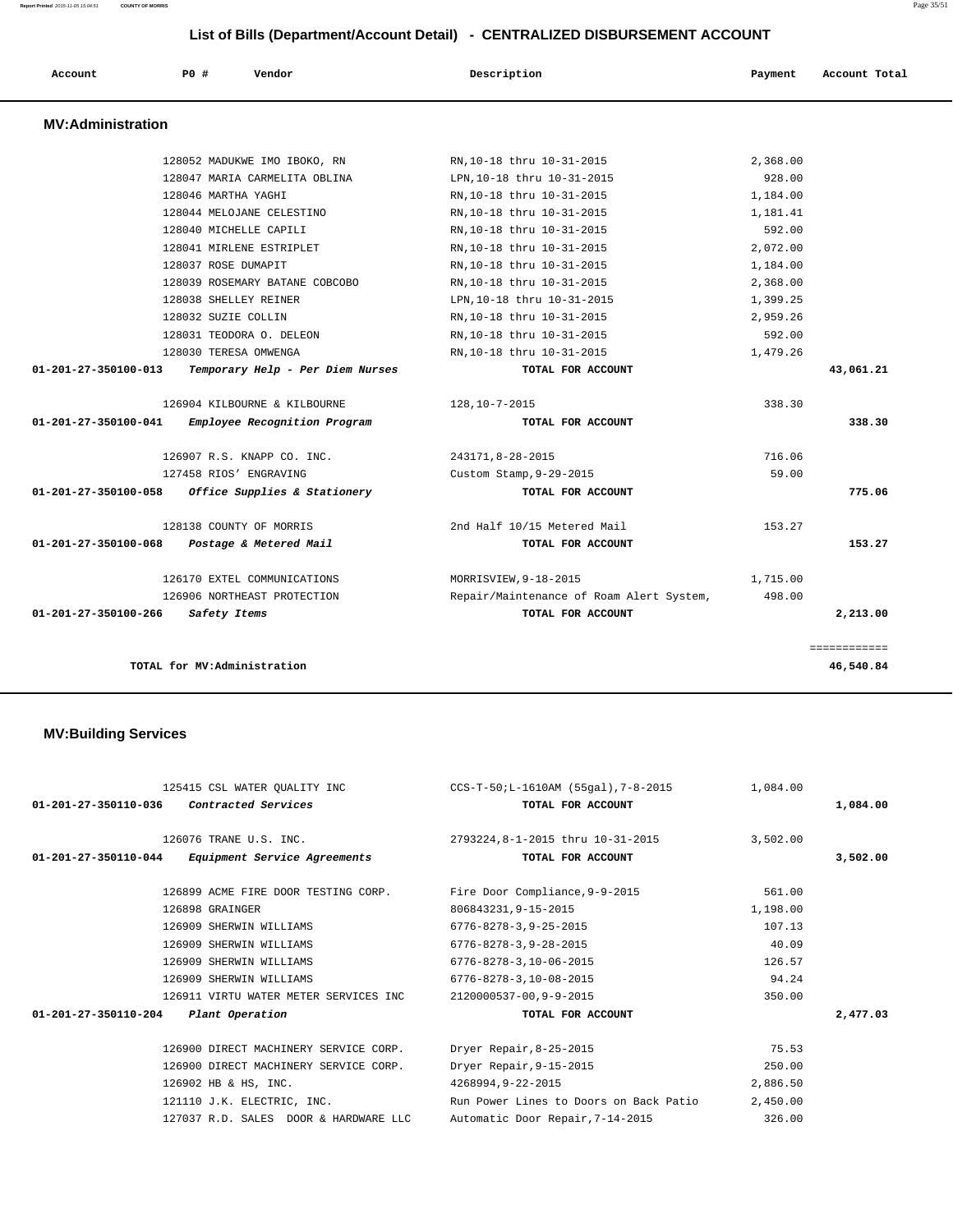**Report Printed** 2015-11-05 15:04:51 **COUNTY OF MORRIS** Page 36/51

# **List of Bills (Department/Account Detail) - CENTRALIZED DISBURSEMENT ACCOUNT**

| Account                        | PO#                             | Vendor                                | Description                     | Payment  | Account Total |
|--------------------------------|---------------------------------|---------------------------------------|---------------------------------|----------|---------------|
| <b>MV:Building Services</b>    |                                 |                                       |                                 |          |               |
|                                |                                 | 127037 R.D. SALES DOOR & HARDWARE LLC | Automatic Door Repair, 9-1-2015 | 1,340.00 |               |
|                                |                                 | 127037 R.D. SALES DOOR & HARDWARE LLC | Automatic Door Repair, 9-3-2015 | 2,175.00 |               |
|                                | 126069 R & J CONTROL, INC.      |                                       | 002657,8-17-2015                | 339.70   |               |
| $01 - 201 - 27 - 350110 - 262$ |                                 | Machinery Repairs & Parts             | TOTAL FOR ACCOUNT               |          | 10,237.73     |
|                                |                                 |                                       |                                 |          | ------------  |
|                                | TOTAL for MV: Building Services |                                       |                                 |          | 17,300.76     |

## **MV:Dietary**

| 126910 STATE OF NJ                                | 24-007-900, September-2015 | 377.88   |
|---------------------------------------------------|----------------------------|----------|
| 126910 STATE OF NJ                                | 24-007-900, September-2015 | 4,274.14 |
| 126910 STATE OF NJ                                | 24-007-900, September-2015 | 340.36   |
| 01-201-27-350115-185<br>Food                      | TOTAL FOR ACCOUNT          | 4,992.38 |
| 126024 ACME AMERICAN REPAIRS INC.                 | 0118615,8-17-2015          | 576.60   |
| Machinery Repairs & Parts<br>01-201-27-350115-262 | TOTAL FOR ACCOUNT          | 576.60   |
|                                                   |                            |          |
| TOTAL for MV: Dietary                             |                            | 5,568.98 |
|                                                   |                            |          |

#### **MV:Recreation/Volunteer Svc**

| 6409, September~2015 | 5,950.00    |
|----------------------|-------------|
| TOTAL FOR ACCOUNT    | 5,950.00    |
|                      |             |
|                      | ----------- |
|                      | 5,950.00    |
|                      |             |

#### **MV:Rehabilitation**

| 126901 HB & HS, INC.                          | Amputee Sling, 9-10-2015 | 646.95 |
|-----------------------------------------------|--------------------------|--------|
| 01-201-27-350140-046<br><i>General Stores</i> | TOTAL FOR ACCOUNT        | 646.95 |
|                                               |                          |        |
|                                               |                          |        |
| TOTAL for MV:Rehabilitation                   |                          | 646.95 |

# **County Library**

| 125118 GALE           | 116418 dated 07/09/15 | 496.63 |
|-----------------------|-----------------------|--------|
| 125118 GALE           | 116418 dated 07/22/15 | 27.99  |
| 125118 GALE           | 116418 dated 07/22/15 | 26.36  |
| 125118 GALE           | 116418 dated 08/06/15 | 231.92 |
| 123299 GANN LAW BOOKS | 000184-0-001 7/14/15  | 133.00 |
|                       |                       |        |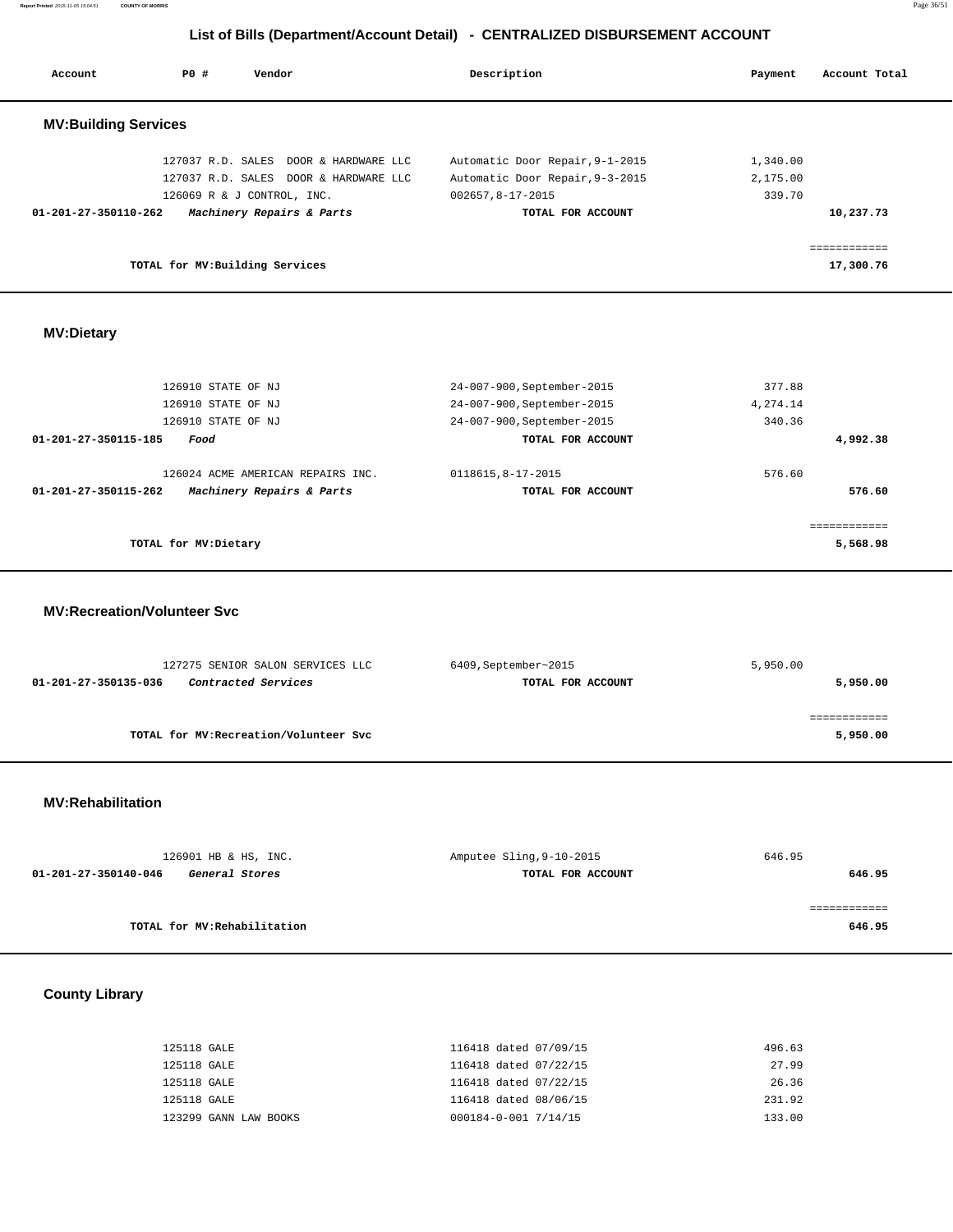| Account                                  | Vendor<br>PO#                                       | Description                              | Payment  | Account Total |
|------------------------------------------|-----------------------------------------------------|------------------------------------------|----------|---------------|
| <b>County Library</b>                    |                                                     |                                          |          |               |
|                                          | 125122 LEXIS NEXIS                                  | 150KMG dated 07/31/15                    | 174.00   |               |
|                                          | 125900 PROQUEST LLC                                 | Renewal #US1664169 dated 07/01/15        | 4,555.00 |               |
| 01-201-29-390100-028 Books & Periodicals |                                                     | TOTAL FOR ACCOUNT                        |          | 6,069.40      |
|                                          | 125904 JANWAY COMPANY                               | 11085 dated 08/25/15 Job#121486          | 107.00   |               |
|                                          | $01-201-29-390100-058$ Office Supplies & Stationery | TOTAL FOR ACCOUNT                        |          | 107.00        |
|                                          | 125970 UNITED PARCEL SERVICE                        | 708309 dated 06/06/15                    | 12.62    |               |
|                                          | 128138 COUNTY OF MORRIS                             | 2nd Half 10/15 Metered Mail              | 1,101.75 |               |
|                                          | 01-201-29-390100-068 Postage & Metered Mail         | TOTAL FOR ACCOUNT                        |          | 1,114.37      |
|                                          | 125223 NCX                                          | mclib.info to mocolibl and Web Hosting d | 299.40   |               |
|                                          |                                                     | TOTAL FOR ACCOUNT                        |          | 299.40        |
|                                          | 125843 BRODART CO                                   | 290667 dated 08/31/15                    | 185.44   |               |
|                                          | 122552 DICK BLICK                                   | 55274 dated 05/24/15                     | 92.33    |               |
|                                          | 122552 DICK BLICK                                   | 55274 dated 06/25/15                     | 72.08    |               |
|                                          | 01-201-29-390100-095 Other Administrative Supplies  | TOTAL FOR ACCOUNT                        |          | 349.85        |
|                                          |                                                     |                                          |          | ============  |
|                                          | TOTAL for County Library                            |                                          |          | 7,940.02      |

## **County Superintendent of Schoo**

| 88.93                      |                             |
|----------------------------|-----------------------------|
| 88.93<br>TOTAL FOR ACCOUNT |                             |
|                            |                             |
|                            |                             |
| 88.93                      |                             |
|                            | 2nd Half 10/15 Metered Mail |

# **Contribution to County College**

| 127961 COUNTY COLLEGE OF MORRIS             | 1ST HALF 11/15 OPERATING BUDGET | 492,916.67 |
|---------------------------------------------|---------------------------------|------------|
| <i>Expenditures</i><br>01-201-29-395100-090 | TOTAL FOR ACCOUNT               | 492,916.67 |
|                                             |                                 |            |
|                                             |                                 |            |
| TOTAL for Contribution to County College    |                                 | 492,916.67 |

# **Rutgers Extension Service**

|  |  | 128139 RUTGERS THE STATE UNIVERSITY | NITZSCHE, P. | 5,625.31   |
|--|--|-------------------------------------|--------------|------------|
|  |  | 128139 RUTGERS THE STATE UNIVERSITY | POMEL, D.    | 1,764.00   |
|  |  | 128139 RUTGERS THE STATE UNIVERSITY | CARBERRY, J. | 1,440.00   |
|  |  | 128139 RUTGERS THE STATE UNIVERSITY | ROSS, D.     | 493.00     |
|  |  | 128140 RUTGERS THE STATE UNIVERSITY | NITZSCHE, P. | 5, 475. 75 |
|  |  | 128140 RUTGERS THE STATE UNIVERSITY | POMEL, D.    | 1,458.00   |
|  |  | 128142 RUTGERS THE STATE UNIVERSITY | NITZSCHE, P. | 5,561.31   |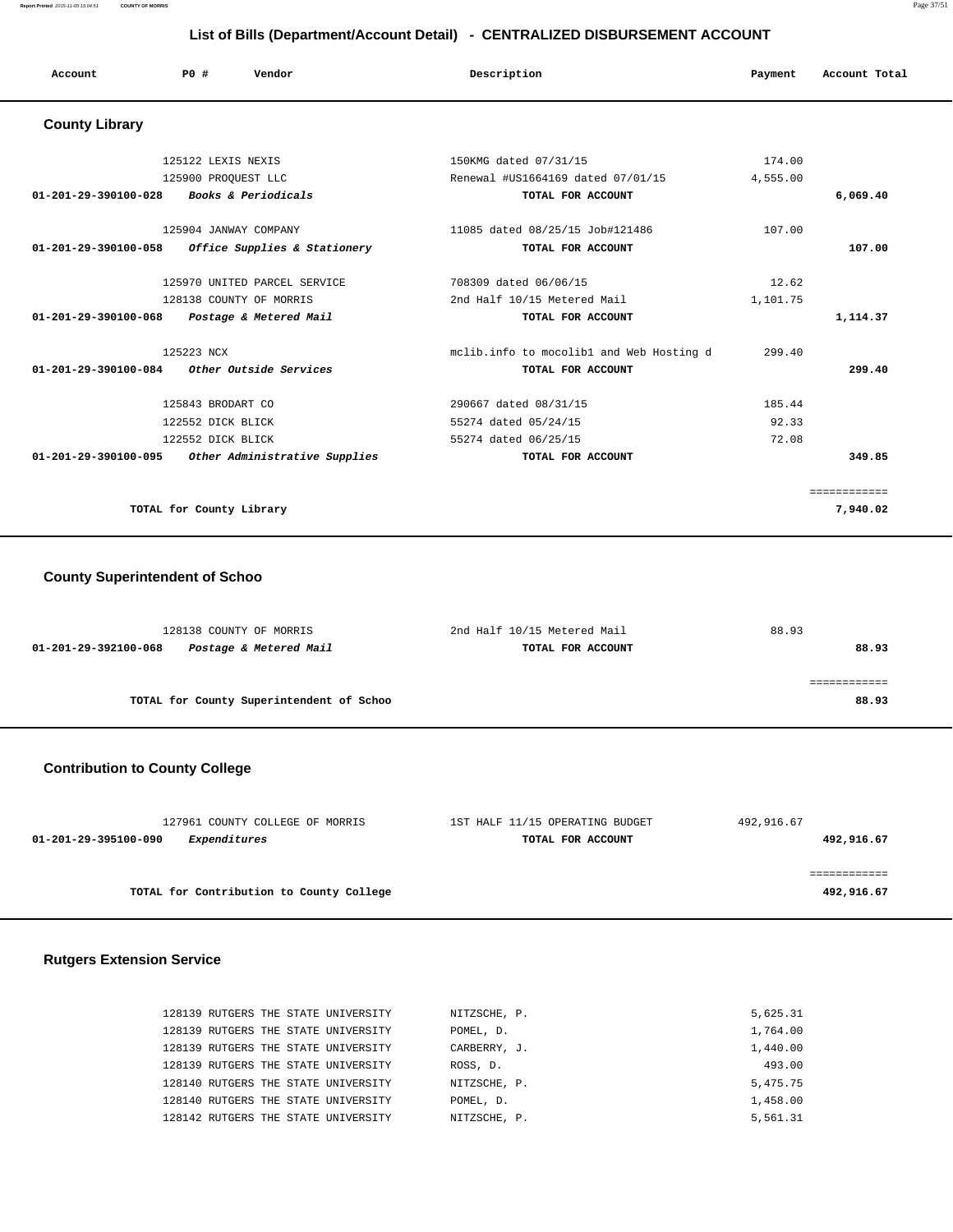**Report Printed** 2015-11-05 15:04:51 **COUNTY OF MORRIS** Page 38/51

| List of Bills (Department/Account Detail) - CENTRALIZED DISBURSEMENT ACCOUNT |                      |                                     |                 |                                         |          |               |
|------------------------------------------------------------------------------|----------------------|-------------------------------------|-----------------|-----------------------------------------|----------|---------------|
| Account                                                                      | PO#                  | Vendor                              | Description     |                                         | Payment  | Account Total |
| <b>Rutgers Extension Service</b>                                             |                      |                                     |                 |                                         |          |               |
|                                                                              |                      | 128142 RUTGERS THE STATE UNIVERSITY | POMEL, D.       |                                         | 2,052.00 |               |
| 01-201-29-396100-011                                                         |                      | Salaries & Wages-Full Time          |                 | TOTAL FOR ACCOUNT                       |          | 24,067.03     |
|                                                                              |                      | 126149 STAPLES ADVANTAGE            | office supplies |                                         | 243.19   |               |
|                                                                              |                      | 126149 STAPLES ADVANTAGE            | office supplies |                                         | 29.90    |               |
| 01-201-29-396100-058                                                         |                      | Office Supplies & Stationery        |                 | TOTAL FOR ACCOUNT                       |          | 273.09        |
|                                                                              |                      | 128138 COUNTY OF MORRIS             |                 | 2nd Half 10/15 Metered Mail             | 25.71    |               |
| 01-201-29-396100-068                                                         |                      | Postage & Metered Mail              |                 | TOTAL FOR ACCOUNT                       |          | 25.71         |
|                                                                              |                      | 127993 BARBAR SPILLANE              | Mileage         |                                         | 37.10    |               |
| 01-201-29-396100-082                                                         |                      | Travel Expense                      |                 | TOTAL FOR ACCOUNT                       |          | 37.10         |
|                                                                              | 126059 READY REFRESH |                                     |                 | 0434680872  05/23/15-06/22/15 dispenser | 1.98     |               |
|                                                                              | 126059 READY REFRESH |                                     |                 | 0434680872 06/23/15-07/22/15 dispenser  | 1.98     |               |
|                                                                              | 126059 READY REFRESH |                                     |                 | 0434680872 07/23/15-08/22/15 water del  | 37.56    |               |
|                                                                              |                      | 127993 BARBAR SPILLANE              |                 | Administrative Supplies                 | 32.03    |               |
| 01-201-29-396100-095                                                         |                      | Other Administrative Supplies       |                 | TOTAL FOR ACCOUNT                       |          | 73.55         |

**TOTAL for Rutgers Extension Service 24,476.48**

## **Fire and Police Academy**

|              | 1,480.30 | Binders for BPC Class       | 126055 ONE SOURCE COMMUNICATIONS SOLUTIONS |                                |
|--------------|----------|-----------------------------|--------------------------------------------|--------------------------------|
|              | 121.00   | Shipping                    | 126055 ONE SOURCE COMMUNICATIONS SOLUTIONS |                                |
|              | 100.30   | Cold Packs                  | 126056 V.E. RALPH & SON, INC.              |                                |
|              | 7.20     | Shipping                    | 126056 V.E. RALPH & SON, INC.              |                                |
| 1,708.80     |          | TOTAL FOR ACCOUNT           | Other General Expenses                     | $01 - 201 - 29 - 407100 - 059$ |
|              | 170.40   | 2nd Half 10/15 Metered Mail | 128138 COUNTY OF MORRIS                    |                                |
| 170.40       |          | TOTAL FOR ACCOUNT           | Postage & Metered Mail                     | $01 - 201 - 29 - 407100 - 068$ |
|              | 462.11   | Tipping Fees                | 126364 MORRIS COUNTY MUNICIPAL             |                                |
| 462.11       |          | TOTAL FOR ACCOUNT           | Rubbish & Trash Removal                    | $01 - 201 - 29 - 407100 - 143$ |
|              | 522.50   | Apparatus Labor Charge      | 126052 FF1 PROFESSIONAL SAFETY SERVICES    |                                |
|              | 624.00   | Cable                       | 126445 CARL STAHL SAVA INDUSTRIES INC      |                                |
|              | 1,800.00 | Installation of Ball Valves | 126443 KIDDE FIRE TRAINERS, INC.           |                                |
| 2,946.50     |          | TOTAL FOR ACCOUNT           | Building Repairs                           | $01 - 201 - 29 - 407100 - 223$ |
| ============ |          |                             |                                            |                                |
| 5,287.81     |          |                             | TOTAL for Fire and Police Academy          |                                |
|              |          |                             |                                            |                                |

============

## **Utilities**

| 126080 TIOGA SOLAR MORRIS COUNTY 1 LLC | 136242003/ RE: VOTING TECH |                                        | 1,234.25 |
|----------------------------------------|----------------------------|----------------------------------------|----------|
| 126080 TIOGA SOLAR MORRIS COUNTY 1 LLC |                            | 136242003/ RE: SCHUYLER BUILDING       | 530.92   |
| 126080 TIOGA SOLAR MORRIS COUNTY 1 LLC |                            | 136242003/ RE: SCHYULER GARAGE         | 796.43   |
| 127694 JERSEY CENTRAL POWER & LIGHT    |                            | 10-00-44-7627-6-1 Rt 46 & Canfield Ave | 28.26    |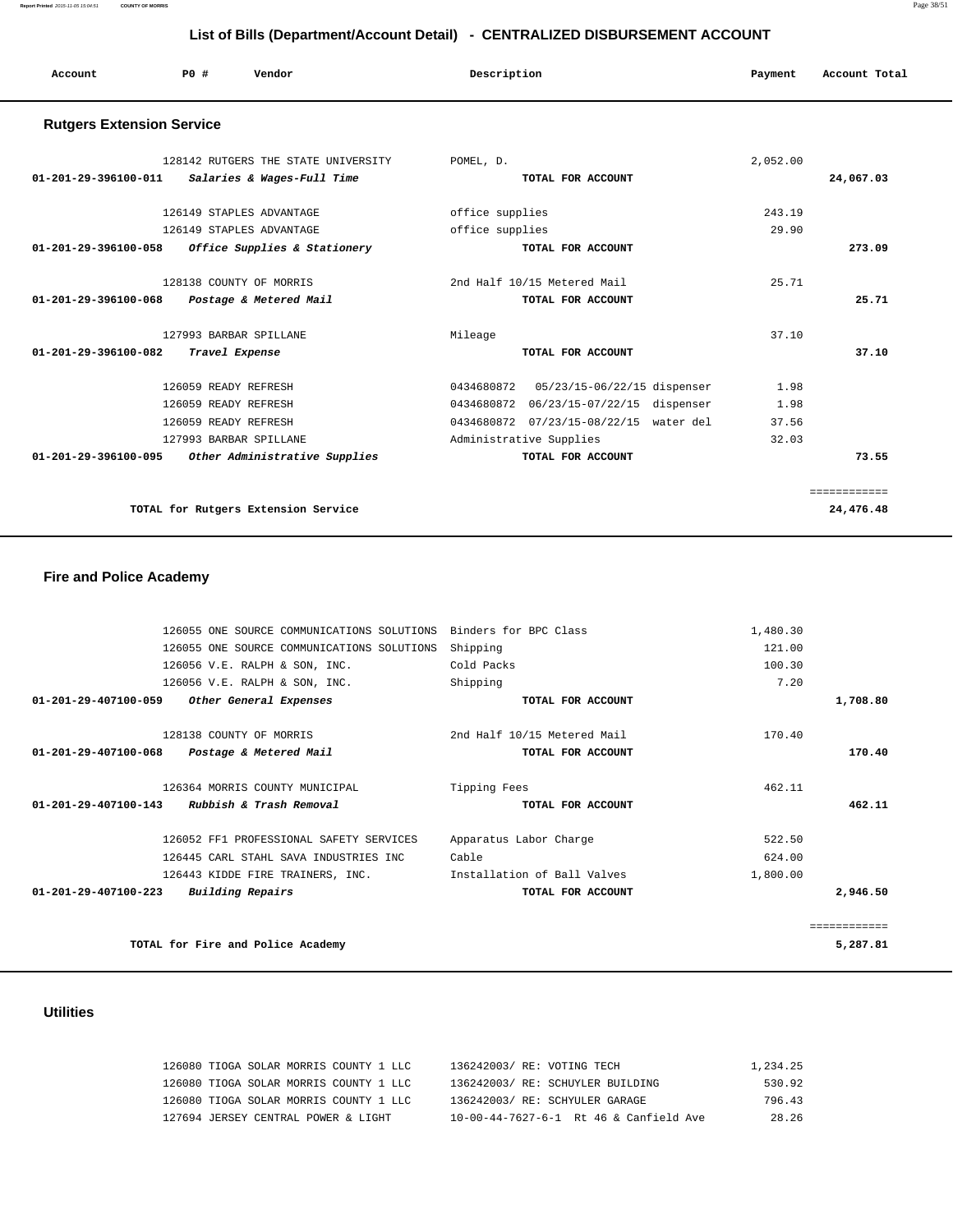|                              | 127227 PATRICIA W. GIBBONS     | 19.5 Hours Nutrition Support Services Se | 366.80     |             |
|------------------------------|--------------------------------|------------------------------------------|------------|-------------|
|                              | 127227 PATRICIA W. GIBBONS     | Mileage September 2015                   | 18.55      |             |
| 01-201-41-716100-098         | Other Operating&Repair Supply  | TOTAL FOR ACCOUNT                        |            | 385.35      |
|                              | 127789 SODEXO INC & AFFILIATES | Daily Meals                              | 192,864.00 |             |
|                              | 127789 SODEXO INC & AFFILIATES | Weekend Meals                            | 9,823.50   |             |
|                              | 127789 SODEXO INC & AFFILIATES | Frozen Meals                             | 11,160.00  |             |
|                              | 127789 SODEXO INC & AFFILIATES | Boxed Meals                              | 20, 221.92 |             |
|                              | 127789 SODEXO INC & AFFILIATES | Kosher Meals                             | 415.41     |             |
|                              | 127789 SODEXO INC & AFFILIATES | Coffee                                   | 833.49     |             |
|                              | 127789 SODEXO INC & AFFILIATES | Other                                    | 1,716.45   |             |
| 01-201-41-716100-185<br>Food |                                | TOTAL FOR ACCOUNT                        |            | 237,034.77  |
|                              |                                |                                          |            | ----------- |
| TOTAL for Nutrition          |                                |                                          |            | 237,420.12  |

**TOTAL for Utilities** 114,037.40

#### **Nutrition**

|           |           |                                          |                                     | <b>Utilities</b>               |
|-----------|-----------|------------------------------------------|-------------------------------------|--------------------------------|
|           | 17.37     | 10-00-84-5117-1-4 Berkshire Valley Road  | 127664 JERSEY CENTRAL POWER & LIGHT |                                |
|           | 1,030.75  | 100 102 459 516 - WARRANTS OCTOBER 23, 2 | 127828 JERSEY CENTRAL POWER & LIGHT |                                |
|           | 22,882.98 | 100 102 601 695 - COMM CENTER DATED 10/2 | 127827 JERSEY CENTRAL POWER & LIGHT |                                |
| 26,538.33 |           | TOTAL FOR ACCOUNT                        | Electricity                         | 01-201-31-430100-137           |
|           | 234.75    | 22-0009-4999-6Y/ RE: MONTVILLE/ 9/14/15  | 127530 N.J. NATURAL GAS COMPANY     |                                |
|           | 1,226.26  | Propane                                  | 126384 SUBURBAN PROPANE -2347       |                                |
|           | 0.13      | Rounding                                 | 126384 SUBURBAN PROPANE -2347       |                                |
|           | 9.62      | Safety P&T Fee                           | 126384 SUBURBAN PROPANE -2347       |                                |
| 1,470.76  |           | TOTAL FOR ACCOUNT                        | Natural Gas                         | 01-201-31-430100-141           |
|           | 114.54    | ACCOUNT# 103379/ SEWER                   | 127446 MONTVILLE TWP WATER & SEWER  |                                |
|           | 72,564.73 | 1609-0/ MORRIS VIEW/ SPLIT INVOICE       | 127708 TOWNSHIP OF MORRIS           |                                |
|           | 8,062.75  | 1609-0/ MORRIS VIEW/ SPLIT INVOICE - B & | 127708 TOWNSHIP OF MORRIS           |                                |
|           | 279.50    | 2101-0/ HEALTH MANAGEMENT                | 127708 TOWNSHIP OF MORRIS           |                                |
| 81,021.52 |           | TOTAL FOR ACCOUNT                        | Sewer                               | 01-201-31-430100-144           |
|           | 66.61     | 973 993-1440 628 16Y 10/01/2015          | 127201 VERIZON                      |                                |
|           | 4,640.00  | Singlewire Endpoint License              | 125229 SHI INTERNATIONAL CORP       |                                |
| 4,706.61  |           | TOTAL FOR ACCOUNT                        | Telephone                           | $01 - 201 - 31 - 430100 - 146$ |
|           | 32.55     | ACCOUNT# 103379/ WATER                   | 127446 MONTVILLE TWP WATER & SEWER  |                                |
|           | 35.88     | 0124100340.00/ 6 CT ST/ 06-30-15 THRU 10 | 127461 SOUTHEAST MORRIS COUNTY      |                                |
|           | 65.19     | 0124100360.00/ 8 CT ST/ 07-01-15 THRU 10 | 127461 SOUTHEAST MORRIS COUNTY      |                                |
|           |           |                                          |                                     |                                |
|           | 166.56    | 0124101640.01/ W & M/ 07-01-15 THRU 10-0 | 127461 SOUTHEAST MORRIS COUNTY      |                                |

|                  |     |                                                                            | List of Bills (Department/Account Detail) - CENTRALIZED DISBURSEMENT ACCOUNT        |                   |               |
|------------------|-----|----------------------------------------------------------------------------|-------------------------------------------------------------------------------------|-------------------|---------------|
| Account          | PO# | Vendor                                                                     | Description                                                                         | Payment           | Account Total |
| <b>Utilities</b> |     |                                                                            |                                                                                     |                   |               |
|                  |     | 127664 JERSEY CENTRAL POWER & LIGHT<br>127828 JERSEY CENTRAL POWER & LIGHT | 10-00-84-5117-1-4 Berkshire Valley Road<br>100 102 459 516 - WARRANTS OCTOBER 23, 2 | 17.37<br>1.030.75 |               |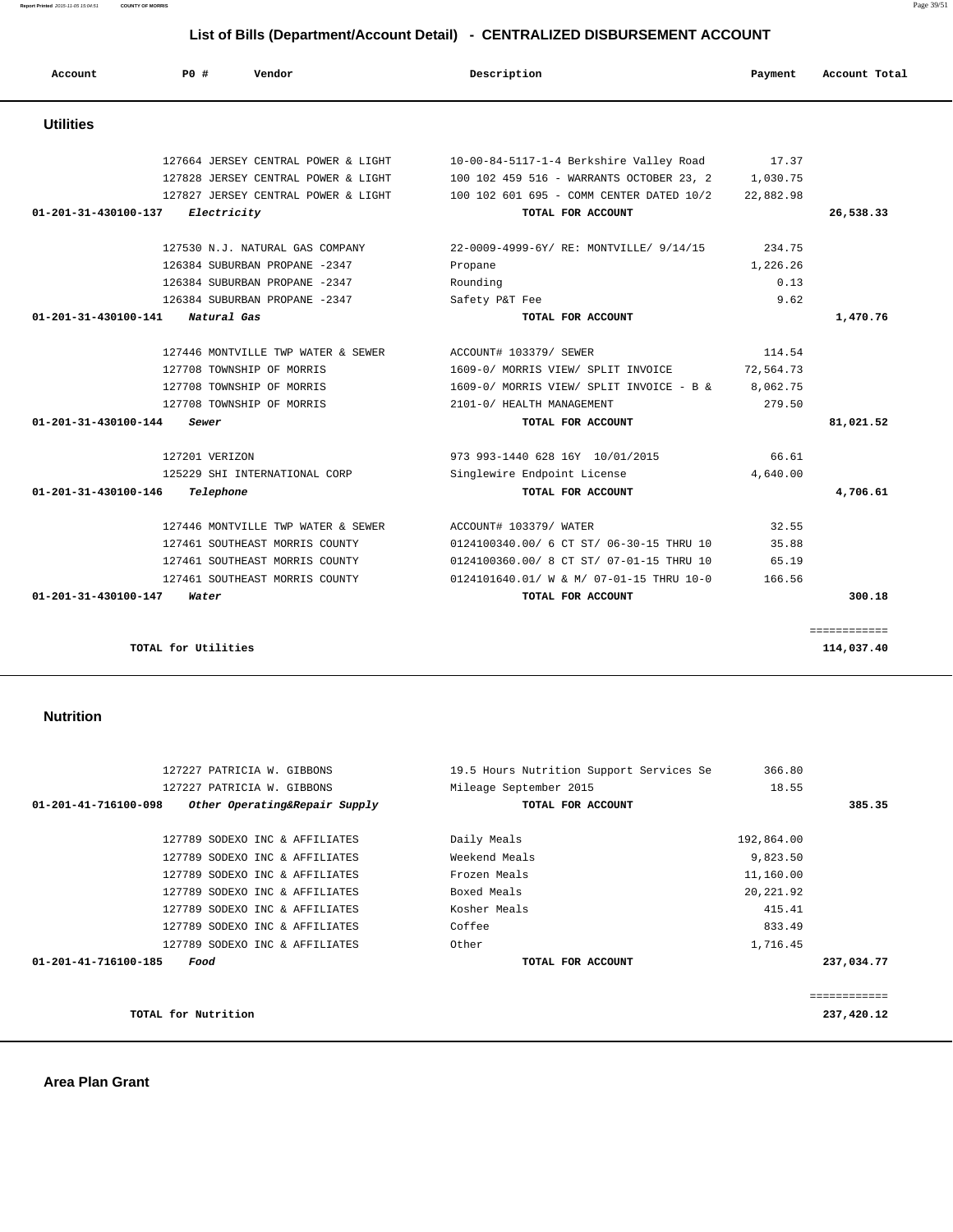**Report Printed** 2015-11-05 15:04:51 **COUNTY OF MORRIS** Page 40/51

### **List of Bills (Department/Account Detail) - CENTRALIZED DISBURSEMENT ACCOUNT**

| Account                | PO#<br>Vendor                         | Description                              | Payment    | Account Total |
|------------------------|---------------------------------------|------------------------------------------|------------|---------------|
| <b>Area Plan Grant</b> |                                       |                                          |            |               |
|                        | 127757 CORNERSTONE FAMILY PROGRAMS    | 2015 Funding through the Older Americans | 3,352.00   |               |
|                        | 127756 CORNERSTONE FAMILY PROGRAMS    | 2015 Funding through the Older Americans | 3,954.00   |               |
|                        | 127737 CFCS - HOPE HOUSE              | 2015 Funding through the Older Americans | 4,037.00   |               |
|                        | 127760 CORNERSTONE FAMILY PROGRAMS    | 2015 Funding through the Older Americans | 2,217.00   |               |
|                        | 127761 CORNERSTONE FAMILY PROGRAMS    | 2015 Funding through the Older Americans | 3,260.00   |               |
|                        | 127743 LEGAL SERVICES OF NORTHWEST    | 2015 Funding through the Older Americans | 21,195.00  |               |
|                        | 127748 MORRIS COUNTY SHERIFF'S OFFICE | 2015 Funding through the Older Americans | 3,248.42   |               |
|                        | 127745 M.C. ORGANIZATION FOR          | 2015 Funding through the Older Americans | 4,876.00   |               |
|                        | 127753 NEWBRIDGE SERVICES INC         | 2015 Funding through the Older Americans | 32,186.00  |               |
|                        | 127750 NEWBRIDGE SERVICES INC         | 2015 Funding through the Older Americans | 3,334.00   |               |
|                        | 127752 NEWBRIDGE SERVICES INC         | 2015 Funding through the Older Americans | 3,334.00   |               |
|                        | 127720 NORWESCAP INC                  | 2015 Funding through the Older Americans | 13,312.00  |               |
|                        | 127721 NORWESCAP INC                  | 2015 Funding through the Older Americans | 700.00     |               |
|                        | 127735 VISITING NURSE ASSOC. OF       | 2015 Funding through the Older Americans | 26,220.00  |               |
|                        | 127734 VISITING NURSE ASSOC. OF       | 2015 Funding through the Older Americans | 19,445.00  |               |
|                        | 127732 VISITING NURSE ASSOC. OF       | 2015 Funding through the Older Americans | 1,384.42   |               |
|                        | 127731 VISITING NURSE ASSOC. OF       | 2015 Funding through the Older Americans | 1,980.24   |               |
|                        | 127729 VISITING NURSE ASSOC. OF       | 2015 Funding through the Older Americans | 5,140.00   |               |
| 01-201-41-716110-090   | Expenditures                          | TOTAL FOR ACCOUNT                        |            | 154,583.08    |
|                        | 128141 COUNTY OF MORRIS               | CHARGE OFF AREA PLAN GRANT CARRY OVER FU | 22, 273.00 |               |
| 01-203-41-716110-090   | (2014) Expenditures                   | TOTAL FOR ACCOUNT                        |            | 22,273.00     |
|                        |                                       |                                          |            | ============  |
|                        | TOTAL for Area Plan Grant             |                                          |            | 176,856.08    |
|                        |                                       |                                          |            |               |
| <b>ALPN</b>            |                                       |                                          |            |               |
|                        |                                       |                                          |            |               |
|                        | 127762 CORNERSTONE FAMILY PROGRAMS    | 2015 Funding through the Peer Grouping I | 4,648.00   |               |
|                        | 127744 CFCS - HOPE HOUSE              | 2015 Funding through the Peer Grouping I | 5,792.00   |               |
|                        | 127741 CORNERSTONE FAMILY PROGRAMS    | 2015 Funding through the Peer Grouping I | 974.00     |               |
|                        | 127749 CORNERSTONE FAMILY PROGRAMS    | 2015 Funding through the Peer Grouping I | 24,115.00  |               |
|                        | 127758 EMPLOYMENT HORIZONS, INC.      | 2015 Funding through the Peer Grouping I | 19,252.00  |               |
|                        | 127755 INTERFAITH FOOD PANTRY INC.    | 2015 Funding through the Peer Grouping I | 1,061.00   |               |
|                        | 127767 LEGAL SERVICES OF NORTHWEST    | 2015 Funding through the Peer Grouping I | 13,635.00  |               |
|                        | 127736 VISITING NURSE ASSOC. OF       | 2015 Funding through the Peer Grouping I | 10,176.00  |               |
|                        | 127766 VISITING NURSE ASSOC. OF       | 2015 Funding through the Peer Grouping I | 10,862.00  |               |

127763 VISITING NURSE ASSOC. OF 2015 Funding through the Peer Grouping I 23,513.75

 **01-201-41-759000-063 ALPN Peer Grouping TOTAL FOR ACCOUNT 114,028.75**

**TOTAL for ALPN** 114,028.75

============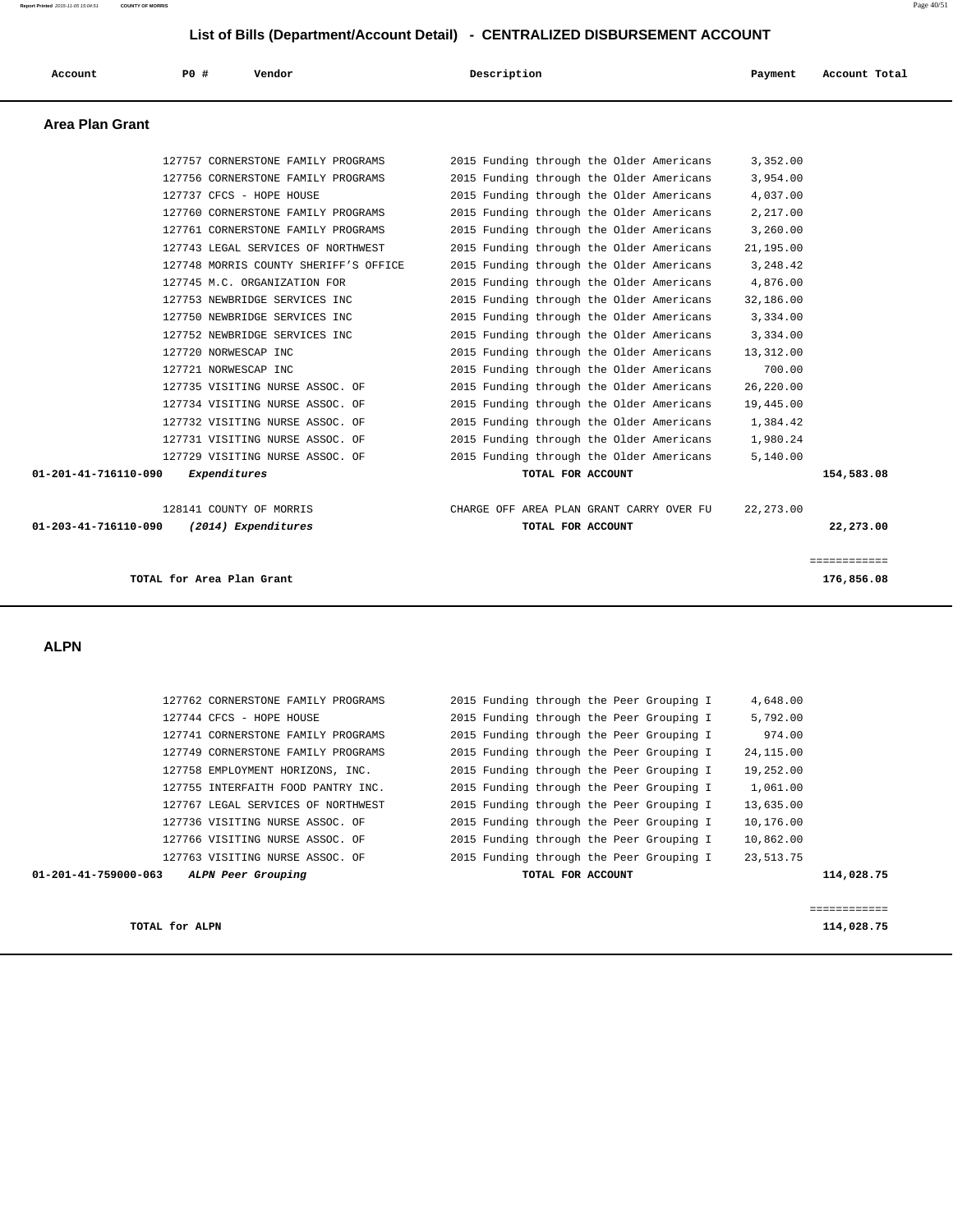**Report Printed** 2015-11-05 15:04:51 **COUNTY OF MORRIS** Page 41/51

# **List of Bills (Department/Account Detail) - CENTRALIZED DISBURSEMENT ACCOUNT**

|                            |                 |                                                                        | LIST OF BIIIS (Department/Account Detail) - CENTRALIZED DISBURSEMENT ACCOUNT |         |                        |
|----------------------------|-----------------|------------------------------------------------------------------------|------------------------------------------------------------------------------|---------|------------------------|
| Account                    | P0 #            | Vendor                                                                 | Description                                                                  | Payment | Account Total          |
|                            |                 |                                                                        | <b>Grant Fund</b>                                                            |         |                        |
| <b>Bio-Terrorism Grant</b> |                 |                                                                        |                                                                              |         |                        |
| 02-213-41-718605-391       |                 | 128136 COUNTY OF MORRIS<br>Public Health Emer Grant $(7/1/15-6/30/16)$ | 2nd Half 10/15 Metered Mail<br>TOTAL FOR ACCOUNT                             | 90.09   | 90.09                  |
|                            |                 | TOTAL for Bio-Terrorism Grant                                          |                                                                              |         | ============<br>90.09  |
| DEPARTMENT 741515          |                 |                                                                        |                                                                              |         |                        |
|                            |                 | 127396 INFORMATION & TECHNOLOGY                                        | Ivonne C.                                                                    | 510.00  |                        |
|                            |                 | 127350 PROJECT SELF SUFFICIENCY                                        | Kristina B.                                                                  | 206.00  |                        |
|                            |                 | 127350 PROJECT SELF SUFFICIENCY                                        | Alyssa F.                                                                    | 206.00  |                        |
|                            |                 | 127350 PROJECT SELF SUFFICIENCY                                        | Raina M.                                                                     | 206.00  |                        |
| 02-213-41-741515-392       |                 | WFNJ-TANF (7/1/14-12/31/15)                                            | TOTAL FOR ACCOUNT                                                            |         | 1,128.00               |
|                            |                 |                                                                        |                                                                              |         | ============           |
|                            |                 | TOTAL for DEPARTMENT 741515                                            |                                                                              |         | 1,128.00               |
| DEPARTMENT 741615          |                 |                                                                        |                                                                              |         |                        |
|                            | 125942 AT&T     |                                                                        |                                                                              | 0.75    |                        |
|                            | 125907 MANPOWER |                                                                        | Richard M.; W/E 8/16/15.                                                     | 865.92  |                        |
| 02-213-41-741615-392       | 125941 AT&T     |                                                                        |                                                                              | 2.07    |                        |
|                            |                 | WFNJ-TANF (7/1/15-12/31/16)                                            | TOTAL FOR ACCOUNT                                                            |         | 868.74                 |
|                            |                 | TOTAL for DEPARTMENT 741615                                            |                                                                              |         | ============<br>868.74 |
| DEPARTMENT 741620          |                 |                                                                        |                                                                              |         |                        |
|                            | 125942 AT&T     |                                                                        |                                                                              | 0.35    |                        |
|                            | 125941 AT&T     |                                                                        |                                                                              | 1.02    |                        |

|                                          |                                            | 1.02 |
|------------------------------------------|--------------------------------------------|------|
| WFNJ-General Assistance(7/1/15-12/31/16) | TOTAL FOR ACCOUNT                          | 1.37 |
|                                          |                                            |      |
|                                          |                                            |      |
|                                          |                                            | 1.37 |
|                                          | 125941 AT&T<br>TOTAL for DEPARTMENT 741620 |      |

### **DEPARTMENT 742605**

| 127411 ASHLEY NORTON, INC.           | Lowei N.   | 4,999.97 |
|--------------------------------------|------------|----------|
| 127404 INFORMATION & TECHNOLOGY      | Yolanda R. | 420.00   |
| 127406 RUTGERS CENTER FOR CONTINUING | Julie G.   | 3,200,00 |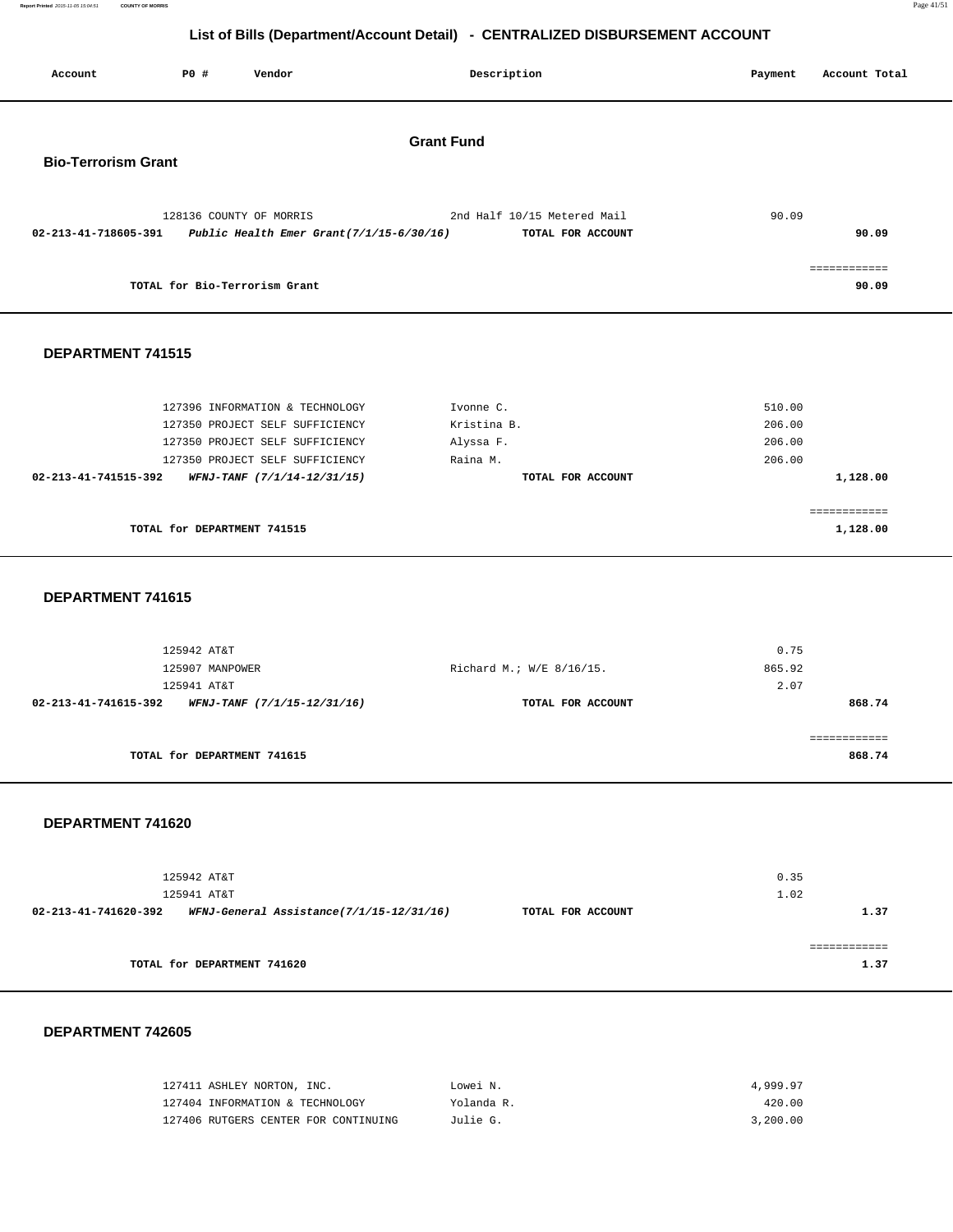**Report Printed** 2015-11-05 15:04:51 **COUNTY OF MORRIS** Page 42/51

# **List of Bills (Department/Account Detail) - CENTRALIZED DISBURSEMENT ACCOUNT**

| Account              | PO#                         | Vendor                     | Description                             | Payment | Account Total |
|----------------------|-----------------------------|----------------------------|-----------------------------------------|---------|---------------|
| DEPARTMENT 742605    |                             |                            |                                         |         |               |
|                      | 125942 AT&T                 |                            | 1001-196-9846 Long distance service     | 5.22    |               |
|                      | 125941 AT&T                 |                            | 030 515 8956 001 AUG 27, 2015 973 383 1 | 14.65   |               |
| 02-213-41-742605-391 |                             | WIA Adult (7/1/14-6/30/16) | TOTAL FOR ACCOUNT                       |         | 9,439.84      |
|                      |                             |                            |                                         |         | ===========   |
|                      | TOTAL for DEPARTMENT 742605 |                            |                                         |         | 9,439.84      |

#### **DEPARTMENT 742610**

|                      | TOTAL for DEPARTMENT 742610            |                             | 3,284.35 |
|----------------------|----------------------------------------|-----------------------------|----------|
|                      |                                        |                             |          |
| 02-213-41-742610-391 | WIA Dislocated Worker (7/1/14-6/30/16) | TOTAL FOR ACCOUNT           | 3,284.35 |
|                      | 128136 COUNTY OF MORRIS                | 2nd Half 10/15 Metered Mail | 243.66   |
|                      | 127408 NORTHAMPTON COMMUNITY COLLEGE   | Frank H.                    | 666.00   |
|                      | 125941 AT&T                            |                             | 18.94    |
|                      | 125942 AT&T                            |                             | 6.75     |
|                      | 127407 MR. DRIVING SCHOOL INC.         | Carmine C.                  | 579.00   |
|                      | 127402 INFORMATION & TECHNOLOGY        | Lina G.                     | 510.00   |
|                      | 127403 INFORMATION & TECHNOLOGY        | Antonio 0.                  | 390.00   |
|                      | 127399 INFORMATION & TECHNOLOGY        | Merly Z.                    | 420.00   |
|                      | 127397 INFORMATION & TECHNOLOGY        | Pedro C.                    | 450.00   |

# **DEPARTMENT 742620**

| TOTAL for DEPARTMENT 742620                     |                   | 3,452.25     |
|-------------------------------------------------|-------------------|--------------|
|                                                 |                   | ============ |
| 02-213-41-742620-391 WIA Youth (7/1/14-6/30/16) | TOTAL FOR ACCOUNT | 3,452.25     |
| 125941 AT&T                                     |                   | 6.45         |
| 125942 AT&T                                     |                   | 2.30         |
| 127390 NEWBRIDGE SERVICES INC                   | Kayla C.          | 227.25       |
| 127389 NEWBRIDGE SERVICES INC                   | David C.          | 227.25       |
| 127391 NEWBRIDGE SERVICES INC                   | Geordanne F.      | 227.25       |
| 127393 NEWBRIDGE SERVICES INC                   | Laura B.          | 227.25       |
| 127394 NEWBRIDGE SERVICES INC                   | Mary Rose G.      | 227.25       |
| 127395 NEWBRIDGE SERVICES INC                   | Crystal S.        | 227.25       |
| 127392 NEWBRIDGE SERVICES INC                   | Mackensie S.      | 505.00       |
| 127212 NEWBRIDGE SERVICES INC                   | Dioulie H.        | 225.00       |
| 127321 NEWBRIDGE SERVICES INC                   | Kayla S.          | 225.00       |
| 127320 NEWBRIDGE SERVICES INC                   | Tyler C.          | 225.00       |
| 127226 NEWBRIDGE SERVICES INC                   | Anthony D.        | 225.00       |
| 127210 NEWBRIDGE SERVICES INC                   | Iris C.           | 225.00       |
| 127208 NEWBRIDGE SERVICES INC                   | Rebecca C.        | 225.00       |
| 127225 NEWBRIDGE SERVICES INC                   | Isabel G.         | 225.00       |
|                                                 |                   |              |

### **DEPARTMENT 742710**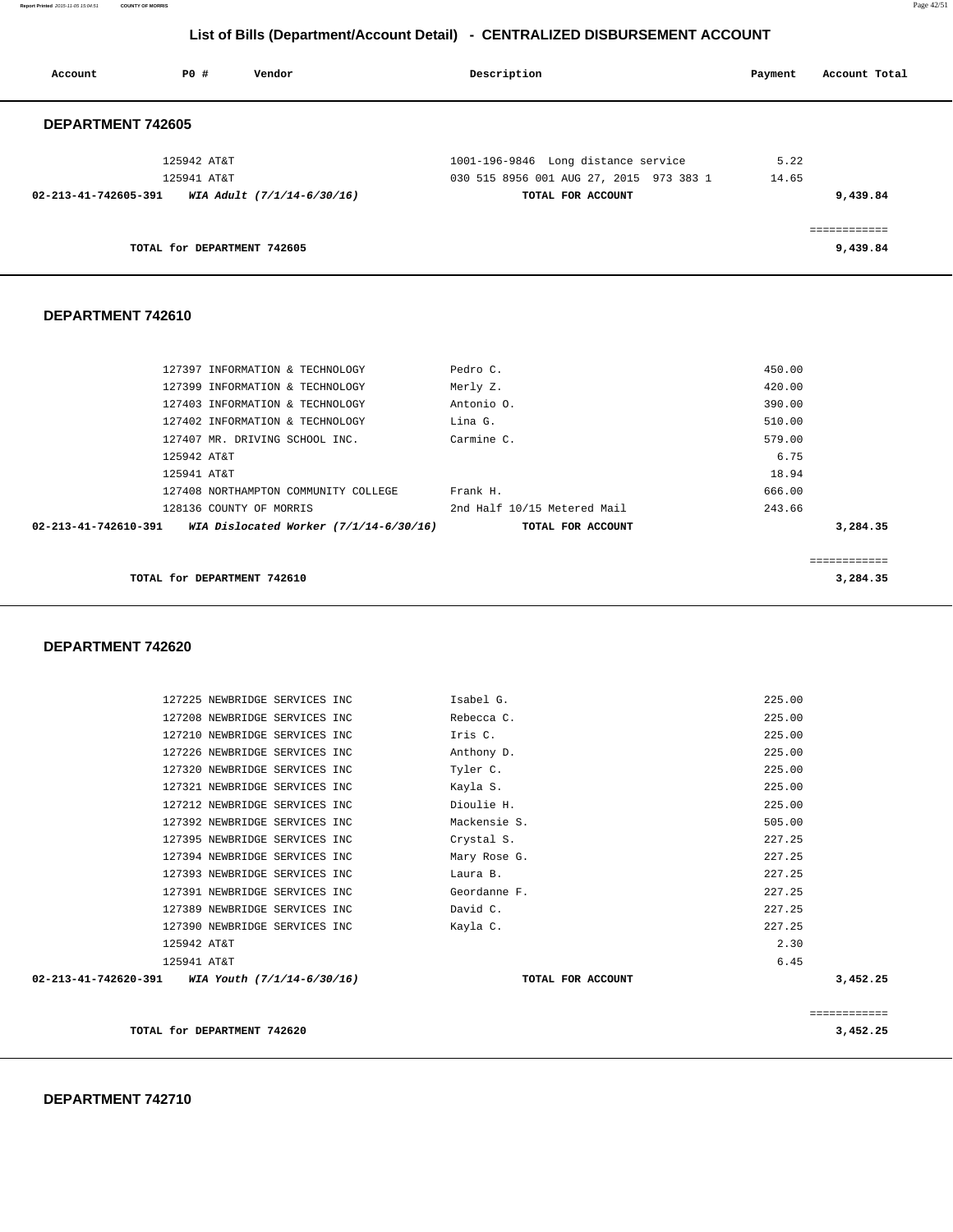**Report Printed** 2015-11-05 15:04:51 **COUNTY OF MORRIS** Page 43/51

# **List of Bills (Department/Account Detail) - CENTRALIZED DISBURSEMENT ACCOUNT**

| Account              | PO#                         | Vendor                                    | Description       |  | Payment | Account Total            |
|----------------------|-----------------------------|-------------------------------------------|-------------------|--|---------|--------------------------|
| DEPARTMENT 742710    |                             |                                           |                   |  |         |                          |
| 02-213-41-742710-391 |                             | WIOA Dislocated Worker $(7/1/15-6/30/17)$ | TOTAL FOR ACCOUNT |  |         | 3,196.00                 |
|                      | TOTAL for DEPARTMENT 742710 |                                           |                   |  |         | ============<br>3,196.00 |

## **Chapter 51**

| 127420 FREEDOM HOUSE INC.                            | Halfway House Bed Days   | 8,858.00    |
|------------------------------------------------------|--------------------------|-------------|
| 127420 FREEDOM HOUSE INC.                            | Less Client contribution | $-2,013.00$ |
| 127316 MORRISTOWN MEMORIAL HOSPITAL                  | Psych evaluations        | 875.00      |
| 127316 MORRISTOWN MEMORIAL HOSPITAL                  | IOP Sessions             | 8,370.00    |
| 127318 DAYTOP VILLAGE OF NJ, INC.                    | Outpatient Young adult   | 2,208.00    |
| 127319 CURA INC.                                     | Residential bed days     | 5,490.00    |
| 02-213-41-757505-392<br>Chapter 51 (1/1/15-12/31/15) | TOTAL FOR ACCOUNT        | 23,788.00   |
|                                                      |                          |             |
| TOTAL for Chapter 51                                 |                          | 23,788.00   |

#### **DEPARTMENT 758510**

| 127309 TOWNSHIP OF JEFFERSON                                  | Jefferson Township Municipal Alliance Fi | 6.013.45 |             |
|---------------------------------------------------------------|------------------------------------------|----------|-------------|
| 127814 WHARTON BORO MUNICIPAL                                 | Wharton Municipal Alliance Fiscal Year 2 | 904.49   |             |
| Municipal Alliance $(7/1/14-6/30/15)$<br>02-213-41-758510-392 | TOTAL FOR ACCOUNT                        |          | 6,917.94    |
| 127940 CATERERS OF EXCELLENCE/ BON                            | Food for Opiate Task Force Meeting on 10 | 421.80   |             |
| 127496 MORRIS PLAINS MUNICIPAL ALL.                           | Morris Plains Municipal Alliance 2015 Su | 2,000.00 |             |
| Municipal Alliance (1/1/15-12/31/15)<br>02-213-41-758510-394  | TOTAL FOR ACCOUNT                        |          | 2,421.80    |
|                                                               |                                          |          | =========== |
| TOTAL for DEPARTMENT 758510                                   |                                          |          | 9,339.74    |

#### **DEPARTMENT 758610**

|                             | 127302 OFFICE CONCEPTS GROUP, INC.  | Fiscal Year 2016 Countywide Alliance Coo | 214.49 |
|-----------------------------|-------------------------------------|------------------------------------------|--------|
| 02-213-41-758610-392        | Municipal Alliance (7/1/15-6/30/16) | TOTAL FOR ACCOUNT                        | 214.49 |
|                             |                                     |                                          |        |
|                             |                                     |                                          |        |
| TOTAL for DEPARTMENT 758610 |                                     |                                          | 214.49 |
|                             |                                     |                                          |        |

### **Safe Communities Construction**

| 18,764.81 | NNJ SAFE COMMUNITIES - 4TH OTR 2015 JULY | 128025 MORRISTOWN MEDICAL CENTER        |                      |  |
|-----------|------------------------------------------|-----------------------------------------|----------------------|--|
| 18,764.81 | TOTAL FOR ACCOUNT                        | Safe Communities (10/1/14-9/30/15)      | 02-213-41-773505-391 |  |
|           |                                          |                                         |                      |  |
|           |                                          |                                         |                      |  |
| 18,764.81 |                                          | TOTAL for Safe Communities Construction |                      |  |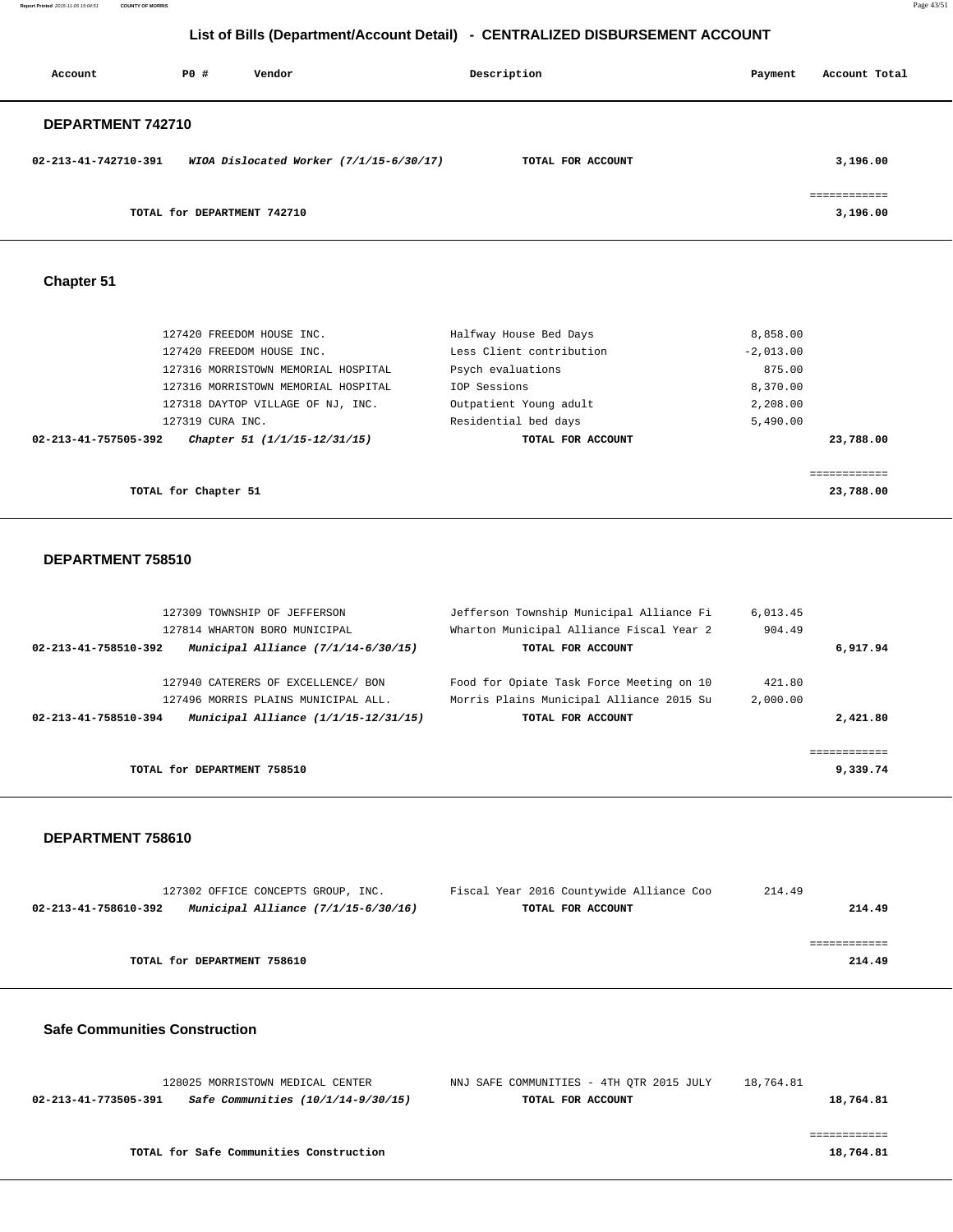**Report Printed** 2015-11-05 15:04:51 **COUNTY OF MORRIS** Page 44/51

# **List of Bills (Department/Account Detail) - CENTRALIZED DISBURSEMENT ACCOUNT**

| Account                           | PO# | Vendor                                                                         | Description |                                                               | Payment  | Account Total |  |
|-----------------------------------|-----|--------------------------------------------------------------------------------|-------------|---------------------------------------------------------------|----------|---------------|--|
| <b>Body Armor Relpace-Sheriff</b> |     |                                                                                |             |                                                               |          |               |  |
| 02-213-41-801410-392              |     | 126410 ATLANTIC TACTICAL OF NJ, INC.<br>Body Armor-Sheriff (10/17/14-10/16/19) |             | Second Chance Pris PS - 1.0 Spike I Vest<br>TOTAL FOR ACCOUNT | 1,640.20 | 1,640.20      |  |
|                                   |     | TOTAL for Body Armor Relpace-Sheriff                                           |             |                                                               |          | .<br>1,640.20 |  |
|                                   |     |                                                                                |             |                                                               |          |               |  |

## **Police & Fire Training**

| 126442 A-V SERVICES, INC.           | Replacement Lamps | 450.00 |
|-------------------------------------|-------------------|--------|
| 126442 A-V SERVICES, INC.           | Freight           | 16.00  |
| 126449 A-V SERVICES, INC.           | Replacement Lamp  | 130.00 |
| 126449 A-V SERVICES, INC.           | Freight           | 8.50   |
| 02-213-41-803905-392<br>State Share | TOTAL FOR ACCOUNT | 604.50 |
|                                     |                   |        |
| TOTAL for Police & Fire Training    |                   | 604.50 |

#### **DEPARTMENT 862525**

| 127401 FLORHAM PARK POLICE                                    | Conducted Energy Device (CED) Program** | 4,895.59 |
|---------------------------------------------------------------|-----------------------------------------|----------|
| CED Assistance Prog (3/27/15-6/30/15)<br>02-213-41-862525-392 | TOTAL FOR ACCOUNT                       | 4,895.59 |
|                                                               |                                         |          |
|                                                               |                                         |          |
| TOTAL for DEPARTMENT 862525                                   |                                         | 4,895.59 |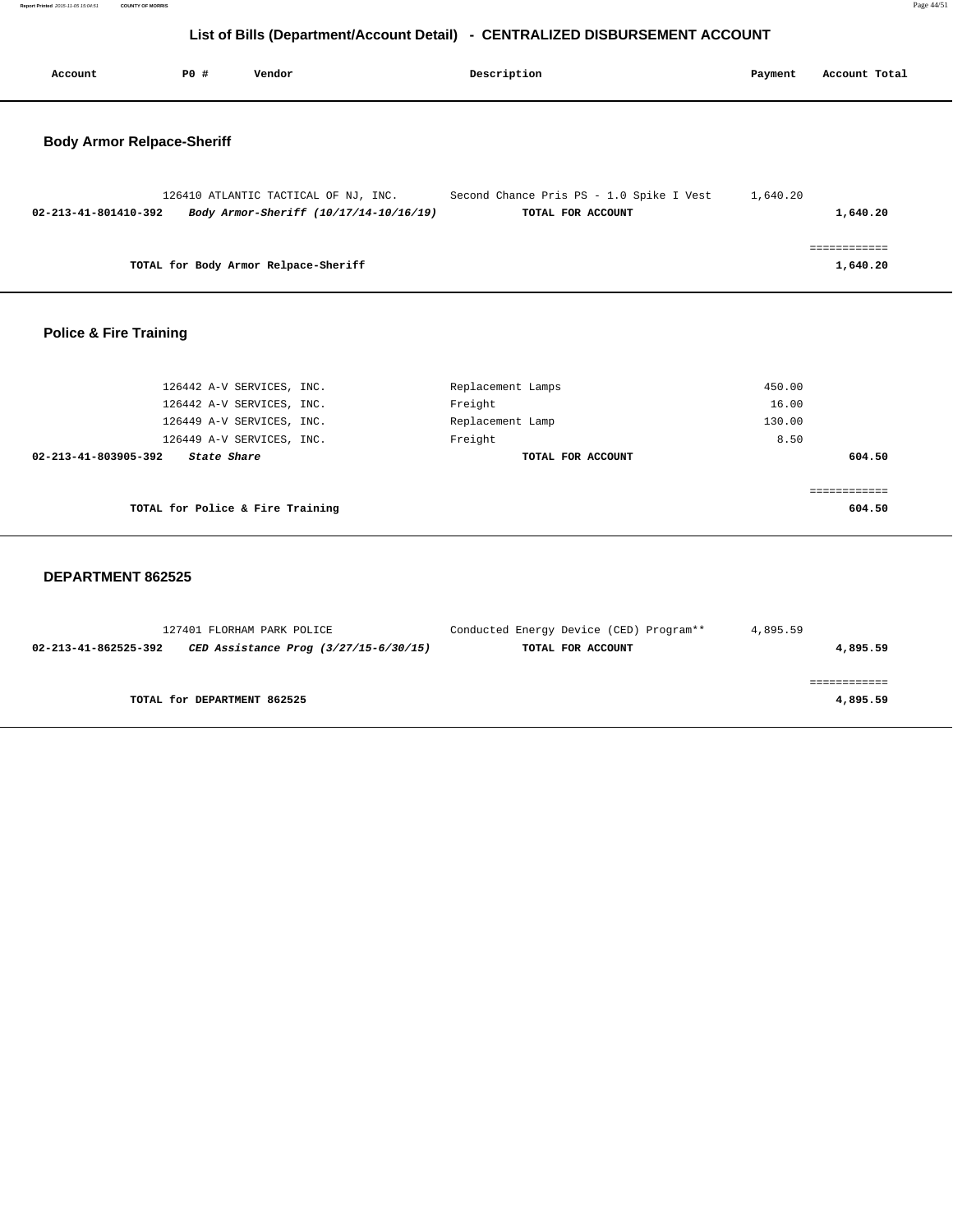| Report Printed 2015-11-05 15:04:51<br><b>COUNTY OF MORRIS</b> |      |                                                                                                        |                                                                              |                  |                          | Page 45/51 |
|---------------------------------------------------------------|------|--------------------------------------------------------------------------------------------------------|------------------------------------------------------------------------------|------------------|--------------------------|------------|
|                                                               |      |                                                                                                        | List of Bills (Department/Account Detail) - CENTRALIZED DISBURSEMENT ACCOUNT |                  |                          |            |
| Account                                                       | P0 # | Vendor                                                                                                 | Description                                                                  | Payment          | Account Total            |            |
|                                                               |      |                                                                                                        | <b>County Capital</b>                                                        |                  |                          |            |
| Acq of prop in Twp of Washgtn                                 |      |                                                                                                        |                                                                              |                  |                          |            |
| 04-216-55-953029-909                                          |      | 127534 CENTRAL JERSEY TITLE CO INC<br>127531 WATERS, MCPHERSON, MCNEILL, P.C.<br>Miscellaneous - Other | search fees<br>legal services<br>TOTAL FOR ACCOUNT                           | 559.00<br>204.00 | 763.00                   |            |
|                                                               |      | TOTAL for Acq of prop in Twp of Washgtn                                                                |                                                                              |                  | ============<br>763.00   |            |
| Abatmnt/demol-Fac on Greystone                                |      |                                                                                                        |                                                                              |                  |                          |            |
| 04-216-55-953087-909                                          |      | 127528 DECOTIIS, FITZPATRICK &<br>Miscellaneous - Other                                                | Legal services<br>TOTAL FOR ACCOUNT                                          | 1,533.60         | 1,533.60                 |            |
|                                                               |      | TOTAL for Abatmnt/demol-Fac on Greystone                                                               |                                                                              |                  | ============<br>1,533.60 |            |
| <b>FeasibilityStudy Wing CommCtr</b>                          |      |                                                                                                        |                                                                              |                  |                          |            |
| 04-216-55-953163-909                                          |      | 127522 CLEARY GIACOBBE ALFIERI &<br>Miscellaneous - Other                                              | legal services rendered<br>TOTAL FOR ACCOUNT                                 | 70.00            | 70.00                    |            |
|                                                               |      | TOTAL for FeasibilityStudy Wing CommCtr                                                                |                                                                              |                  | ============<br>70.00    |            |
| <b>Rpl/Upgr Fire/Sprinkler Sys</b>                            |      |                                                                                                        |                                                                              |                  |                          |            |
| 04-216-55-953181-951                                          |      | 126121 NORTHEASTERN INTERIOR SERVICES LLC<br>Building & Improvements                                   | REPLACE FIRE DOORS<br>TOTAL FOR ACCOUNT                                      | 4,800.00         | 4,800.00                 |            |
|                                                               |      | TOTAL for Rpl/Upgr Fire/Sprinkler Sys                                                                  |                                                                              |                  | ============<br>4,800.00 |            |
| DEPARTMENT 953202                                             |      |                                                                                                        |                                                                              |                  |                          |            |
| 04-216-55-953202-909                                          |      | 127633 STONEFIELD ENGINEERING<br>Road Resurfacing/Construction/Imprvments                              | Intersection Improvements to South Salem<br>TOTAL FOR ACCOUNT                | 7,151.00         | 7,151.00                 |            |

 ============ **TOTAL for DEPARTMENT 953202** 7,151.00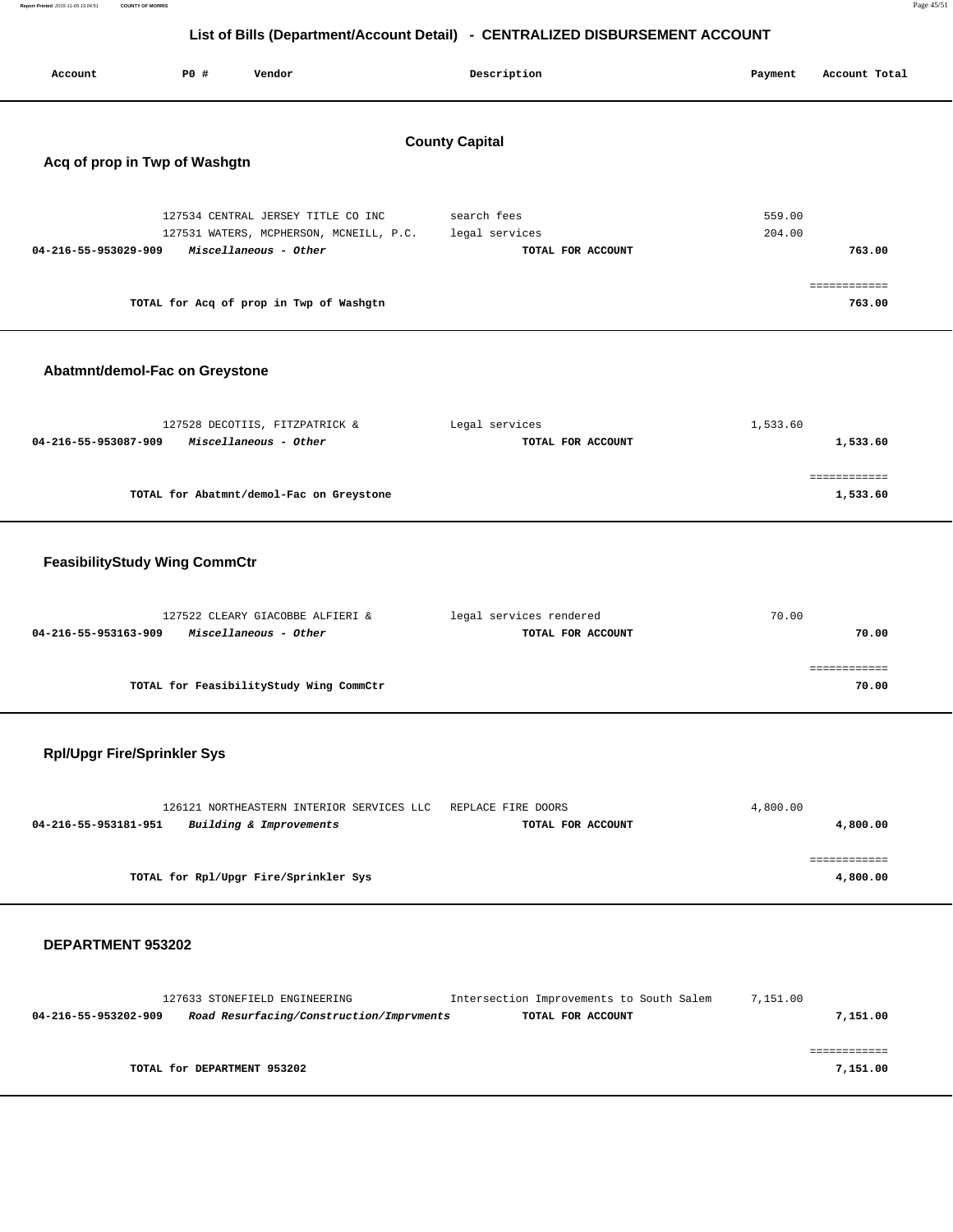| Account              | P0 #                        | Vendor                                  | Description         | Account Total<br>Payment |
|----------------------|-----------------------------|-----------------------------------------|---------------------|--------------------------|
|                      |                             |                                         |                     |                          |
|                      |                             | 127533 WATERS, MCPHERSON, MCNEILL, P.C. | Montville Petroleum | 216.00                   |
| 04-216-55-953270-909 |                             | Road Design/Construc - var locations    | TOTAL FOR ACCOUNT   | 216.00                   |
|                      |                             |                                         |                     | ============             |
|                      | TOTAL for DEPARTMENT 953270 |                                         |                     | 216.00                   |

### **DEPARTMENT 953287**

|                      | 126492 COMPLETE SECURITY SYSTEMS, INC.   |  | 5006 RE: ACCESS CONTROL FIRE DOOR #7/ 0 | 1,450.00 |  |
|----------------------|------------------------------------------|--|-----------------------------------------|----------|--|
| 04-216-55-953287-951 | Rplcmnt Access Cntrl CCTV Sys-BldgsGrnds |  | TOTAL FOR ACCOUNT                       | 1,450.00 |  |
|                      |                                          |  |                                         |          |  |
|                      |                                          |  |                                         |          |  |
|                      | TOTAL for DEPARTMENT 953287              |  |                                         | 1,450.00 |  |

#### **DEPARTMENT 953314**

| 04-216-55-953314-951 | Repair/Rplcment/Upgrd VarEquip-BldgGrnds | TOTAL FOR ACCOUNT                        |          | 1,209.88 |
|----------------------|------------------------------------------|------------------------------------------|----------|----------|
|                      | 126573 SPEEDWELL ELECTRIC MOTORS         |                                          | 212.00   |          |
|                      | 126570 BINSKY SERVICE LLC                |                                          | 173.65   |          |
|                      | 126495 BINSKY SERVICE LLC                | RE: WEIGHTS& MEASURES/ 09-25-15          | 824.23   |          |
| 04-216-55-953314-909 | Repair/Rplcment/Upgrd VarEquip-BldgGrnds | TOTAL FOR ACCOUNT                        |          | 1,249.24 |
|                      | 126489 MOUNT VERNON GROUP                | PHASE ONE - PUBLIC SAFETY TRAINING ACADE | 1,200.00 |          |
|                      | 126564 PARETTE SOMJEN ARCHITECTS LLC     | CONSTRUCTION DOCUMENTS                   | 49.24    |          |

#### **DEPARTMENT 953347**

| 4,121.00 |                   | 126490 BINSKY SERVICE LLC            |                      |
|----------|-------------------|--------------------------------------|----------------------|
| 116.91   | RE: A&R/ 09-28-15 | 126570 BINSKY SERVICE LLC            |                      |
| 4,237.91 | TOTAL FOR ACCOUNT | HVAC-Replace or Repair Various Bldgs | 04-216-55-953347-951 |
|          |                   |                                      |                      |
|          |                   |                                      |                      |
| 4,237.91 |                   | TOTAL for DEPARTMENT 953347          |                      |
|          |                   |                                      |                      |

#### **DEPARTMENT 953352**

|                      | 126232 RFS COMMERCIAL, INC.                | WO76004/ RE: OTA/ 09-15-15 | 2,895.00 |
|----------------------|--------------------------------------------|----------------------------|----------|
| 04-216-55-953352-951 | Replace-Carpet, Flooring, etc Various Bldg | TOTAL FOR ACCOUNT          | 2,895.00 |
|                      |                                            |                            |          |
|                      |                                            |                            |          |
|                      | TOTAL for DEPARTMENT 953352                |                            | 2,895.00 |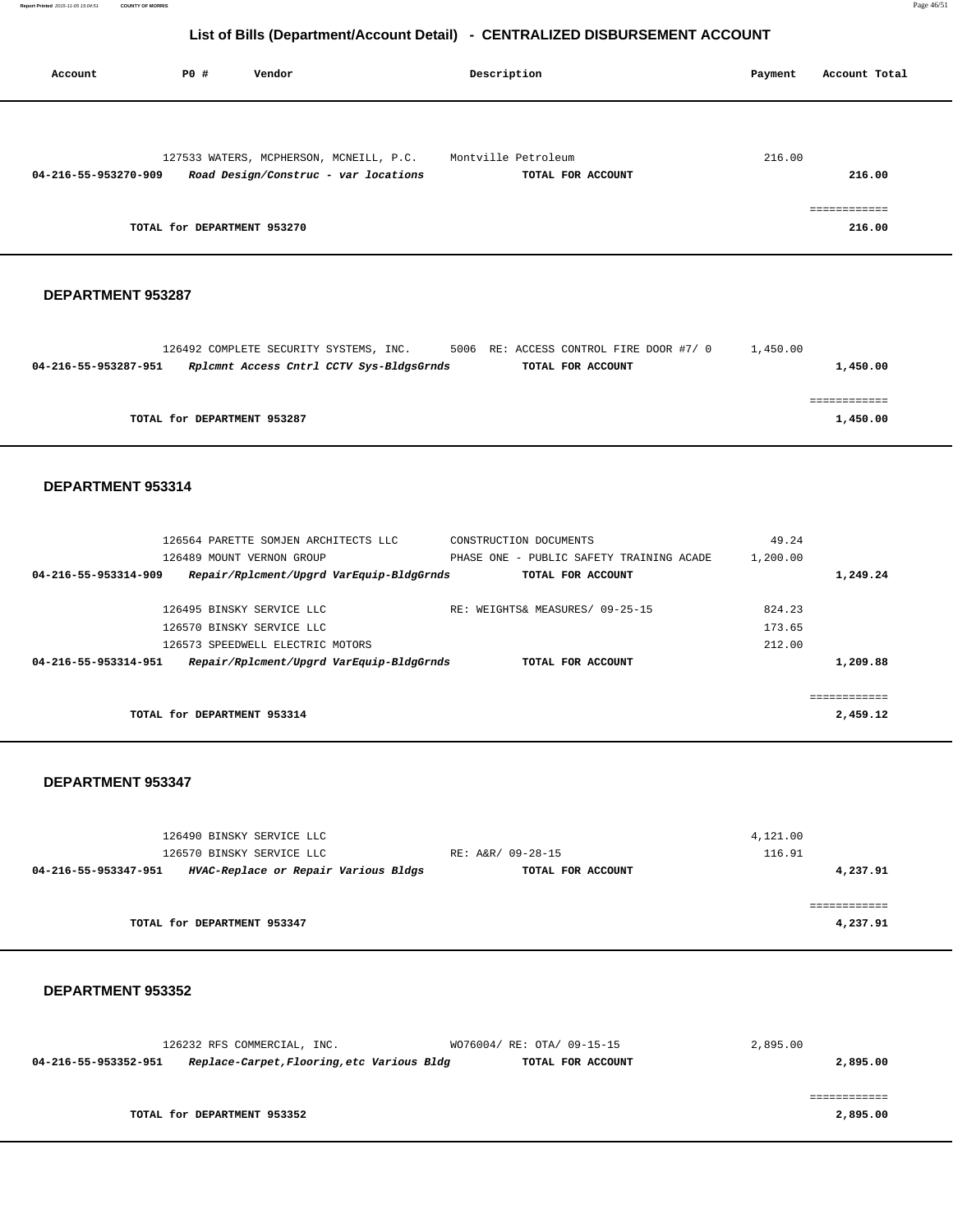| Account                                   | <b>PO #</b>                 | Vendor                                                                                                                                                                                                                        | Description |                                                                                                                                                                                                | Payment                                        | Account Total                        |
|-------------------------------------------|-----------------------------|-------------------------------------------------------------------------------------------------------------------------------------------------------------------------------------------------------------------------------|-------------|------------------------------------------------------------------------------------------------------------------------------------------------------------------------------------------------|------------------------------------------------|--------------------------------------|
| 04-216-55-953353-951                      | TOTAL for DEPARTMENT 953353 | 126491 COMPLETE SECURITY SYSTEMS, INC.<br>Various Improvements at Courthouse                                                                                                                                                  |             | 5006 RE: COURTHOUSE UPGRADES/ 09-23-15<br>TOTAL FOR ACCOUNT                                                                                                                                    | 2,110.00                                       | 2,110.00<br>============<br>2,110.00 |
| DEPARTMENT 953356                         |                             |                                                                                                                                                                                                                               |             |                                                                                                                                                                                                |                                                |                                      |
| 04-216-55-953356-940                      |                             | 126968 ROAD SAFETY SYSTEMS LLC<br>126968 ROAD SAFETY SYSTEMS LLC<br>Various Road-Designs & Construction                                                                                                                       |             | Guide Rail Repair on 160 Main Road in Mo<br>Guide Rail Repair on 178 Main Road in Mo<br>TOTAL FOR ACCOUNT                                                                                      | 3,151.50<br>2,964.00                           | 6,115.50                             |
|                                           | TOTAL for DEPARTMENT 953356 |                                                                                                                                                                                                                               |             |                                                                                                                                                                                                |                                                | ============<br>6,115.50             |
| DEPARTMENT 953362<br>04-216-55-953362-951 |                             | 126494 COMPLETE SECURITY SYSTEMS, INC.<br>126494 COMPLETE SECURITY SYSTEMS, INC.<br>127223 COMPLETE SECURITY SYSTEMS, INC.<br>126693 EXTEL COMMUNICATIONS<br>Security Improvement AR Bldg/Courthouse                          |             | RE: SARA PANIC ALARM SYSTEM/ 09-21-15<br>RE: CH AND A&R VISITOR MGMT SYSTEM/ 09-2<br>RE: CH AND A&R SECURITY UPGRADES/ 08-13-<br>RE: INSTALL 3 CAT 6 CABLES FROM OLD RADI<br>TOTAL FOR ACCOUNT | 52,510.00<br>16,023.00<br>7,835.00<br>1,450.00 | 77,818.00<br>============            |
|                                           | TOTAL for DEPARTMENT 953362 |                                                                                                                                                                                                                               |             |                                                                                                                                                                                                |                                                | 77,818.00                            |
| DEPARTMENT 953382                         |                             | 04-216-55-953382-909 Road Resurfacing, MV arking lot, Railrd                                                                                                                                                                  |             | 127620 MCMANIMON, SCOTLAND & BAUMANN LLC PROFESSIONAL FEES - BOND ORDINANCES 9/22<br>TOTAL FOR ACCOUNT                                                                                         | 300.00                                         | 300.00                               |
|                                           |                             | 126260 EASTERN CONCRETE MATERIALS, INC.<br>126260 EASTERN CONCRETE MATERIALS, INC.<br>126260 EASTERN CONCRETE MATERIALS, INC.<br>126668 GENERAL FOUNDRIES INC<br>04-216-55-953382-940 Road Resurfacing, MV arking lot, Railrd |             | Tickets 21267689, 21267750 8/26/15 ASTM<br>Tickets 21267994, 21268056, 21268068 8/<br>Tickets 21268251, 21268305 8/28/15 3/4<br>NJDOT EXT B1 1" extension for B-inlet<br>TOTAL FOR ACCOUNT     | 381.52<br>460.92<br>329.38<br>1,680.00         | 2,851.82                             |
|                                           | TOTAL for DEPARTMENT 953382 |                                                                                                                                                                                                                               |             |                                                                                                                                                                                                |                                                | ============<br>3,151.82             |

## **DEPARTMENT 953383**

| B&G Interior Building Improvements<br>04-216-55-953383-940<br>TOTAL FOR ACCOUNT                 | 106,419.50 |
|-------------------------------------------------------------------------------------------------|------------|
| 121247 CLIFTON ELEVATOR SERVICE CO INC<br>32,793.50<br>REPLACE HALL LANTERNS AND CAR DIGITAL PO |            |
| REMODEL ELEVATORS 1, 2, 3 & 4 IN A&R/ AS<br>73,626.00<br>121247 CLIFTON ELEVATOR SERVICE CO INC |            |

============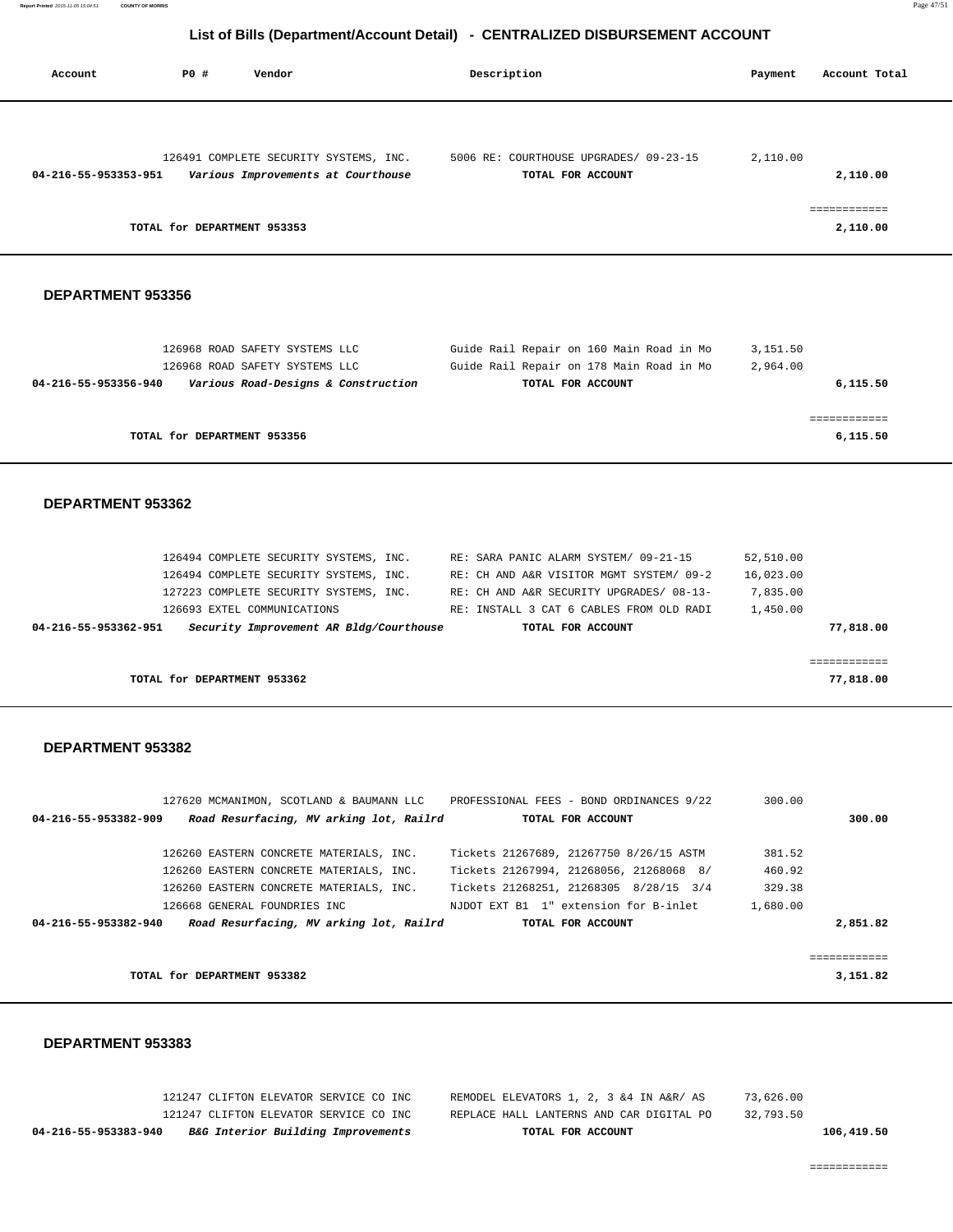| Account                                   | <b>PO #</b> | Vendor                                                                                                                                                               | Description                                                                                            | Payment                         | Account Total                    |
|-------------------------------------------|-------------|----------------------------------------------------------------------------------------------------------------------------------------------------------------------|--------------------------------------------------------------------------------------------------------|---------------------------------|----------------------------------|
| DEPARTMENT 953383                         |             |                                                                                                                                                                      |                                                                                                        |                                 |                                  |
|                                           |             | TOTAL for DEPARTMENT 953383                                                                                                                                          |                                                                                                        |                                 | 106,419.50                       |
| DEPARTMENT 953389                         |             |                                                                                                                                                                      |                                                                                                        |                                 |                                  |
| 04-216-55-953389-940                      |             | 126494 COMPLETE SECURITY SYSTEMS, INC.<br>126494 COMPLETE SECURITY SYSTEMS, INC.<br>127223 COMPLETE SECURITY SYSTEMS, INC.<br>B&G-Equip./Vehicles, Ext. Improvements | RE: SCHUYLER CAMERA UPGRADE/ 09-23-15<br>RE: CH AND A&R SECURITY UPGRADES/ 08-13-<br>TOTAL FOR ACCOUNT | 577.00<br>3,895.00<br>6, 125.00 | 10,597.00                        |
|                                           |             | TOTAL for DEPARTMENT 953389                                                                                                                                          |                                                                                                        |                                 | ============<br>10,597.00        |
| DEPARTMENT 963327<br>04-216-55-963327-909 |             | 127620 MCMANIMON, SCOTLAND & BAUMANN LLC<br>Acq of Radios & Accesor-Law&PublicSafety<br>TOTAL for DEPARTMENT 963327                                                  | PROFESSIONAL FEES - BOND ORDINANCES 9/22<br>TOTAL FOR ACCOUNT                                          | 300.00                          | 300.00<br>============<br>300.00 |
| DEPARTMENT 969332                         |             |                                                                                                                                                                      |                                                                                                        |                                 |                                  |
| 04-216-55-969332-951                      |             | 128113 COUNTY COLLEGE OF MORRIS<br>Expansion/Renovation Various Facil - CCM                                                                                          | Benjamin R. Harvey Co.<br>TOTAL FOR ACCOUNT                                                            | 157,359.50                      | 157,359.50                       |
|                                           |             | TOTAL for DEPARTMENT 969332                                                                                                                                          |                                                                                                        |                                 | ============<br>157,359.50       |
| DEPARTMENT 969393                         |             |                                                                                                                                                                      |                                                                                                        |                                 |                                  |
|                                           |             | 128113 COUNTY COLLEGE OF MORRIS<br>128113 COUNTY COLLEGE OF MORRIS                                                                                                   | Brahma Construction Corp<br>Rock Solid Construction                                                    | 65, 557.47<br>515,883.90        |                                  |

| 581,441.37 | TOTAL FOR ACCOUNT | 04-216-55-969393-940<br>Various Projects at CCM |
|------------|-------------------|-------------------------------------------------|
| 581,441.37 |                   | TOTAL for DEPARTMENT 969393                     |

### **DEPARTMENT 969411**

 127620 MCMANIMON, SCOTLAND & BAUMANN LLC PROFESSIONAL FEES - BOND ORDINANCES 9/22 300.00  **04-216-55-969411-909 CCM-Media Center Renovations TOTAL FOR ACCOUNT 300.00**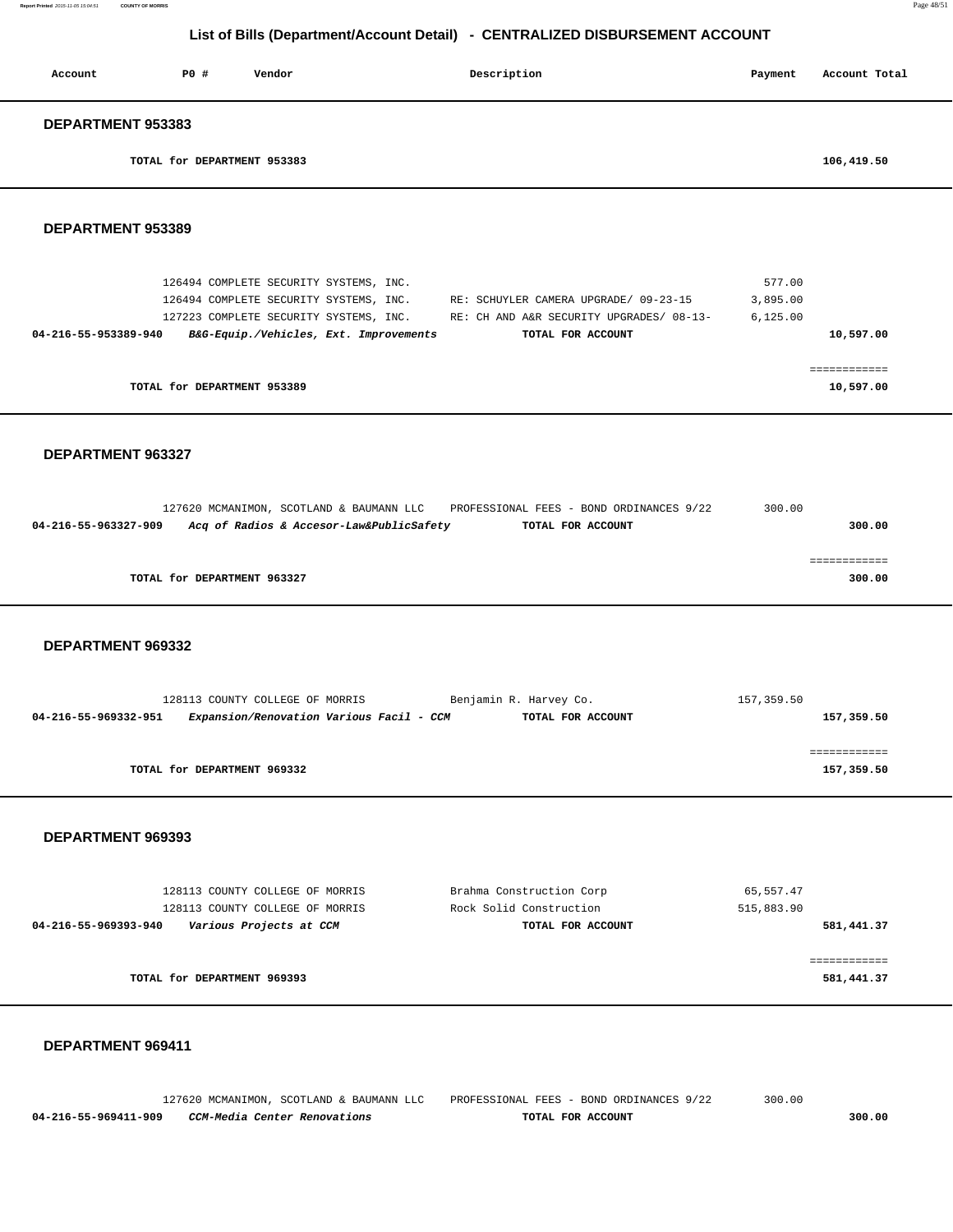**Report Printed** 2015-11-05 15:04:51 **COUNTY OF MORRIS** Page 49/51

# **List of Bills (Department/Account Detail) - CENTRALIZED DISBURSEMENT ACCOUNT**

| Account              | P0#                         | Vendor                       | Description       | Payment | Account Total              |
|----------------------|-----------------------------|------------------------------|-------------------|---------|----------------------------|
| DEPARTMENT 969411    |                             |                              |                   |         |                            |
| 04-216-55-969411-951 |                             | CCM-Media Center Renovations | TOTAL FOR ACCOUNT |         | 203,056.87                 |
|                      | TOTAL for DEPARTMENT 969411 |                              |                   |         | ============<br>203,356.87 |

#### **DEPARTMENT 969412**

|                      | 127620 MCMANIMON, SCOTLAND & BAUMANN LLC | PROFESSIONAL FEES - BOND ORDINANCES 9/22 | 300.00 |
|----------------------|------------------------------------------|------------------------------------------|--------|
| 04-216-55-969412-909 | CCM-Water Penetration Repairs            | TOTAL FOR ACCOUNT                        | 300.00 |
|                      |                                          |                                          |        |
|                      |                                          |                                          |        |
|                      | TOTAL for DEPARTMENT 969412              |                                          | 300.00 |
|                      |                                          |                                          |        |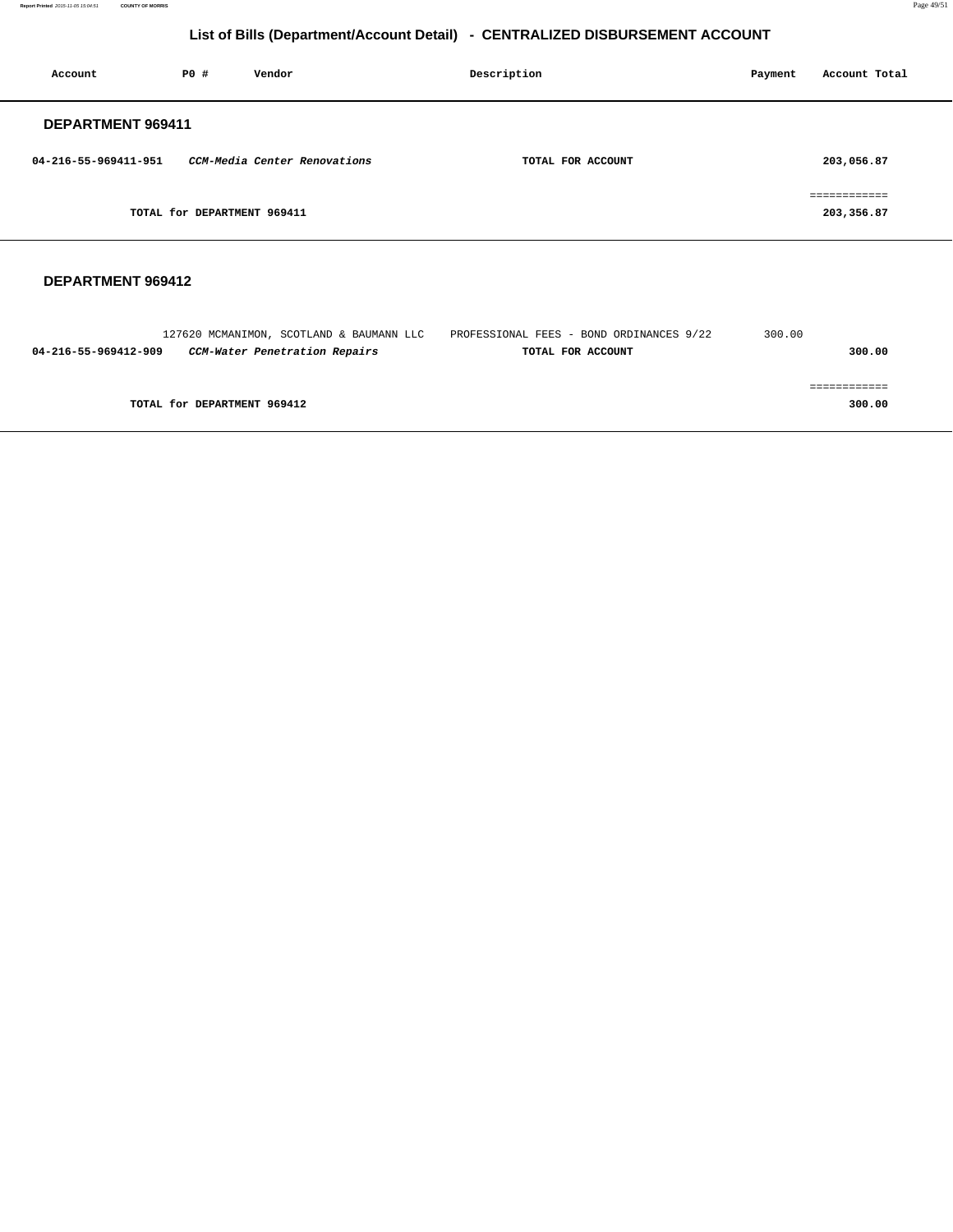| Account                       | <b>PO #</b>         | Vendor                                                                   | Description                                                       | Payment          | Account Total             |  |
|-------------------------------|---------------------|--------------------------------------------------------------------------|-------------------------------------------------------------------|------------------|---------------------------|--|
| <b>Motor Vehicle Fines</b>    |                     |                                                                          | <b>Dedicated Trust</b>                                            |                  |                           |  |
| 13-290-56-575701-888          |                     | 127837 COUNTY OF MORRIS<br>Motor Vehicle Fines                           | TRANSFER FUNDS FOR DEDICATED MOTOR VEHIC<br>TOTAL FOR ACCOUNT     | 60,492.40        | 60,492.40                 |  |
|                               |                     | TOTAL for Motor Vehicle Fines                                            |                                                                   |                  | ============<br>60,492.40 |  |
| <b>Weights &amp; Measures</b> |                     |                                                                          |                                                                   |                  |                           |  |
| 13-290-56-575801-888          |                     | 127836 COUNTY OF MORRIS<br>Weights & Measures                            | TRANSFER FUNDS FOR DEDICATED WEIGHTS & M<br>TOTAL FOR ACCOUNT     | 63,108.44        | 63,108.44                 |  |
|                               |                     | TOTAL for Weights & Measures                                             |                                                                   |                  | ============<br>63,108.44 |  |
| <b>Tax Board</b>              |                     |                                                                          |                                                                   |                  |                           |  |
| 13-290-56-577101-888          | Tax Board           | 107059 TREASURER, CHESTER TOWNSHIP<br>107059 TREASURER, CHESTER TOWNSHIP | Conf Registration<br>The Grand Hotel<br>TOTAL FOR ACCOUNT         | 435.00<br>738.00 | 1,173.00                  |  |
|                               | TOTAL for Tax Board |                                                                          |                                                                   |                  | ============<br>1,173.00  |  |
| DEPARTMENT 580554             |                     |                                                                          |                                                                   |                  |                           |  |
|                               |                     | 197130 IMPRODA BRAIRY BROOHDORC                                          | $OCPE$ $MCDC$ $\lambda$ pproject $GQ$ $DQ$ $DQ$ $\stackrel{+}{+}$ | 2.750.00         |                           |  |

|          | 3,750.00 | OSTF - MCPC - Appraisal services - Proj# | 127139 INTEGRA REALTY RESOURCES    |                      |
|----------|----------|------------------------------------------|------------------------------------|----------------------|
|          | 400.00   | Washington Valley Reservoir, 54 Whitehea | 127140 CENTRAL JERSEY TITLE CO INC |                      |
| 4,150.00 |          | TOTAL FOR ACCOUNT                        | Open Space - Park Commission       | 13-290-56-580554-888 |
|          |          |                                          |                                    |                      |
|          |          |                                          |                                    |                      |
| 4,150.00 |          |                                          | TOTAL for DEPARTMENT 580554        |                      |

### **DEPARTMENT 580558**

| Open Space - Ancillary<br>13-290-56-580558-888 | TOTAL FOR ACCOUNT                        |           | 33,995.16 |
|------------------------------------------------|------------------------------------------|-----------|-----------|
| 127564 HARRY L. SCHWARZ & CO.                  | RESOLUTION 19 - ANNUAL MEETING HELD JANU | 8,572.50  |           |
| 127602 LONGFELLOWS SANDWICH DELI               | Assorted sandwiches and refreshment for  | 181.86    |           |
| 127596 SODEXO INC & AFFILIATES                 | Food provided for the 9/21/15 Flood Miti | 64.43     |           |
| 127613 BARBARA MURRAY                          | Expenses for Refreshments for OSTFC meet | 225.87    |           |
| 127439 CONNOLLY & HICKEY HISTORICAL            | CAF#107374 For Professional services rel | 23,662.50 |           |
| 127523 CLEARY GIACOBBE ALFIERI &               | Flood mitigation                         | 56.00     |           |
| 127523 CLEARY GIACOBBE ALFIERI &               | Open Space General                       | 1,232.00  |           |
|                                                |                                          |           |           |